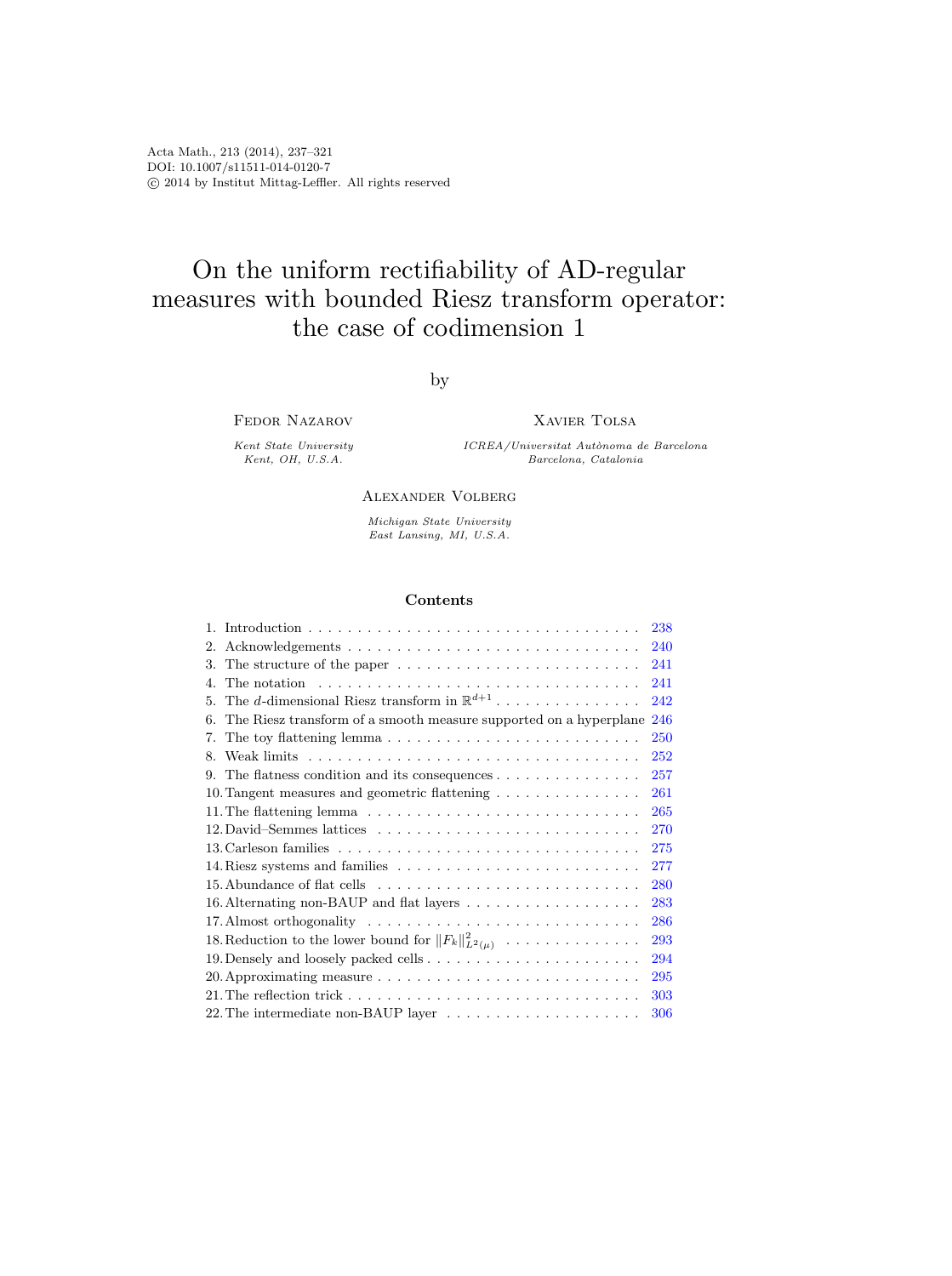| 26. The extremal problem $\dots \dots \dots \dots \dots \dots \dots \dots \dots \dots \dots \dots$ 316 |  |
|--------------------------------------------------------------------------------------------------------|--|
| 27. The contradiction $\ldots \ldots \ldots \ldots \ldots \ldots \ldots \ldots \ldots \ldots$ 319      |  |
|                                                                                                        |  |

# 1. Introduction

<span id="page-1-0"></span>The brilliant 350-page monograph [\[DS\]](#page-84-0) by David and Semmes, which, like many other research monographs, has been cited by many and read by  $few(^{1})$  $few(^{1})$  $few(^{1})$  is, in a sense, devoted to a single question: How to relate the boundedness of certain singular integral operators in  $L^2(\mu)$  to the geometric properties of the support of  $\mu$ ? At the moment of its writing, even the case of the Cauchy integral on the complex plane had not been understood. This changed with the appearance of the pioneering work by Mattila, Melnikov, and Verdera [\[MMV\]](#page-84-1), which led to many far-reaching developments culminating in the full proof of Vitushkin's conjecture by David [\[D3\]](#page-84-2) in 1998. Since then, there was a strong temptation to generalize the corresponding results to kernels of higher dimensions. However, the curvature methods introduced by Melnikov, which were an indispensable part of every approach known until very recently, fail miserably above the dimension 1. The development of curvature-free techniques is still an urgent necessity.

For dimensions greater than 1, connecting the geometry of the support of  $\mu$  with the boundedness of some singular integral operators in  $L^2(\mu)$  is not easy in either direction. Passing from the geometric properties of the measure to the bounds for the operator norms is somewhat simpler. It had been known to David and Semmes already that the uniform rectifiability of an Ahlfors–David regular (AD-regular, for short)  $d$ -dimensional measure  $\mu$  in  $\mathbb{R}^n$  suffices for the boundedness in  $L^2(\mu)$  of many reasonable d-dimensional Calderón–Zygmund operators (more precisely, the ones with smooth antisymmetric convolution type kernels).

It is the other direction that remains a challenging task. We do not know what [\[DS\]](#page-84-0) looked like to its authors when they were writing it, but an unexperienced reader would, most likely, perceive it as a desperate attempt to build a bridge in this direction starting with the destination point. Formally, the book presents a variety of conditions equivalent to the uniform rectifiability. Apparently, the hope was that one of those conditions could be checked using the boundedness of the d-dimensional Riesz transform in  $\mathbb{R}^n$ , which is the natural analogue of the Cauchy operator in the high-dimensional setting. David and

<span id="page-1-1"></span><sup>(</sup> 1 ) Namely by four people: Guy David, Steven Semmes, Peter Jones, and Someone Else, as the saying goes.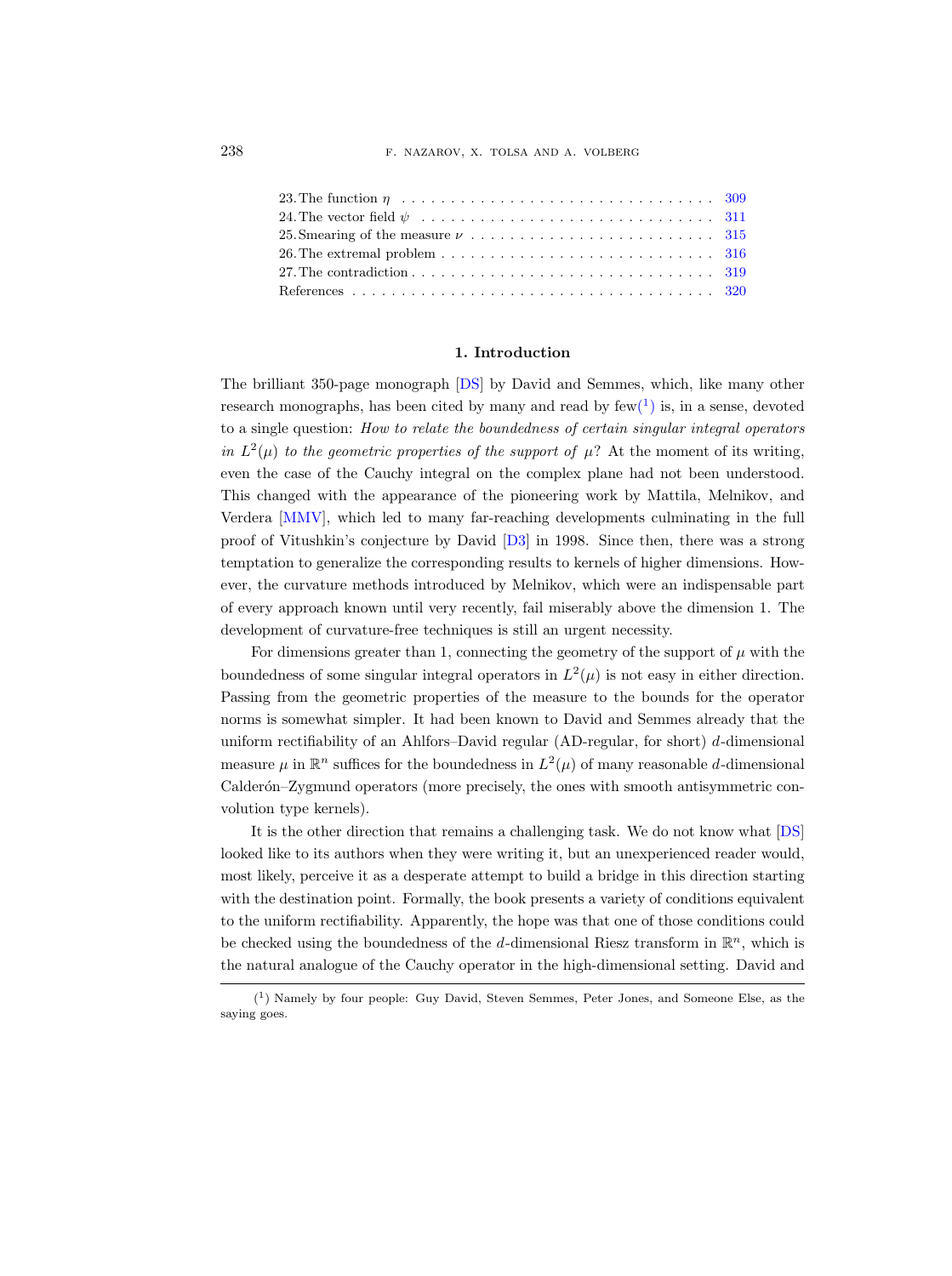Semmes did not manage to show that much. Nevertheless, they proved that the uniform rectifiability of  $\mu$  is implied by the simultaneous boundedness in  $L^2(\mu)$  of a sufficiently big class of d-dimensional convolution type Calderón–Zygmund operators with odd kernels.

The aim of the present paper is to fulfill that hope in the case  $n=d+1$  and to supply the missing part of the bridge, the part that leads from the boundedness of the Riesz transform in  $L^2(\mu)$  to one of the equivalent criteria for uniform rectifiability in [\[DS\]](#page-84-0). Ironically, the condition that we use as a meeting point is an auxiliary condition that is only briefly mentioned in the David–Semmes book. The result we prove in this paper reads as follows.

THEOREM. Let  $\mu$  be an AD-regular measure of dimension d in  $\mathbb{R}^{d+1}$ . If the associated d-dimensional Riesz transform operator

$$
f \longmapsto K * (f\mu)
$$
, where  $K(x) = \frac{x}{|x|^{d+1}}$ ,

is bounded in  $L^2(\mu)$ , then the non-BAUP cells in the David–Semmes lattice associated with  $\mu$  form a Carleson family.

Proposition 3.18 of [\[DS\]](#page-84-0) (p. 141) asserts that this condition "implies the WHIP and the WTP" and hence, by Theorem 3.9 (p. 137), the uniform rectifiability of  $\mu$ . Note that [\[DS\]](#page-84-0) talks about AD-regular sets rather than AD-regular measures, so the notation there is different, and what they denote by  $E$  is the support of  $\mu$  in our setting. We want to emphasize here that the current paper treats only the "analytic" part of the passage from the operator boundedness to the rectifiability. The full credit (as well as the full responsibility) for the other "geometric" part should go to David and Semmes.

There are two key ingredients of our proof that may be relatively novel.

The first one is the flattening lemma (Proposition  $6, \{11\}$  $6, \{11\}$ ), which ultimately leads to the conclusion that it is impossible to have many cells on which the support of the measure is close to a d-plane but the measure itself is distributed in a noticeably different way from the Lebesgue measure on that plane. The exact formulation of the flattening lemma we use here is tailored to our particular approach but it takes its origin in the earlier works by Tolsa [\[T1\]](#page-84-3) and [\[T2\]](#page-84-4) on the relations between  $\alpha$ -numbers and measure transportation costs and the boundedness of the Riesz transform.

The second crucial ingredient is the Eiderman–Nazarov–Volberg scheme from [\[ENV\]](#page-84-5), which was later exploited by Jaye in [\[JNV\]](#page-84-6) to show that for the case of a non-integer  $s \in$  $(d, d+1)$ , the boundedness in  $L^2(\mu)$  of the s-dimensional Riesz transform associated with an s-dimensional measure  $\mu$  in  $\mathbb{R}^{d+1}$  implies the finiteness of some Wolff-type potential with an exponential gauge function. This scheme allowed one to fully develop the idea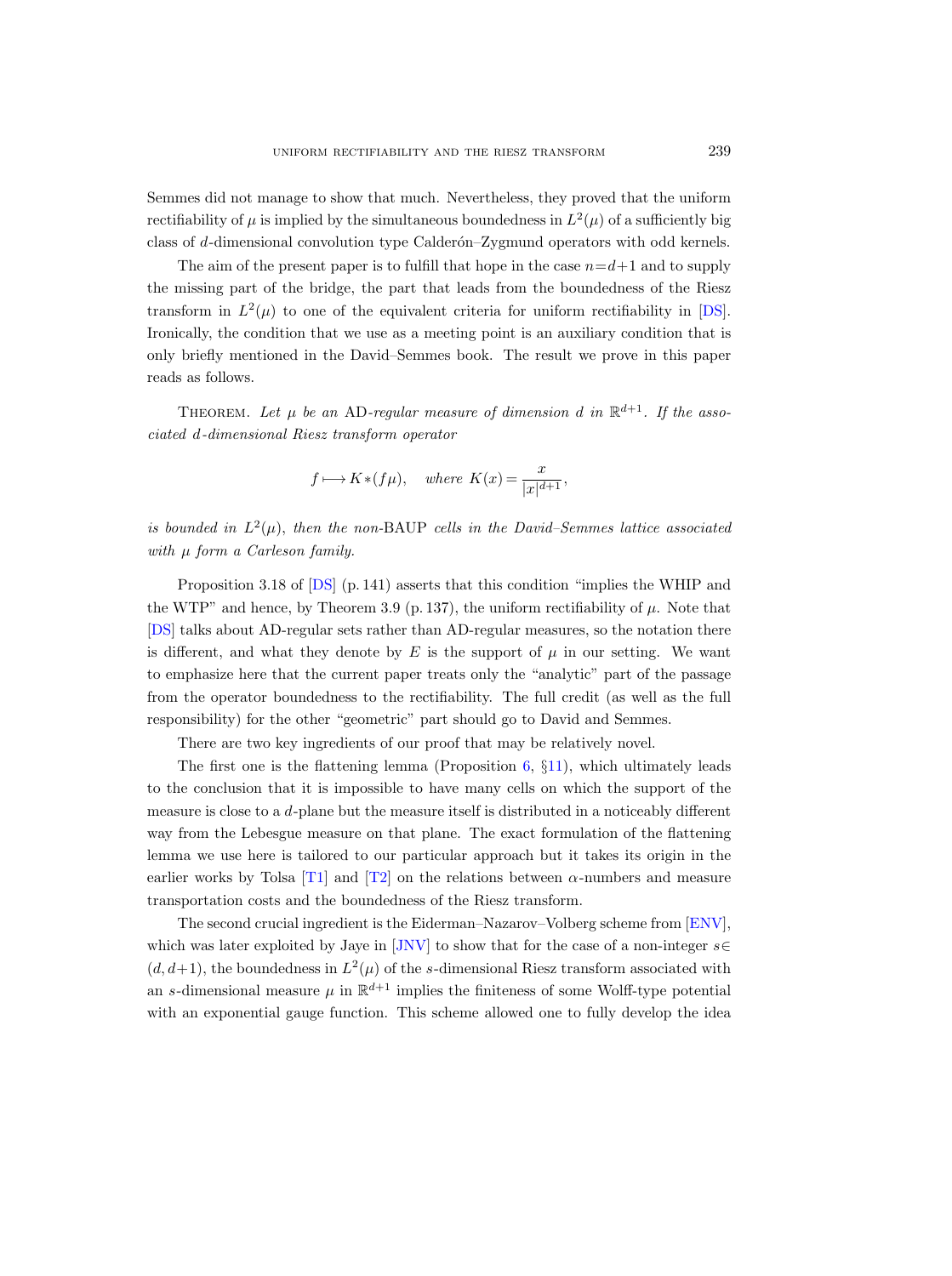of Mateu and Tolsa in [\[MT\]](#page-84-7) and to turn the scales of low density, which were the main enemy in most previous approaches, into a useful friend.

Roughly speaking, the present paper uses the non-BAUP cells instead of the scales of high density and the flat cells instead of the scales of low density to introduce a Cantortype structure, which is then treated similarly to how it was done in [\[ENV\]](#page-84-5). The most essential deviations and additions are using the holes in the non-BAUP cells to hide the negative part of  $R^*(\psi m)$ , the alignment of the approximating planes in the stopping flat cells, the quasi-orthogonality estimates based on flatness instead of smallness of the density, and the consideration of only the d-dimensional part of the Riesz kernel aligned with approximating planes.

The main limitation of our approach, which does not allow us to extend our result to codimensions greater than 1, comes from the reliance of the [\[ENV\]](#page-84-5) scheme on a certain maximum principle, of which no analogue is known in codimensions higher than 1. Extending or bypassing this maximum principle could possibly lead to the full solution of the problem.

It is worth mentioning here that shortly before our paper was finished, Hofmann, Martell, and Mayboroda posted a paper [\[HMM\]](#page-84-8) on arXiv that contains a result equivalent to ours under the additional assumption that  $\mu$  is the surface measure on the boundary of a not too weird connected domain in  $\mathbb{R}^{d+1}$ . They also expressed the hope that their techniques may eventually provide an alternative approach to the full rectifiability conjecture. Unfortunately, their proof is also heavily based on the harmonicity of the kernel, which seems to make it hard to extend their techniques to the case of higher codimensions.

Including all the relevant definitions into this introduction would take too much space, so if the reader has got interested enough at this point to continue reading the paper, he will find them all in the main body of the article (and if not, all we can do is to bid him farewell now).

#### 2. Acknowledgements

<span id="page-3-0"></span>The present work would not be possible without numerous previous attempts of many mathematicians. We thank them all for sharing their ideas and techniques with us. The reader can find the (possibly incomplete) list of their names in the notes [\[D4\]](#page-84-9) by David and references therein. To engage here into a detailed description of who did exactly what and when would be tantamount to writing a book on the history of a subject of which we have neither sufficient knowledge, nor an unbiased judgement.

Our special thanks go to Ben Jaye for helping us to verify and to straighten some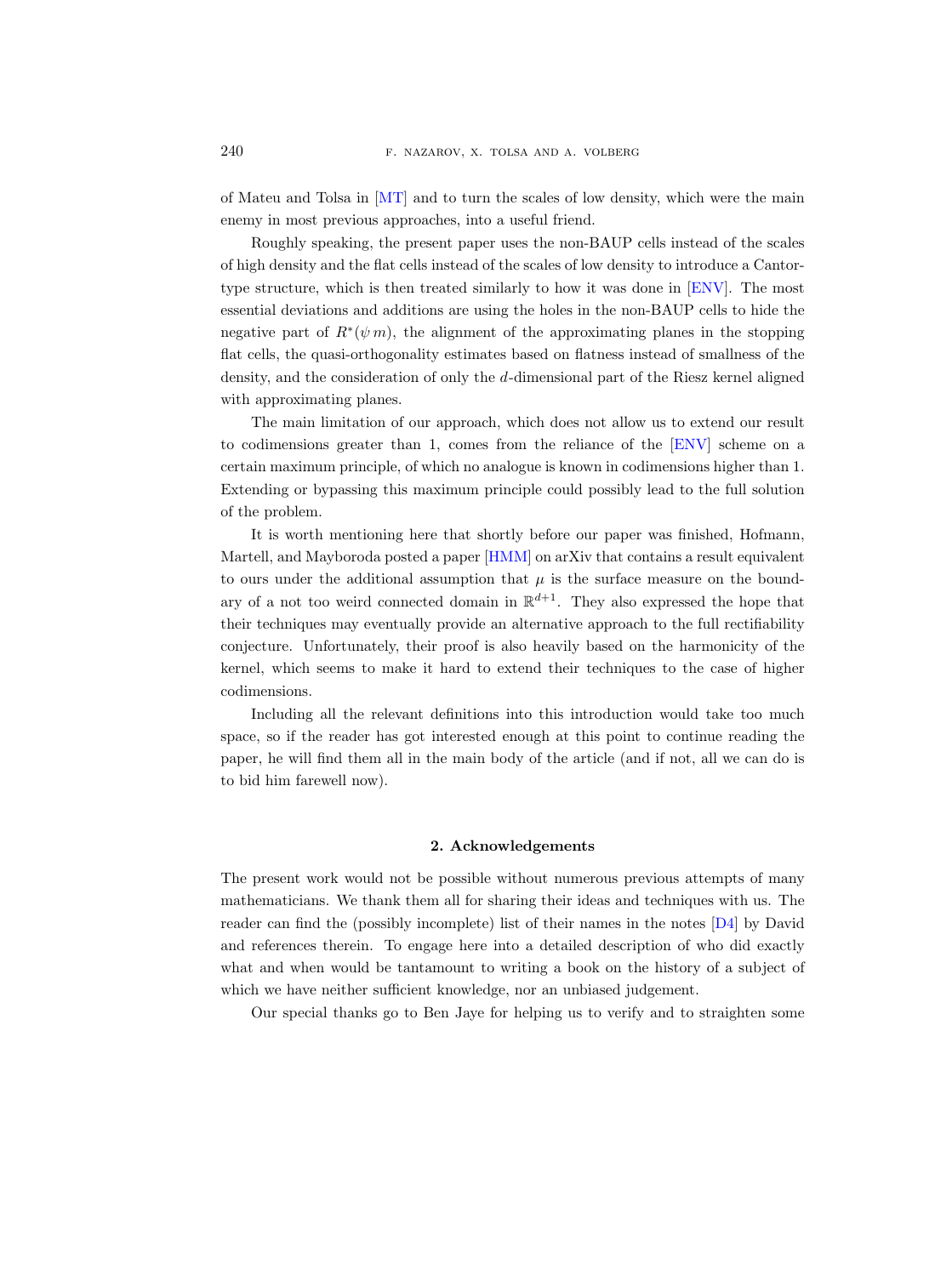delicate technical details in the proof and to Vladimir Eiderman for his unwavering support and belief in this project.

We also thank the anonymous referee who has read this paper from cover to cover and made many pertinent remarks, which helped to improve its style and readability.

At last, we are grateful for all the grant support from various organizations we received during our work on this project. $(2)$ 

#### 3. The structure of the paper

<span id="page-4-0"></span>We tried to make the paper essentially self-contained. The only thing that the reader is assumed to be familiar with is the elementary theory of Calderon–Zygmund operators in homogeneous spaces. Everything else, including such standard for experts things as the David–Semmes lattice and weak limit considerations, is developed almost from scratch. The paper is split into reasonably short sections each of which is devoted to one step, one construction, or one estimate in the proof. We tried to explain the goal of each section at its beginning and to give each section some meaningful title. We hope that this will help the reader to easily separate topics he already knows well from those that might be new to him. We also believed that it would make sense to include extra details or routine computations even at the cost of making the paper longer if they may spare the reader some time and headache when checking the argument. However, despite all our efforts, the text is still fairly dense and the full logic of the proof will reveal itself only at the end of the last section.

### 4. The notation

<span id="page-4-1"></span>By c and C we denote various positive constants. We usually think of c as of a small constant used in a bound of some quantity from below and of C as of a large constant used in a bound from above. The constants appearing in intermediate computations may change from one occurence to another. Some constants may depend on parameters, in which case those parameters are always mentioned explicitly and often included in parentheses after the constant unless such dependence is absolutely clear from the context like in the case of the dependence on the dimension d: all constants we use do depend on  $d$  but, since  $d$  is fixed throughout the entire paper, we hardly ever mention this.

<span id="page-4-2"></span> $(2)$  F.N. was partially supported by the U.S. NSF grant DMS-0800243. X.T. was partially supported by the ERC grant 320501 of the European Research Council (FP7/2007-2013) and by the grants 2009SGR-000420 (Catalonia) and MTM-2010-16232 (Spain). A.V. was partially supported by the U.S. NSF grant DMS-0758552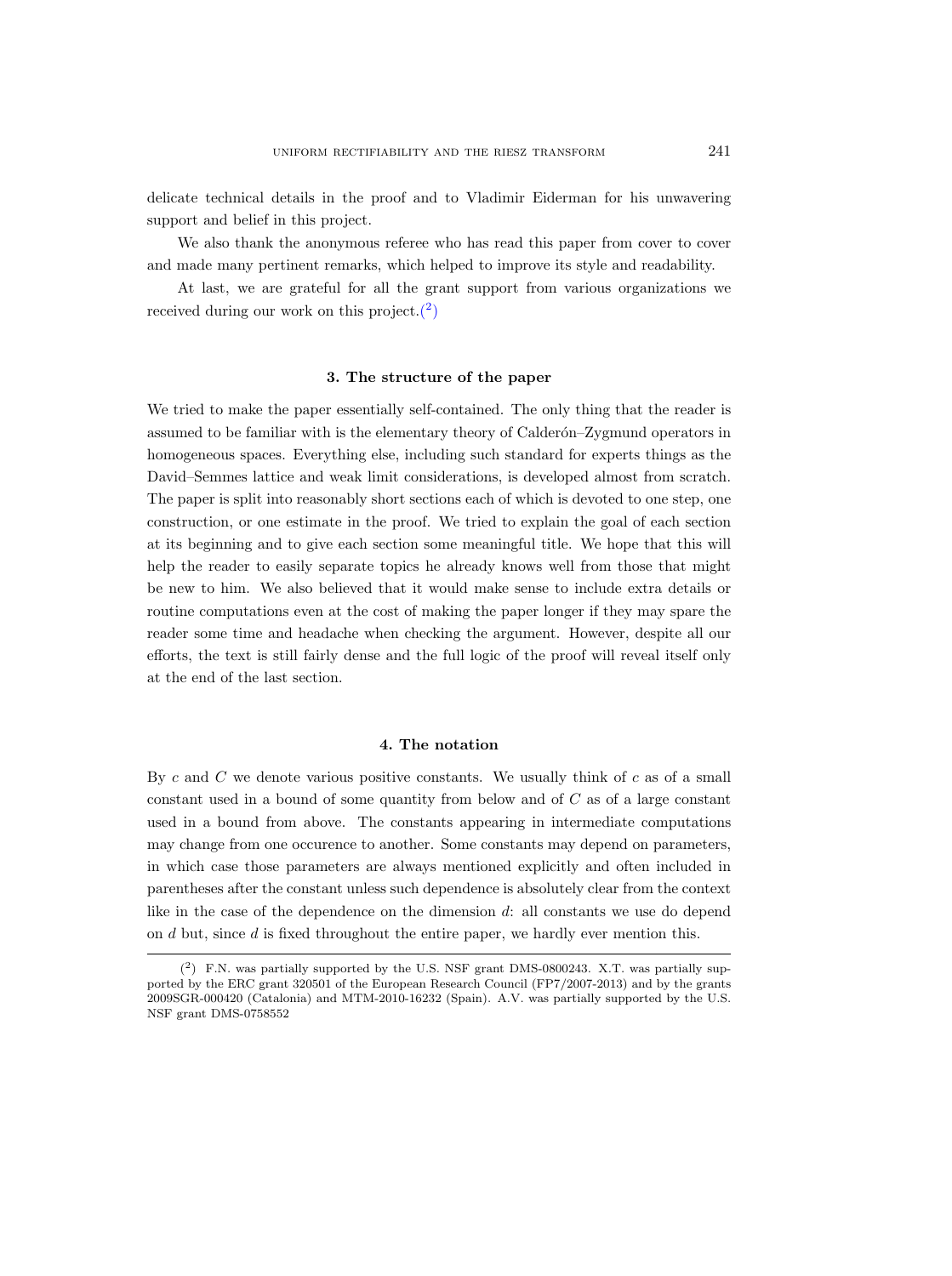Due to the fact that the Riesz transform operator maps scalar-valued measures (or functions) to vector-valued functions, scalar- and vector-valued quantities will be heavily mixed in many formulae. We leave it to the reader to figure out in every particular case when the product is a product of two scalars and when it is a product of a scalar and a vector in  $\mathbb{R}^{d+1}$ . However, whenever the scalar product of two vector-valued quantities is meant, we always use angular brackets  $\langle \cdot, \cdot \rangle$ . Whenever the angular brackets are also used for the scalar product or duality coupling in some function spaces, we indicate that by writing something like  $\langle \cdot, \cdot \rangle_{L^2(\mu)}$ , or merely  $\langle \cdot, \cdot \rangle_{\mu}$ .

We will always denote by  $B(x, r)$  an open ball of radius r centered at  $x \in \mathbb{R}^{d+1}$  and by  $\overline{B}(x,r)$  the corresponding closed ball. The notation  $\chi_E$  will always be used for the characteristic function of a set  $E \subset \mathbb{R}^{d+1}$ .

By the support supp  $\mu$  of a measure  $\mu$  we always mean the closed support. The same notation and the same convention apply to supports of functions. We always specify the measure  $\mu$  in the notation when talking about  $L^p(\mu)$  norms in the usual sense. However, we also use the notation  $||f||_{L^{\infty}(E)}$  for the supremum of  $|f|$  over the set E. If we omit E and just write  $||f||_{L^{\infty}}$ , it means that the supremum is taken over the whole space  $\mathbb{R}^{d+1}$ . The same convention applies to integrals: if the domain of integration is not specified, the integral over the whole space is meant. The Lipschitz norm of a function  $f$  on a set  $E \subset \mathbb{R}^{d+1}$  is defined as

$$
||f||_{\text{Lip}(E)} = \sup_{\substack{x,y \in E \\ x \neq y}} \frac{|f(x) - f(y)|}{|x - y|}.
$$

If E is omitted in this notation, we mean the Lipschitz norm in the full space  $\mathbb{R}^{d+1}$ . We use the letter m to denote the  $(d+1)$ -dimensional Lebesgue measure on  $\mathbb{R}^{d+1}$ . The d-dimensional Lebesgue measure on an affine hyperplane  $L\subset \mathbb{R}^{d+1}$  is denoted  $m_L$ .

We use the notation dist $(x, E)$  for the distance between a point  $x \in \mathbb{R}^{d+1}$  and a set  $E \subset \mathbb{R}^{d+1}$ . Similarly, we write  $dist(E, F)$  for the distance between two sets  $E, F \subset \mathbb{R}^{d+1}$ .

# 5. The d-dimensional Riesz transform in  $\mathbb{R}^{d+1}$

<span id="page-5-0"></span>The goal of this section is to remind the reader (or to acquaint him with) the general notions of the theory of AD-regular measures and the associated Riesz transform operators.

Fix a positive integer d. Define the d-dimensional (vector-valued) Riesz kernel in  $\mathbb{R}^{d+1}$  by  $K(x)=x/|x|^{d+1}$ . For a finite signed Borel measure  $\nu$  in  $\mathbb{R}^{d+1}$ , define its Riesz transform by

$$
R\nu = K * \nu = \int K(x - y) d\nu(y).
$$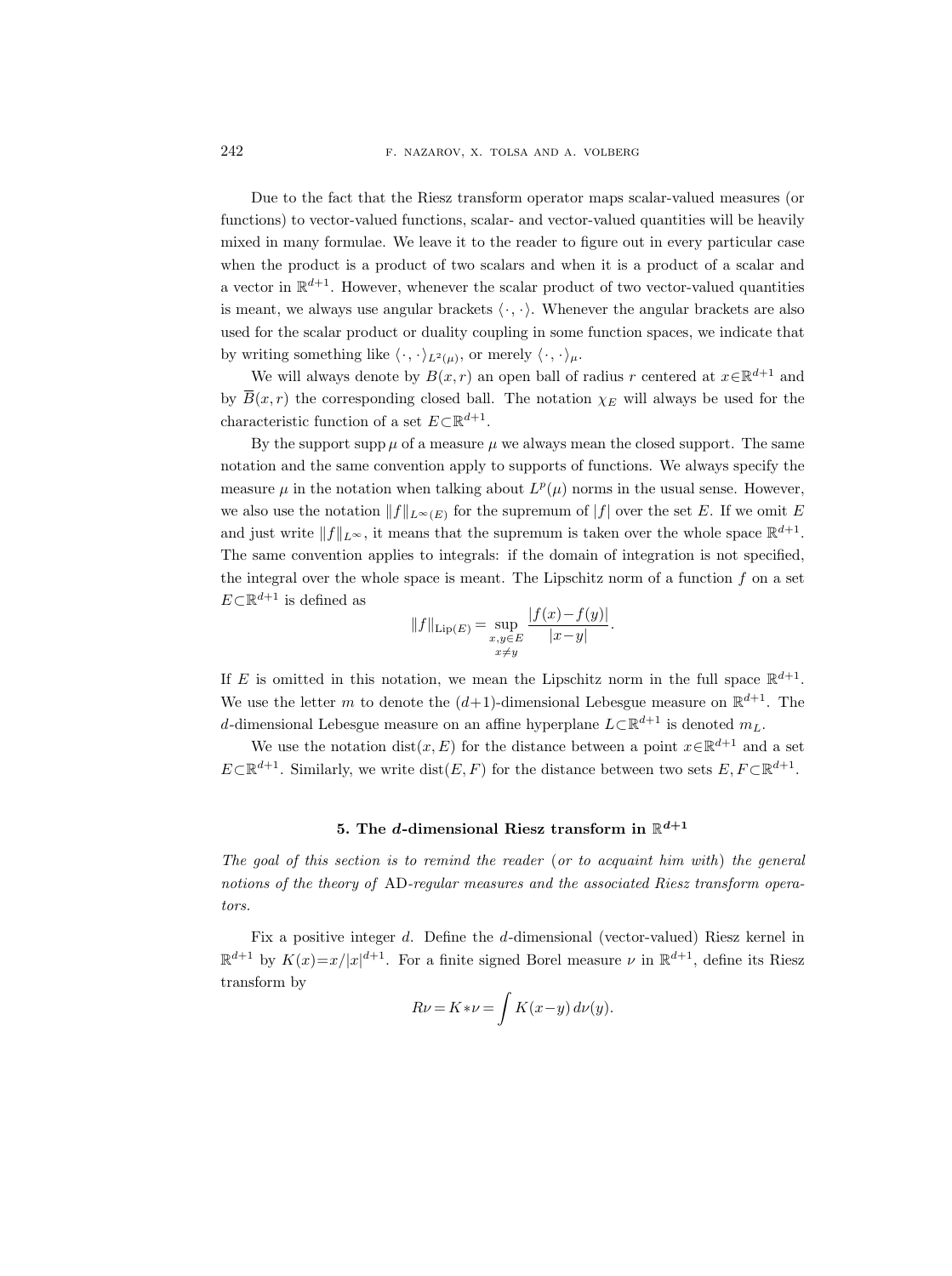The singularity of  $K$  at the origin is mild enough to ensure that the integral always converges absolutely almost everywhere with respect to the  $(d+1)$ -dimensional Lebesgue measure m in  $\mathbb{R}^{d+1}$  and everywhere if  $\nu$  is sufficiently smooth (say, has a bounded density with respect to m). Moreover, the Riesz transform  $R\nu$  is infinitely differentiable in  $\mathbb{R}^{d+1}$  \supp  $\nu$  and, since

$$
|(\nabla^k K)(x)| \leqslant \frac{C(k)}{|x|^{d+k}}
$$

for all  $x\neq0$  and each  $k\geq0$ , we have

<span id="page-6-0"></span>
$$
|(\nabla^k R\nu)(x)| \leqslant C(k) \int \frac{d|\nu|(y)}{|x-y|^{d+k}}\tag{1}
$$

for each  $x \notin \text{supp }\nu$ , where  $|\nu|$  stands for the variation of  $\nu$ .

Note also that the finiteness of the measure is not so important in these estimates, so the Riesz transform  $R\nu$  can also be defined for any measure  $\nu$  satisfying

$$
\int \frac{d|\nu|(x)}{1+|x|^d} < \infty.
$$

Similarly, using the estimate

$$
|K(x') - K(x'')| \leq C \frac{|x' - x''|}{\min\{|x'|, |x''|\}^{d+1}},
$$

we also obtain

$$
|(R\nu)(x') - (R\nu)(x'')| \leq C \int \frac{|x'-x''| \, d|\nu|(y)}{\min\{|x'-y|, |x''-y|\}^{d+1}}.
$$

An immediate consequence of this bound is that if  $\nu$  satisfies the growth restriction  $|\nu(B(x,r))| \leqslant Cr^d$  for all  $x \in \mathbb{R}^{d+1}$ ,  $r > 0$ , and if E is any subset of  $\mathbb{R}^{d+1}$  separated from supp  $\nu$ , then

$$
||R\nu||_{\text{Lip}(E)} \leqslant \frac{C}{\text{dist}(E, \text{supp}\,\nu)}.
$$
\n<sup>(2)</sup>

Note that this estimate does not follow from [\(1\)](#page-6-0) immediately because it may be impossible to connect  $x', x'' \in E$  by a path of length comparable to  $|x'-x''|$  that stays far away from  $supp \nu$ .

In general, the singularity of the kernel at the origin is too strong to allow one to talk of the values of  $R\nu$  on supp  $\nu$ . The usual way to overcome this difficulty is to introduce regularized kernels  $K_{\delta}$  ( $\delta > 0$ ). The exact choice of the regularization is not too important as long as the antisymmetry and the Calderón–Zygmund properties of the kernel are preserved. For the purposes of this paper, the definition

$$
K_{\delta}(x) = \frac{x}{\max\{\delta, |x|\}^{d+1}}
$$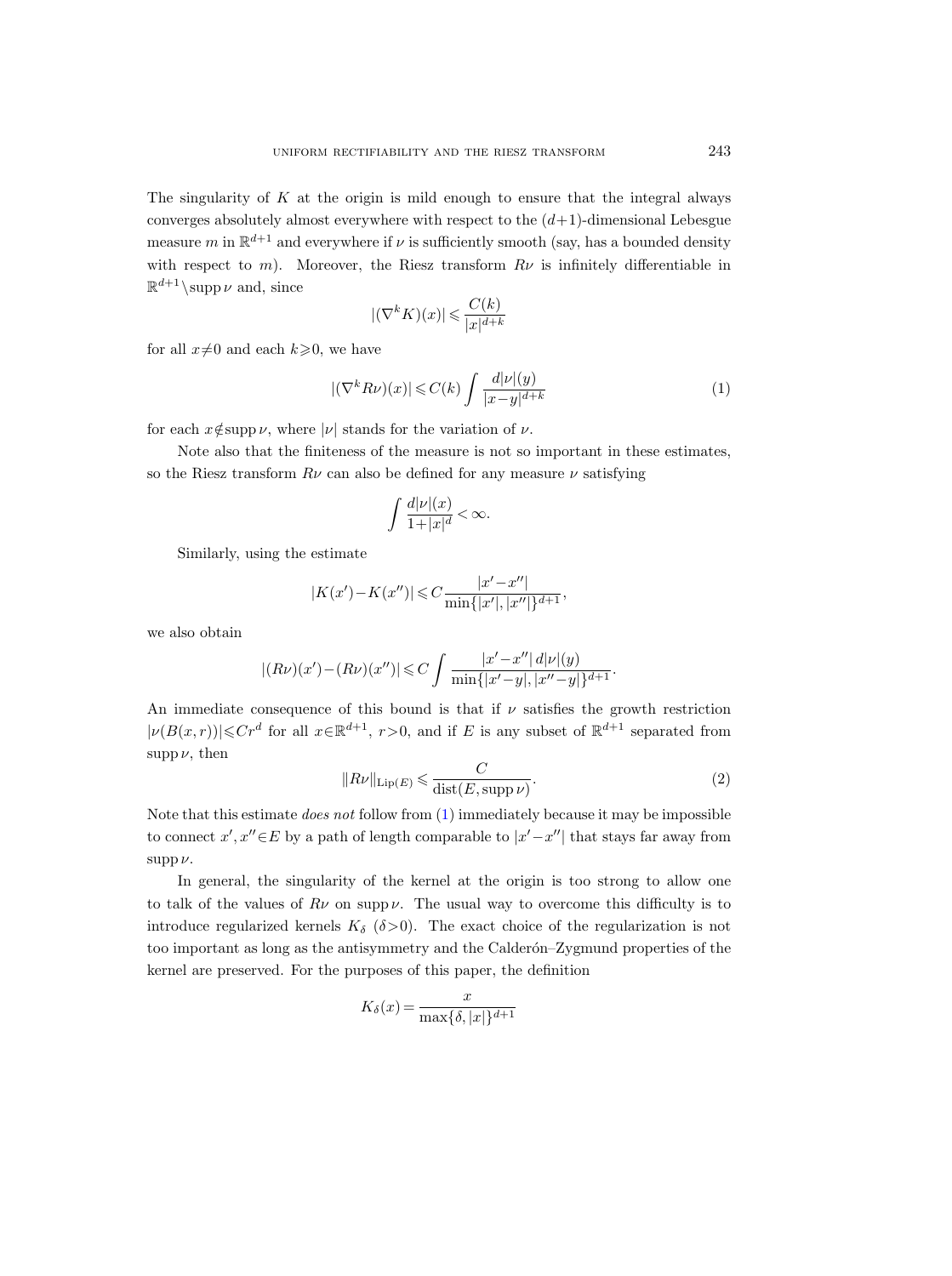is the most convenient one, so we will use it everywhere below. The corresponding regularized Riesz transforms

$$
R_{\delta}\nu = K_{\delta} * \nu = \int K_{\delta}(x - y) d\nu(y)
$$

are well defined and locally Lipschitz in the entire space  $\mathbb{R}^{d+1}$  for any signed measure  $\nu$ satisfying

$$
\int \frac{d|\nu|(x)}{1+|x|^d} < \infty.
$$

In particular, if we have a positive measure  $\mu$  satisfying  $\mu(B(x,r))\leqslant Cr^d$  for every  $x\in\mathbb{R}^{d+1}$ and r>0 with some fixed C>0, and a function  $f \in L^p(\mu)$ , 1<p< $\infty$ , then  $R_\delta(f\mu)$  is well defined pointwise for all  $\delta > 0$ , so it makes sense to ask whether the corresponding operators  $R_{\mu,\delta} f = R_{\delta}(f\mu)$  are uniformly bounded in  $L^p(\mu)$ .

The standard theory of Calderón–Zygmund operators<sup>(3)</sup> implies that the answer does not depend on  $p \in (1,\infty)$ . Moreover, if we know the uniform growth bound

$$
\mu(B(x,r)) \leqslant Cr^d
$$

and an estimate for the norm  $||R_{\mu,\delta}||_{L^{p_0}(\mu) \to L^{p_0}(\mu)}$  for some  $p_0 \in (1,\infty)$ , we can explicitly bound the norms  $||R_{\mu,\delta}||_{L^p(\mu)\to L^p(\mu)}$  for all other p.

These observations lead to the following definition.

*Definition.* A positive Borel measure  $\mu$  in  $\mathbb{R}^{d+1}$  is called C-nice if  $\mu(B(x,r))\leq Cr^d$ for every  $x \in \mathbb{R}^{d+1}$  and  $r > 0$ . It is called C-good if it is C-nice and  $||R_{\mu,\delta}||_{L^2(\mu) \to L^2(\mu)} \leq C$ for every  $\delta$  > 0.

Often we will just say "nice" and "good" without specifying  $C$ , meaning that the corresponding constants are fixed throughout the argument. A few notes are in order.

First, for non-atomic measures  $\mu$ , the uniform norm bounds

$$
\|R_{\mu,\delta}\|_{L^2(\mu)\to L^2(\mu)}\leqslant C
$$

imply that  $\mu$  is C'-nice with some C' depending on C only (see [\[D2\]](#page-84-10), Proposition 1.4, p. 56).

Second, it follows from the above remarks that despite "goodness" being defined in terms of the  $L^2$ -norms, we will get an equivalent definition using any other  $L^p$ -norm with

<span id="page-7-0"></span> $(3)$  Though the measure  $\mu$  is not assumed to be doubling at this point, we will apply this theory only when  $\mu$  is an AD-regular measure, so we do not really need here the subtler version of the theory dealing with non-homogeneous spaces.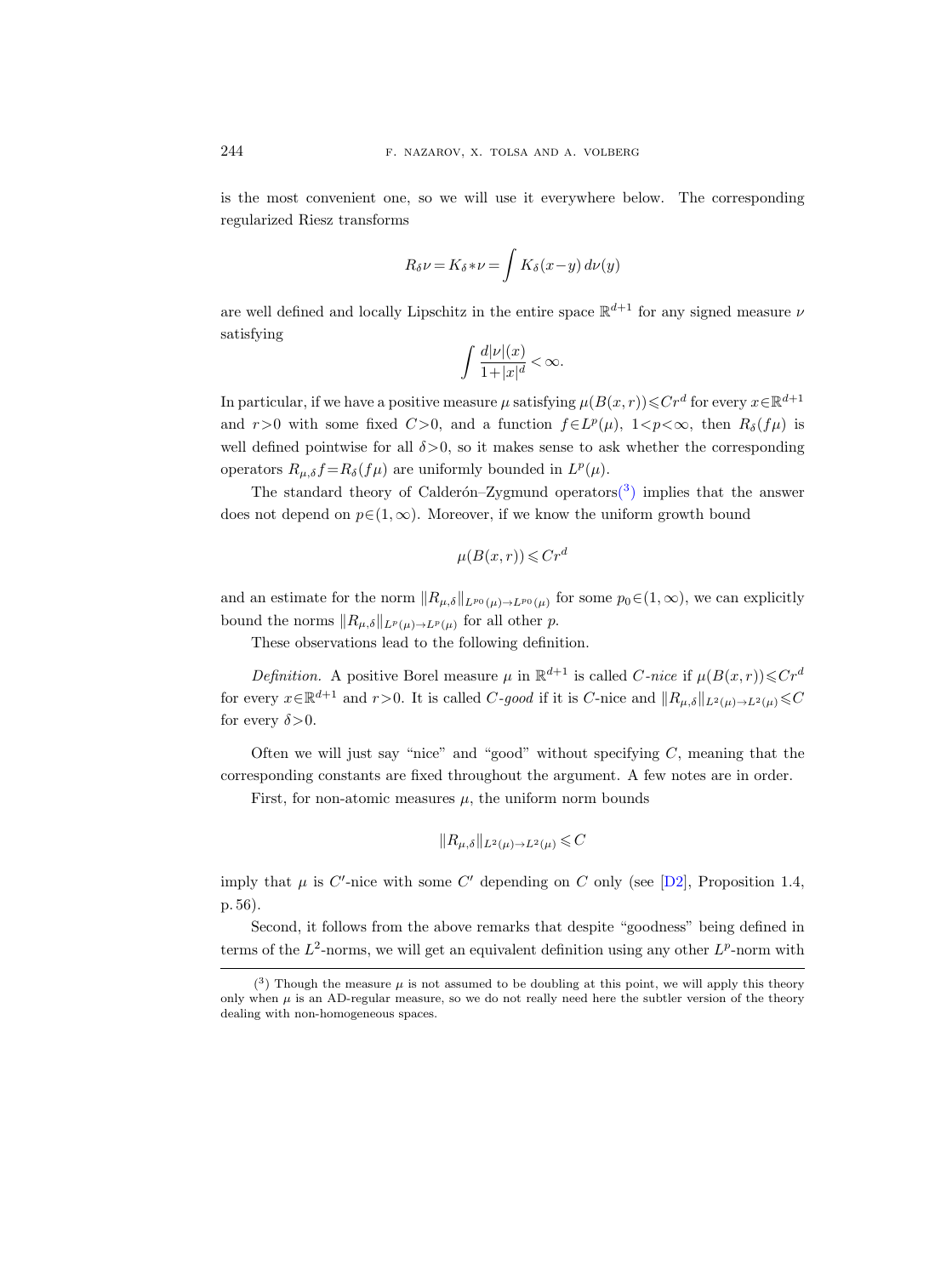$1 < p < \infty$ . What will be important for us below is that for any C-good measure  $\mu$ , the operator norms  $||R_{\mu,\delta}||_{L^4(\mu) \to L^4(\mu)}$  are also bounded by some constant C'.

We now can state formally what the phrase "the associated Riesz transform is bounded in  $L^2(\mu)$ " in the statement of the theorem means. We will interpret it as "the measure  $\mu$  is good". By the classical theory of Calderón–Zygmund operators, this is equivalent to all other reasonable formulations, the weakest looking of which is, probably, the existence of a bounded operator  $T: L^2(\mu) \to L^2(\mu)$  such that

$$
(Tf)(x) = \int K(x-y)f(y) d\mu(y)
$$

for  $\mu$ -almost all  $x \notin \mathrm{supp} f$ .

A few words should be said about duality and the adjoint operator R<sup>∗</sup> . The formal change of order of integration combined with the antisymmetry of  $K$  yields the identity

$$
\int \langle R\nu, d\eta \rangle = \int \langle \int K(x - y) d\nu(y), d\eta(x) \rangle
$$
  
= 
$$
- \int \left( \int \langle K(x - y), d\eta(y) \rangle \right) d\nu(x) = - \int \left( \sum_{j=1}^{d+1} \langle e_j, R\langle \eta, e_j \rangle \rangle \right) d\mu
$$

leading to the formula

<span id="page-8-0"></span>
$$
R^*\eta = -\sum_{j=1}^{d+1} \langle e_j, R\langle \eta, e_j \rangle \rangle, \tag{3}
$$

where  $\nu$  is a scalar (signed) measure,  $\eta$  is a vector-valued measure, and  $e_1, ..., e_{d+1}$  is an arbitrary orthonormal basis in  $\mathbb{R}^{d+1}$ .

This computation is easy to justify if both  $\nu$  and  $\eta$  are finite and at least one of them has bounded density with respect to the  $(d+1)$ -dimensional Lebesgue measure m in  $\mathbb{R}^{d+1}$ , because then the corresponding double integral converges absolutely and the classical Fubini theorem applies. This simple observation will be sufficient for us most of the time. However, in a couple of places the adjoint operator R<sup>∗</sup> has to be understood in the usual sense of functional analysis in the Hilbert space  $L^2(\mu)$  for some good measure  $\mu$ . All such cases are covered by the following general scheme (which is, perhaps, even too general for the purposes of this paper).

The identity

$$
\langle R_{\mu,\delta}f,g\rangle_{\mu}=-\bigg\langle f,\sum_{j=1}^{d+1}\langle e_j,R_{\mu,\delta}\langle g,e_j\rangle\rangle\bigg\rangle_{\mu}
$$

holds for every locally finite measure  $\mu$  and any bounded functions  $f$  (scalar-valued) and g (vector-valued) with compact supports. If  $\mu$  is good, both sides of this identity make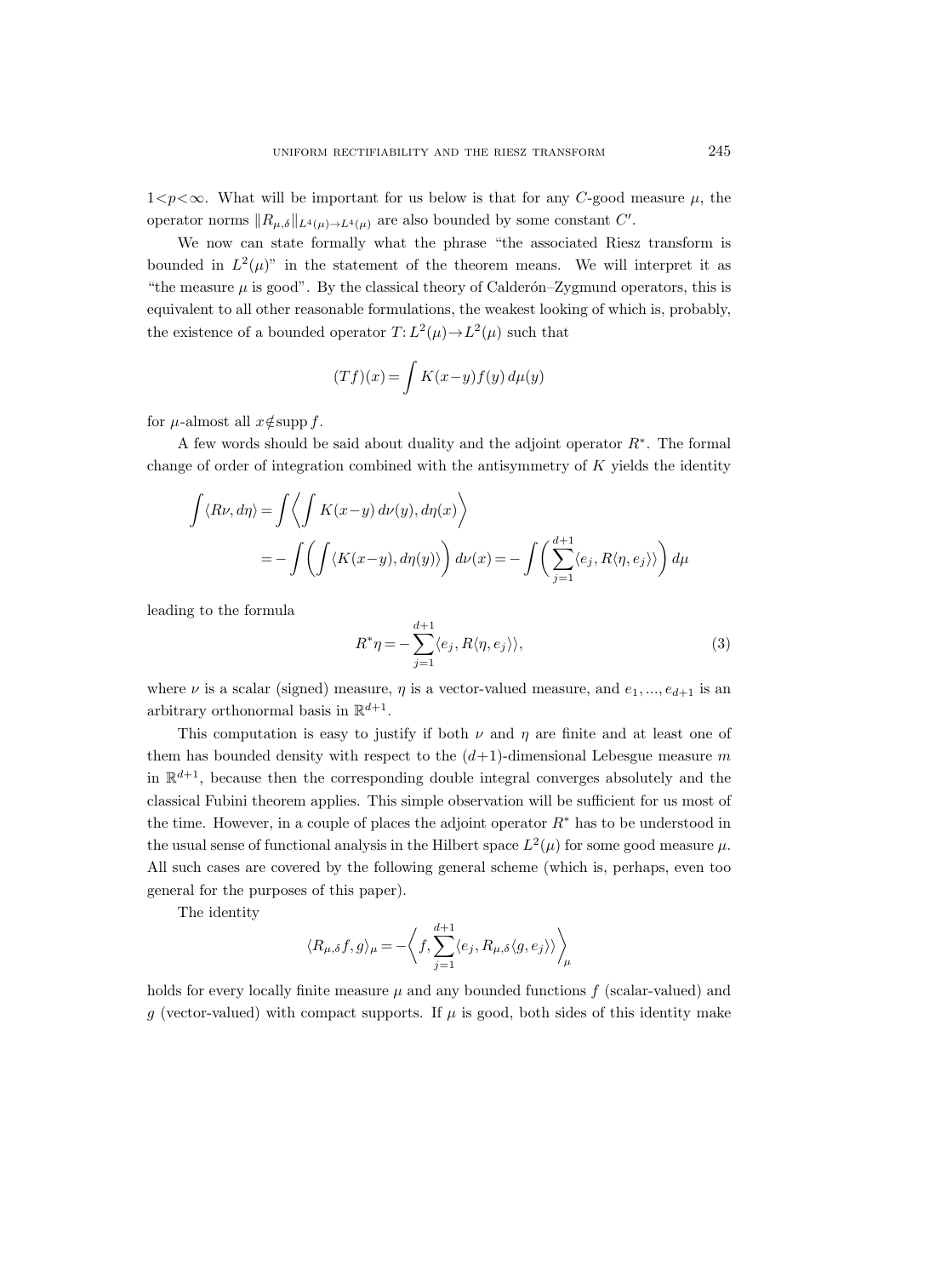sense and define continuous bilinear forms in  $L^2(\mu) \times L^2(\mu)$ . Since these forms coincide on a dense set of pairs of test functions, they must coincide everywhere. However, the latter is equivalent to saying that

$$
(R_{\mu,\delta})^* g = -\sum_{j=1}^{d+1} \langle e_j, R_{\mu,\delta} \langle g, e_j \rangle \rangle
$$

in the usual sense of functional analysis.

Finally, if the operators  $R_{\mu,\delta}$  converge at least weakly to some operator  $R_{\mu}$  in  $L^2(\mu)$ as  $\delta \rightarrow 0^+$ , so do the operators  $(R_{\mu,\delta})^*$  and, therefore, the last identity remains valid for  $R_\mu$  in place of  $R_{\mu,\delta}$ .

The upshot of these observation is that all reasonable properties of or estimates for R,  $R_{\mu,\delta}$ , or  $R_{\mu}$  automatically hold for  $R^*$ ,  $(R_{\mu,\delta})^*$ , or  $(R_{\mu})^*$ , respectively, due to one of the above identities, so we may (and will) freely refer to the results formally obtained only for the operators themselves when talking about their adjoints.

In what follows, we will mainly deal with measures  $\mu$  that satisfy not only the upper growth bound, but a lower one as well. Such measures are called Ahlfors–David regular (AD-regular for short). The exact definition is as follows.

*Definition*. Let U be an open subset of  $\mathbb{R}^{d+1}$ . A nice measure  $\mu$  is called AD regular in U with lower regularity constant c>0 if for every  $x \in supp \mu \cap U$  and every  $r > 0$  such that  $B(x,r) \subset U$ , we have  $\mu(B(x,r)) \geqslant c r^d$ .

The simplest example of a good AD-regular measure  $\mu$  in  $\mathbb{R}^{d+1}$  is the d-dimensional Lebesgue measure  $m_L$  on an affine hyperplane  $L\subset \mathbb{R}^{d+1}$ . The next section is devoted to the properties of the Riesz transform with respect to this measure.

### <span id="page-9-0"></span>6. The Riesz transform of a smooth measure supported on a hyperplane

Throughout this section, L is a fixed affine hyperplane in  $\mathbb{R}^{d+1}$  and H is the hyperplane parallel to L passing through the origin.

The main results of this section are the explicit bounds for the  $L^{\infty}$ -norm and the Lipschitz constant of the H-restricted Riesz transform  $R^H \nu$  of a measure  $\nu = f m_L$  with compactly supported  $C^2$  density f with respect to  $m_L$ .

If we are interested in the values of  $R_{m_L,\delta}f$  on the hyperplane L only, we may just as well project the kernels  $K_{\delta}$  to H and define

$$
K_{\delta}^{H}(x) = \frac{\pi_{H}x}{\max\{\delta, |x|\}^{d+1}},
$$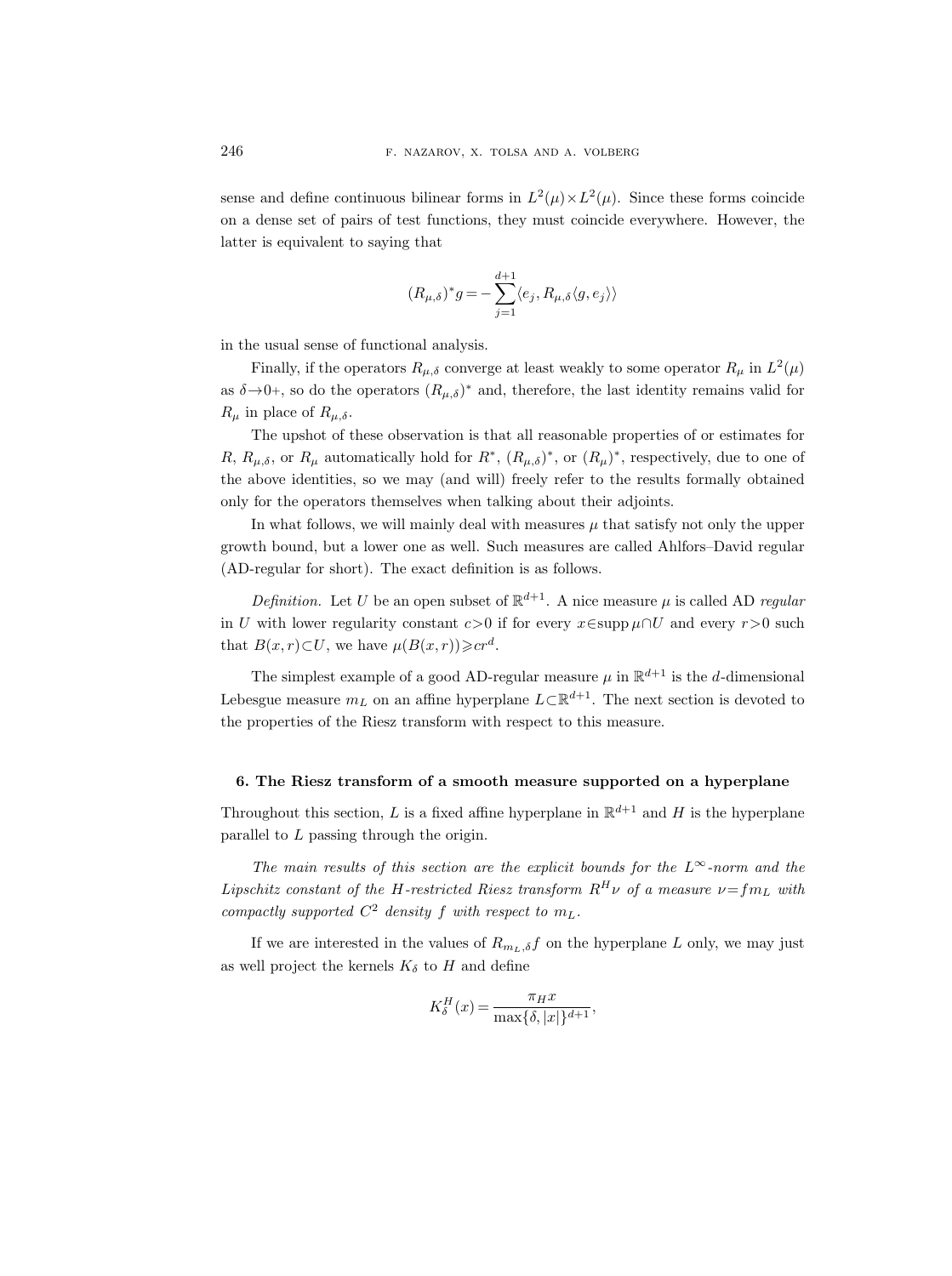where  $\pi_H$  is the orthogonal projection from  $\mathbb{R}^{d+1}$  to H. The corresponding operators  $R_\delta^H$ will just miss the orthogonal-to-H component of the difference  $x-y$  in the convolution definition. However, for  $x, y \in L$ , this component vanishes anyway.

Note that everything that we said about the full Riesz transform  $R$  and its adjoint  $R^*$  in the previous section applies to the restricted Riesz transform  $R^H$  as well, except in the identities relating the adjoint operator  $(R^H)^*$  to the operator  $R^H$  itself where an orthonormal basis  $e_1, ..., e_d$  of H should be used instead of an orthonormal basis in the whole space  $\mathbb{R}^{d+1}$ .

The theory of the d-dimensional Riesz transform on a hyperplane L in  $\mathbb{R}^{d+1}$  is mainly just the classical theory of the full-dimensional Riesz transform in  $\mathbb{R}^d$ . The facts important for us (which can be found in any decent harmonic analysis textbook) are the following.

The operators  $R_{m_L,\delta}^H$  are uniformly bounded in every  $L^p(m_L)$   $(1 < p < \infty)$ . Moreover, they have a strong limit as  $\delta \rightarrow 0^+$ , which we will denote by  $R_{m_L}^H$ . This operator is also bounded in all  $L^p(m_L)$ , is an isometry in  $L^2(m_L)$  (up to a constant factor), and

$$
(R_{m_L}^H)^* R_{m_L}^H = -c \operatorname{Id}
$$

for some  $c > 0$ . Here,  $(R_{m_L}^H)^*$  stands for the adjoint operator to the operator  $R_{m_L}$ . Note that  $(R_{m<sub>L</sub>}^H)$ <sup>\*</sup> can also be defined as the strong limit of the pointwise defined operators  $(R_{m_L,\delta}^H)^*$ .

<span id="page-10-0"></span>LEMMA 1. Suppose that  $f$  is a  $C^2$ -smooth compactly supported function on  $L$ . Then the functions  $R_{\delta}^{H}(fm_L)$  converge to some limit  $R^{H}(fm_L)$  uniformly on the entire space  $\mathbb{R}^{d+1}$  as  $\delta \rightarrow 0^+$ , and  $R^H(fm_L)$  coincides with  $R^H_{m_L}f$  almost everywhere on L with respect to  $m_L$ . Moreover,  $R^H(fm_L)$  is a Lipschitz function in  $\mathbb{R}^{d+1}$  harmonic outside  $\text{supp}(fm_L)$ , and we have

$$
\sup |R^H(fm_L)|\!\leqslant\! CD^2\sup_L |\nabla^2_H f|
$$

and

$$
||R^H(fm_L)||_{\text{Lip}} \leqslant CD \sup_L |\nabla^2_H f|,
$$

where D is the diameter of supp $(fm_L)$  and  $\nabla_H$  is the partial gradient involving only the derivatives in the directions parallel to H.

Note that the second differential  $\nabla_H^2 f$  and the corresponding supremum on the right-hand side are considered on  $L$  only (the function  $f$  in the lemma does not even need to be defined outside L) while the H-restricted Riesz transform  $R^H(fm_L)$  on the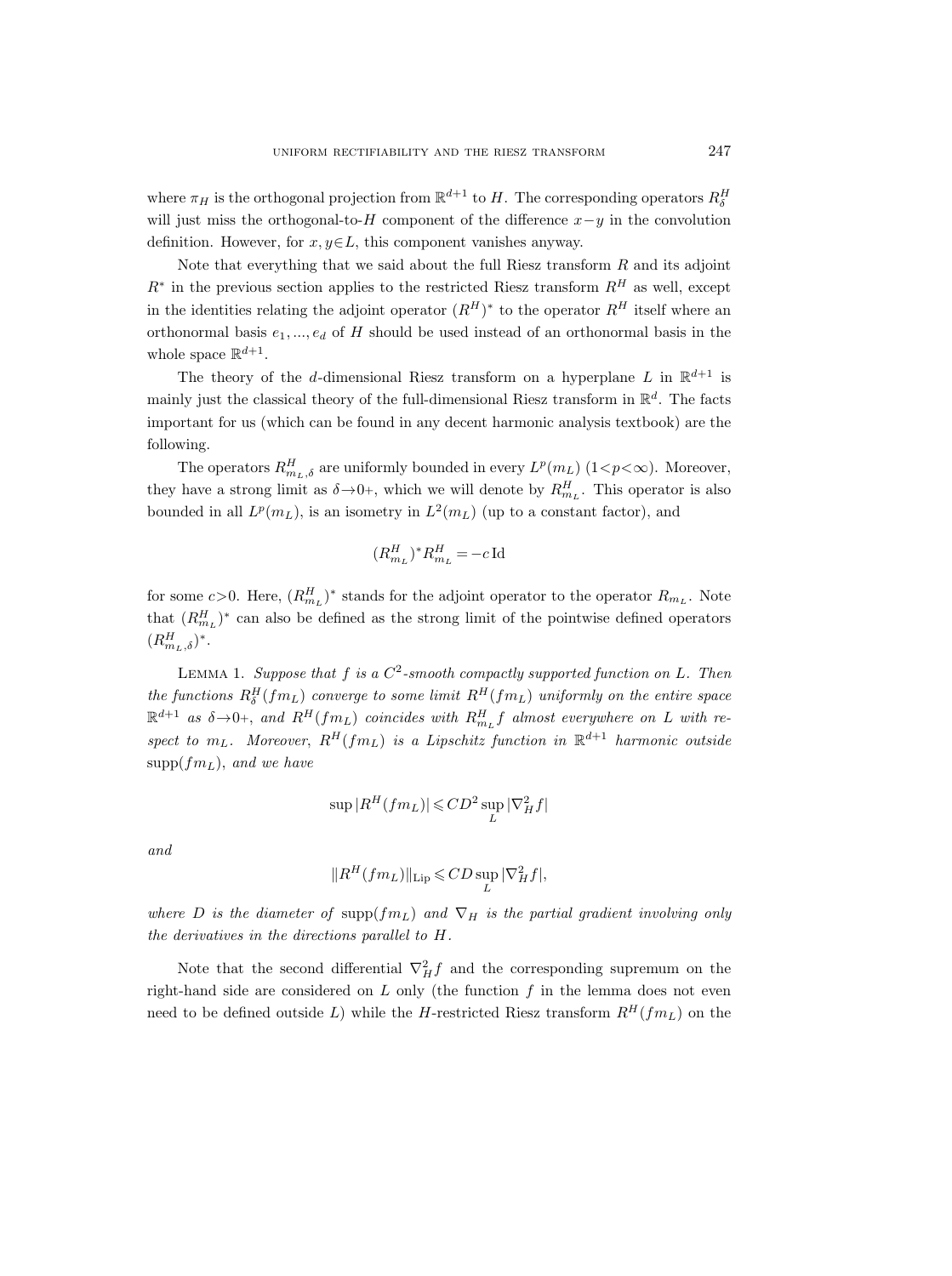left-hand side is viewed as a function on the entire space  $\mathbb{R}^{d+1}$  and its supremum and the Lipschitz norm are also taken in  $\mathbb{R}^{d+1}$ .

It is very important that we consider here the H-restricted Riesz transform  $R^H$ instead of the full Riesz transform R. The reason is that the component of  $R(fm_L)$ orthogonal to H has a jump discontinuity across L at the points of L where  $f\neq 0$ . This switch to the restricted Riesz transform is rather crucial for our proof and is somewhat counterintuitive given the way the argument will develop later, when we use the boundedness of the Riesz transform  $R_{\mu}$  in  $L^2(\mu)$  to show, roughly speaking, that almost flat pieces of  $\mu$  parallel to H must be aligned. It would seem more natural to do exactly the opposite and to concentrate on the orthogonal component of  $R$  for that purpose. However, the price one has to pay for its discontinuity is very high and we could not make the ends meet in that way.

*Proof.* The statement about the harmonicity of  $R^H(fm_L)$  follows from the observation that  $K^H(x)=c\nabla_H E(x)$ , where  $E(x)$  is the fundamental solution for the Laplace operator in  $\mathbb{R}^{d+1}$ , i.e.,  $E(x) = c \log |x|$  when  $d=1$  and  $E(x) = -c|x|^{-(d-1)}$  when  $d>1$ . Thus,  $K^H$  is harmonic outside the origin together with E, so  $R^H \nu$  is harmonic outside supp  $\nu$ for every finite signed measure  $\nu$  (and so is the full Riesz transform  $R\nu$ ).

To prove the other statements of the lemma, note that its setup is translation- and rotation-invariant, so we may assume without loss of generality that

$$
L = H = \{ x \in \mathbb{R}^{d+1} : x_{d+1} = 0 \}.
$$

We shall start with proving the uniform bounds for the regularized Riesz transforms  $R_{\delta}^{H}(fm_L)$ . Since  $R_{\delta}^{H}(fm_L)$  is a Lipschitz function in the entire space, it is enough to estimate its value and its gradient at each point  $x \in \mathbb{R}^{d+1}$ . By translation invariance and symmetry, we may assume without loss of generality that  $x_1 = ... = x_d = 0$  and  $x_{d+1} = t \ge 0$ .

We have

$$
[R_{\delta}^{H}(fm_{L})](x) = \int_{L} K_{\delta}^{H}(x-y)f(y) dm_{L}(y) = \int_{L \cap B(0,D)} + \int_{L \setminus B(0,D)} = I_{1} + I_{2}.
$$

Note that, for  $|y|\geqslant D$ , the integrand is bounded by  $D^{-d}$  max<sub>L</sub>  $|f|$  and the  $m<sub>L</sub>$  measure of the support of f on L is at most  $CD<sup>d</sup>$ , so

$$
|I_2|\leqslant C\max_{L}|f|.
$$

To estimate  $I_1$ , note first that

$$
\int_{L\cap B(0,D)} K_{\delta}^H(x-y) dm_L(y) = 0,
$$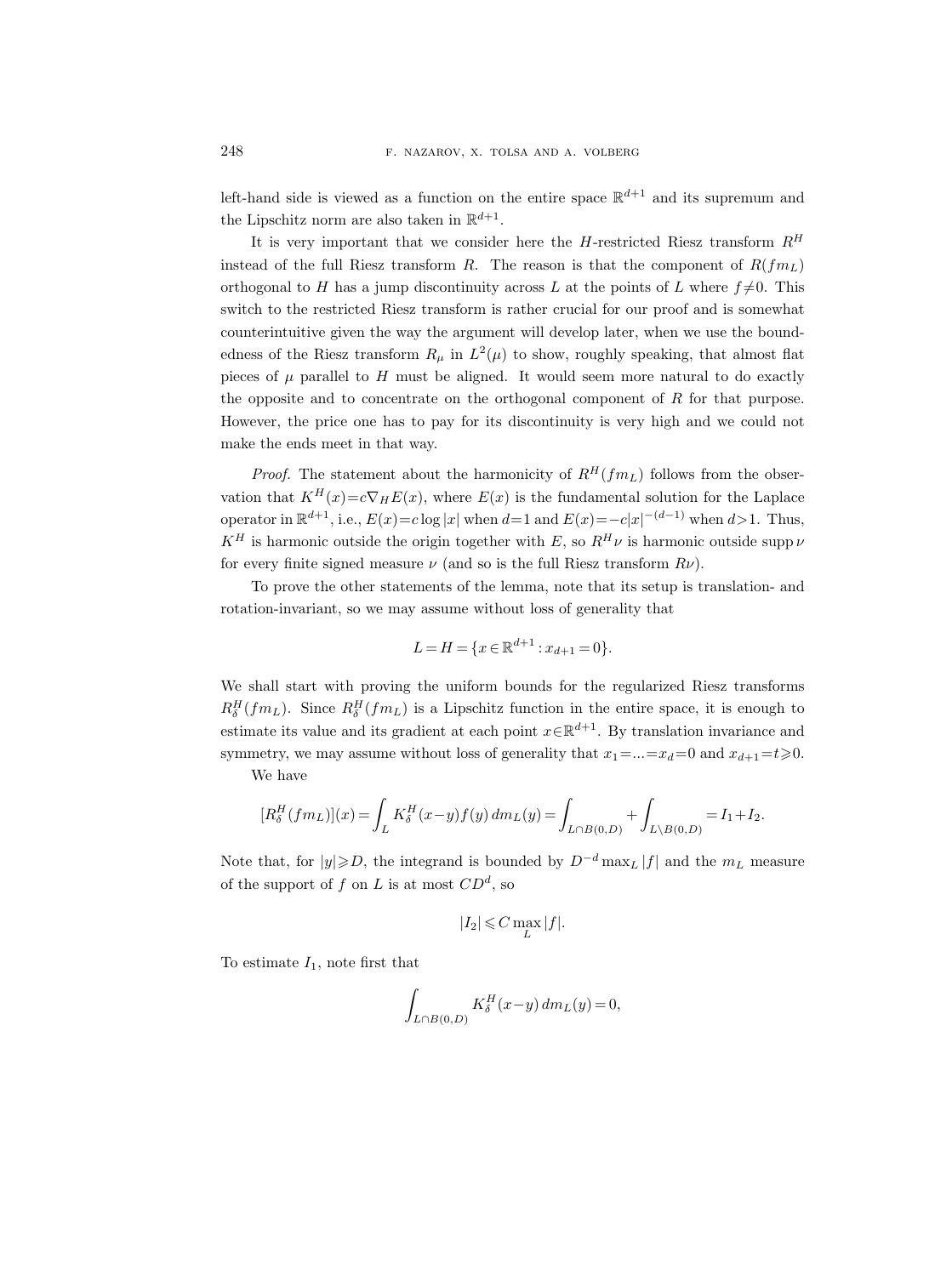so we can replace  $f(y)$  by  $f(y) - f(0)$  and use the inequalities

$$
|f(y) - f(0)| \le \sup_{L} |\nabla_H f| \, |y| \quad \text{and} \quad |x - y| \ge |y|
$$

to get

$$
|I_1| \le \sup_L |\nabla_H f| \int_{L \cap B(0,D)} \frac{dm_L(y)}{|y|^{d-1}} \le CD \sup_L |\nabla_H f|.
$$

Adding these bounds and using the inequality  $\sup_L |f| \leq D \sup_L |\nabla_H f|$ , we get

$$
\sup |R_{\delta}^H(fm_L)| \leqslant CD \sup_L |\nabla_H f|.
$$

Note that we have not used that  $f \in C^2(L)$  here, only that  $f \in C^1(L)$ .

Now we will estimate  $[\nabla R_{\delta}^{H}(fm_{L})](x)$ . Note that the partial derivatives  $\partial/\partial x_{j}$  for  $j=1, ..., d$  that are taken along the hyperplane L can be passed to f, so we have

$$
\frac{\partial}{\partial x_j} [R_{\delta}^H(fm_L)] = R_{\delta}^H \bigg( \bigg[ \frac{\partial}{\partial x_j} f \bigg] m_L \bigg).
$$

Applying the above estimate to  $\partial f/\partial x_j$  instead of f, we immediately obtain

$$
\sup |\nabla_H R_\delta^H(fm_L)| \leqslant CD \sup_L |\nabla^2 f|.
$$

To get a bound for the remaining vertical derivative  $\partial/\partial x_{d+1}$ , note that

$$
\frac{\partial}{\partial x_{d+1}} K_{\delta}^H(x-y) = 0
$$

for all  $x, y \in L$ , so the case  $t=0$  is trivial. Assuming  $t>0$ , we write

$$
\left[\frac{\partial}{\partial x_{d+1}} R_{\delta}^{H}(fm_L)\right](x) = \int_{L} \left[\frac{\partial}{\partial x_{d+1}} K_{\delta}^{H}(x-y)\right] f(y) dm_L(y)
$$

$$
= \int_{L \cap B(0,D)} + \int_{L \setminus B(0,D)} = I_1 + I_2.
$$

For  $y \in L$ , we can use the inequalities

$$
\left|\frac{\partial}{\partial x_{d+1}}K_{\delta}^H(x-y)\right|\leqslant C\frac{t}{|x-y|^{d+2}}
$$

and  $|x-y| \geq t$  and note that the integrand in  $I_2$  is bounded by  $\sup_L |f| D^{-(d+1)}$ . Since the  $m_L$  measure of the support of f on L is at most  $CD<sup>d</sup>$ , we arrive at the bound

$$
|I_2| \leqslant CD^{-1} \sup_L |f|.
$$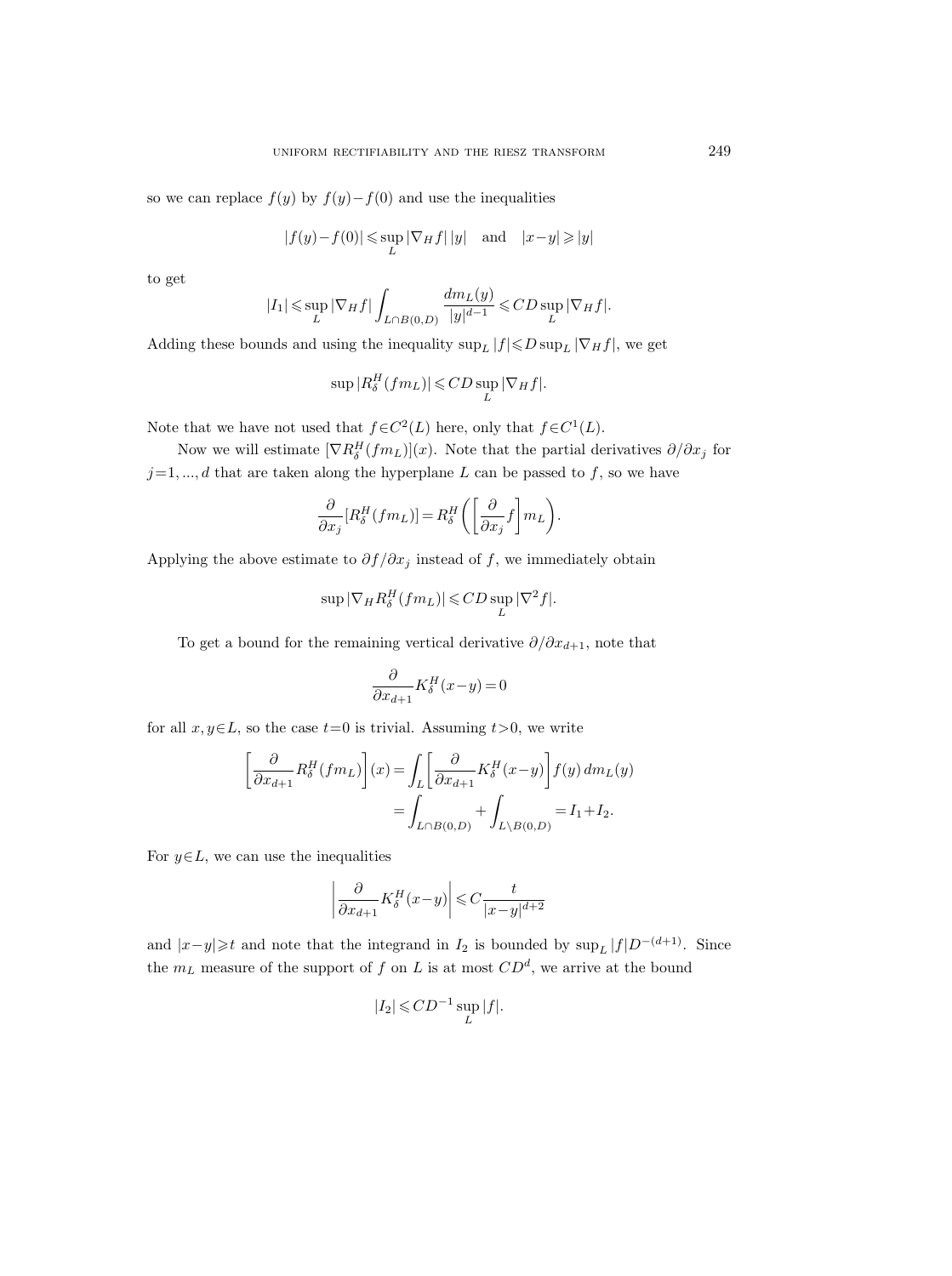To estimate  $I_1$ , note that we still have the cancellation property

$$
\int_{L \cap B(0,D)} \frac{\partial}{\partial x_{d+1}} K_{\delta}^H(x-y) \, dm_L(y) = 0,
$$

so we can replace  $f(y)$  by  $f(y)-f(0)$  and use the inequalities

$$
|f(y)-f(0)| \leqslant \sup_{L} |\nabla_H f| \, |y| \quad \text{and} \quad |x-y| \geqslant |y|
$$

to get

$$
|I_1| \leqslant C \sup_L |\nabla_H f| \int_L \frac{t \, dm_L(y)}{|x - y|^{d+1}} = C \sup_L |\nabla_H f|.
$$

Adding these bounds, we get

$$
\sup \left| \frac{\partial}{\partial x_{d+1}} R_{\delta}^H(f m_L) \right| \leqslant CD^{-1} \Big[ \sup_L |f| + D \sup_L |\nabla_H f| \Big].
$$

To get only  $\sup_L |\nabla_H^2 f|$  on the right-hand sides of our estimates, it remains to note that

$$
\sup_{L} |f| \leqslant D \sup_{L} |\nabla_H f| \leqslant D^2 \sup_{L} |\nabla^2_H f|.
$$

As the estimates obtained are uniform in  $\delta > 0$  and as  $R_{\delta}^{H}(fm_L)$  coincides with  $R^{H}(fm_L)$ outside the strip of width  $\delta$  around L, we conclude that  $R_{\delta}^{H}(fm_L)$  converges uniformly to some Lipschitz function in the entire space  $\mathbb{R}^{d+1}$  and the limiting function satisfies the same bounds. Since they also converge to  $R_{m_L}^H f$  in  $L^2(m_L)$ , this limiting function must coincide with  $R_{m_L}^H f$  almost everywhere with respect to the measure  $m_L$ .  $\Box$ 

# 7. The toy flattening lemma

<span id="page-13-0"></span>The goal of this section is to prove the result that is, in a sense, the converse to Lemma [1.](#page-10-0) We want to show that if  $R_{m_L}^H f$  is smooth in a large ball on L, then f itself must be (slightly less) smooth in the four times smaller ball. The exact version we will need is the following.

<span id="page-13-1"></span>LEMMA 2. Let  $f \in L^{\infty}(m_L) \cap L^2(m_L)$ . Assume that  $z \in L$  and  $R_{m_L}^H f$  coincides with a  $C^2$  function F almost everywhere (with respect to  $m_L$ ) on  $L \cap B(z, 4A)$  for some  $A > 0$ . Then f is Lipschitz on  $L \cap B(z, A)$  (possibly, after a correction on a set of  $m<sub>L</sub>$  measure 0) and the norm  $||f||_{\text{Lip}(L\cap B(z,A))}$  is dominated by

$$
A^{-1}||f||_{L^{\infty}(m_L)} + ||\nabla_H F||_{L^{\infty}(L \cap B(z, 4A))} + A||\nabla^2_H F||_{L^{\infty}(L \cap B(z, 4A))},
$$

up to a constant factor.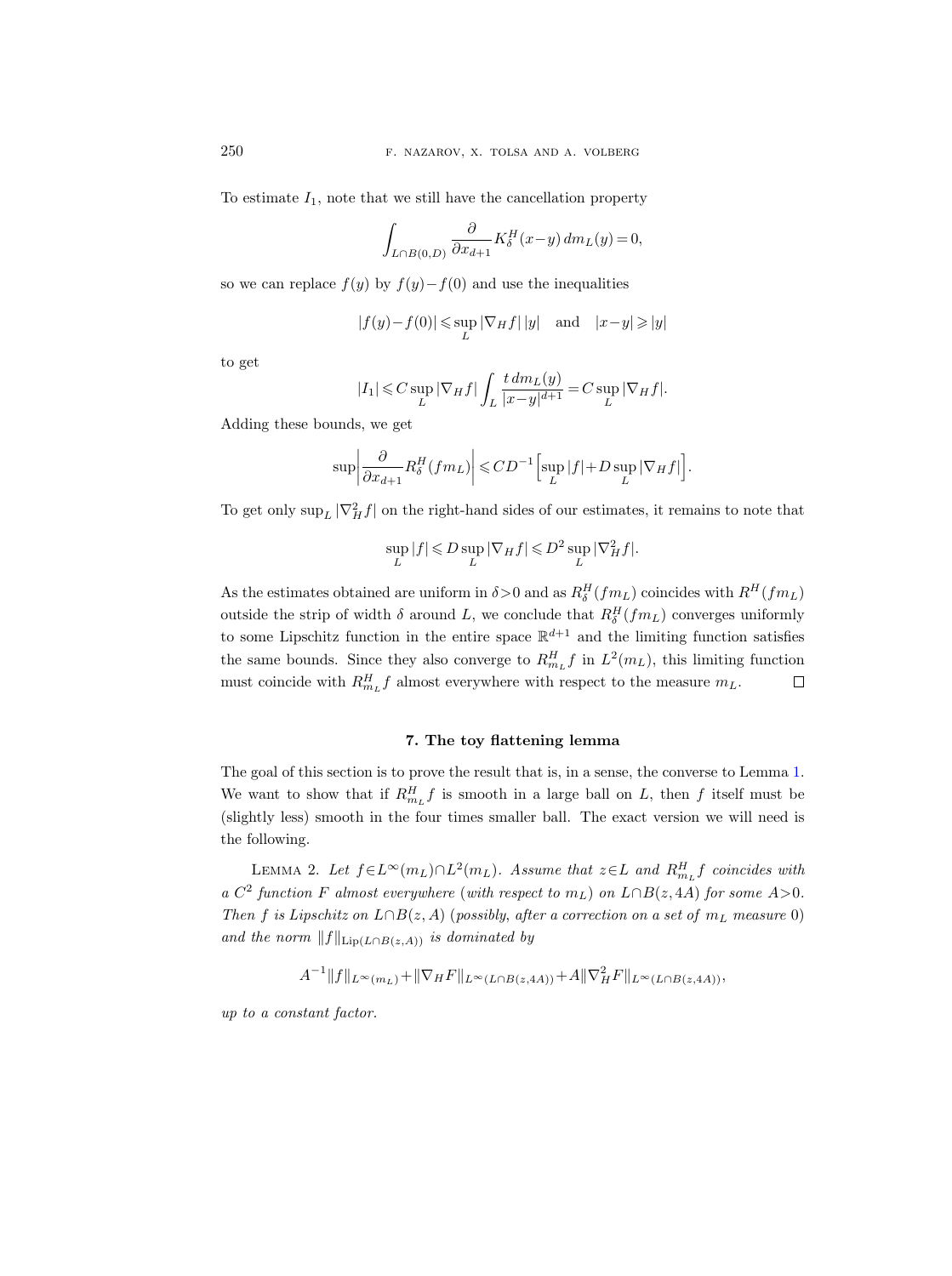We will refer to this lemma as the "toy flattening lemma". By itself, it is rather elementary but, combined with some weak limit techniques, it will eventually yield the full flattening lemma for measures that are not necessarily supported on a hyperplane, which will play a crucial role in our argument.

Proof. Write

$$
f = f \chi_{B(z, 4A)} + f \chi_{L \setminus B(z, 4A)} = f_1 + f_2.
$$

Note that  $R_{m_L}^H f_2$  is smooth in  $L \cap B(z, 3A)$ , and

$$
\|\nabla_H R_{m_L}^H f_2\|_{L^\infty(L \cap B(z,3A))} \leqslant C A^{-1} \|f\|_{L^\infty(m_L)}
$$

and

$$
\|\nabla_H^2 R_{m_L}^H f_2\|_{L^\infty(L \cap B(z,3A))} \leq C A^{-2} \|f\|_{L^\infty(m_L)}.
$$

To see this, just recall the estimate [\(1\)](#page-6-0) and note that for  $k\geq 1$  and  $x\in B(z, 3A)$ , we have

$$
\int_{L \setminus B(z,4A)} \frac{|f(y)| \, dm_L(y)}{|x-y|^{d+k}} \leqslant C(k) \|f\|_{L^{\infty}(m_L)} A^{-k}.
$$

Thus,  $R_{m_L}^H f_1$  is  $C^2$ -smooth on  $L \cap B(z, 3A)$  as the difference of F and  $R_{m_L}^H f_2$ . Moreover, we have

$$
\|\nabla_H R_{m_L}^H f_1\|_{L^\infty(L \cap B(z,3A))} \leq C A^{-1} \|f\|_{L^\infty(m_L)} + \|\nabla_H F\|_{L^\infty(L \cap B(z,4A))}
$$

and

$$
\|\nabla^2_H R^H_{mL} f_1\|_{L^\infty(L \cap B(z,3A))} \leq C A^{-2} \|f\|_{L^\infty(m_L)} + \|\nabla^2_H F\|_{L^\infty(L \cap B(z,4A))}.
$$

Observe also that, by the  $L^2(m_L)$  boundedness of  $R_{m_L}^H$ , we have

$$
\int |R_{m_L}^H f_1|^2 \, dm_L \leqslant C \int |f_1|^2 \, dm_L \leqslant C A^d \|f\|_{L^{\infty}(m_L)}^2,
$$

whence there exists a point in  $L \cap B(z, 3A)$  such that  $|R_{m_L}^H f_1| \leqslant C ||f||_{L^{\infty}(m_L)}$  at that point. Combining this with the estimate for the gradient, we conclude that

$$
||R_{m_L}^H f_1||_{L^\infty(L\cap B(z,3A))} \leqslant C\big[\,||f||_{L^\infty(m_L)} + A||\nabla_H F||_{L^\infty(L\cap B(z,4A))}\big].
$$

Let now  $\varphi_0$  be a C<sup>2</sup>-smooth function in  $\mathbb{R}^{d+1}$  supported on  $B(0,3)$  such that  $0 \le \varphi_0 \le 1$ and  $\varphi_0$  is identically 1 on  $B(0, 2)$ . Put  $\varphi(x) = \varphi_0((x-z)/A)$ . Then  $|\nabla^k \varphi| \leq C(k)A^{-k}$ . We have

$$
-cf_1 = (R^H_{m_L})^* R^H_{m_L} f_1 = (R^H_{m_L})^* [\varphi R^H_{m_L} f_1] + (R^H_{m_L})^* [(1-\varphi)R^H_{m_L} f_1].
$$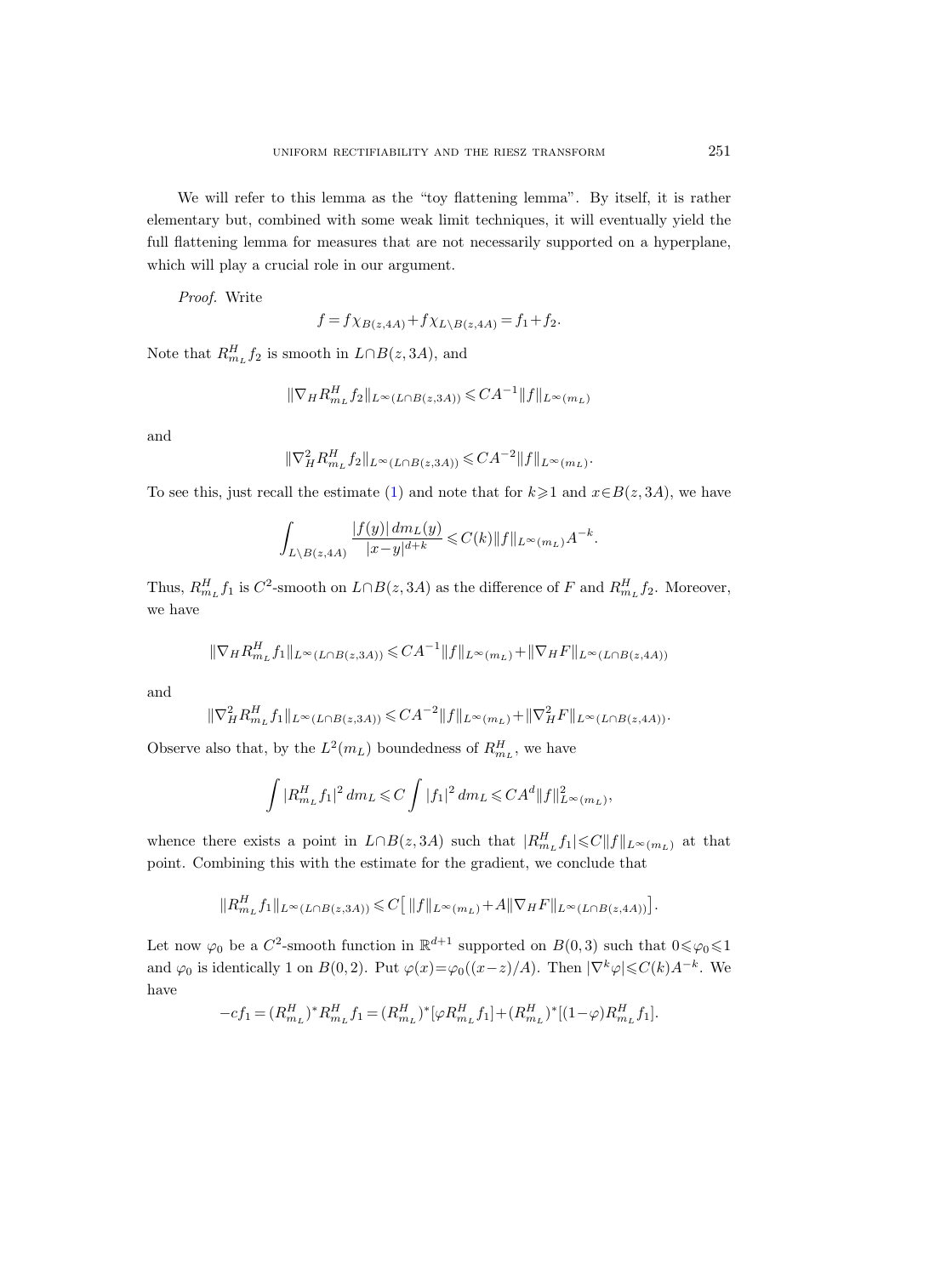However,  $\varphi R_{m_L}^H f_1$  is a compactly supported  $C^2$  function on L, the diameter of its support is not greater than 6A and, using the above estimates and the Leibniz formulae for the derivative of a product, we see that its second gradient  $\nabla^2_H[\varphi R^H_{m_L} f_1]$  is dominated by

$$
A^{-2}||f||_{L^{\infty}(m_L)} + A^{-1}||\nabla_H F||_{L^{\infty}(L \cap B(z, 4A))} + ||\nabla^2_H F||_{L^{\infty}(L \cap B(z, 4A))},
$$

up to a constant factor. Thus, by Lemma [1,](#page-10-0)  $(R_{m_L}^H)^*[\varphi R_{m_L}^H f_1]$  is Lipschitz on L with Lipschitz constant dominated by the quantity in the statement of the lemma to prove.

To finish the proof of the toy flattening lemma it just remains to observe that, since  $(R_{m_L}^H)^*[(1-\varphi)R_{m_L}^H f_1]$  is a Riesz transform of a function supported outside the ball  $B(z, 2A)$  (or, rather, a finite linear combination of such Riesz transforms), it is automatically smooth on  $B(z, A)$ . Moreover, using [\(1\)](#page-6-0) again, we see that

$$
\begin{aligned} &\left|\nabla_{H}(R_{m_{L}}^{H})^{*}[(1-\varphi)R_{m_{L}}^{H}f_{1}]\right|\\ &\leqslant\left|\nabla(R^{H})^{*}[(1-\varphi)(R_{m_{L}}^{H}f_{1})m_{L}]\right|\\ &\leqslant \int_{L\setminus B(z,2A)}\frac{1}{|x-y|^{d+1}}|R_{m_{L}}^{H}f_{1}(y)|\,dm_{L}(y)\\ &\leqslant\left[\int_{L\setminus B(z,2A)}\frac{dm_{L}(y)}{|x-y|^{2d+2}}\right]^{1/2}\left[\int_{L\setminus B(z,2A)}|R_{m_{L}}^{H}f_{1}(y)|^{2}\,dm_{L}(y)\right]^{1/2}\\ &\leqslant [CA^{-(d+2)}]^{1/2}[CA^{d}\|f\|_{L^{\infty}(m_{L})}^{2}]^{1/2}\\ &=CA^{-1}\|f\|_{L^{\infty}(m_{L})}. \end{aligned}
$$

#### 8. Weak limits

<span id="page-15-0"></span>This section has two main goals. The first one is to define the Riesz transform operators  $R_\mu$  (and their H-restricted versions  $R_\mu^H$ ) in  $L^2(\mu)$  for arbitrary good measures  $\mu$  as weak limits of the regularized operators  $R_{\mu,\delta}$  as  $\delta \rightarrow 0+$ . The second one is to show that when a sequence of uniformly good measures  $\mu_k$  tends weakly (over the space of compactly supported continuous functions in  $\mathbb{R}^{d+1}$  to some other measure  $\mu$  in  $\mathbb{R}^{d+1}$ , then the limiting measure  $\mu$  is also good and for all compactly supported Lipschitz functions f (scalar-valued) and g (vector-valued) in  $\mathbb{R}^{d+1}$ , we have  $\int \langle R_{\mu_k} f, g \rangle d\mu_k \rightarrow \int \langle R_{\mu} f, g \rangle d\mu$ .

Our starting point is to fix two compactly supported Lipschitz functions  $f$  and  $g$  in  $\mathbb{R}^{d+1}$ , where f is scalar-valued and g is vector-valued, and to use the antisymmetry of the kernels  $K_{\delta}$  to write the scalar product  $\langle R_{\mu,\delta}f, g \rangle_{\mu}$  as

$$
I_{\delta}(f,g) = \iint \langle K_{\delta}(x-y)f(y), g(x) \rangle d\mu(x) d\mu(y) = \iint \langle K_{\delta}(x-y), H(x,y) \rangle d\mu(x) d\mu(y),
$$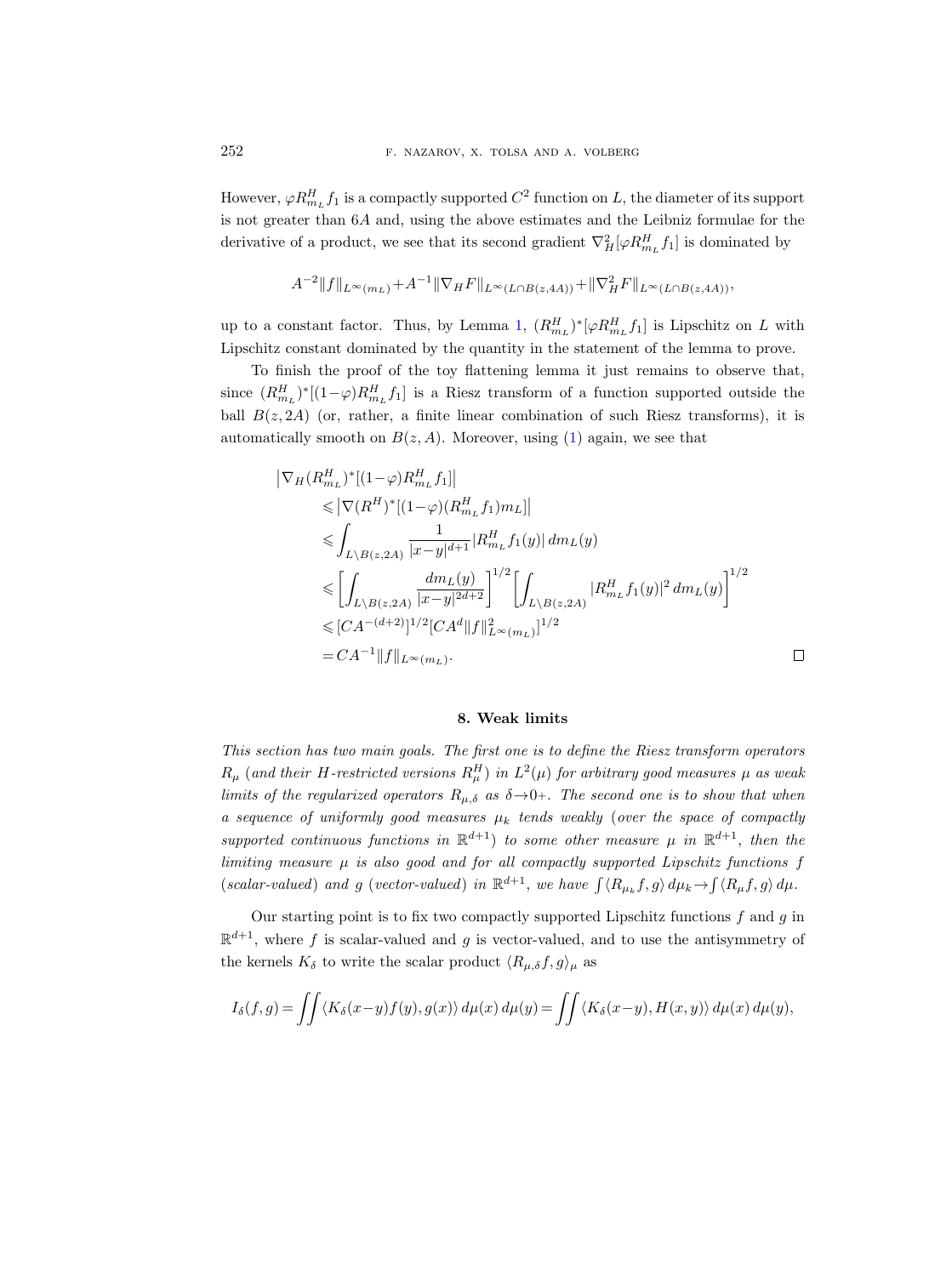where

$$
H(x, y) = \frac{1}{2}[f(y)g(x) - f(x)g(y)].
$$

The vector-valued function  $H(x, y)$  is compactly supported and Lipschitz on  $\mathbb{R}^{d+1} \times \mathbb{R}^{d+1}$ , so the integral  $I_{\delta}(f, g)$  converges absolutely as an integral of a bounded function over a set of finite measure for every  $\delta > 0$  and every locally finite measure  $\mu$ . Moreover, since H vanishes on the diagonal  $x=y$ , we have

$$
|H(x,y)| \leqslant C(f,g)|x-y|
$$

for all  $x, y \in \mathbb{R}^{d+1}$ .

If  $\mu$  is nice, then

$$
\int_{B(x,r)} \frac{d\mu(y)}{|x-y|^{d-1}} \leqslant Cr
$$

for all  $x \in \mathbb{R}^{d+1}$  and  $r > 0$ . Therefore, denoting supp  $f \cup \text{supp } g$  by S, we get

$$
\iint_{x,y:|x-y|
$$

In particular, taking  $r = \text{diam } S$  here, we conclude that the full integral

$$
\iint \frac{|H(x,y)|}{|x-y|^d} d\mu(x) d\mu(y) = \iint_{S \times S} <\infty.
$$

Since  $|K(x)|=|x|^{-d}$  and  $|K_{\delta}(x)-K(x)| \leq |x|^{-d} \chi_{B(0,\delta)}(x)$ , we infer that the integral

$$
I(f,g) = \iint \langle K(x-y), H(x,y) \rangle d\mu(x) d\mu(y)
$$

converges absolutely and, moreover, there exists a constant  $C$  depending on  $f, g$ , and the growth constant of  $\mu$  only such that  $|I_{\delta}(f, g)-I(f, g)|{\leq}C\delta$  for all  $\delta{>}0$ .

This already allows one to define the bilinear form

$$
\langle R_{\mu}f, g \rangle_{\mu} = I(f, g)
$$

and to establish the existence of the limit operator  $R_\mu = \lim_{\delta \to 0+} R_{\mu,\delta}$  as an operator from the space of Lipschitz functions to its dual for every nice measure  $\mu$ .

However, if  $\mu$  is good, we can say much more. Indeed, in this case the bilinear forms

$$
\langle R_{\mu,\delta}f,g\rangle_{\mu} = \int \langle R_{\mu,\delta}f,g\rangle \,d\mu
$$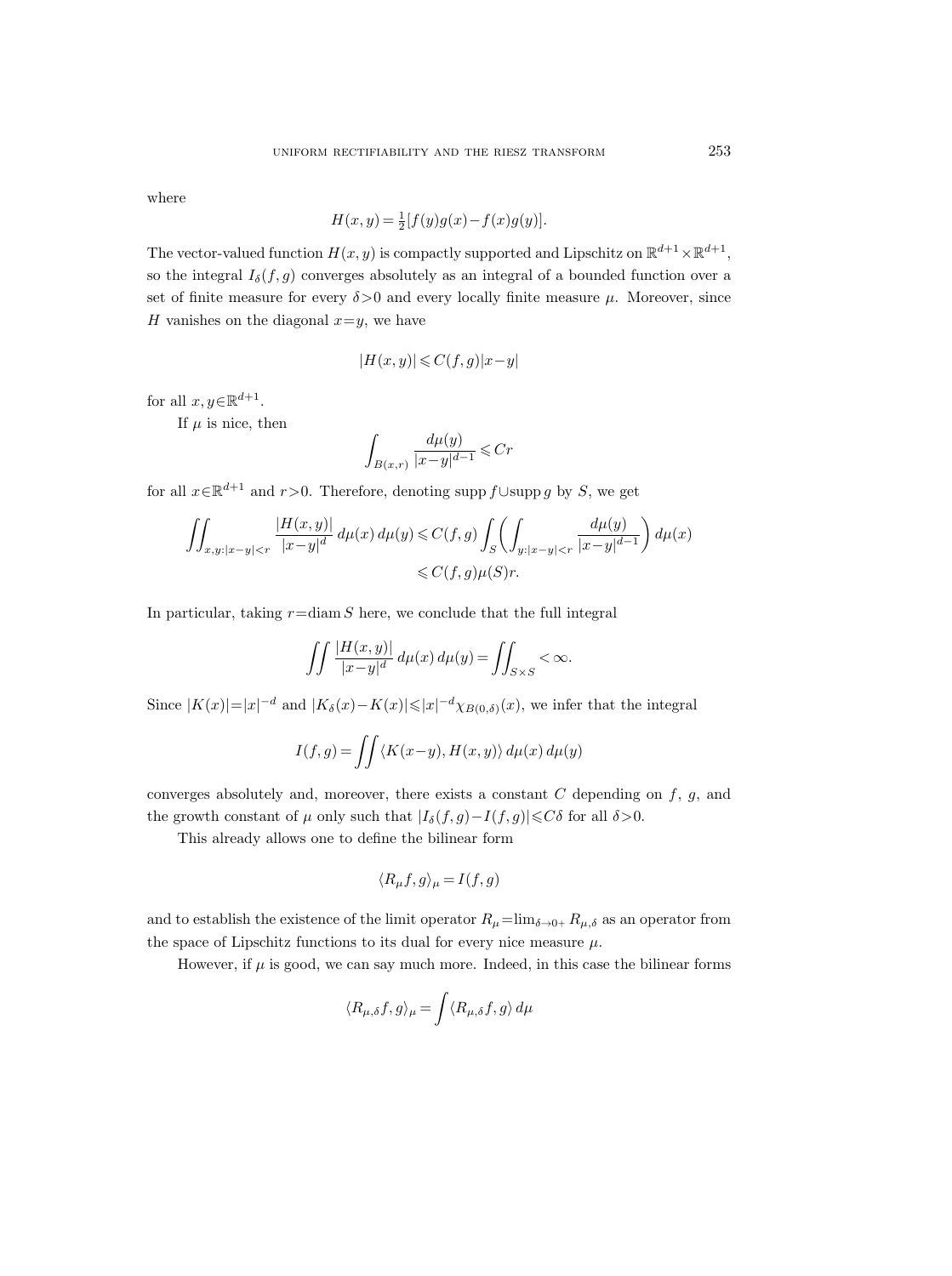make sense and satisfy the inequality

$$
|\langle R_{\mu,\delta}f,g\rangle_\mu|\leqslant C\|f\|_{L^2(\mu)}\|g\|_{L^2(\mu)}
$$

for all  $f, g \in L^2(\mu)$ . Since the space of compactly supported Lipschitz functions is dense in  $L^2(\mu)$ , we can write any  $L^2(\mu)$  functions f and g as  $f_1+f_2$  and  $g_1+g_2$ , where  $f_1$  and  $g_1$  are compactly supported Lipschitz functions in  $\mathbb{R}^{d+1}$ , and  $f_2$  and  $g_2$  have as small norms in  $L^2(\mu)$  as we want. Splitting

$$
\langle R_{\mu,\delta}f,g\rangle_{\mu} = \langle R_{\mu,\delta}f_1,g_1\rangle_{\mu} + [\langle R_{\mu,\delta}f_1,g_2\rangle_{\mu} + \langle R_{\mu,\delta}f_2,g\rangle_{\mu}],
$$

we see that  $\langle R_{\mu,\delta}f, g\rangle_{\mu}$  can be written as a sum of the quantity  $\langle R_{\mu,\delta}f_1, g_1\rangle_{\mu}=I_{\delta}(f_1, g_1),$ which converges to a finite limit  $I(f_1, g_1)$  as  $\delta \rightarrow 0+$  and another quantity that stays as small as we want as  $\delta \rightarrow 0+$  if the  $L^2(\mu)$  norms of  $f_2$  and  $g_2$  are chosen small enough. From here we conclude that the limit of  $\langle R_{\mu,\delta}f, g \rangle_{\mu}$  as  $\delta \to 0+$  exists for all  $f, g \in L^2(\mu)$ . Moreover, this limit is a bilinear form in  $L^2(\mu)$  and it is still bounded by  $C||f||_{L^2(\mu)}||g||_{L^2(\mu)}$ . By the Riesz–Fischer theorem, there exists a unique bounded linear operator  $R_{\mu}$  in  $L^2(\mu)$ such that this bilinear form is equal to  $\langle R_\mu f, g \rangle_\mu$ . The convergence

$$
\langle R_{\mu,\delta}f, g \rangle_{\mu} \to \langle R_{\mu}f, g \rangle_{\mu} \quad \text{as } \delta \to 0+
$$

can be restated as the weak convergence of the operators  $R_{\mu,\delta}$  to  $R_{\mu}$ .

Similarly, one can consider the duality coupling of  $L^p(\mu)$  and  $L^q(\mu)$ , where  $p, q>1$ and  $p^{-1}+q^{-1}=1$ , and use the uniform boundedness of the operators  $R_{\mu,\delta}$  in  $L^p(\mu)$  to establish the existence of the weak limit of the operators  $R_{\mu,\delta}$  in  $L^p(\mu)$  as  $\delta \rightarrow 0+$ . Note that, if  $f \in L^{p_1}(\mu) \cap L^{p_2}(\mu)$ , then for every  $g \in L^{\infty}(\mu)$  with  $\mu(\text{supp } g) < \infty$ , the value  $\langle R_{\mu,\delta}f, g \rangle_{\mu}$ can be computed using the pointwise integral definition of  $R_{\mu,\delta}f$  as  $R_{\delta}(f\mu)$ , so it does not depend on whether f is considered as an element of  $L^{p_1}(\mu)$  or an element of  $L^{p_2}(\mu)$ . Thus

$$
\langle R_{\mu}f, g \rangle_{\mu} = \lim_{\delta \to 0+} \langle R_{\mu,\delta}f, g \rangle_{\mu}
$$

also does not depend upon that (note that  $g \in L^{q_1}(\mu) \cap L^{q_2}(\mu)$ , so the left-hand side makes sense in both cases). Since g is arbitrary here, we conclude that  $R_{\mu}f$  (as a function defined  $\mu$ -almost everywhere) is the same in both cases.

Another important observation is that if the pointwise limit  $\lim_{\delta \to 0+} R_{\mu,\delta} f$  exists on a set E with  $\mu(E) > 0$ , then  $R_{\mu}f$  coincides with that limit  $\mu$ -almost everywhere on E. To prove it, just observe that, by Egorov's theorem, we can exhaust  $E$  by sets of finite  $\mu$ measure on which the convergence is uniform.

At last, if  $R_{\mu,\delta}$  converges strongly in  $L^2(\mu)$ , then the limit is still the same as the weak limit we constructed.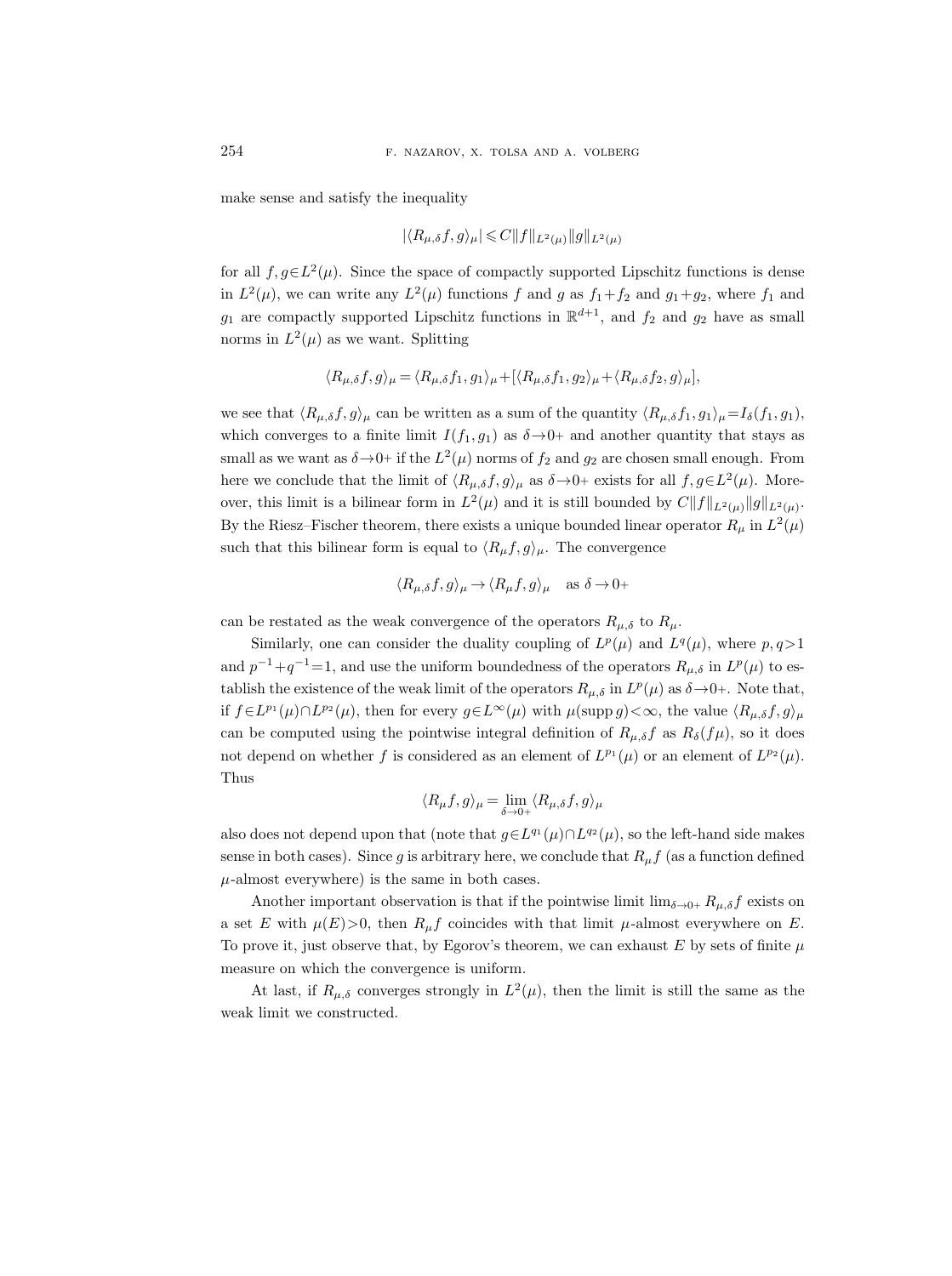The analogous theory can be built for  $R^H$ ,  $R^*$ , and  $(R^H)^*$ . We built it only for the full operator R because projecting everything to H is trivial and  $R^*$  does not really require a separate theory due to relation [\(3\)](#page-8-0), which shows that, at least in principle, we can always view  $R^*$  just as a fancy notation for the right-hand side of  $(3)$ . From now on, we will always understand  $R(f\mu)$  on supp  $\mu$  as  $R_{\mu}f$  whenever  $\mu$  is good and  $f\in L^p(\mu)$  for some  $p\in (1,\infty)$ . As we have shown above, this convention is consistent with other reasonable definitions in the sense that when some other definition is applicable somewhere on supp  $\mu$  as well, the value it gives coincides with  $R_{\mu}f$  except, maybe, on a set of zero  $\mu$  measure.

The idea of defining  $R_{\mu}$  as a weak limit of  $R_{\mu,\delta}$  goes back to Mattila and Verdera [\[MV\]](#page-84-11). They prove its existence in a slightly more general setting and their approach is somewhat different from ours. They also show that  $R_{\mu}f$  can be defined pointwise by some formula that is almost the expression for the principal value

$$
\lim_{\delta \to 0+} \int_{y:|x-y| > \delta} K(x-y) f(y) d\mu(y)
$$

but not quite. Note that Mattila, Preiss, and Tolsa showed that the existence of the principal value  $\mu$ -almost everywhere is strong enough to imply the rectifiability of  $\mu$  (see [\[MP\]](#page-84-12) and [\[T1\]](#page-84-3)), so for a while there was a hope that the Mattila–Verdera result would eventually lead to the proof of the rectifiability conjecture. However, as far as we can tell, nobody still knows how to get a proof in this way and we will use a different route below.

We have just attained the first goal of this section: the construction of the limiting operator  $R_{\mu}$  for one fixed good measure  $\mu$ . We now turn to the relations between the operators  $R_{\mu}$  corresponding to different measures  $\mu$ .

We start with the case when a positive measure  $\nu$  has a bounded Borel measurable density p with respect to a good measure  $\mu$ . Since  $\nu(B(x,r)) \le ||p||_{L^{\infty}(\mu)} \mu(B(x,r))$ , we see that  $\nu$  is nice. To show that  $\nu$  is good, note that for every  $f \in L^2(\nu)$ , we have  $pf \in L^2(\mu)$ . Moreover, we have the identity

$$
R_{\delta}(f\nu) = R_{\delta}(pf\mu)
$$

pointwise in  $\mathbb{R}^{d+1}$ , whence

$$
\int |R_{\delta}(f\nu)|^2 \, d\nu = \int |R_{\delta}(pf\mu)|^2 p \, d\mu \leq C ||p||_{L^{\infty}(\mu)} \int |pf|^2 \, d\mu \leq C ||p||_{L^{\infty}(\mu)}^2 \int |f|^2 \, d\nu
$$

due to the goodness of  $\mu$ . Thus, both operators  $R_{\nu}$  and  $R_{\mu}$  exist. Now take any  $f, g \in$  $L^2(\nu)$  and write

$$
\langle R_{\nu,\delta}f, g \rangle_{\nu} = \langle R_{\mu,\delta}(pf), pg \rangle_{\mu}.
$$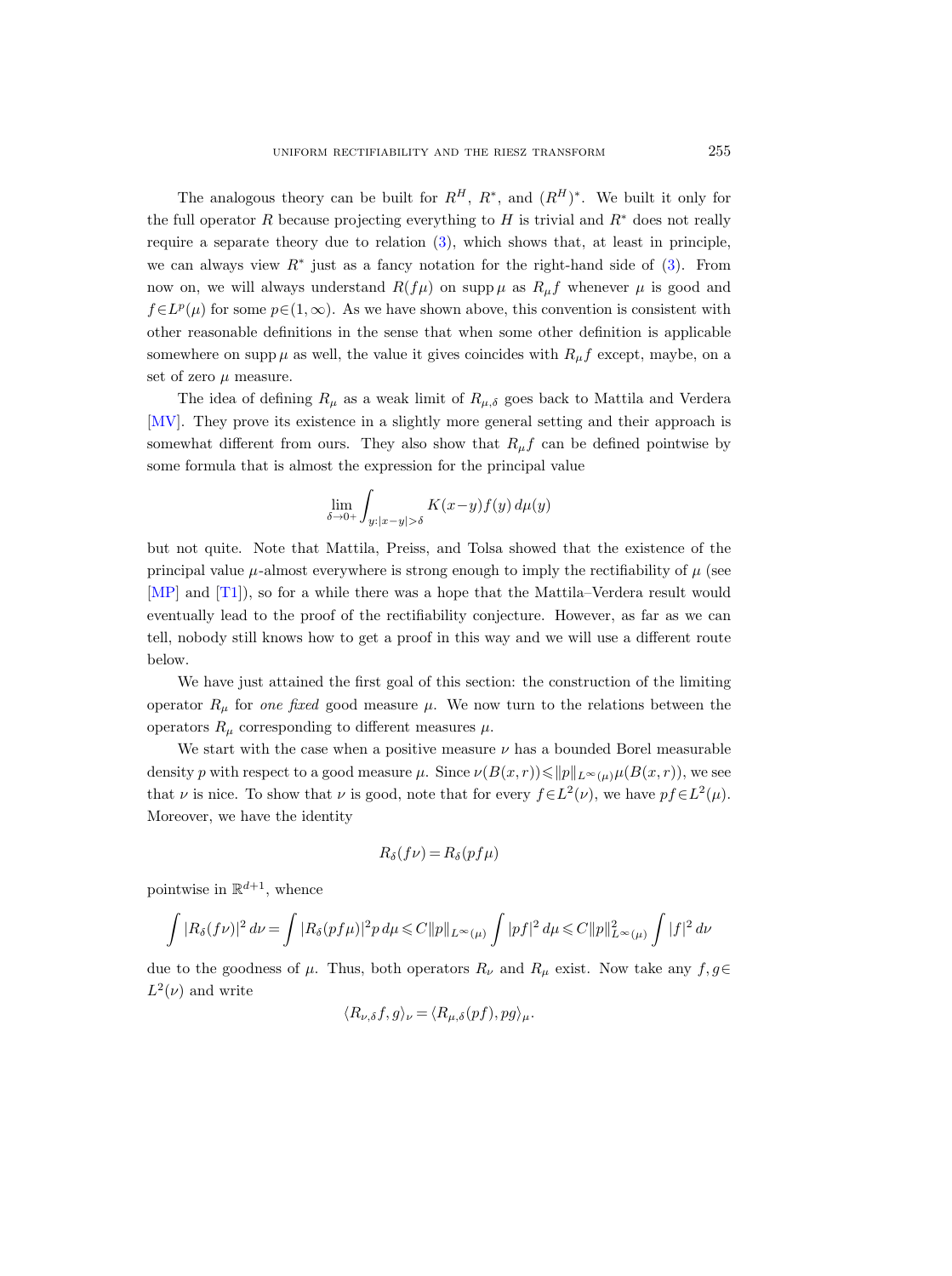Passing to the limit on both sides as  $\delta \rightarrow 0^+$ , we conclude that

$$
\langle R_{\nu}f, g \rangle_{\nu} = \langle R_{\mu}(pf), pg \rangle_{\mu} = \langle R_{\mu}(pf), g \rangle_{\nu}
$$

(note that the function  $R_{\mu}(pf)$  is defined  $\mu$ -almost everywhere, so it is also defined  $\nu$ almost everywhere). However, the mapping  $f \mapsto R_\mu(pf)$  is a bounded linear operator from  $L^2(\nu)$  to  $L^2(\mu) \subset L^2(\nu)$ , so we conclude that

$$
R_{\nu}f = R_{\mu}(pf) \quad \nu\text{-almost everywhere.}
$$

This identity is, of course, by no means surprising. Still, since we will use it several times without mentioning, we decided it would be prudent to include a proof. The next property we need is a bit subtler.

Suppose that  $\mu_k$   $(k \geq 1)$  is a sequence of uniformly nice measures that converges to some locally finite measure  $\mu$  weakly over the space  $C_0(\mathbb{R}^{d+1})$  of compactly supported continuous functions in  $\mathbb{R}^{d+1}$ . We shall start with showing that  $\mu$  is also nice. Indeed, take any ball  $B(x, r)$ . Then  $\mu(B(x, r))$  can be found as the supremum of all integrals  $\int f d\mu$  with continuous functions f such that  $0 \leq f \leq 1$  and supp  $f \subset B(x, r)$ . However, for every such  $f$ , we have

$$
\int f d\mu = \lim_{k \to \infty} \int f d\mu_k \leq \sup_k \mu_k(B(x, r)) \leq C r^d,
$$

where C is the uniform growth constant of  $\mu_k$ , so we have the same bound for  $\mu(B(x, r))$ .

Fix two compactly supported Lipschitz functions  $f$  and  $g$ . The bilinear form

$$
\langle R_\mu f, g \rangle_\mu
$$

can be defined as  $I(f,g)$  for every nice measure  $\mu$ . Once we know that  $\mu$  is nice, we can say that

$$
|\langle R_{\mu_k,\delta}f,g\rangle_{\mu_k}-\langle R_{\mu_k}f,g\rangle_{\mu_k}|\leqslant C\delta
$$

for all  $k\geqslant 1$  and also

$$
|\langle R_{\mu,\delta}f,g\rangle_\mu-\langle R_\mu f,g\rangle_\mu|\leqslant C\delta
$$

with some  $C>0$  depending only on f, g, and the uniform growth constant of  $\mu_k$ . Note, however, that for every fixed  $\delta > 0$ ,

$$
\langle R_{\mu_k,\delta}f,g\rangle_{\mu_k} = \iint \langle K_{\delta}(x-y)f(y),g(x)\rangle d\mu_k(x) d\mu_k(y)
$$

and the integrand is a compactly supported Lipschitz function in  $\mathbb{R}^{d+1}\times\mathbb{R}^{d+1}$ , which is more than enough to ensure that

$$
\langle R_{\mu_k,\delta}f,g\rangle_{\mu_k}\to \langle R_{\mu,\delta}f,g\rangle_{\mu}
$$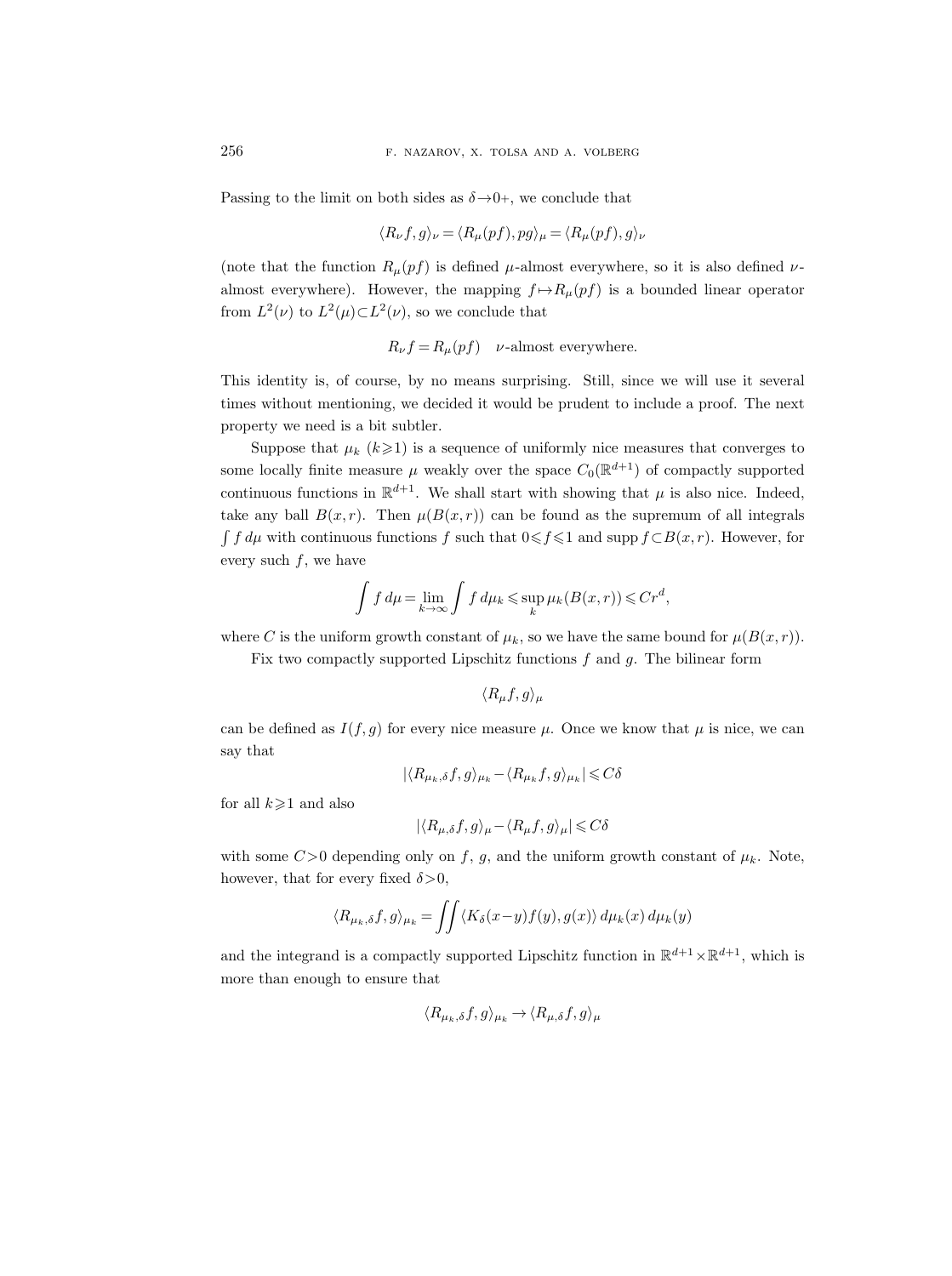for every fixed  $\delta > 0$  as  $k \to \infty$ . Since the convergence  $\langle R_{\mu_k,\delta}f,g \rangle_{\mu_k} \to \langle R_{\mu_k}f,g \rangle_{\mu_k}$  as  $\delta \to 0+$ is uniform in  $k$ , we conclude that

$$
\langle R_{\mu_k}f, g \rangle_{\mu_k} \to \langle R_{\mu}f, g \rangle_{\mu}
$$

as well.

It remains to show that if  $\mu_k$  are uniformly good, then  $\mu$  is also good, so all the bilinear forms in question can be also interpreted as  $L^2(\mu)$  couplings. Return to the regularized operators  $R_{\mu,\delta}$  and note that the uniform C-goodness of  $\mu_k$  implies that

$$
|\langle R_{\mu_k,\delta}f,g\rangle_{\mu_k}|\leqslant C\|f\|_{L^2(\mu_k)}\|g\|_{L^2(\mu_k)}
$$

.

Since  $|f|^2$  and  $|g|^2$  are compactly supported Lipschitz functions, we can pass to the limit on both sides and get

$$
|\langle R_{\mu,\delta}f,g\rangle_{\mu}|\leqslant C||f||_{L^{2}(\mu)}||g||_{L^{2}(\mu)}.
$$

However, the operators  $R_{\mu,\delta}f$  are well defined pointwise for every  $f\in L^2(\mu)$  and are bounded from  $L^2(\mu)$  to  $L^2_{loc}(\mu)$  as soon as  $\mu$  is merely nice. Using the fact that, for every bounded open set  $U$ , the space of Lipschitz functions compactly supported inside  $U$  is dense in  $L^2(U,\mu)$  and this a-priori boundedness, we conclude that  $||R_{\mu,\delta}||_{L^2(\mu)\to L^2(U,\mu)} \leq C$ regardless of the choice of U. The monotone convergence lemma then shows that  $||R_{\mu,\delta}||_{L^2(\mu)\to L^2(\mu)} \leqslant C$  as well, finishing the story.

### 9. The flatness condition and its consequences

<span id="page-20-0"></span>Throughout this section, we shall fix a linear hyperplane  $H\subset \mathbb{R}^{d+1}$ . Let  $z\in \mathbb{R}^{d+1}$  and let  $A, \alpha, \ell > 0$  (we view A as a large number,  $\alpha$  as a small number, and  $\ell$  as a scale parameter). We will be interested in the situation when the measure  $\mu$  is close inside the ball  $B(z, A\ell)$  to a multiple of the d-dimensional Lebesgue measure  $m<sub>L</sub>$  on the affine hyperplane  $L$  containing  $z$  and parallel to  $H$ .

Definition. We say that a measure  $\mu$  is geometrically  $(H, A, \alpha)$ -flat at the point z on the scale  $\ell$  if every point of supp  $\mu \cap B(z, A\ell)$  lies within distance  $\alpha\ell$  from the affine hyperplane L containing z and parallel to H and every point of  $L \cap B(z, A\ell)$  lies within distance  $\alpha\ell$  from supp  $\mu$ .

We say that a measure  $\mu$  is  $(H, A, \alpha)$ -flat at the point z on the scale  $\ell$  if it is geometrically  $(H, A, \alpha)$ -flat at the point z on the scale  $\ell$  and, in addition, for every Lipschitz function f supported on  $B(z, A\ell)$  such that  $||f||_{\text{Lip}} \leq \ell^{-1}$  and  $\int f dm_L = 0$ , we have

$$
\left| \int f \, d\mu \right| \leqslant \alpha \ell^d.
$$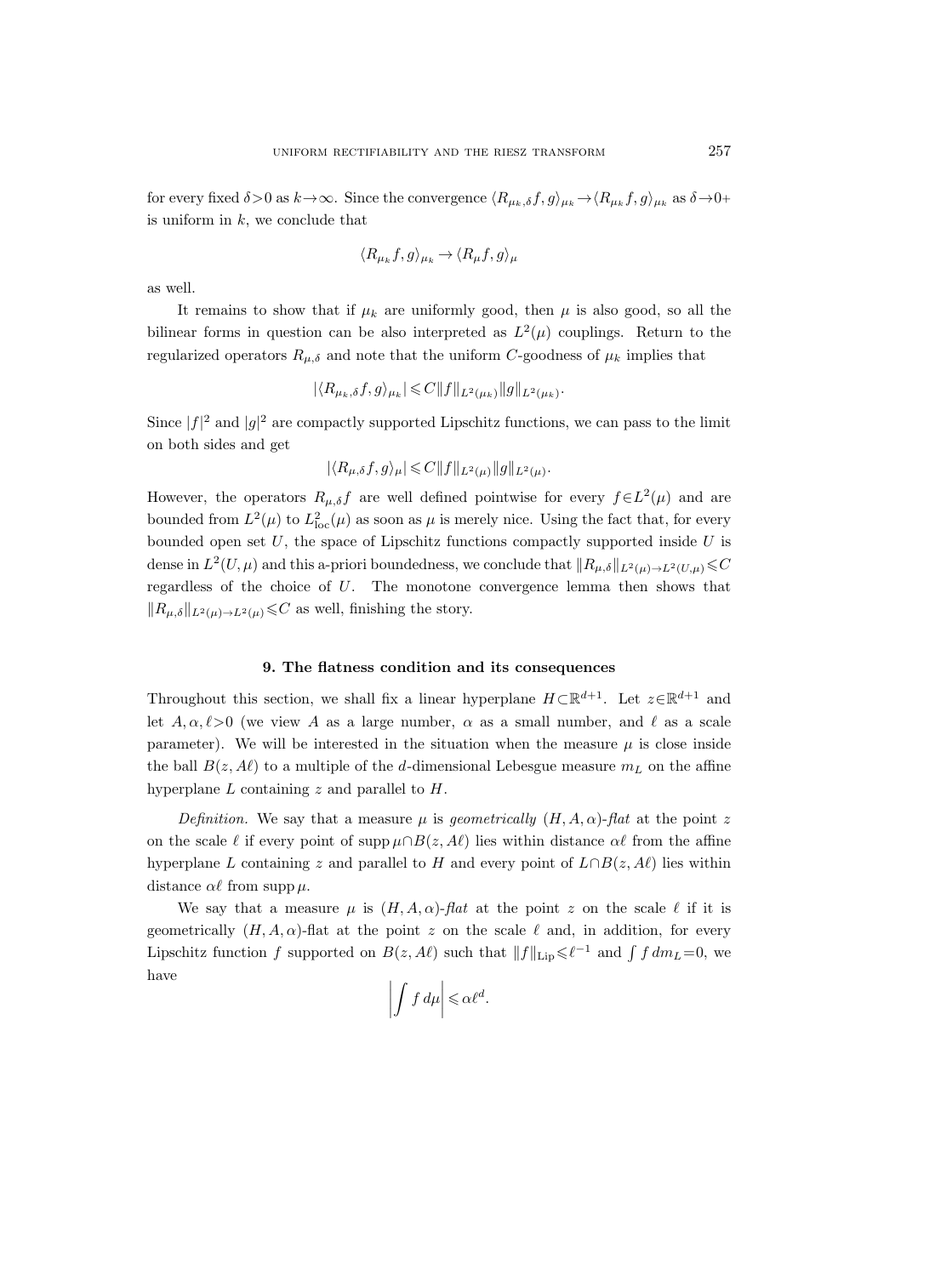Note that the geometric  $(H, A, \alpha)$ -flatness is a condition on supp  $\mu$  only. It does not tell one anything about the distribution of the measure  $\mu$  on its support. The latter is primarily controlled by the second, analytic, part in the full  $(H, A, \alpha)$ -flatness condition. These two conditions are not completely independent: if, say,  $\mu$  is AD-regular, then the analytic condition implies the geometric one with slightly worse parameters. However, it will be convenient for us just to demand them separately.

One may expect that, for nice enough functions,  $(H, A, \alpha)$ -flatness of  $\mu$  at z on scale  $\ell$  would allow one to switch from the integration with respect to  $\mu$  to that with respect to  $m<sub>L</sub>$  in various integrals over  $B(z, A\ell)$  making an error controlled by  $\alpha$ . This is, indeed, the case and the following lemmata provide all the explicit estimates of this type that we will need in the future.

<span id="page-21-0"></span>LEMMA 3. Let  $\mu$  be a nice measure. Assume that  $\mu$  is  $(H, A, \alpha)$ -flat at z on scale  $\ell$  with some A>5 and  $\alpha \in (0, 1)$ . Let  $\varphi$  be any non-negative Lipschitz function supported on  $B(z, 5\ell)$  with  $\int \varphi dm_L > 0$ . Put

$$
a = \left(\int \varphi \, dm_L\right)^{-1} \int \varphi \, d\mu \quad and \quad \nu = a \varphi m_L.
$$

Let  $\Psi$  be any function with  $\|\Psi\|_{\text{Lip(supp }\varphi)} < \infty$ . Then

$$
\left| \int \Psi \, d(\varphi \mu - \nu) \right| \leqslant C \alpha \ell^{d+2} \|\Psi\|_{\text{Lip(supp }\varphi)} \|\varphi\|_{\text{Lip}}.
$$

As a corollary, for every  $p \geqslant 1$ , we have

$$
\left| \int |\Psi|^p \, d(\varphi \mu - \nu) \right| \leqslant C(p) \alpha \ell^{d+2} \|\Psi\|_{L^{\infty}(\text{supp}\,\varphi)}^{p-1} \|\Psi\|_{\text{Lip}(\text{supp}\,\varphi)} \|\varphi\|_{\text{Lip}}.
$$

<span id="page-21-1"></span>LEMMA 4. Assume in addition to the conditions of Lemma [3](#page-21-0) that  $\varphi \in C^2$ ,  $\mu$  is nice and that the ratio of integrals a is bounded from above by some known constant. Then

$$
\left|\int \Psi \varphi[R^H(\varphi \mu - \nu)] d\mu\right| \leqslant C \alpha^{1/(d+2)} \ell^{d+2} \big[ \|\Psi\|_{L^\infty(\mathrm{supp}\,\varphi)} + \ell \|\Psi\|_{\mathrm{Lip}(\mathrm{supp}\,\varphi)}\big] \|\varphi\|_{\mathrm{Lip}}^2,
$$

where  $C>0$  may, in addition to the dependence on d, which goes without mentioning, depend also on the growth constant of  $\mu$  and the upper bound for a.

Note that we can use both scalar- and vector-valued functions  $\Psi$  in both lemmata (the product in Lemma [4](#page-21-1) should be replaced by the scalar product in the vector-valued version) and it is enough to prove only the scalar versions because the vector case can be easily obtained by considering each coordinate separately.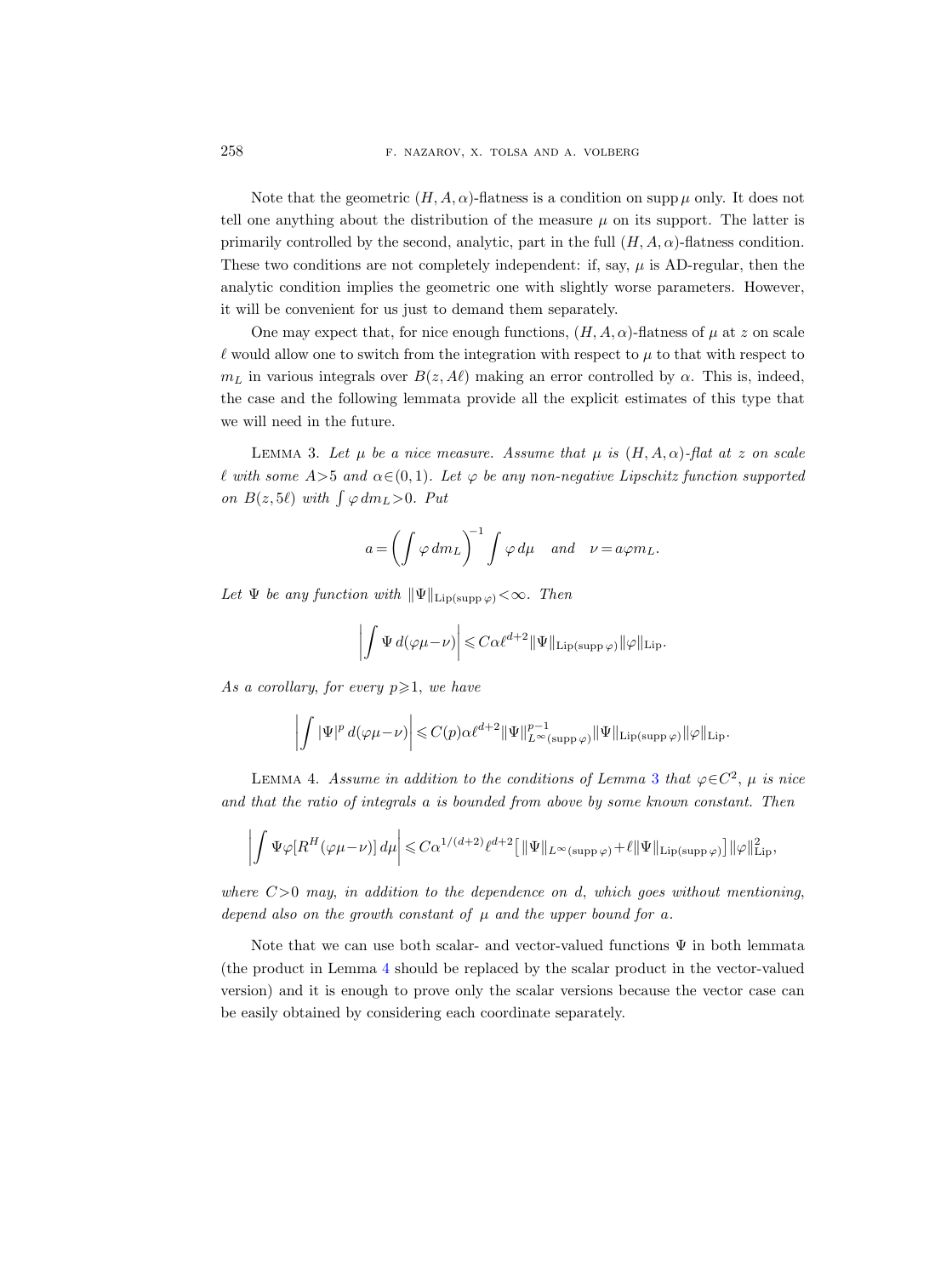Though we have combined all powers of  $\ell$  into one wherever possible to shorten the formulae, the reader should keep in mind that the scaling-invariant quantities are in fact  $\|\cdot\|_{L^{\infty}}$  and  $\ell\|\cdot\|_{\text{Lip}}$ , so all inequalities actually compare the integrals on the left with  $\ell^d$ .

Although we require  $\varphi \in C^2$  in Lemma [4,](#page-21-1) only the Lipschitz norm of  $\varphi$  enters the estimates. The additional smoothness will matter only because we will use Lemma [1](#page-10-0) to show that the integral on the left-hand side can be made sense of.

At last, we want to emphasize that only the norm of  $\varphi$  is global and all norms of  $\Psi$ in the bounds are computed on supp  $\varphi$  only. We can even assume that  $\Psi$  is not defined outside supp  $\varphi$  because only the product  $\Psi \varphi$  matters anywhere (do not forget that  $\nu$ contains the factor  $\varphi$  in its definition too).

*Proof of Lemma* [3](#page-21-0). As the signed measure  $\varphi\mu-\nu$  is balanced (i.e.,  $\int d(\varphi\mu-\nu)=0$ ), when proving the first estimate, we may subtract any constant from  $\Psi$ , so without loss of generality we may assume that  $\int \Psi d\nu = \int \Psi \varphi dm_L = 0$ .

Note now that

$$
\|\Psi \varphi\|_{\operatorname{Lip}} \leqslant \|\Psi\|_{\operatorname{Lip}(\operatorname{supp} \varphi)} \|\varphi\|_{L^\infty} + \|\Psi\|_{L^\infty(\operatorname{supp} \varphi)} \|\varphi\|_{\operatorname{Lip}}.
$$

Indeed, when estimating the difference  $|\Psi(x)\varphi(x)-\Psi(y)\varphi(y)|$ , it is enough to consider the case when at least one of the points x and y belongs to supp  $\varphi$  because otherwise the difference is 0. By symmetry, we may assume without loss of generality that  $x \in \text{supp }\varphi$ . Write

$$
|\Psi(x)\varphi(x)-\Psi(y)\varphi(y)|\leqslant \left|\Psi(x)\right||\varphi(x)-\varphi(y)|+|\Psi(x)-\Psi(y)|\,|\varphi(y)|.
$$

The first term is, clearly, bounded by  $\|\Psi\|_{L^{\infty}(\text{supp }\varphi)}\|\varphi\|_{\text{Lip}}|x-y|$ . If  $y \notin \text{supp }\varphi$ , then the second term is 0. Otherwise, it is bounded by  $\|\Psi\|_{\text{Lip(supp }\varphi)}\|\varphi\|_{L^{\infty}}|x-y|$ .

The definition of  $(H, A, \alpha)$ -flatness at z on scale  $\ell$  now implies that

$$
\left| \int \Psi \, d(\varphi \mu - \nu) \right| = \left| \int \Psi \varphi \, d\mu \right| \leq \alpha \ell^{d+1} \|\Psi \varphi\|_{\mathrm{Lip}} \leq \alpha \ell^{d+1} \left[ \|\Psi\|_{\mathrm{Lip}(\mathrm{supp}\,\varphi)} \|\varphi\|_{L^{\infty}} + \|\Psi\|_{L^{\infty}(\mathrm{supp}\,\varphi)} \|\varphi\|_{\mathrm{Lip}} \right].
$$

To get rid of the  $L^{\infty}$  norms, recall that  $\varphi$  is supported on a ball of radius 5 $\ell$ . Thus  $\|\varphi\|_{L^{\infty}} \leqslant 5\ell \|\varphi\|_{\text{Lip}}$  (within the distance 5 $\ell$  from any point  $x \in \mathbb{R}^{d+1}$ , we can find a point where  $\varphi$  vanishes).

Since  $\int \Psi \varphi \, dm_L = 0$  and the diameter of supp  $\varphi$  does not exceed 10 $\ell$ , we have

$$
\|\Psi\|_{L^{\infty}(\text{supp }\varphi)} \leqslant 10\ell \|\Psi\|_{\text{Lip}(\text{supp }\varphi)}.
$$

Plugging these bounds in, we obtain the first estimate.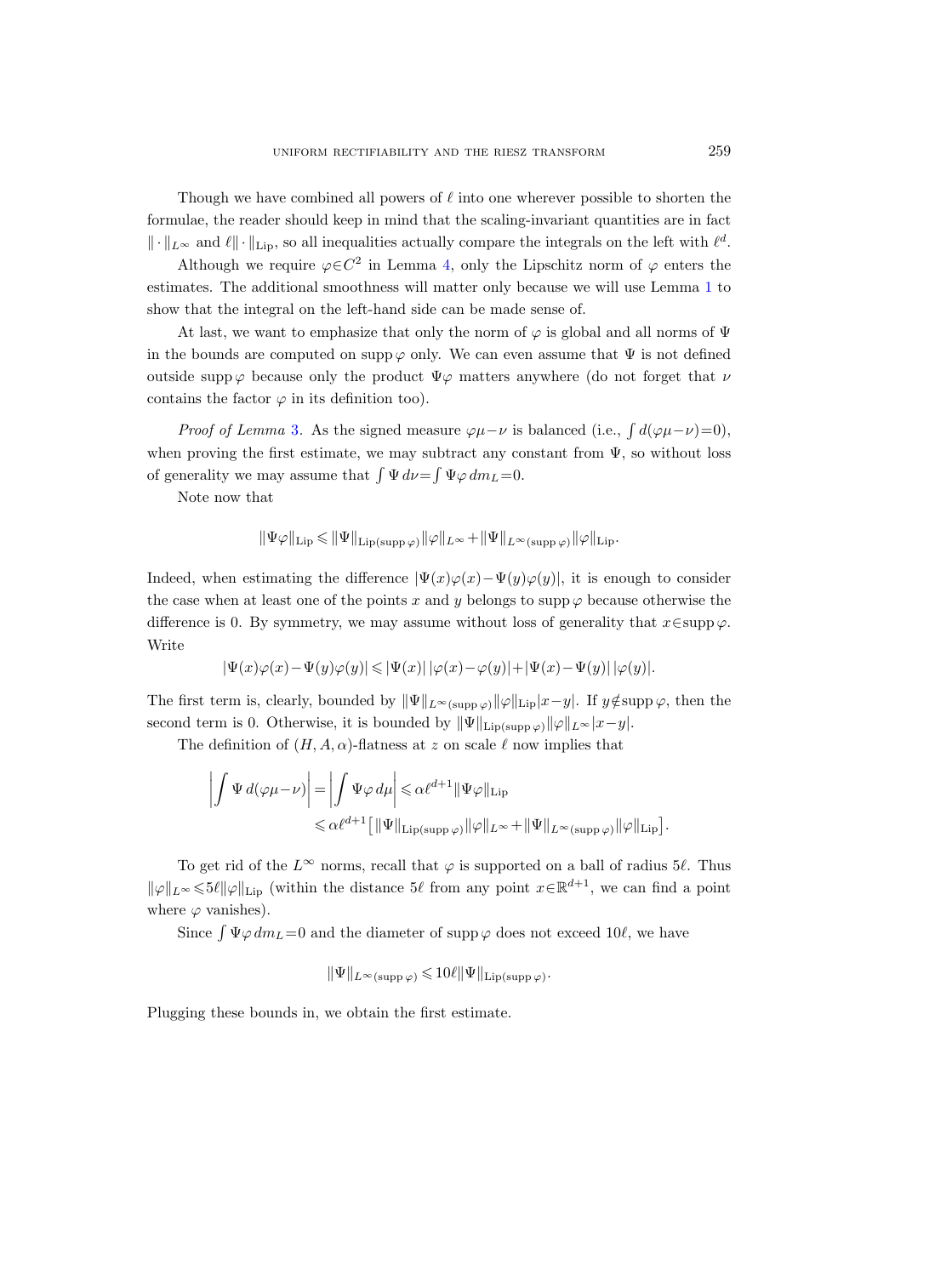The second estimate immediately follows from the first one and the elementary inequality

$$
\left\||\Psi|^p\right\|_{\text{Lip}(\text{supp}\,\varphi)} \leqslant p \|\Psi\|_{L^\infty(\text{supp}\,\varphi)}^{p-1}\|\Psi\|_{\text{Lip}(\text{supp}\,\varphi)}.
$$

Lemma [3](#page-21-0) is thus fully proved.

Proof of Lemma [4](#page-21-1). First of all, we need to ensure that the integral on the left can be understood in some reasonable sense at all. To this end, split it as  $\int \Psi \varphi[R^H(\varphi \mu)] d\mu \int \Psi \varphi[R^H \nu] d\mu$ . Since  $R^H \nu = R^H(a\varphi m_L)$  and  $\varphi \in C^2$  and is compactly supported,  $R^H \nu$ is well defined and can be viewed as a Lipschitz function on the entire space  $\mathbb{R}^{d+1}$ by Lemma [1.](#page-10-0) Thus, integrating it against a compactly supported finite measure  $\Psi \varphi \mu$ presents no problem. However, if  $\mu$  is merely nice, the first integral may fail to exist as an integral of a pointwise defined function. Still, by the discussion in the weak limits section (§[8\)](#page-15-0), we can define it at least as the bilinear form  $\langle R^H_\mu \varphi, \Psi \varphi \rangle_\mu = I(\varphi, \Psi \varphi)$  because both  $\varphi$  and  $\Psi\varphi$  are compactly supported Lipschitz functions in the entire space  $\mathbb{R}^{d+1}$ , and this definition agrees with any reasonable stronger definition whenever the latter makes sense too.

To show that the estimate holds, fix  $\delta > 0$  to be chosen later and split

$$
R^H=R^H_{\delta \ell}+[R^H-R^H_{\delta \ell}].
$$

Note now that the kernel  $K_{\delta\ell}^H$  is Lipschitz on the entire space and satisfies the estimate  $||K_{\delta\ell}^H||_{\text{Lip}} \leq \delta^{-(d+1)} \ell^{-(d+1)}$ . Thus,

$$
\|R_{\delta\ell}^H(\Psi\varphi\mu)\|_{\text{Lip}} \le \|K_{\delta\ell}^H\|_{\text{Lip}} \|\Psi\varphi\|_{L^1(\mu)}
$$
  
\n
$$
\le C\delta^{-(d+1)}\ell^{-(d+1)} \|\Psi\|_{L^\infty(\text{supp}\,\varphi)} \|\varphi\|_{L^\infty} \mu(B(z,5\ell))
$$
  
\n
$$
\le C\delta^{-(d+1)}\ell^{-1} \|\Psi\|_{L^\infty(\text{supp}\,\varphi)} \|\varphi\|_{L^\infty}
$$
  
\n
$$
\le C\delta^{-(d+1)} \|\Psi\|_{L^\infty(\text{supp}\,\varphi)} \|\varphi\|_{\text{Lip}}.
$$

Note that the niceness of  $\mu$  was used here to bound  $\mu(B(z, 5\ell))$  by  $C\ell^d$ .

Now using the antisymmetry and Lemma [3,](#page-21-0) we get

$$
\left| \int \Psi \varphi [R_{\delta \ell}^H (\varphi \mu - \nu)] d\mu \right| = \left| - \int R_{\delta \ell}^H (\Psi \varphi \mu) d(\varphi \mu - \nu) \right|
$$
  

$$
\leq C \alpha \ell^{d+2} \| R_{\delta \ell}^H (\Psi \varphi \mu) \|_{\text{Lip}} \| \varphi \|_{\text{Lip}}
$$
  

$$
\leq C \alpha \delta^{-(d+1)} \ell^{d+2} \| \Psi \|_{L^{\infty}(\text{supp}\,\varphi)} \| \varphi \|_{\text{Lip}}^2.
$$

Next observe that (again, by Lemma [1\)](#page-10-0)  $(R^H - R^H_{\delta\ell})\nu$  is the uniform limit of  $(R^H_\Delta - R^H_{\delta\ell})\nu$  as  $\Delta \rightarrow 0+$ . The kernel  $K_{\Delta}^H - K_{\delta \ell}^H$  is a continuous function dominated by  $|x|^{-d}$  and supported on the ball  $\overline{B}(0, \delta\ell)$  for every  $\Delta \in (0, \delta\ell)$ . Moreover, the cancellation property

$$
\int_L [K^H_{\Delta} - K^H_{\delta \ell}](x-y) \, dm_L(y) = 0
$$

 $\Box$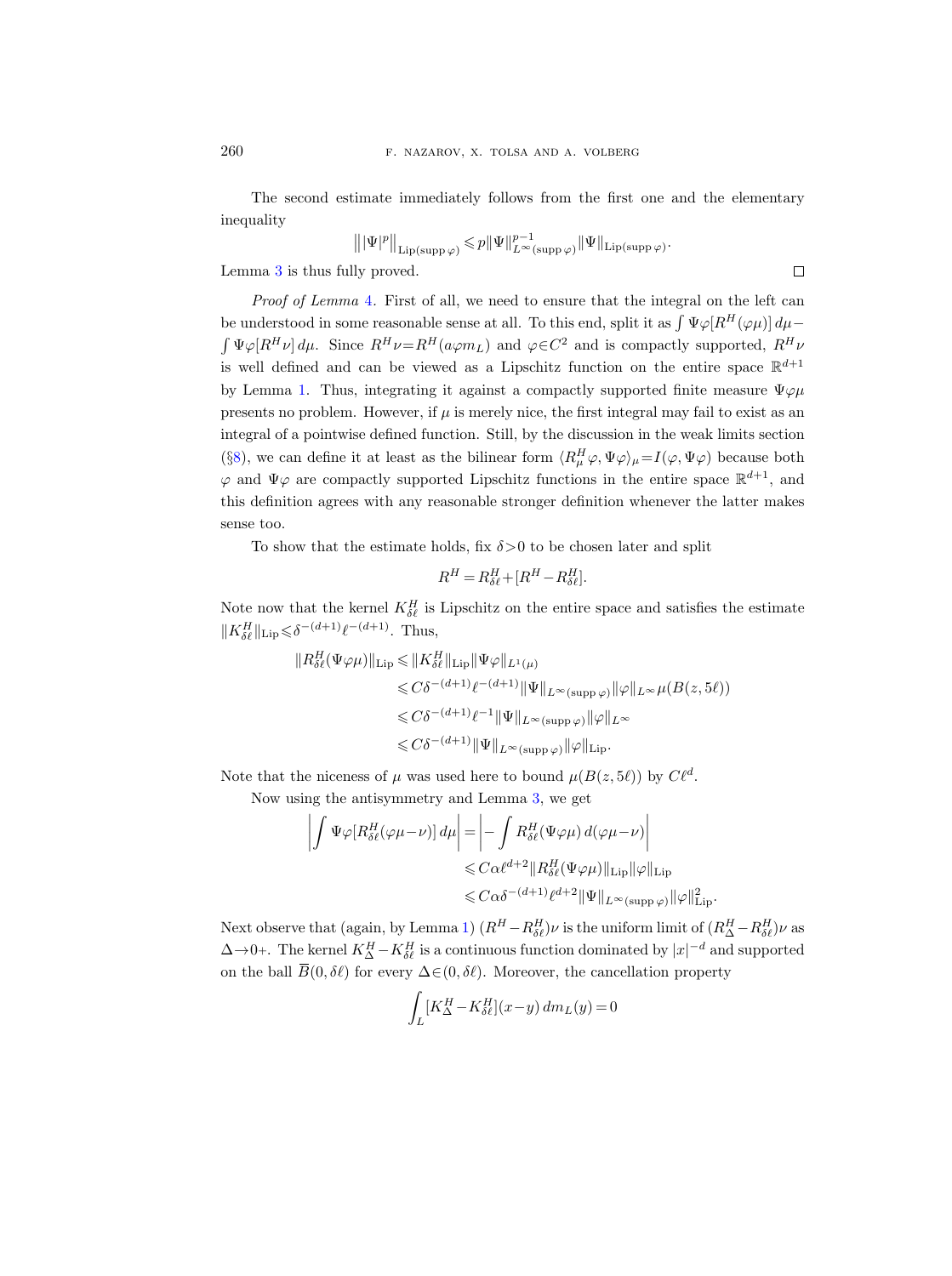holds for all  $x \in \mathbb{R}^{d+1}$ . Thus, for  $0 < \Delta < \delta \ell$ , we can write

$$
\left| \left[ (R_{\Delta}^H - R_{\delta \ell}^H) \nu \right] (x) \right| \leq a \int_{y:|y-x| < \delta \ell} \frac{\left| \varphi(x) - \varphi(y) \right|}{|x-y|^d} \, dm_L(y) \leqslant C \delta \ell ||\varphi||_{\text{Lip}}.
$$

Passing to the limit as  $\Delta \rightarrow 0+$ , we conclude that the same estimate holds for  $(R^H - R^H_{\delta\ell})\nu$ , so

$$
\left| \int \Psi \varphi \big[ (R^H - R^H_{\delta \ell}) \nu \big] \, d\mu \right| \leq \left\| \left[ R^H - R^H_{\delta \ell} \right] \nu \right\|_{L^{\infty}} \left\| \Psi \varphi \right\|_{L^1(\mu)} \n\leq C \delta \ell \|\varphi\|_{\mathrm{Lip}} \|\Psi\|_{L^{\infty}(\mathrm{supp}\,\varphi)} \|\varphi\|_{L^{\infty}} \mu(B(z,5\ell)) \n\leq C \delta \ell^{d+2} \|\Psi\|_{L^{\infty}(\mathrm{supp}\,\varphi)} \|\varphi\|_{\mathrm{Lip}}^2.
$$

Finally, to deal with the integral  $\int \Psi \varphi[(R^H - R^H_{\delta\ell})(\varphi\mu)] d\mu$ , we will use the same trick as in the weak limits section and use the antisymmetry to interpret it as the absolutely convergent integral

$$
\frac{1}{2} \iint (K^H - K_{\delta\ell}^H)(x - y) (\Psi(x) - \Psi(y)) \varphi(x) \varphi(y) d\mu(x) d\mu(y).
$$

Since the domain of integration here can be trivially reduced to supp  $\varphi \times \text{supp } \varphi$  and since  $|(K^H - K_{\delta\ell}^H)(x-y)|{\leqslant} |x-y|^{-d}\chi_{B(0,\delta\ell)}(x-y),$  we get

$$
\left|\int \Psi \varphi[(R^H-R^H_{\delta \ell})(\varphi \mu)] d\mu\right| \leqslant \frac{1}{2} \|\Psi\|_{\text{Lip(supp}\, \varphi)} \|\varphi\|_{L^\infty}^2 \int \!\!\!\!\!\int_{\substack{x,y\in \text{supp}\, \varphi \\ |x-y| < \delta \ell}} \frac{d\mu(x)\, d\mu(y)}{|x-y|^{d-1}} \\ \leqslant C \delta \ell^{d+3} \|\Psi\|_{\text{Lip(supp}\, \varphi)} \|\varphi\|_{\text{Lip}}^2.
$$

Bringing these three estimates together, we finally conclude that

$$
\left| \int \Psi \varphi R^{H}(\varphi \mu - \nu) d\mu \right| \leq C(\alpha \delta^{-(d+1)} + \delta) \ell^{d+2} \left[ \|\Psi\|_{L^{\infty}(\text{supp}\,\varphi)} + \ell \|\Psi\|_{\text{Lip}(\text{supp}\,\varphi)} \right] \|\varphi\|_{\text{Lip}}^{2}.
$$

To get the estimate of Lemma [4,](#page-21-1) it just remains to choose  $\delta = \alpha^{1/(d+2)}$ .

# 10. Tangent measures and geometric flattening

<span id="page-24-0"></span>Fix some continuous function  $\psi_0: [0, \infty) \to [0, 1]$  such that  $\psi_0 = 1$  on  $[0, 1]$  and  $\psi_0 = 0$  on [2,  $\infty$ ). For  $z \in \mathbb{R}^{d+1}$ ,  $0 < r < R$ , define

$$
\psi_{z,r,R}(x) = \psi_0\bigg(\frac{|x-z|}{R}\bigg) - \psi_0\bigg(\frac{|x-z|}{r}\bigg).
$$

<span id="page-24-1"></span>The goal of this section is to prove the following result.

 $\Box$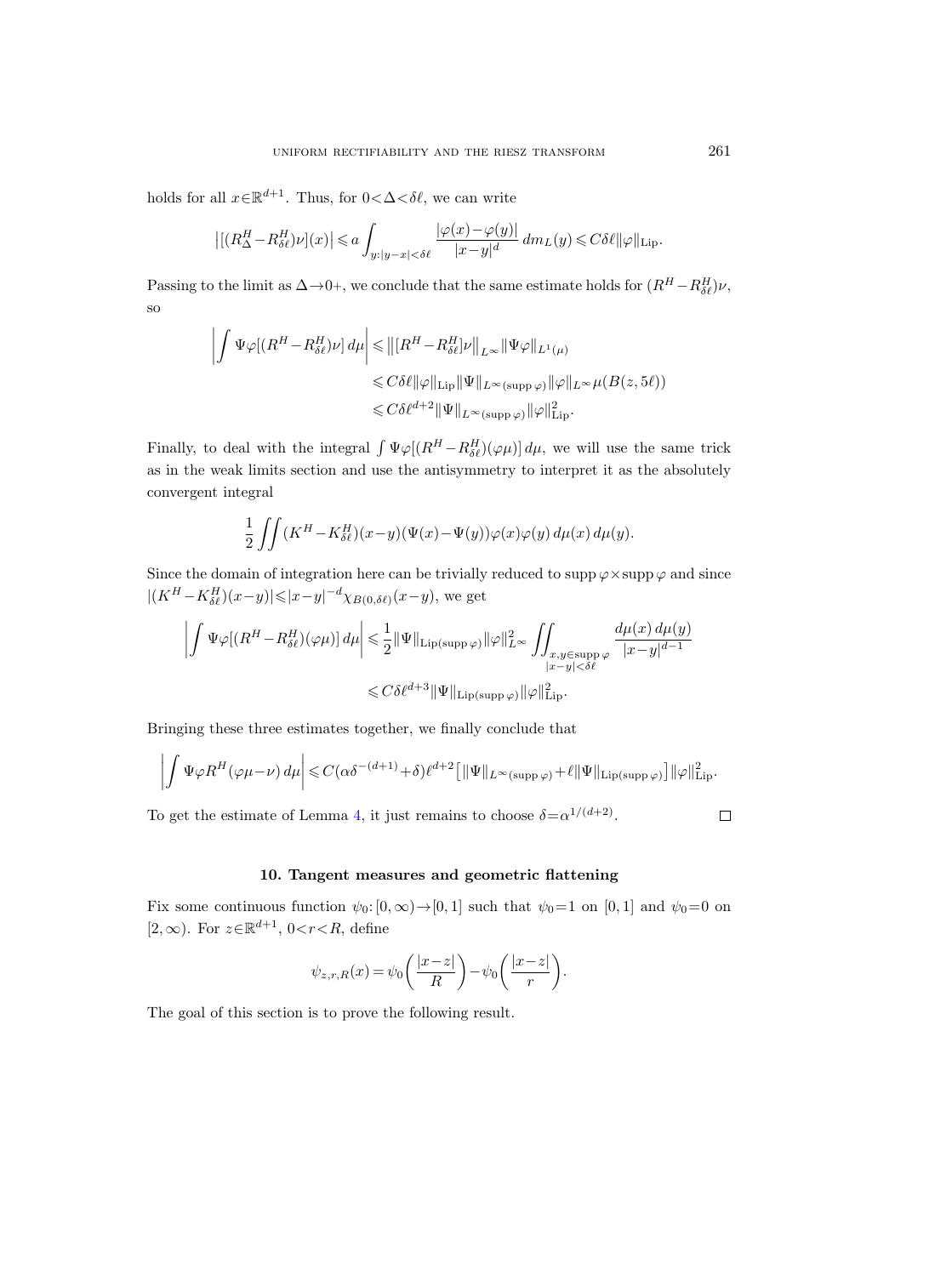LEMMA 5. Fix five positive parameters  $A, \alpha, \beta, \tilde{c}, \tilde{C} > 0$ . There exists  $\rho > 0$  depending only on these parameters and the dimension d such that the following implication holds.

Suppose that  $\mu$  is a  $\tilde{C}$ -good measure on a ball  $B(x, R)$ , centered at a point  $x \in \text{supp }\mu$ , that is AD-regular in  $B(x, R)$  with lower regularity constant  $\tilde{c}$ . Suppose also that

$$
| [R(\psi_{z,\delta R,\Delta R}\mu)](z)| \leq \beta
$$

for all  $\varrho < \delta < \Delta < \frac{1}{2}$  and all  $z \in B(x, (1-2\Delta)R)$  such that  $dist(z, \text{supp }\mu) < \frac{1}{4}\delta R$ .

Then there exist a scale  $\ell > \rho R$ , a point  $z \in B(x, R-(A+\alpha)\ell)$ , and a linear hyperplane H such that  $\mu$  is geometrically  $(H, A, \alpha)$ -flat at z on the scale  $\ell$ .

*Proof.* Replacing  $\mu$  by  $R^{-d}\mu(x+R)$  if necessary, we may assume without loss of generality that  $x=0$  and  $R=1$ . We will start by showing that the absence of geometric flatness and the boundedness of  $[R(\psi_{z,\delta,\Delta}\mu)](z)$  are inherited by weak limits. More precisely, let  $\nu_k$  be a sequence of  $\tilde{C}$ -good measures on  $B(0,1)$  and AD-regular there with lower regularity constant  $\tilde{c}$ . Assume that  $\nu$  is another measure on  $B(0,1)$  and  $\nu_k \to \nu$  weakly in  $B(0,1)$  (i.e.,  $\int F d\nu_k \to \int F d\nu$  for every continuous function F with supp  $F \subset B(0, 1)$ . We have seen in §[8](#page-15-0) that then  $\nu$  is also  $\widetilde{C}$ -good and AD-regular in  $B(0, 1)$  with the same lower regularity constant  $\tilde{c}$ . Our first task will be to prove the following result.

CLAIM. • Suppose that for some  $A' > A$  and  $0 < \alpha' < \alpha$ , the measure  $\nu$  is geometrically  $(H, A', \alpha')$ -flat on the scale  $\ell > 0$  at some point  $z \in B(0, 1-(A'+\alpha)\ell)$ . Then for all sufficiently large k, the measure  $\nu_k$  is geometrically  $(H, A, \alpha)$ -flat at z on the scale  $\ell$ .

• If for some  $0 < \delta < \Delta < \frac{1}{2}$  and some  $z \in B(0, 1-2\Delta)$  with  $dist(z, \text{supp }\nu) < \frac{1}{4}\delta$ , we have  $\left|\left[R(\psi_{z,\delta,\Delta} \nu)\right](z)\right| > \beta$ , then for all sufficiently large k, we also have  $\text{dist}(z, \text{supp } \nu_k) <$  $\frac{1}{4}\delta$  and  $\left| [R(\psi_{z,\delta,\Delta} \nu_k)](z) \right| > \beta$ .

Proof. The reason is, of course, that we can check both conditions in question by looking at integrals of finitely many continuous functions. It is completely obvious for the second claim because

$$
[R(\psi_{z,\delta,\Delta}\nu)](z) = \int F d\nu = \lim_{k \to \infty} \int F d\nu_k = \lim_{k \to \infty} [R(\psi_{z,\delta,\Delta}\nu_k)](z),
$$

where  $F(x)=K(z-x)\psi_{z,\delta,\Delta}(x)$ . Note that F is compactly supported in  $B(0,1)$  and continuous because  $\psi_{z,\delta,\Delta}(x)=0$  whenever  $|x-z|<\delta$  or  $|x-z|>2\Delta$ . To ensure that dist(z, supp  $\nu_k$ )  $\lt \frac{1}{4}\delta$ , take  $F(x) = \max\left\{\frac{1}{4}\delta - |x-z|, 0\right\}$ . Then  $\int F d\nu > 0$ , so  $\int F d\nu_k > 0$  for all sufficiently large k, but the latter is possible only if  $B(z, \frac{1}{4}\delta) \cap \text{supp}\nu_k \neq \emptyset$ .

Expressing the geometric flatness condition in terms of integrals of continuous functions is only slightly more difficult. To test that  $B(z, A\ell)$ ∩supp  $\nu_k$  is contained in the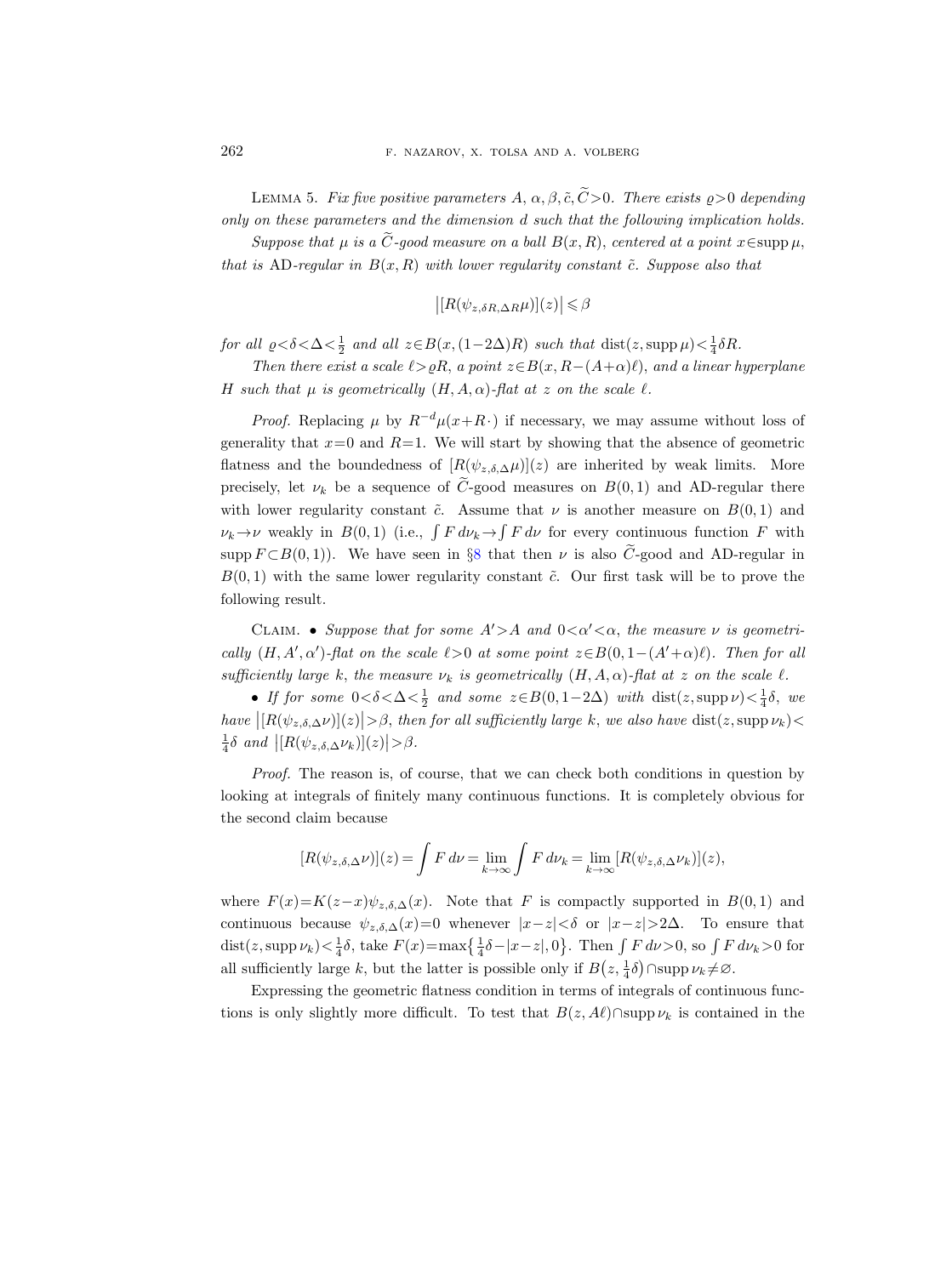strip of width  $\alpha\ell$  around the affine hyperplane L containing z and parallel to H, consider any continuous function  $F: \mathbb{R}^{d+1} \to [0, 1]$  such that  $F(x)=0$  whenever  $|x-z| \geq A' \ell$ or dist $(x, L) \le \alpha' \ell$ , and  $F(x)=1$  whenever  $|x-z| \le \frac{1}{2}(A+A')\ell$  and  $dist(x, L) \ge \frac{1}{2}(\alpha+\alpha')\ell$ . Note that supp  $F \subset B(0,1)$  and  $\int F d\nu = 0$ . Thus  $\int F d\nu_k < \tilde{c}(\varepsilon \ell)^d$  for all sufficiently large k, where  $\varepsilon = \frac{1}{2} \min\{A' - A, \alpha - \alpha'\}$ . However, for all  $x \in B(z, A\ell)$  such that  $dist(x, L) \geq \alpha\ell$ , we have  $F=1$  on the ball  $B(x, \varepsilon\ell)$ . On the other hand, if any such x were contained in supp  $\nu_k$ , we would have  $\int F d\nu_k \geqslant \nu_k(B(x, \varepsilon\ell)) \geqslant \tilde{c}(\varepsilon\ell)^d$  by the AD-regularity of  $\nu$ .

At last, to check that every point of  $L \cap B(z, A\ell)$  lies within distance  $\alpha\ell$  from supp  $\nu_k$ , take any finite  $\frac{1}{2}(\alpha - \alpha')\ell$ -net Y in  $L \cap B(z, A\ell)$  and for every  $y \in Y$  choose any continuous function  $F_y(x)$  that vanishes for  $|x-y| \ge \frac{1}{2}(\alpha + \alpha')\ell$  and is strictly positive for  $|x-y|$  $\frac{1}{2}(\alpha+\alpha')\ell$ . Then  $\int F_y d\nu>0$  for all  $y\in Y$  and, thereby, for all sufficiently large k, all the integrals  $\int F_y d\nu_k$  are positive as well. Take any  $x \in L \cap B(z, A\ell)$ . Choose  $y \in Y$  so that  $|x-y| < \frac{1}{2}(\alpha - \alpha')\ell$ . Since  $\int F_y \, d\nu_k > 0$ , there exists  $x' \in \text{supp } \nu_k$  such that  $|x'-y| <$  $\frac{1}{2}(\alpha+\alpha')\ell$ . But then  $|x-x'|<\alpha\ell$ .  $\Box$ 

Our next aim is to prove the following result.

ALTERNATIVE. If v is any good measure on  $B(0,1)$  that is AD-regular there, then either for every  $A, \alpha > 0$  there exist a scale  $\ell > 0$ , a point  $z \in B(0, 1-(A+\alpha)\ell)$ , and a linear hyperplane H such that  $\nu$  is geometrically  $(H, A, \alpha)$ -flat at z on the scale  $\ell$ , or

$$
\sup_{\substack{0<\delta<\Delta<1/2\\z\in B(0,1-2\Delta)\\ \text{dist}(z,\text{supp }\nu)<\delta/4}}\left|[R(\psi_{z,\delta,\Delta}\nu)](z)\right|=\infty.
$$

Proof. We will employ the technique of tangent measures developed by Preiss in [\[P\]](#page-84-13).

*Definition.* Let  $\nu$  be any finite measure on  $B(0,1)$ . Let  $z \in B(0,1)$ . The measure  $\nu_{z,\lambda}(E) = \lambda^{-d} \mu(z + \lambda E)$  ( $E \subset B(0,1)$ ), which is well defined as a measure on  $B(0,1)$  whenever  $\lambda \leq 1-|z|$ , is called a  $\lambda$ -blow-up of  $\nu$  at z. A tangent measure of  $\nu$  at z is just any measure on  $B(0,1)$  that can be obtained as a weak limit in  $B(0,1)$  of a sequence of λ-blow-ups of  $\nu$  at z with  $\lambda \rightarrow 0+$ .

Note that if  $\nu$  is C-good and AD-regular in  $B(0, 1)$  with lower regularity constant c, then so are all blow-ups of  $\nu$  and all tangent measures of  $\nu$ . Note also that in this case, if  $z \in \text{supp }\nu$ , then all blow-ups and tangent measures of  $\nu$  at z have the origin in their supports. At last, the observations above imply that the (quantitative) negation of either condition in the alternative we are currently trying to establish for  $\nu$  is inherited by all tangent measures of  $\nu$  (because it is, clearly, inherited by all blow-ups by simple rescaling and we have just shown that we can pass to weak limits here).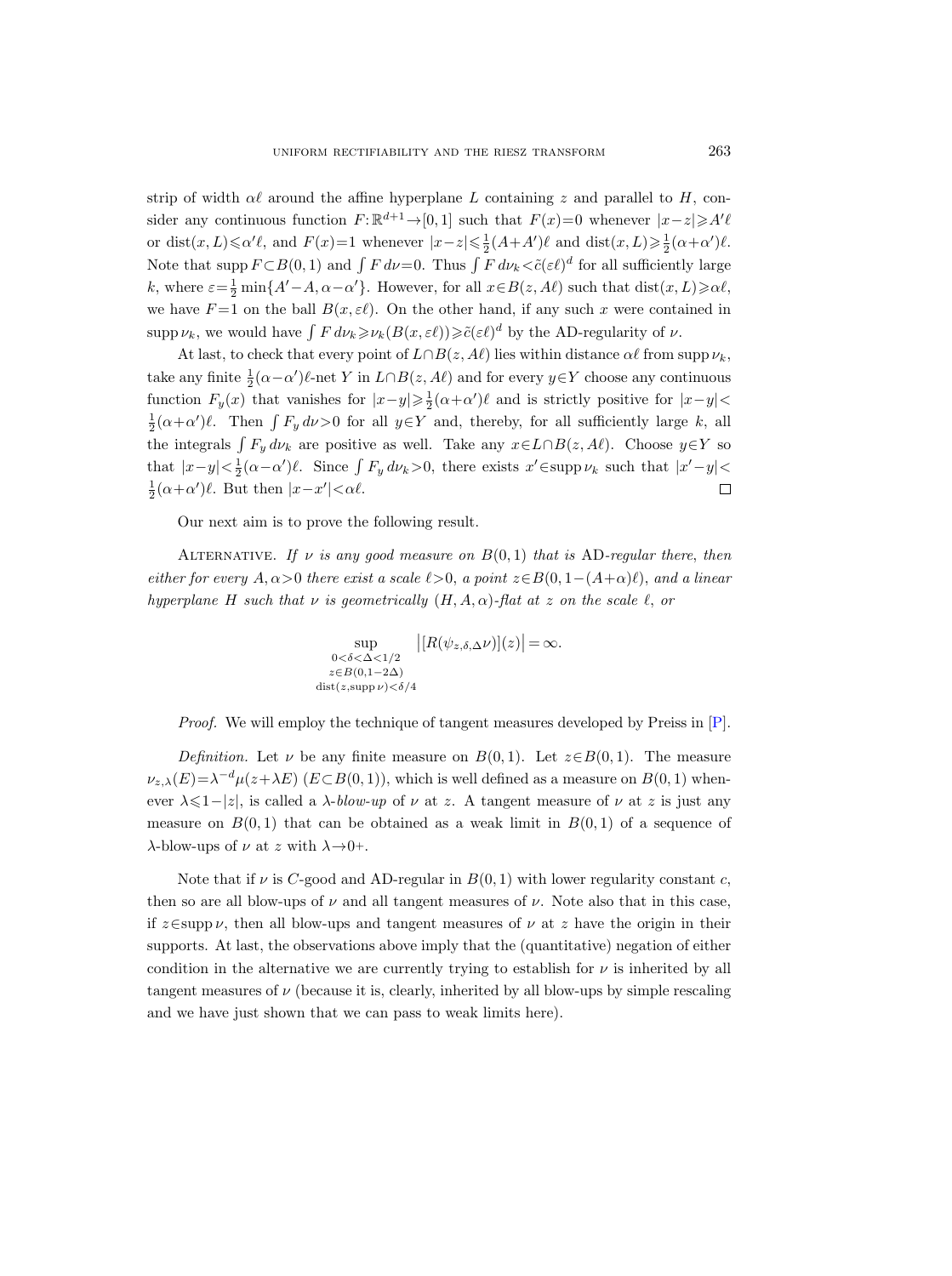Now assume that a good AD-regular in  $B(0,1)$  measure  $\nu$  containing the origin in its support satisfies neither of the conditions in the alternative. Since  $\nu$  is finite and AD-regular in  $B(0,1)$ , its support is nowhere dense in  $B(0,1)$ . Take any point  $z' \in B(0, \frac{1}{2})\$ supp *ν*. Let z be a closest point to z' in supp *ν*. Note that, since  $0 \in \text{supp }\nu$ , we have  $|z-z'|\leqslant |z'|$ , so  $|z|\leqslant 2|z'|<1$ . Also, the ball  $B=B(z',|z-z'|)$  does not contain any point of supp  $\nu$ . Let n be the outer unit normal to  $\partial B$  at z. Consider the blow-ups  $\nu_{z,\lambda}$  of  $\nu$  at z. As  $\lambda \rightarrow 0$ , the supports of  $\nu_{z,\lambda}$  lie in smaller and smaller neighborhoods of the half-space  $S = \{x \in \mathbb{R}^{d+1} : \langle x, n \rangle \geq 0\}$  bounded by the linear hyperplane  $H = \{x \in \mathbb{R}^{d+1} :$  $\langle x, n \rangle = 0$ . So, every tangent measure of  $\nu$  at z must have its support in S. On the other hand, such tangent measures do exist because the masses of  $\nu_{z,\lambda}$  are uniformly bounded. At last, the origin is still in the support of every tangent measure of  $\nu$  at z. Thus, starting with any measure  $\nu$  that gives a counterexample to the alternative we are trying to prove, we can modify it so that it is supported on a half-space. So, we may assume without loss of generality that  $\nu$  was supported on such a half-space S from the very beginning.

Now fix  $\Delta < \frac{1}{2}$  and note that under this assumption,

$$
-\langle [R(\psi_{0,\delta,\Delta}\nu)](0),n\rangle > \int_{B(0,\Delta)\backslash B(0,2\delta)} \frac{\langle x,n\rangle}{|x|^{d+1}} d\nu(x).
$$

Since the quantity on the left should stay bounded as  $\delta \rightarrow 0$ , we conclude that

$$
\int_{B(0,\Delta)} \frac{\langle x, n \rangle}{|x|^{d+1}} \, d\nu(x) < \infty
$$

and, thereby,

$$
\int_{B(0,\lambda)}\frac{\langle x,n\rangle}{|x|^{d+1}}\,d\nu(x)\to 0\quad\text{as }\lambda\to 0.
$$

Let now  $F(x) = \langle x, n \rangle(1-2|x|)$  for  $|x| \leq \frac{1}{2}$  and  $\langle x, n \rangle \geq 0$ , and  $F(x)=0$  otherwise. Then F is a continuous function supported inside  $B(0, 1)$  and

$$
\int F d\nu_{0,\lambda} = \lambda^{-d} \int F\left(\frac{x}{\lambda}\right) d\nu \leqslant \int_{B(0,\lambda)} \frac{\langle x, n \rangle}{|x|^{d+1}} d\nu(x),
$$

so the integral of F with respect to any tangent measure of  $\nu$  at 0 must vanish. Since those tangent measures are still supported on  $S$ , this is possible only if they vanish on  $B(0, \frac{1}{2})\backslash H$ . Taking a  $\frac{1}{2}$ -blow up of any such tangent measure at 0, we see that we can just as well assume that our counterexample  $\nu$  is supported on  $H$ .

If we had  $H \cap B(0, \frac{1}{2}) \subset \text{supp }\nu$ , then for any  $A, \alpha > 0$ ,  $\nu$  would be geometrically  $(H, A, \alpha)$ -flat at the origin on the scale  $\ell=1/2(A+\alpha)$ , which contradicts the assumption that the first part of the alternative does not hold for  $\nu$ .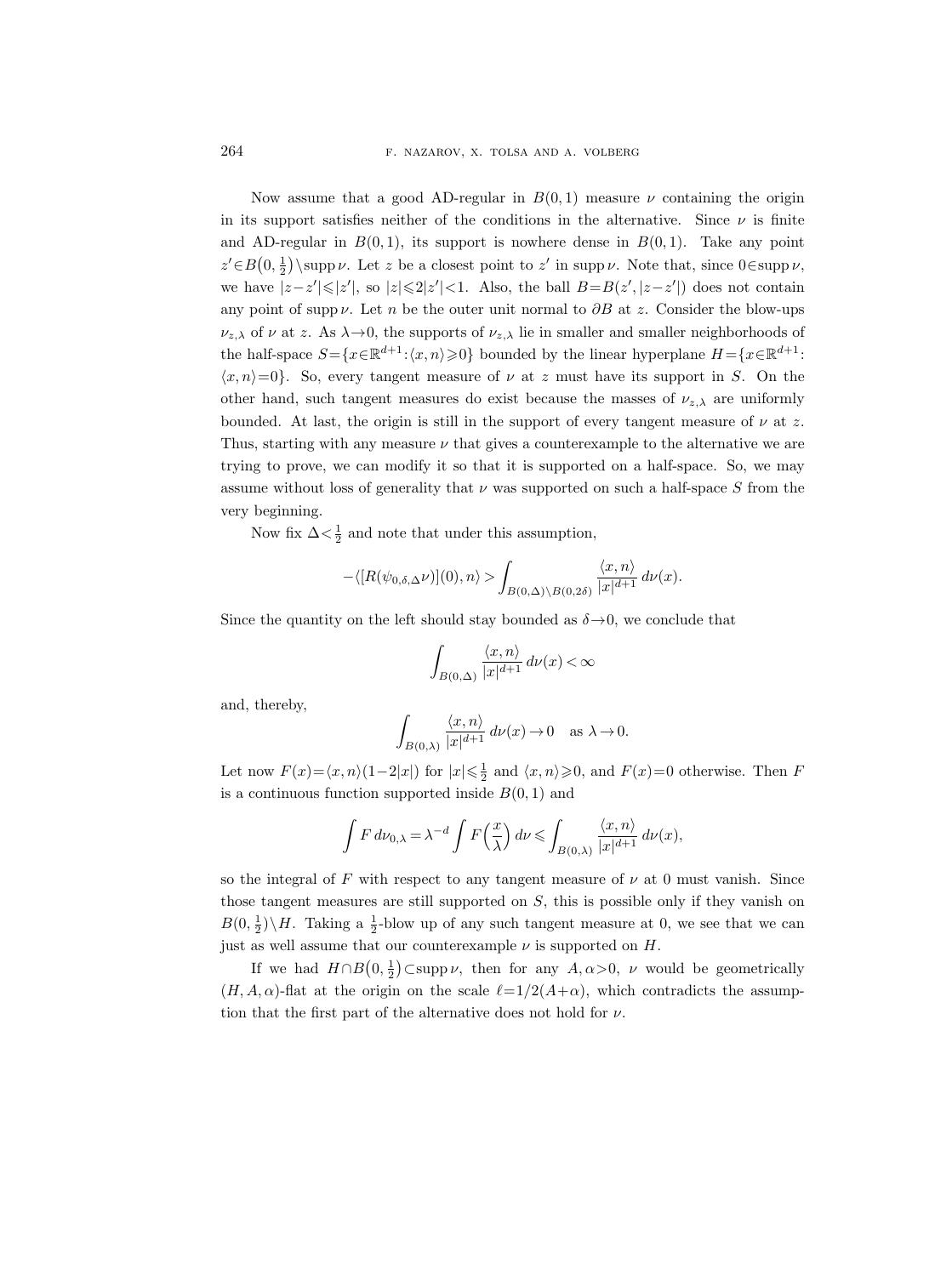Thus, we can find  $z' \in (B(0, \frac{1}{2}) \cap H) \setminus \text{supp }\nu$ . Again, let z be the closest point to z' of supp  $\nu$ , and let n' be the outer unit normal to the boundary of the ball  $B(z', |z-z'|)$ at z. Note that  $n' \in H$ . Now repeat all the above steps with this new choice of z. The condition supp  $\nu \subset H$  will be preserved at each step but by the end of the whole process we will also restrict the support of  $\nu$  to some other linear hyperplane H' with the unit normal n'. Since n' is perpendicular to n, the support of  $\nu$  is now restricted to the  $(d-1)$ dimensional linear plane  $H \cap H'$ . However a  $(d-1)$ -dimensional linear plane cannot carry a non-zero measure  $\nu$  satisfying the growth bound  $\nu(B(x,r)) \leq C r^d$ . This contradiction finishes the proof of the alternative.  $\Box$ 

Now we are ready to prove Lemma [5](#page-24-1) itself. Suppose that such  $\varrho$  does not exist. Then for each  $\rho > 0$ , we can find a C-good measure  $\mu_{\rho}$  on a ball  $B(0, 1)$  that is AD-regular in  $B(0, 1)$  with lower regularity constant  $\tilde{c}$  and which satisfies 0∈supp  $\mu_{\varrho}$  and

$$
\big| [R(\psi_{z,\delta,\Delta} \mu_\varrho)](z) \big| \leqslant \beta
$$

for all  $\varrho < \delta < \Delta < \frac{1}{2}$  and all  $z \in B(x, 1-2\Delta)$  with  $dist(z, \text{supp }\mu_{\varrho}) < \frac{1}{4}\delta$ , but is not geometrically  $(H, A, \alpha)$ -flat at z on any scale  $\ell > \varrho$  at any point  $z \in B(x, 1-(A+\alpha)\ell)$  for any linear hyperplane H.

Then we can find a sequence  $\varrho_k \to 0$  so that the measures  $\mu_{\varrho_k}$  converge weakly to some limit measure  $\nu$  in  $B(0, 1)$ . This limit measure would satisfy

$$
\big| [R(\psi_{z,\delta,\Delta}\nu)](z) \big| \leqslant \beta
$$

for all  $0<\delta<\Delta<\frac{1}{2}$  and all  $z\in B(x, 1-2\Delta)$  with  $dist(z, supp \nu)<\frac{1}{4}\delta$  but would not be geometrically  $(H, A, \alpha)$ -flat on any scale  $\ell > 0$  at any point  $z \in B(x, 1-(A+\alpha)\ell)$  for any linear hyperplane H. But this combination of properties clearly contradicts the alternative we have just proved.  $\Box$ 

#### 11. The flattening lemma

<span id="page-28-0"></span>The goal of this section is to present a lemma that will allow us to carry out one of the major steps in our argument: the transition from the absence of large oscillation of  $R^H\mu$ on supp  $\mu$  near some fixed point z on scales comparable to  $\ell$  to the flatness of  $\mu$  at z on scale  $\ell$ .

<span id="page-28-1"></span>PROPOSITION 6. Fix four positive parameters A,  $\alpha$ ,  $\tilde{c}$ , and  $\tilde{C}$ . There exist numbers  $A', \alpha' > 0$  depending only on these fixed parameters and the dimension d such that the following implication holds.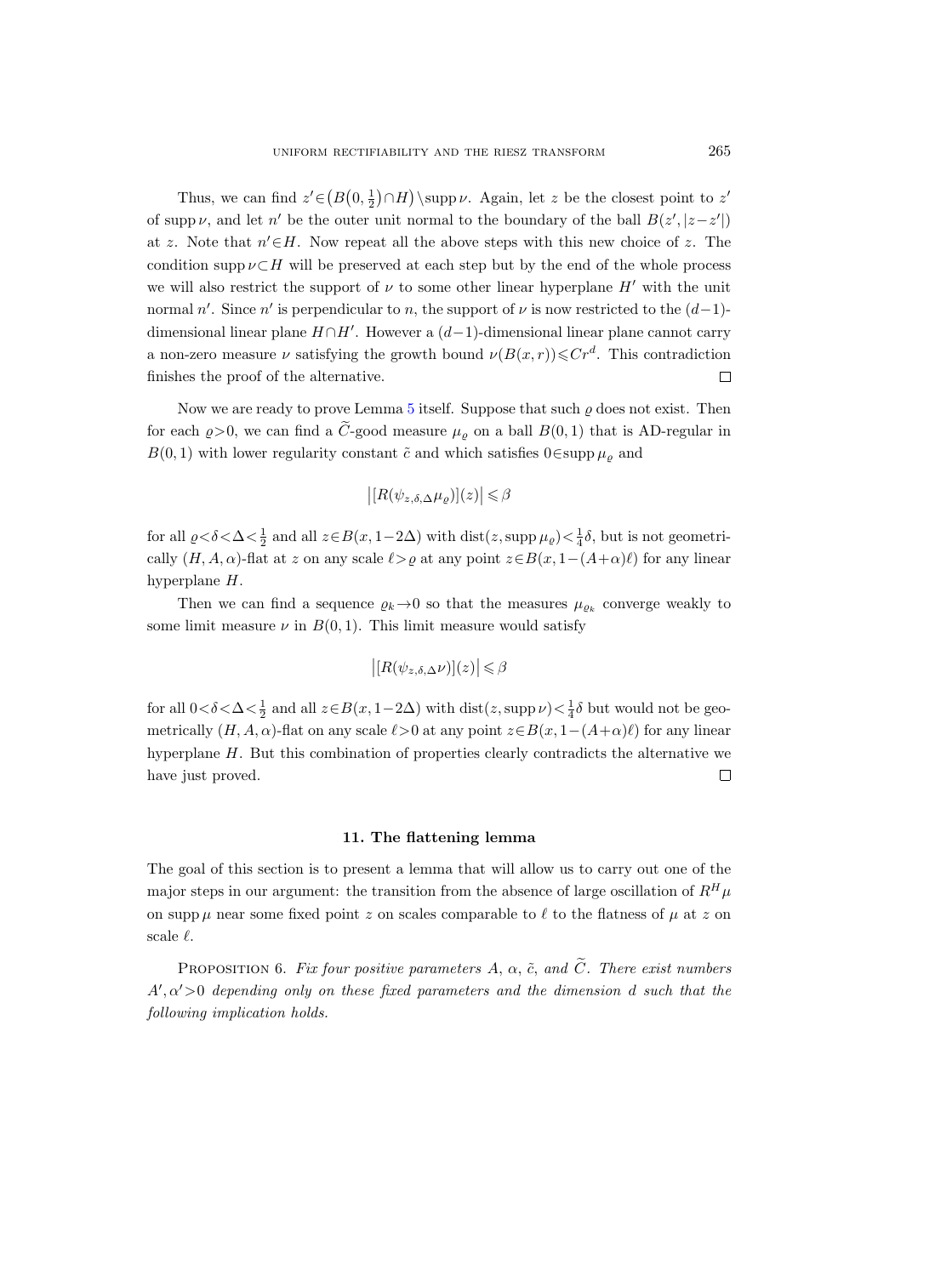Suppose that H is a linear hyperplane in  $\mathbb{R}^{d+1}$ ,  $z \in \mathbb{R}^{d+1}$ , L is the affine hyperplane containing z and parallel to H,  $\ell > 0$ , and  $\mu$  is a  $\tilde{C}$ -good finite measure in  $\mathbb{R}^{d+1}$  that is AD-regular in  $B(z, 5A'l)$  with the lower regularity constant  $\tilde{c}$ . Assume that  $\mu$  is geometrically  $(H, 5A', \alpha')$ -flat at z on the scale  $\ell$  and, in addition, for every (vectorvalued) Lipschitz function g with  $\text{supp } g \subset B(z, 5A'\ell)$ ,  $||g||_{\text{Lip}} \leq \ell^{-1}$ , and  $\int g d\mu = 0$ , one has

$$
|\langle R^H_\mu 1, g \rangle_\mu| \leqslant \alpha' \ell^d.
$$

# Then  $\mu$  is  $(H, A, \alpha)$ -flat at z on the scale  $\ell$ .

Before proving this proposition (which we will call the "flattening lemma" from now on), let us discuss the meaning of the assumptions. In what follows, we will apply this result to restrictions of a fixed good AD-regular measure  $\mu$  to open balls at various scales and locations. The restriction of a good AD-regular measure to a ball may easily fail to be AD-regular in the entire space  $\mathbb{R}^{d+1}$ , which explains why we have introduced the local notion of Ahlfors–David regularity. Every restriction of a good measure to any set is, of course, good with the same goodness constant as the original measure.

The first step in proving the rectifiability of a measure is showing that its support is almost planar on many scales in the sense of the geometric  $(H, 5A', \alpha')$ -flatness in the assumptions of the flattening lemma implication. This step is not that hard and we will carry it out in §[15.](#page-43-0) The second condition involving the Riesz transform means, roughly speaking, that  $R^H_\mu 1$  is almost constant on supp  $\mu \cap B(z, A' \ell)$  in the sense that its "wavelet coefficients" near  $z$  on the scale  $\ell$  are small. There is no canonical smooth wavelet system in  $L^2(\mu)$  when  $\mu$  is an arbitrary measure, but mean-zero Lipschitz functions serve as a reasonable substitute. The boundedness of  $R^H_\mu$  in  $L^2(\mu)$  implies that  $R^H_\mu 1 \in L^2(\mu)$ (because for finite measures  $\mu$ , we have  $1 \in L^2(\mu)$ ), so an appropriate version of the Bessel inequality can be used to show that large wavelet coefficients have to be rare and the balls satisfying the second assumption of the implication should also be viewed as typical.

Finally, it is worth mentioning that the full  $(H, A, \alpha)$ -flatness condition is much stronger than just the geometric one in the sense that it allows one to get non-trivial quantitative information about the Riesz transform operator  $R^H_\mu$ . The flattening lemma thus provides the missing link between the purely geometric conditions like those in the David–Semmes monograph and analytic conditions needed to make explicit estimates.

*Proof.* Note that the geometric  $(H, A, \alpha)$ -flatness of  $\mu$  is ensured by the geometric  $(H, 5A', \alpha')$ -flatness assumption of the flattening lemma implication as soon as  $A' > A$ and  $\alpha' \leq \alpha$ . The real problem is to prove the analytic part of the flatness condition.

To this end, note first that the setup of the flattening lemma is invariant under translations and dilations, so, replacing the measure  $\mu$  and the test functions f and g by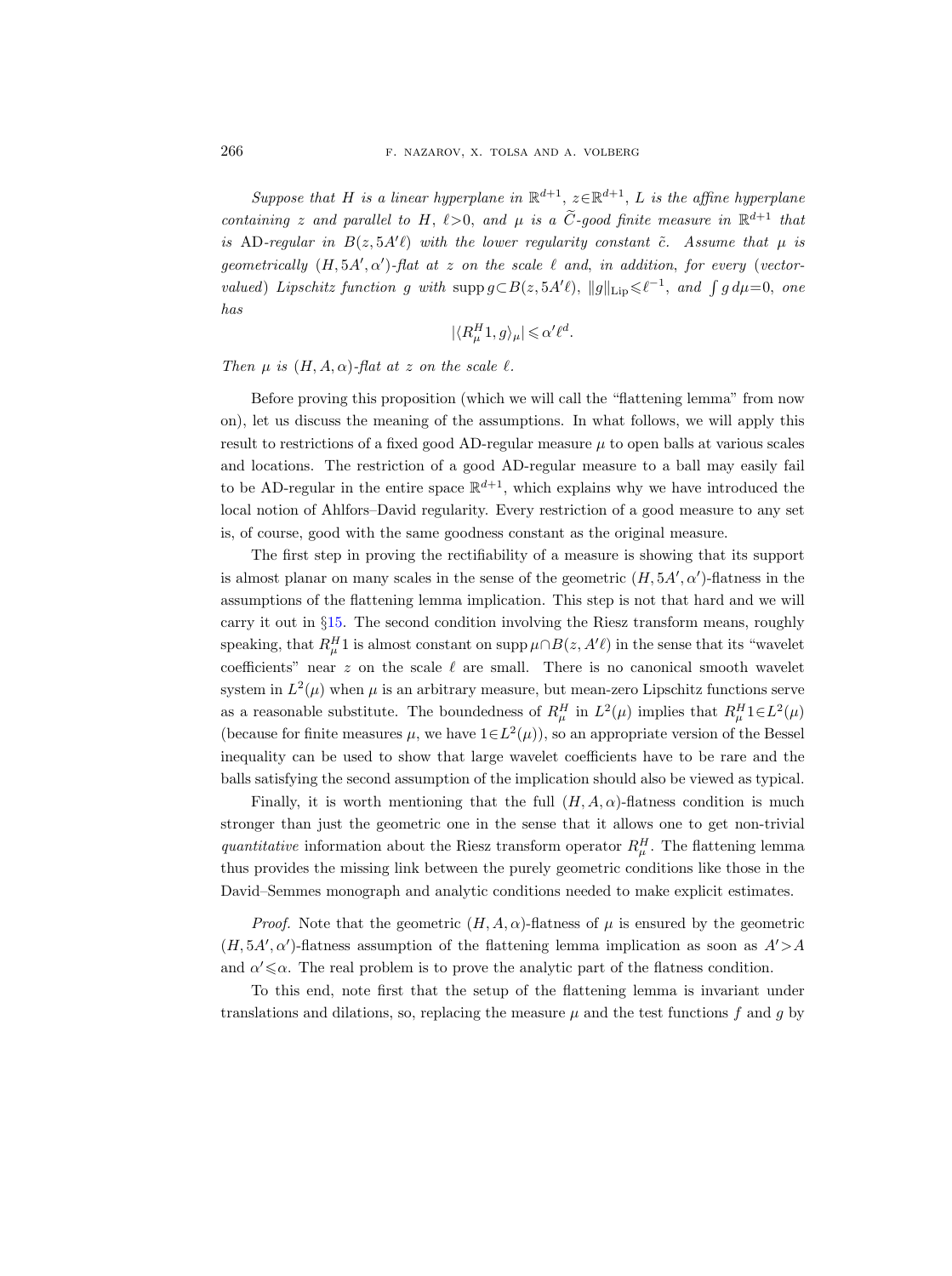$\ell^{-d}\mu(z+\ell\cdot), f(z+\ell\cdot),$  and  $g(z+\ell\cdot)$ , respectively, we may always assume without loss of generality that  $z=0$  and  $\ell=1$ .

Now fix  $A' > A$ . Since the set  $\mathcal L$  of all Lipschitz functions f with Lipschitz constant 1 supported on  $B(0, A)$  and having zero integral with respect to  $m<sub>L</sub>$  is pre-compact in  $C_0(\mathbb{R}^{d+1})$ , for every  $\beta > 0$ , we can find a finite family  $\mathcal F$  in  $\mathcal L$  so that every function  $f \in \mathcal L$ is uniformly  $\beta$ -close to some  $f' \in \mathcal{F}$ . As we have the a-priori bound  $\mu(\overline{B}(0,A)) \leq \widetilde{C}A^d$ , this  $\beta$ -closeness implies that

$$
\left| \int f \, d\mu \right| \leqslant \left| \int f' \, d\mu \right| + \widetilde{C} A^d \beta,
$$

so choosing  $\beta < \frac{1}{2}\tilde{C}^{-1}A^{-d}\alpha$ , we see that in the proof of the  $(H, A, \alpha)$ -flatness, we can consider only test functions  $f \in \mathcal{F}$  if we do not mind showing for them a stronger inequality with  $\alpha$  replaced by  $\frac{1}{2}\alpha$ . Since  $\mathcal F$  is finite, we see that if the flattening lemma is false, we can find one fixed test function f and a sequence of measures  $\mu_k$  satisfying the assumptions of the flattening lemma implication with our fixed A' and  $\alpha' = 1/k$  such that  $\int f d\mu_k \geq \frac{1}{2}\alpha$ for all  $k$ .

Split each  $\mu_k$  as

$$
\mu_k = \chi_{B(0,5A')} \mu_k + \chi_{\mathbb{R}^{d+1} \setminus B(0,5A')} \mu_k = \nu_k + \eta_k.
$$

Note that  $\nu_k$  are still C-good and AD-regular in  $B(0, 5A')$  with lower AD-regularity constant  $\tilde{c}$ . Moreover, supp  $\nu_k$  lies within distance  $1/k$  from L and every point in  $L\cap B(0, 5A'-1/k)$  lies within distance  $1/k$  from supp  $\nu_k$ . Passing to a subsequence, if necessary, we may assume that  $\nu_k$  converge weakly to some measure  $\nu$ . By the re-sults of the weak limits section (§[8\)](#page-15-0) this limiting measure  $\nu$  is  $\tilde{C}$ -good and, obviously,  $\text{supp}\,\nu\,\subset L\cap\overline{B}(0,5A').$ 

Fix a point  $w \in L \cap B(0, 5A')$  and  $r > 0$  such that  $B(w, r) \subset B(0, 5A')$ . Take any  $r' < r$ and consider a continuous function  $h: \mathbb{R}^{d+1} \to [0, 1]$  that is identically 1 on  $B(w, r')$  and identically 0 outside  $B(w, r)$ . Since  $w \in B(0, 5A'-1/k)$  for all sufficiently large k, we can find a sequence of points  $w_k \in \text{supp } \nu_k$  so that  $|w-w_k| \leq 1/k$  for all sufficiently large k. Note, however, that  $B(w_k, r'-1/k) \subset B(w, r')$ , so for all large k, we have

$$
\int h \, d\nu_k \geqslant \nu_k(B(w,r')) \geqslant \nu_k\bigg(B\bigg(w_k,r'-\frac{1}{k}\bigg)\bigg) \geqslant \tilde{c}\bigg(r'-\frac{1}{k}\bigg)^d.
$$

Passing to the limit, we conclude that  $\nu(B(w,r)) \geq \int h \, d\nu \geq \tilde{c}(r')^d$ . Since this inequality holds for all  $r' < r$ , we must have  $\nu(B(w, r)) \geq \tilde{c}r^d$ . Combining this with the upper bound  $\nu(B(w,r))\leq \widetilde{C}r^d$  and the inclusion supp  $\nu\subset L$ , we see that, by the Radon–Nikodym theorem applied to  $\nu$  and  $m<sub>L</sub>$ , the limiting measure  $\nu$  can be written as  $\nu = p m<sub>L</sub>$  for some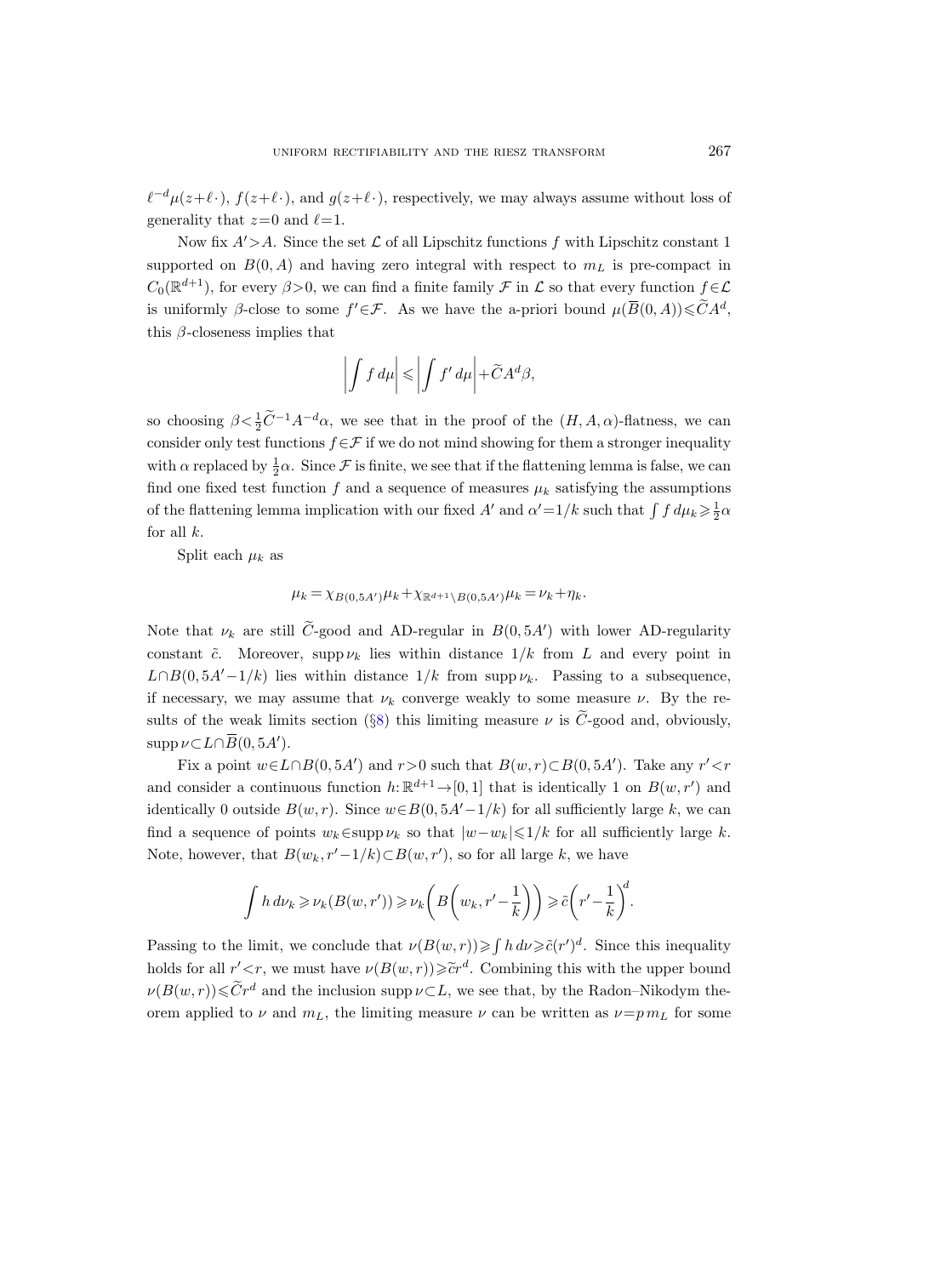Borel function p on L satisfying  $\omega_d^{-1} \tilde{c} \leq p \leq \omega_d^{-1} \tilde{C}$  almost everywhere with respect to  $m_L$ on  $L \cap B(0, 5A')$ , where  $\omega_d$  is the d-dimensional volume of the unit ball in  $\mathbb{R}^d$ .

Fix some non-negative Lipschitz function h with supp  $h \subset B(0, 4A')$  and  $\int h \, d\nu > 0$ . Take any Lipschitz vector-valued function g supported on  $B(0, 4A')$  with  $||g||_{\text{Lip}} < 1$  and  $\int g d\nu = 0$ . Since  $\int h d\nu_k \to \int h d\nu > 0$  as  $k \to \infty$ , the integrals  $\int h d\nu_k$  stay bounded away from 0 for sufficiently large  $k$ .

Put

$$
a_k = \left(\int h \, d\nu_k\right)^{-1} \int g \, d\nu_k \quad \text{and} \quad g_k = g - a_k h.
$$

The functions  $g_k$  are well defined for all large enough k and satisfy

$$
\int g_k d\mu_k = \int g_k d\nu_k = 0 \text{ and } \sup p g_k \subset B(0, 4A').
$$

As  $\int g d\nu_k \rightarrow \int g d\nu = 0$ , we conclude that  $a_k \rightarrow 0$  as  $k \rightarrow \infty$ , so

$$
||g_k||_{\text{Lip}} < 1
$$

for large enough  $k$ .

Since  $\mu_k$  satisfies the assumptions of the flattening lemma implication, we must have

$$
|\langle R_{\mu_k}^H 1, g_k \rangle_{\mu_k}| \leqslant \frac{1}{k}
$$

for large k. Taking into account that supp  $g_k \subset B(0, 4A')$ , we can rewrite this as

$$
|\langle R^H_{\nu_k} 1, g_k \rangle_{\nu_k} + \langle R^H \eta_k, g_k \rangle_{\nu_k}| \leqslant \frac{1}{k}.
$$

Note that

$$
\langle R_{\nu_k}^H1,g_k\rangle_{\nu_k}=\langle R_{\nu_k}^H1,g\rangle_{\nu_k}-\langle R_{\nu_k}^H1,a_kh\rangle_{\nu_k}
$$

and that  $R_{\nu_k}^H$ 1 and  $R_{\nu}^H$ 1 coincide with  $R_{\nu_k}^H \varphi$  and  $R_{\nu}^H \varphi$ , respectively, for any compactly supported Lipschitz function  $\varphi$  that is identically 1 on  $B(0, 5A')$ , say. Thus, by the results of the weak limits section  $(\S 8)$  $(\S 8)$ , we get

$$
\langle R_{\nu_k}^H 1, g \rangle_{\nu_k} = \langle R_{\nu_k}^H \varphi, g \rangle_{\nu_k} \to \langle R_{\nu}^H \varphi, g \rangle_{\nu} = \langle R_{\nu}^H 1, g \rangle_{\nu}.
$$

Similarly,

$$
\langle R^H_{\nu_k} 1, he \rangle_{\nu_k} \to \langle R^H_\nu 1, he \rangle_\nu
$$

for every vector  $e \in H$ . Since

$$
\langle R_{\nu_k}^H1,a_kh\rangle_{\nu_k}=\sum_{j=1}^d\langle a_k,e_j\rangle\langle R_{\nu_k}^H1,he_j\rangle_{\nu_k}
$$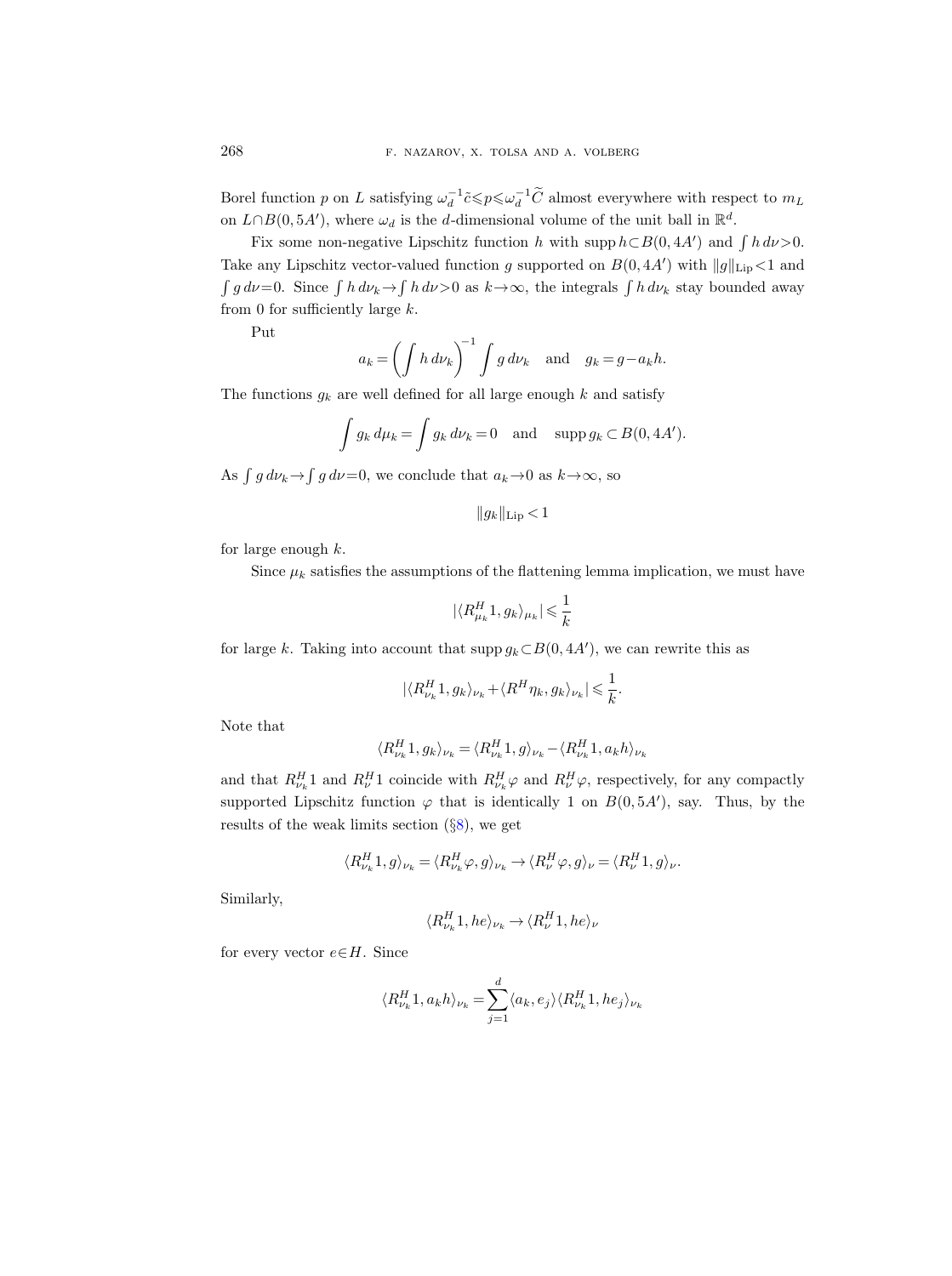for every orthonormal basis  $e_1, ..., e_d$  in H, and  $a_k \to 0$  as  $k \to \infty$ , we conclude that

$$
\langle R_{\nu_k}^H 1, a_k h \rangle_{\nu_k} \to 0
$$

and, thereby,

$$
\langle R_{\nu_k}^H 1, g_k \rangle_{\nu_k} \to \langle R_{\nu}^H 1, g \rangle_{\nu}
$$

as  $k \rightarrow \infty$ .

Note now that the measure  $\eta_k$  is supported outside  $B(0, 5A')$ . Together with the cancellation property  $\int g_k d\nu_k=0$ , this yields

$$
\langle R^H \eta_k, g_k \rangle_{\nu_k} = \langle v_k, g_k \rangle_{\nu_k},
$$

where

$$
v_k = R^H \eta_k - (R^H \eta_k)(0)
$$

is a  $C^{\infty}$  function in  $B(0, 4A')$  satisfying  $v_k(0)=0$  and

$$
|(\nabla^j v_k)(x)| \leqslant C \int \frac{d\eta_k(y)}{|x-y|^{d+j}} \leqslant \frac{C(j)\widetilde{C}}{(A')^j}
$$

whenever  $x \in B(0, 4A')$  and  $j > 0$ .

Since the set of functions vanishing at the origin with three uniformly bounded derivatives is compact in  $C^2(B(0, 4A'))$ , we may (passing to a subsequence again, if necessary) assume that  $v_k \to v$  in  $C^2(B(0, 4A'))$ , which is more than enough to conclude that

$$
\langle v_k,g_k\rangle_{\nu_k}\to \langle v,g\rangle_{\nu}
$$

(all we need for the latter is the uniform convergence  $\langle v_k, g_k \rangle \rightarrow \langle v, g \rangle$ ). Thus, we have found a  $C^2$  function v in  $B(0, 4A')$  such that

$$
\langle R_{\nu}^{H}1, g\rangle_{\nu} = -\langle v, g\rangle_{\nu}
$$

for all Lipschitz functions g with supp  $g \subset B(0, 4A')$  and  $\int g d\nu = 0$ . Moreover,

$$
|\nabla^j v|_{L^\infty(B(0,4A'))} \leqslant \frac{C\widetilde{C}}{(A')^j}
$$

for  $j=1, 2$ . The condition  $||g||_{\text{Lip}} \leq 1$  can be dropped now because both sides are linear in g. This equality can be rewritten as

$$
\langle R_{m_L}^H p, pg \rangle_{m_L} = -\langle v, pg \rangle_{m_L}
$$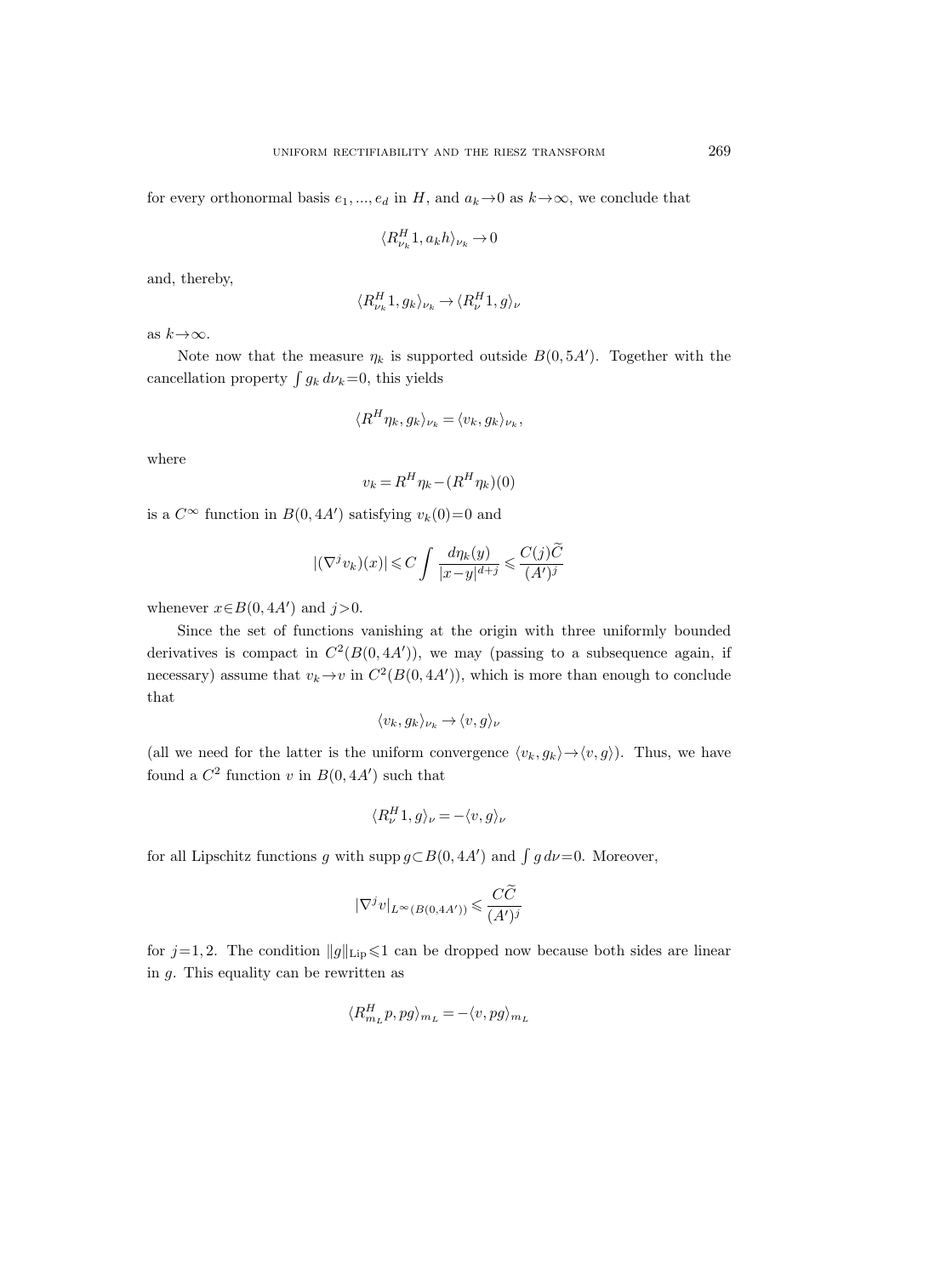for all Lipschitz functions g with  $\text{supp } g \subset B(0, 4A')$  satisfying  $\int_L pg \, dm_L = 0$ . Since p is bounded from below on  $L \cap B(0, 4A')$ , the set of such products pg is dense in the space of all mean-zero functions in  $L^2(L \cap B(0, 4A'), m_L)$  and we conclude that  $R_{m_L}^H p$  differs from  $-v$  only by a constant on  $L \cap B(0, 4A')$ . By the toy flattening lemma (Lemma [2\)](#page-13-1) applied with A' instead of A, this means that p is Lipschitz in  $L \cap B(0, A')$  and

$$
||p||_{\mathrm{Lip}(L\cap B(0,A'))} \leqslant \frac{C\widetilde{C}}{A'}.
$$

But then for the test function  $f \in \mathcal{F}$  introduced at the beginning of the proof, we have

$$
\left| \int f \, d\nu \right| = \left| \int f(p - p(0)) \, dm_L \right| \leqslant \frac{C\widetilde{C}A^{d+1}}{A'} < \frac{\alpha}{2}
$$

if  $A'$  was chosen large enough. On the other hand, we have

$$
\left| \int f \, d\nu_k \right| = \left| \int f \, d\mu_k \right| \geqslant \frac{\alpha}{2}
$$

for all  $k$  and

$$
\int f \, d\nu_k \to \int f \, d\nu \quad \text{as } k \to \infty.
$$

This contradiction finishes the proof.

#### 12. David–Semmes lattices

<span id="page-33-0"></span>Let  $\mu$  be a *d*-dimensional AD-regular measure in  $\mathbb{R}^{d+1}$ . Let  $E = \text{supp }\mu$ .

The goal of this section is to construct a family  $\mathcal D$  of sets  $Q \subset \mathbb R^{d+1}$  with the following properties:

- The family  $\mathcal D$  is the disjoint union of the families  $\mathcal D_k$  (of level-k cells),  $k\in\mathbb{Z}$ .
- If  $Q', Q'' \in \mathcal{D}_k$ , then either  $Q' = Q''$  or  $Q' \cap Q'' = \emptyset$ .

• Each  $Q' \in \mathcal{D}_{k+1}$  is contained in some  $Q \in \mathcal{D}_k$  (necessarily unique due to the previous property).

- The cells of each level cover E, i.e.,  $\bigcup_{Q \in \mathcal{D}_k} Q \supset E$  for every k.
- For each  $Q \in \mathcal{D}_k$ , there exists  $z_Q \in Q \cap E$  (the "center" of Q) such that

$$
B(z_Q, 2^{-4k-3}) \subset Q \subset B(z_Q, 2^{-4k+2}).
$$

• For each  $Q \in \mathcal{D}_k$  and every  $\varepsilon > 0$ , we have

$$
\mu\{x \in Q : \text{dist}(x, \mathbb{R}^{d+1} \setminus Q) < \varepsilon 2^{-4k}\} \leqslant C\varepsilon^\gamma \mu(Q),
$$

where  $C, \gamma > 0$  depend on d and the constants in the AD-regularity property of  $\mu$  only.

 $\Box$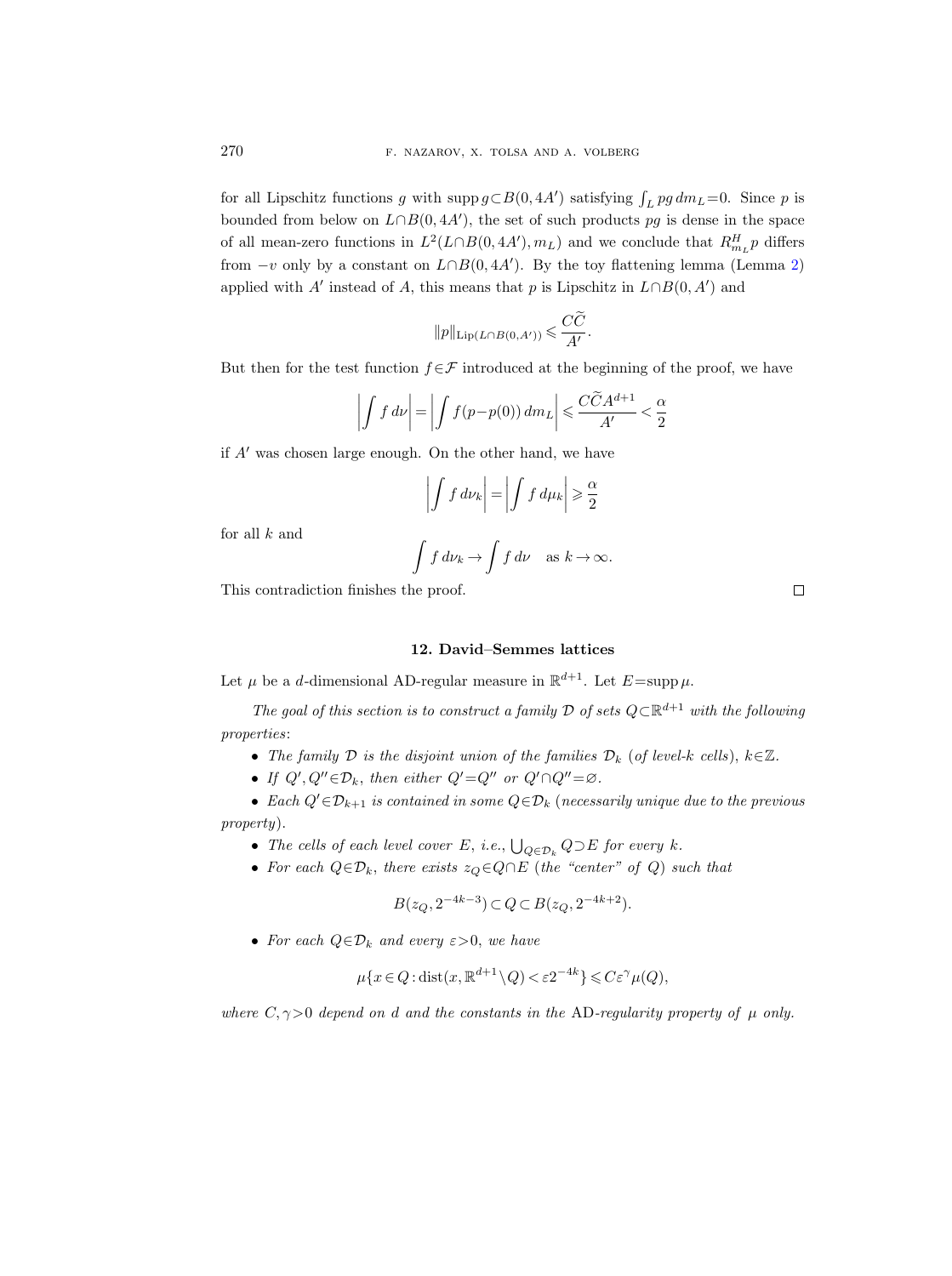Since all cells in  $\mathcal{D}_k$  have approximately the same size  $2^{-4k}$ , it will be convenient to introduce the notation  $\ell(Q)=2^{-4k}$ , where k is the unique index for which  $Q \in \mathcal{D}_k$ . This notation, of course, makes sense only after the existence of the lattice  $D$  has been established. We mention it here just for the readers who may want to skip the construction and proceed to the next sections where this notation will be used without any comment.

We will call  $\mathcal D$  a *David–Semmes lattice* associated with  $\mu$ . Its construction can be traced back to the papers of David  $[D1]$  and Christ  $[C]$ . There are several different ways to define them, some ways being more suitable than other for certain purposes. The presentation we will give below is tailored to the Cantor-type construction in our proof, where it is convenient to think that the cells are "thick" sets in  $\mathbb{R}^{d+1}$ , not just Borel subsets of  $E$ , so they can carry  $C^2$  functions, etc. We use the name "David–Semmes" for this lattice because it is short enough and emphasizes the link between this paper and their monograph. However, if one wants to be historically accurate, the full name for this construction (as well as the title of this section) should include the surnames of a few other mathematicians as well, of which that of Michael Christ would be the first to add.

Despite our ultimate goal being to construct the cells  $Q$ , we will start with defining their centers. The construction makes sense for an arbitrary closed set E and the only place where  $\mu$  will play any role is the last property asserting that small neighborhoods of the boundaries have small measures.

For each  $k\in\mathbb{Z}$ , fix some maximal  $2^{-4k}$ -separated set  $Z_k\subset E$ . Clearly,  $Z_k$  is a  $2^{-4k}$ -net in E (i.e., each point in E lies in the ball  $B(z, 2^{-4k})$  for some  $z \in Z_k$ ). For each  $z \in Z_k$ , define the *level-k Voronoi cell*  $V_z$  of z by

$$
V_z = \left\{ x \in E : |x - z| = \min_{z' \in Z_k} |x - z'| \right\}.
$$

Note that  $\bigcup_{z \in Z_k} V_z = E, V_z \subset B(z, 2^{-4k}),$  and

$$
\text{dist}\bigg(z,\bigcup_{z'\in Z_k\setminus\{z\}}V_{z'}\bigg)\geqslant 2^{-4k-1}.
$$

The first property follows from the fact that every ball contains only finitely many points of  $Z_k$ , so every point  $z \in Z_k$  has only finitely many not completely hopeless competitors  $z' \in Z_k$  for every given point  $x \in E$  and, thereby, the minimum  $\min_{z' \in Z_k} |x - z'|$  is always attained. The second property is an immediate consequence of the inequality  $\min_{z' \in Z_k} |x-z'| < 2^{-4k}$ , which is just a restatement of the claim that  $Z_k$  is a  $2^{-4k}$ -net in E. The last property just says that, if  $|x-z| < 2^{-4k-1}$  for some  $z \in Z_k$ , then, for every other  $z' \in Z_k$ , we have

$$
|x-z'| \ge |z-z'| - |z-x| \ge 2^{-4k} - 2^{-4k-1} = 2^{-4k-1} > |x-z|,
$$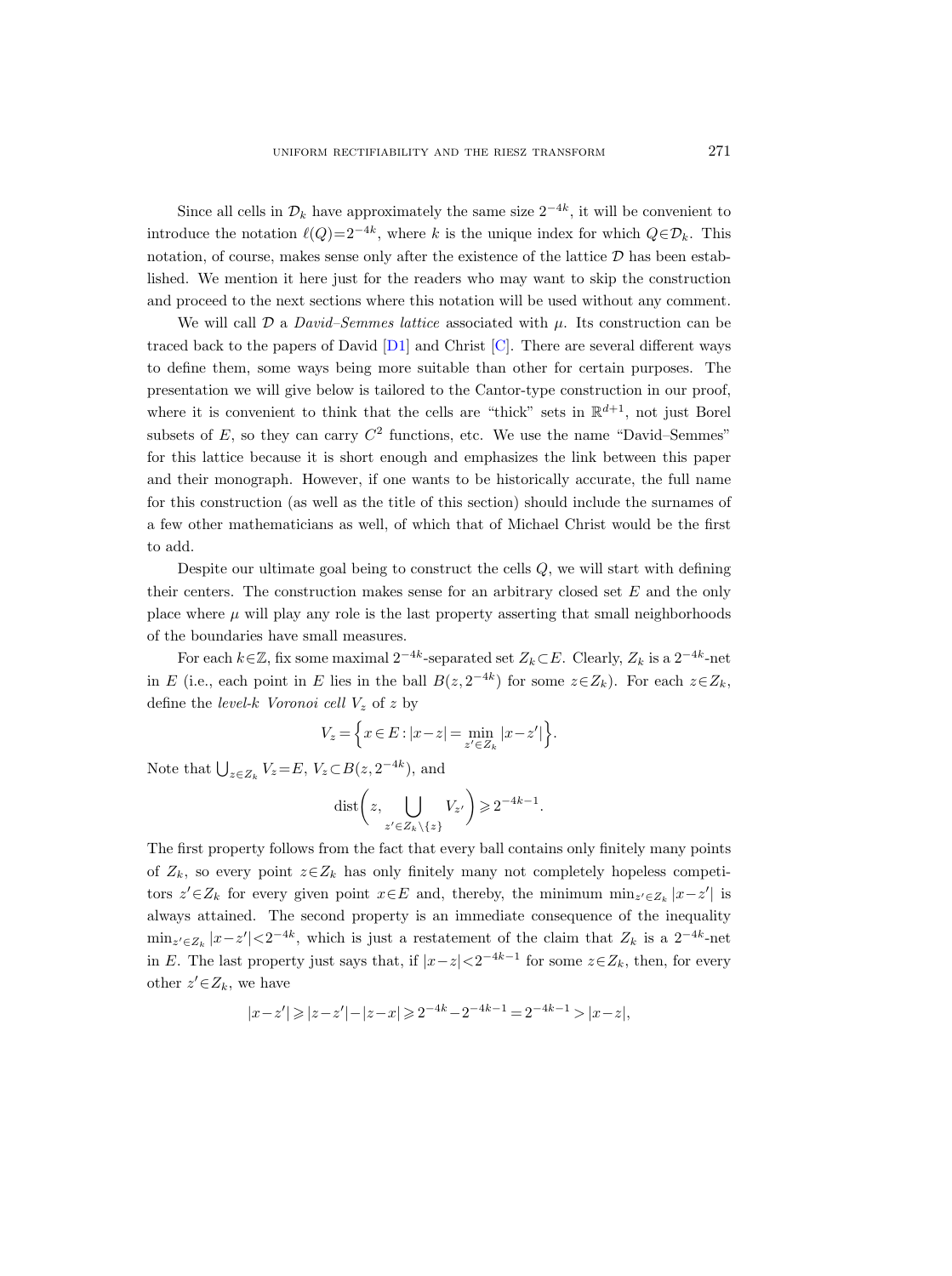so the inclusion  $x \in V_{z'}$  is impossible.

Observe also that for each  $z\in Z_k$  there are only finitely many  $w\in Z_{k-1}$  such that  $V_z \cap V_w \neq \emptyset$  (here, of course,  $V_w$  is a level-(k-1) Voronoi cell constructed using  $Z_{k-1}$ ). Indeed, if  $|z-w| > 2^{-4k} + 2^{-4(k-1)}$ , then even the balls  $B(z, 2^{-4k})$  and  $B(w, 2^{-4(k-1)})$  are disjoint. However, only finitely many points in  $Z_{k-1}$  lie within distance  $2^{-4k}+2^{-4(k-1)}$ from z.

Let now  $z \in Z_k$  and  $w \in Z_\ell$ ,  $\ell \geq k$ . We say that w is a descendant of z if there exists a chain  $z_k, z_{k+1}, ..., z_\ell$  such that  $z_j \in Z_j$  for all  $j=k, ..., \ell$ ,  $z_k=z, z_\ell=w$ , and  $V_{z_j} \cap V_{z_{j+1}} \neq \emptyset$ for  $j=k, ..., \ell-1$ . Note that each  $z\in Z_k$  is its own descendant (with the chain consisting of just one entry z) according to this definition. Let  $D(z)$  be the set of all descendants of z. Put

$$
\widetilde{V}_z = \bigcup_{w \in D(z)} V_w.
$$

Note that  $V_z$  contains  $V_z$  and is contained in the  $2\sum_{\ell > k} 2^{-4\ell} = \frac{2}{15} 2^{-4k}$ -neighborhood of  $V_z$ . Thus,

$$
\text{dist}\bigg(z,\bigcup_{z' \in Z_k \setminus \{z\}} \widetilde{V}_{z'}\bigg) \geqslant 2^{-4k-1} - \frac{2}{15} 2^{-4k} > 2^{-4k-2}.
$$

Our next aim will be to define a partial order  $\prec$  on  $\bigcup_{k\in\mathbb{Z}}Z_k$  such that each  $Z_k$  is linearly ordered under  $\prec$  and the ordering of  $Z_{k+1}$  is consistent with that of  $Z_k$  in the sense that if  $z', z'' \in Z_{k+1}$  and  $z' \prec z''$ , then for every  $w' \in Z_k$  such that  $V_{w'} \cap V_{z'} \neq \emptyset$ , there exists  $w'' \in Z_k$  such that  $V_{w''} \cap V_{z''} \neq \emptyset$  and  $w' \preceq w''$ . In other words, the ordering we are after is analogous to the classical "nobility order" in the society: for A to claim being nobler than B (which would correspond to  $B \prec A$  in our notation), he should, at least, be able to show that his noblest parent in the previous generation is at least as noble as the noblest parent of  $B$ . Only if the noblest parents of  $A$  and  $B$  have equal nobility (which, in the case of linear orderings can happen only if they coincide), the personal qualities of A and B may be taken into account to determine their relative nobility. This informal observation leads to the following construction.

First, we fix  $k_0 \in \mathbb{Z}$  and construct such an order inductively on  $\bigcup_{k \geq k_0} Z_k$ . Start with any partial order  $\dashv$  that linearly orders every  $Z_k$  (the "personal qualities" order). On  $Z_{k_0}$ , put  $\prec$  =  $\uparrow$ . If  $\prec$  is already defined on  $Z_k$ , for each  $z \in Z_{k+1}$ , define  $w(z) \in Z_k$  as the top (with respect to  $\prec$ ) element of  $Z_k$  for which  $V_w \cap V_z \neq \emptyset$ . Note that  $w(z)$  always exists because  $V_z$  intersects at least one but at most finitely many Voronoi cells  $V_w$  with  $w \in Z_k$ . Now we say that  $z' \prec z''$  if either  $w(z') \prec w(z'')$ , or  $w(z') = w(z'')$  and  $z' \prec z''$ . It is easy to check that the order  $\prec$  defined in this way is a linear order on  $Z_{k+1}$  consistent with the order defined on  $Z_k$ .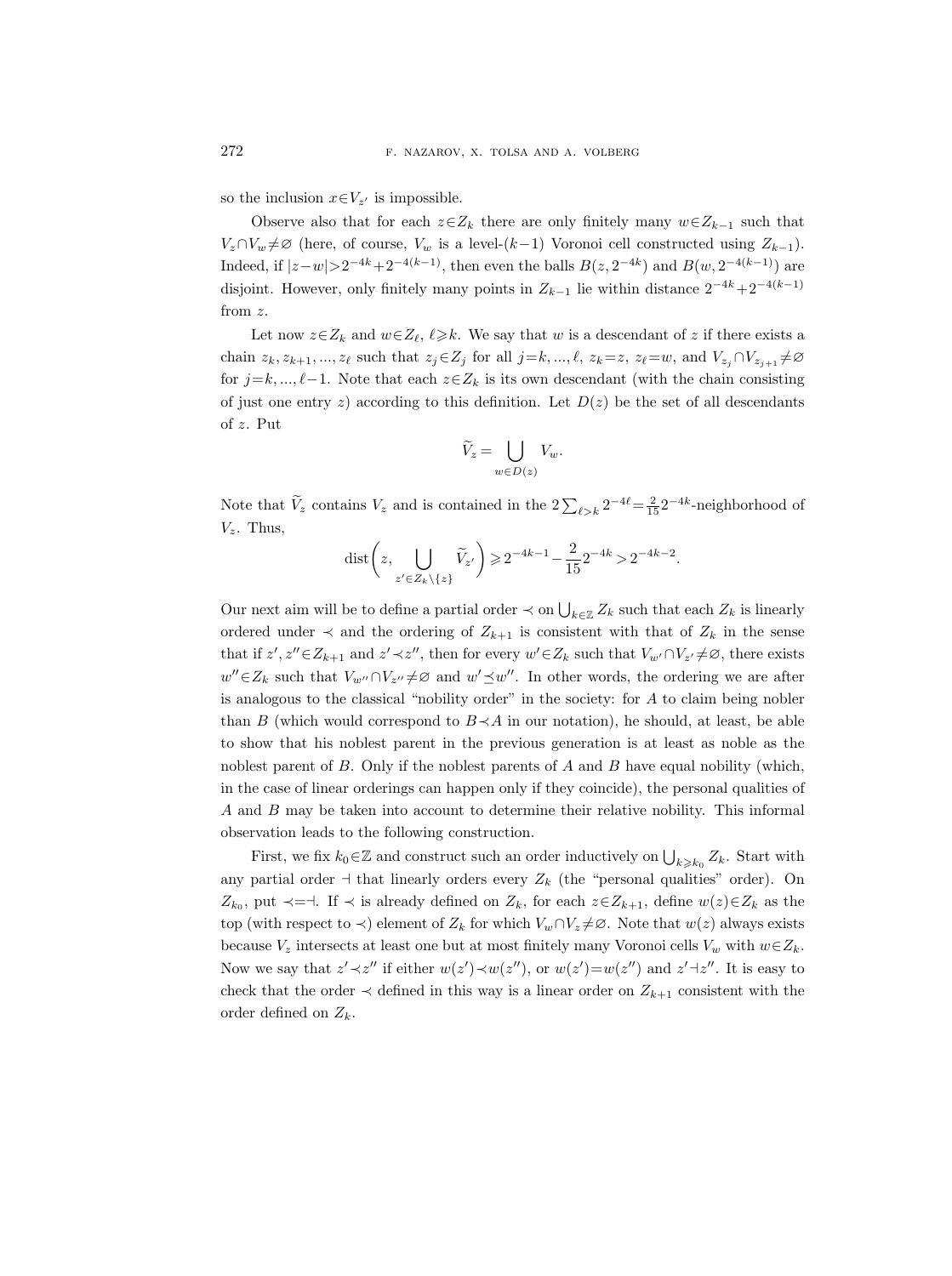To define an order on the full union  $\bigcup_{k\in\mathbb{Z}}Z_k$ , consider any sequence  $\prec_{k_0}$  of orders on  $\bigcup_{k\geqslant k_0} Z_k$  defined above. Since the set of comparisons defining an order on  $\bigcup_{k\in\mathbb{Z}} Z_k$  is countable, we can use a diagonal process to extract a subsequence of  $\prec_{k_0}$  with  $k_0 \rightarrow -\infty$ so that for every finite set  $Z \subset \bigcup_{k \in \mathbb{Z}} Z_k$ , the ordering of Z by  $\prec_{k_0}$  is defined and does not depend on  $k_0$  if  $k_0 \leq K(Z)$ . Now just define  $\prec$  as the limit of  $\prec_{k_0}$ . Note that the linearity and the consistency conditions are "finite" ones (i.e., they can be checked looking only at how certain finite subsets of  $\bigcup_{k\in\mathbb{Z}}Z_k$  are ordered), so they will be inherited by the limit order.

At this point everything is ready to define the David–Semmes cells. For  $z \in Z_k$ , we just put

$$
E_z = \widetilde{V}_z \setminus \bigcup_{\substack{z' \in Z_k \\ z \prec z'}} \widetilde{V}_{z'}.
$$

It is clear that  $E_{z'}$  and  $E_{z''}$  are disjoint for  $z', z'' \in Z_k$ ,  $z' \neq z''$ . Also, the remarks above imply that

$$
B(z, 2^{-4k-2}) \cap E \subset E_z \subset B(z, 2^{-4k+1})
$$

for all  $z \in Z_k$ .

Since  $\bigcup_{z\in Z_k} V_z \supset \bigcup_{z\in Z_k} V_z \supset E$  and each point  $x\in E$  is contained only in finitely many  $V_z$ , we have  $\bigcup_{z\in Z_k} E_z=E$  (x is contained in  $E_z$  with the top z among those for which  $x \in \widetilde{V}_z$ ). Thus, for each fixed  $k \in \mathbb{Z}$ , the sets  $E_z$ ,  $z \in Z_k$ , tile E.

Now fix an element  $z \in Z_{k+1}$  and let w be the top element of  $Z_k$  among those for which  $V_z \cap V_w \neq \emptyset$ . Clearly,  $D(z) \subset D(w)$ , so  $\widetilde{V}_z \subset \widetilde{V}_w$ . Take any  $w' \in Z_k$  with  $w \prec w'$ . Let  $Ch(w') = D(w') \cap Z_{k+1}$  be the set of "children" of w'. The consistency of  $\prec$  implies that  $z \prec z'$  for all  $z' \in \text{Ch}(w')$ . But then Ch(w')⊂{ $z' \in Z_{k+1} : z \prec z'$ }, so

$$
\bigcup_{\substack{z' \in Z_{k+1} \\ z \prec z'}} \widetilde{V}_{z'} \supset \bigcup_{z' \in \text{Ch}(w')} \widetilde{V}_{z'}.
$$

However, we clearly have

$$
D(w') = \{w'\} \cup \bigcup_{z' \in \text{Ch}(w')} D(z')
$$

and

$$
V_{w'} \subset \bigcup_{z' \in \text{Ch}(w')} V_{z'} \subset \bigcup_{z' \in \text{Ch}(w')} \widetilde{V}_{z'},
$$

so

$$
\widetilde{V}_{w'} \subset \bigcup_{z' \in \operatorname{Ch}(w')} \widetilde{V}_{z'} \subset \bigcup_{\substack{z' \in Z_{k+1} \\ z \prec z'}} \widetilde{V}_{z'}.
$$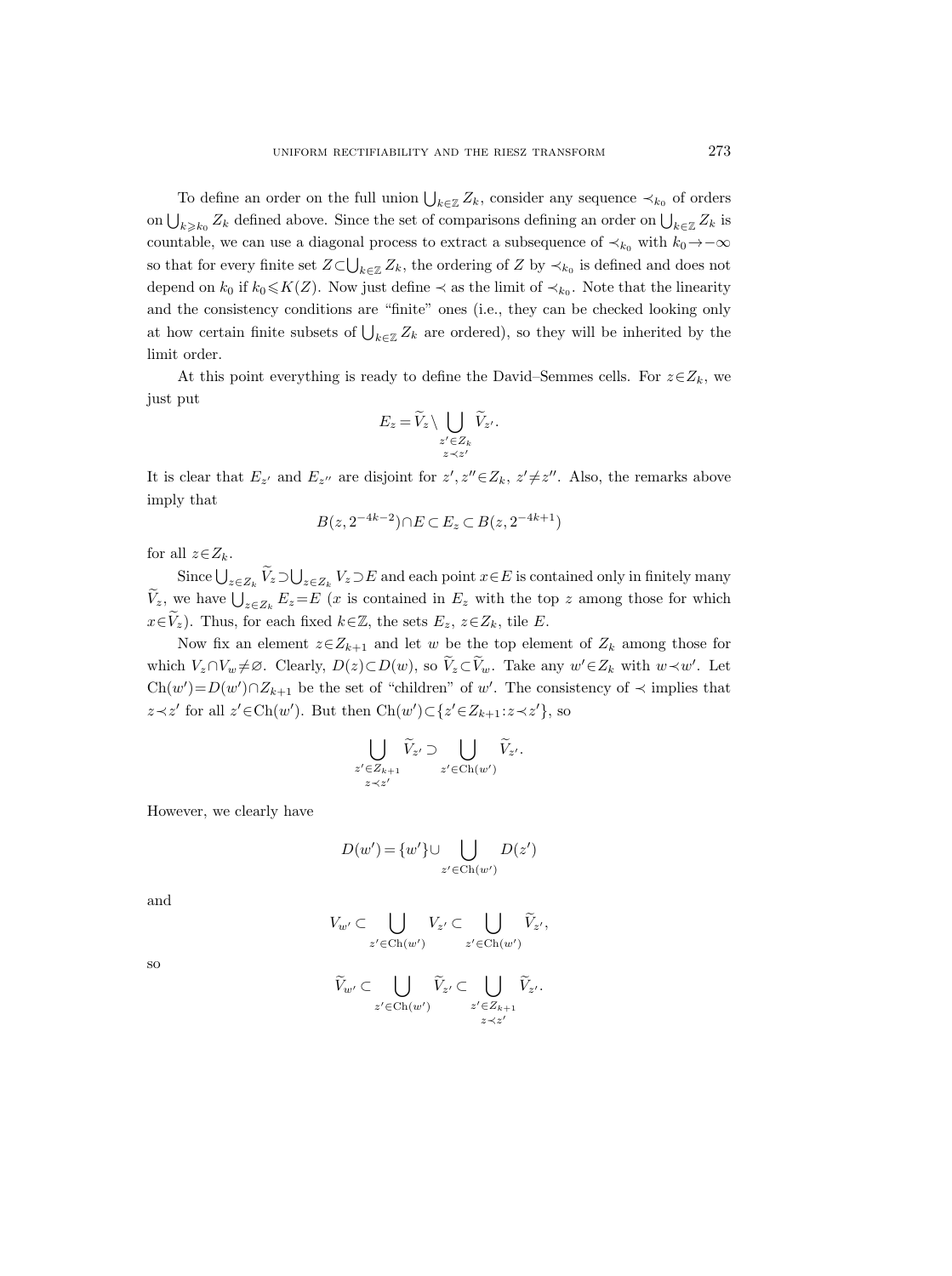Thus,

$$
\bigcup_{\substack{w' \in Z_k \\ w \prec w'}} \widetilde{V}_{w'} \subset \bigcup_{\substack{z' \in Z_{k+1} \\ z \prec z'}} \widetilde{V}_{z'},
$$

so  $E_z \subset E_w$ .

This shows that the tiling at each level is a refinement of the tiling at the previous level and we have a nice dyadic structure on E (except that the e cell sizes are powers of 16 instead of the customary powers of 2). We will now expand the cells  $E_z \subset E$  to spatial cells  $Q_z \subset \mathbb{R}^{d+1}$  by adding to each cell  $E_z$  ( $z \in Z_k$ ) all points  $x \in \mathbb{R}^{d+1} \setminus E$  that lie in the  $2^{-4k}$ -neighborhood of  $E_z$  and are closer to  $E_z$  than to any other cell  $E_{z'}$  with  $z' \in Z_k$ . Note that  $Q_z$  defined in this way are disjoint at each level,  $Q_z \cap E = E_z$ , and we have  $Q_z \subset Q_w$  whenever  $E_z \subset E_w$ ,  $z \in Z_{k+1}$ ,  $w \in Z_k$ . To see the last property, just note that the  $2^{-4(k+1)}$  neighborhood of  $E_z$  is contained in the  $2^{-4k}$ -neighborhood of  $E_w$  and if  $x \notin E$  is closer to  $E_z$  than to any other level- $(k+1)$  cell, then it is closer to  $E_w$  than to any other level-k cell as well (every level-k cell is a finite union of level- $(k+1)$  cells). Moreover, for every  $z \in Z_k$ , we have

$$
B(z, 2^{-4k-3}) \subset Q_z \subset B(z, 2^{-4k+2}).
$$

The right inclusion follows immediately from the inclusion  $E_z \subset B(z, 2^{-4k+1})$  while the left one follows from the fact mentioned above that the ball  $B(z, 2^{-4k-2})$  does not intersect any cell  $E_{z'}$  with  $z' \in Z_k$ ,  $z' \neq z$ .

The construction of the David–Semmes lattice  $D$  is now complete and all that remains to prove is the "small boundary" property. Assume that  $\mu$  is a  $\tilde{C}$ -nice measure that is AD-regular in the entire  $\mathbb{R}^{d+1}$  with the lower regularity constant  $\tilde{c}$  and that  $E=\text{supp }\mu$ . We shall use the notation  $\mathcal{D}_k$  for the family of the level k cells Q and the notation  $\ell(Q)$  for  $2^{-4k}$  where  $Q \in \mathcal{D}_k$  from now on. We will also write  $z=z_Q$  instead of  $Q=Q_z$ , so from this point on, the David–Semmes cells will be viewed as primary objects and all parameters related to them (like size, center, etc.) as the derivative ones.

Since  $\mu$  is AD-regular and the cells  $Q$  are squeezed between two balls centered at  $z_Q \in E = \text{supp }\mu$  of radii comparable to  $\ell(Q)$ , we have

$$
c\ell(Q)^d \leq \mu(Q) \leq C\ell(Q)^d,
$$

where c,  $C>0$  depend only on d,  $\tilde{c}$ , and  $\tilde{C}$ . We will now use the induction on  $m\geqslant 0$  to show that

$$
\mu(B_m(Q)) \leqslant (1-c)^m \mu(Q),
$$

where

$$
B_m(Q) = \{ x \in Q : \text{dist}(x, \mathbb{R}^{d+1} \setminus Q) < 16^{-2m} \ell(Q) \}
$$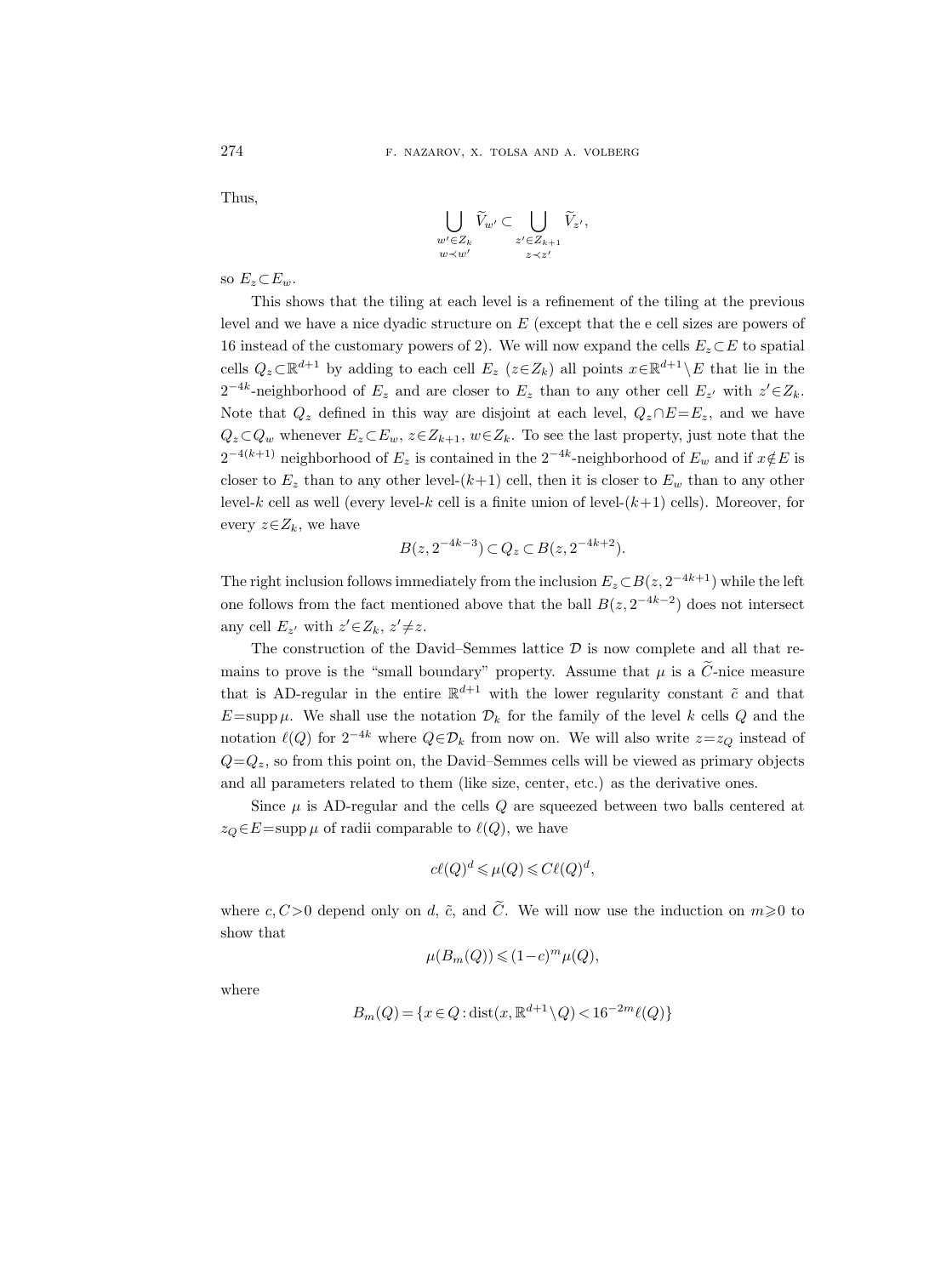for some  $c > 0$ . This will yield the small boundary property with

$$
\gamma = -\frac{\log(1 - c)}{2 \log 16}.
$$

The base  $m=0$  is trivial regardless of the choice of  $c \in (0, 1)$ . To make the induction step from  $m-1$  to  $m \ge 1$ , consider the cell  $Q'$  that is two levels below  $Q$  and contains  $z_Q$ . Its diameter does not exceed  $8\ell(Q') = \frac{1}{32} \ell(Q)$ . Since  $B(z_Q, \frac{1}{8}\ell(Q)) \subset Q$ , the whole cell  $Q'$ lies at the distance at least  $(\frac{1}{8} - \frac{1}{32})\ell(Q) > 16^{-2m}\ell(Q)$  from the complement of Q. Thus,  $B_m(Q) \cap Q' = \emptyset$ . For every other cell Q'' that is two levels down from Q and contained in Q, we, clearly, have

$$
B_m(Q) \cap Q'' \subset B_{m-1}(Q'').
$$

Hence, applying the induction assumption, and taking into account that those cells  $Q''$ are disjoint and contained in  $Q \backslash Q'$ , we get

$$
\mu(B_m(Q))\leqslant \sum_{Q''}\mu(B_{m-1}(Q''))\leqslant (1-c)^{m-1}\sum_{Q''}\mu(Q'')\leqslant (1-c)^{m-1}\bigg(1-\frac{\mu(Q')}{\mu(Q)}\bigg)\mu(Q).
$$

However,  $\mu(Q') \geq c\ell(Q')^d = c\ell(Q)^d \geq c\mu(Q)$  (all three c here are different but depend on d,  $\tilde{c}$ , and  $\tilde{C}$  only). If we choose c in the statement to be the last c in this chain, we will be able to complete the induction step, thus finishing the proof.

## 13. Carleson families

<span id="page-38-0"></span>From now on, we will fix a good AD-regular in the entire space  $\mathbb{R}^{d+1}$  measure  $\mu$  and a David–Semmes lattice  $D$  associated with it. All constants that will appear in this and later sections will be allowed to depend on the goodness and the lower AD-regularity constants of  $\mu$  in addition to the dependence on the dimension d. This dependence will no longer be mentioned explicitly on a regular basis though we may remind the reader about it now and then.

Definition. A family  $\mathcal{F} \subset \mathcal{D}$  is called *Carleson* with *Carleson constant C* > 0 if, for every  $P \in \mathcal{D}$ , we have

$$
\sum_{Q \in \mathcal{F}_P} \mu(Q) \leqslant C\mu(P),
$$

where

$$
\mathcal{F}_P = \{Q \in \mathcal{D} : Q \subset P\}.
$$

<span id="page-38-1"></span>Note that the right-hand side can be replaced by  $C\ell(P)^d$  because  $\mu(P)$  is comparable to  $\ell(P)^d$  for every  $P \in \mathcal{D}$ . The main goal of this section is the following property of non-Carleson families.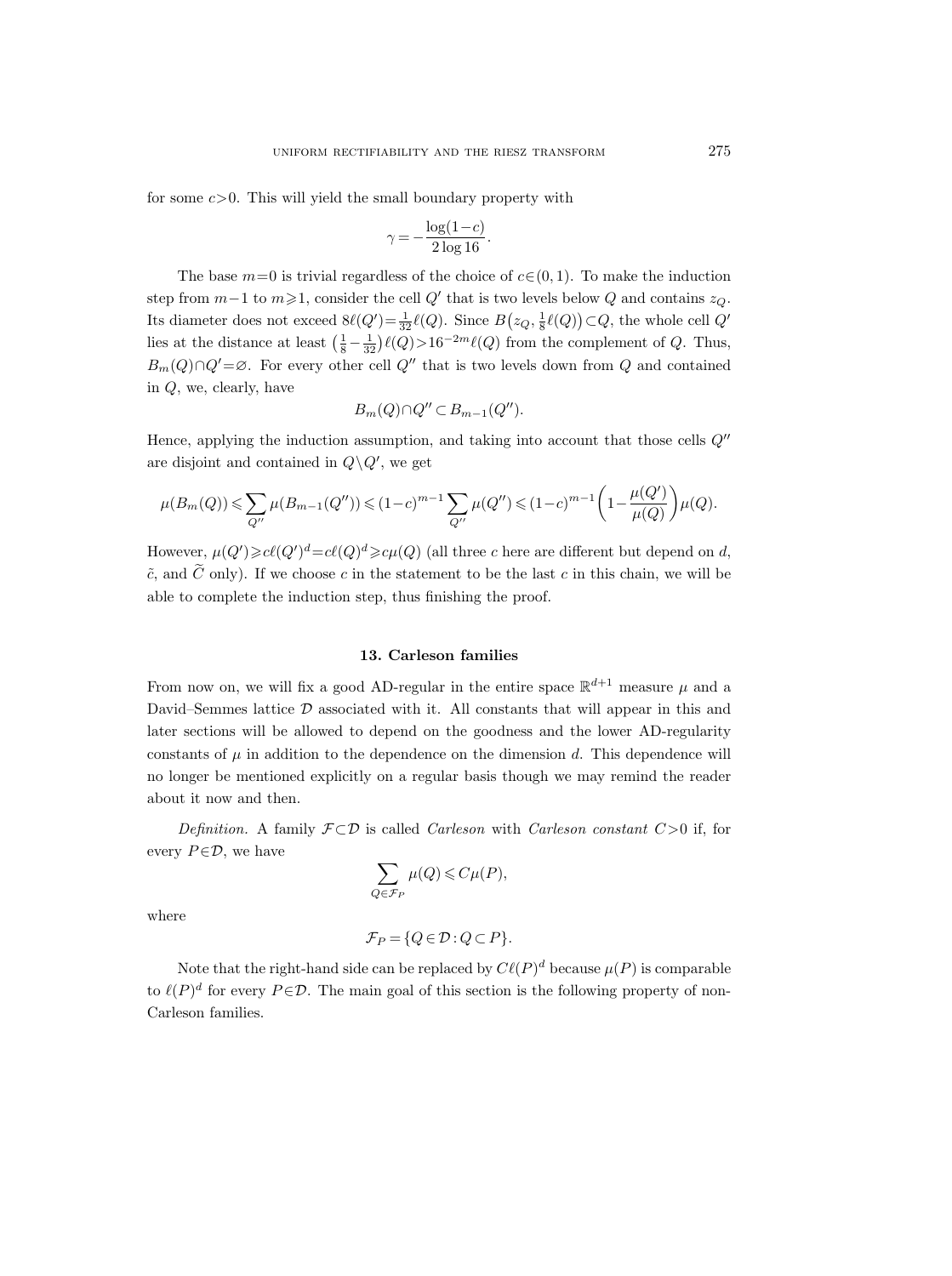LEMMA 7. Suppose that F is not Carleson. Then, for every  $M \in \mathbb{N}$  and  $\eta > 0$ , we can find a cell  $P \in \mathcal{F}$  and  $M+1$  finite families  $\mathcal{L}_0, ..., \mathcal{L}_M \subset \mathcal{F}_P$  so that the following are true:

- $\mathcal{L}_0 = \{P\}.$
- No cell appears in more than one of the families  $\mathcal{L}_0, ..., \mathcal{L}_M$ .
- The cells in each family  $\mathcal{L}_m$  (m=0, ..., M) are pairwise disjoint.
- Each cell  $Q' \in \mathcal{L}_m$   $(m=1,..., M)$  is contained in a unique strictly larger cell  $Q \in$  $\mathcal{L}_{m-1}$ .
	- $\sum_{Q \in \mathcal{L}_M} \mu(Q) \geqslant (1-\eta)\mu(P).$

We will usually refer to these  $\mathcal{L}_m$  as non-Carleson layers.

*Proof.* Note, first of all, that, when checking the Carleson property of  $\mathcal{F}$ , it is enough to restrict ourselves to cells  $P \in \mathcal{F}$ . Indeed, suppose that the inequality

$$
\sum_{Q \in \mathcal{F}_P} \mu(Q) \leqslant C \mu(P)
$$

holds for every  $P \in \mathcal{F}$ . Take any  $P \in \mathcal{D}$  and consider the family  $\mathcal{F}_{0,P}$  of maximal cells in  $\mathcal{F}_P$  (i.e., the cells that are not contained in any other cell from  $\mathcal{F}_P$ ). Then the cells  $P' \in \mathcal{F}_{0,P}$  are disjoint and  $\mathcal{F}_P = \bigcup_{P' \in \mathcal{F}_{0,P}} \mathcal{F}_{P'}$ . Thus

$$
\sum_{Q\in \mathcal{F}_P}\mu(Q)=\sum_{P'\in \mathcal{F}_{0,P}}\sum_{Q\in \mathcal{F}_{P'}}\mu(Q)\leqslant C\sum_{P'\in \mathcal{F}_{0,P}}\mu(P')\leqslant C\mu(P),
$$

so we automatically have the desired estimate for all cells  $P \in \mathcal{D}$  with the same constant.

Next, observe that if every finite subfamily  $\mathcal{F}' \subset \mathcal{F}$  is Carleson with the same Carleson constant  $C$ , then the entire family  $\mathcal F$  is Carleson with the same constant. Indeed, if

$$
\sum_{Q\in\mathcal{F}_P}\mu(Q)>C\mu(P)
$$

for some  $P \in \mathcal{D}$ , then we can restrict the sum on the left to a finite one and still preserve the inequality.

Now fix M and  $\eta$ , and assume that F is not Carleson. Then we can find some finite subfamily  $\mathcal{F}' \subset \mathcal{F}$  whose Carleson constant is as large as we want (note that every finite family is Carleson with some Carleson constant).

Take any  $P \in \mathcal{F}'$  and define the families  $\mathcal{F}'_{m,P}$  of cells inductively as follows:  $\mathcal{F}'_{0,P}$  $\{P\}$  and, if  $\mathcal{F}'_{k,P}$  are already defined for  $k < m$ , then  $\mathcal{F}'_{m,P}$  is the set of all maximal cells in  $\mathcal{F}'_P \setminus \bigcup_{k \le m} \mathcal{F}'_{k,P}$ . Observe that for every  $m \ge 0$ , we have

$$
\mathcal{F}'_P = \bigcup_{k=0}^{m-1} \mathcal{F}'_{k,P} \cup \bigcup_{P' \in \mathcal{F}'_{m,P}} \mathcal{F}'_{P'},
$$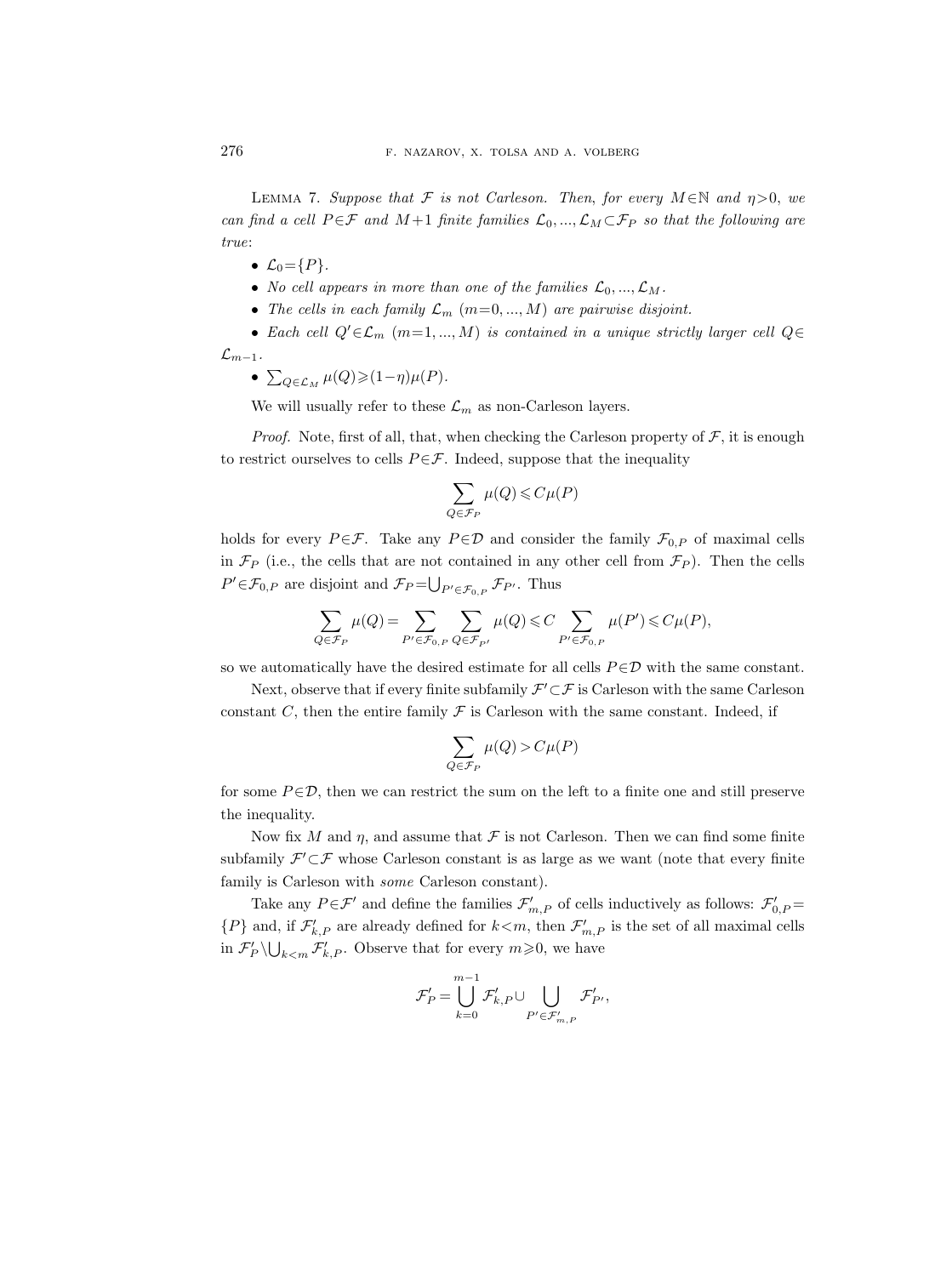and that, for each m, the cells in  $\mathcal{F}'_{m,P}$  are pairwise disjoint and (if  $m>0$ ) each of them is contained in some unique cell from  $\mathcal{F}'_{m-1,P}$ . Thus, the families  $\mathcal{F}'_{m,P}$  have all properties of the non-Carleson layers  $\mathcal{L}_m$  except, maybe, the last one. If we can find a starting cell  $P \in \mathcal{F}'$  so that

$$
\sum_{Q \in \mathcal{F}'_{M,P}} \mu(Q) \geqslant (1-\eta)\mu(P),
$$

we are done. Let  $C(\mathcal{F}')$  be the best Carleson constant of  $\mathcal{F}'$  (it exists because, to determine the Carleson constant of  $\mathcal{F}'$ , we only need to look for the best constant in finitely many inequalities corresponding to all cells  $P \in \mathcal{F}'$ . Take  $P \in \mathcal{F}'$  for which this Carleson constant is attained and write

$$
C(\mathcal{F}')\mu(P) = \sum_{Q \in \mathcal{F}'_P} \mu(Q) \leqslant \sum_{k=0}^{M-1} \sum_{Q \in \mathcal{F}'_{k,P}} \mu(Q) + \sum_{P' \in \mathcal{F}'_{M,P}} \sum_{Q \in \mathcal{F}'_{P'}} \mu(Q).
$$

However, the first sum on the right is at most  $M\mu(P)$  and the second one can be bounded by

$$
C(\mathcal{F}')\sum_{P'\in \mathcal{F}'_{M,P}}\mu(P')
$$

using the Carleson property of  $\mathcal{F}'$ . Thus,

$$
\sum_{P' \in \mathcal{F}'_{M,P}} \mu(P') \geq \left(1 - \frac{M}{C(\mathcal{F}')} \right) \mu(P) \geq (1 - \eta)\mu(P),
$$

provided that  $\mathcal{F}'$  was chosen so that  $C(\mathcal{F}') \geqslant M\eta^{-1}$ .

It is worth mentioning that although we stated and proved our lemma only in one direction (non-Carlesonness of a family implies the existence of non-Carleson layers in that family for arbitrary  $M, \eta > 0$ , it is actually a complete characterization of non-Carleson families. We leave it to the reader to formulate and to prove the converse statement (which we will not use in this paper).

## 14. Riesz systems and families

Let  $\psi_Q$  ( $Q \in \mathcal{D}$ ) be a system of Borel  $L^2(\mu)$  functions (either scalar- or vector-valued, as usual).

Definition. The functions  $\psi_Q$  form a Riesz family with Riesz constant  $C>0$  if

$$
\bigg\|\sum_{Q\in\mathcal{D}}a_Q\psi_Q\bigg\|_{L^2(\mu)}^2\leqslant C\sum_{Q\in\mathcal{D}}a_Q^2
$$

for any real coefficients  $a_Q$ , only finitely many of which are non-zero.

 $\Box$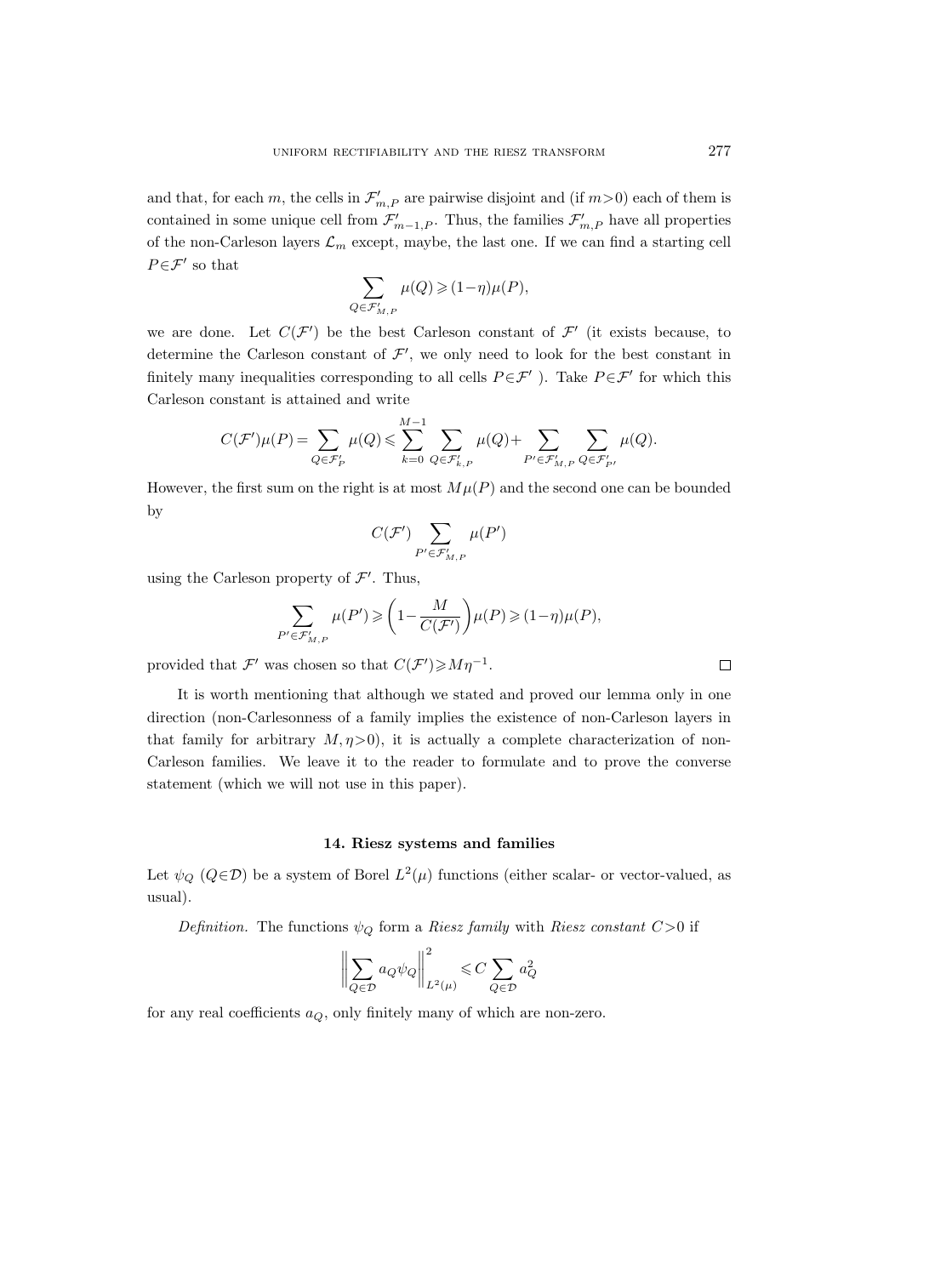Note that if the functions  $\psi_Q$  form a Riesz family with Riesz constant C, then for every  $f \in L^2(\mu)$ , we have

$$
\sum_{Q\in\mathcal{D}}|\langle f,\psi_Q\rangle_\mu|^2\!\leqslant\!C\|f\|^2_{L^2(\mu)}.
$$

Indeed, let  $\mathcal{F} \subset \mathcal{D}$  be any finite collection of David–Semmes cells. Let  $a_Q = \langle f, \psi_Q \rangle_\mu$ for  $Q \in \mathcal{F}$ . Put  $g = \sum_{Q \in \mathcal{F}} a_Q \psi_Q$ . Then

$$
\sum_{Q \in \mathcal{F}} \langle f, \psi_Q \rangle_{\mu}^2 = \langle f, g \rangle_{\mu} \leq \|f\|_{L^2(\mu)} \|g\|_{L^2(\mu)} \leq \|f\|_{L^2(\mu)} \left[C \sum_{Q \in \mathcal{F}} \langle f, \psi_Q \rangle_{\mu}^2\right]^{1/2},
$$

so

$$
\sum_{Q \in \mathcal{F}} \langle f, \psi_Q \rangle_{\mu}^2 \leqslant C \|f\|_{L^2(\mu)}^2.
$$

Since  $\mathcal F$  was arbitrary here, the same inequality holds for the full sum over  $\mathcal D$ .

Assume next that for each cell  $Q \in \mathcal{D}$  we have a set  $\Psi_Q$  of  $L^2(\mu)$  functions associated with Q.

Definition. The family  $\Psi_Q$  ( $Q \in \mathcal{D}$ ) of sets of functions is a Riesz system with Riesz constant C>0 if for every choice of functions  $\psi_Q \in \Psi_Q$ , the functions  $\psi_Q$  form a Riesz family with Riesz constant C.

The goal of this section is to present two useful Riesz systems: the Haar system  $\Psi_Q^h(N)$  and the Lipschitz wavelet system  $\Psi_Q^{\ell}(A)$ , and to show how Riesz systems can be used to establish that certain families of cells are Carleson.

We shall start with the second task. Suppose that  $\Psi_Q$  is any Riesz system. Fix any extension factor  $A>1$ . For each  $Q \in \mathcal{D}$ , define

<span id="page-41-0"></span>
$$
\xi(Q) = \inf_{\substack{E \\ B(z_Q, A\ell(Q)) \subset E \\ \mu(E) < \infty}} \sup_{\psi \in \Psi_Q} \mu(Q)^{-1/2} |\langle R_\mu \chi_E, \psi \rangle_\mu|. \tag{4}
$$

Then, for every  $\delta > 0$ , the family  $\mathcal{F} = \{Q \in \mathcal{D} : \xi(Q) \geq \delta\}$  is Carleson.

Indeed, if  $P \in \mathcal{D}$  is any cell, then the set

$$
E = B(z_P, (4+A)\ell(P))
$$

satisfies  $B(z_Q, A\ell(Q))\subset E$  for all cells  $Q\subset P$ . Choosing  $\psi_Q\in \Psi_Q$  so that

$$
|\langle R_{\mu}\chi_E, \psi_Q \rangle_{\mu}| > \frac{1}{2}\delta \mu(Q)^{1/2}
$$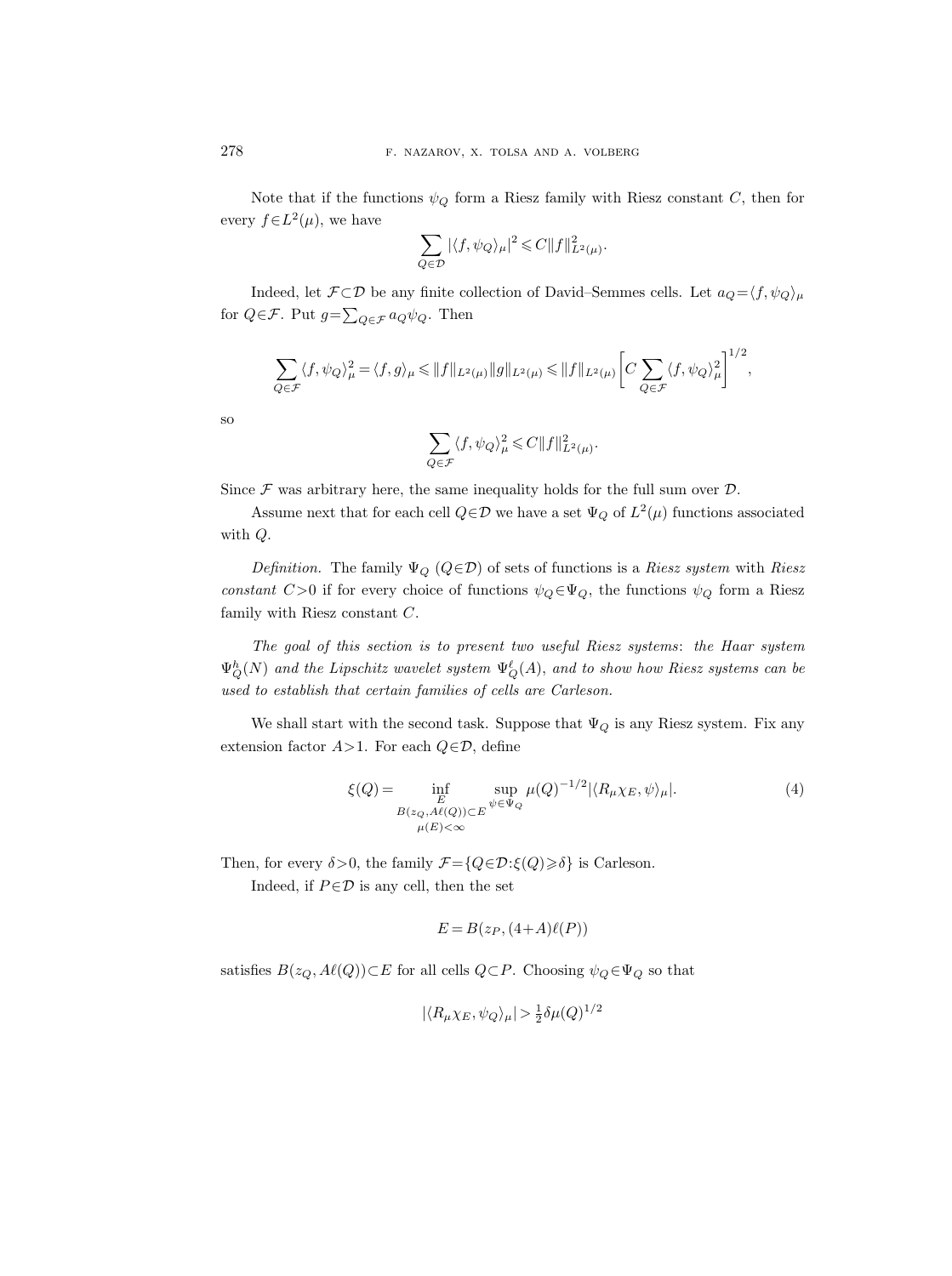and recalling that  $\mu$  is good and AD-regular, we see that

$$
\sum_{Q \in \mathcal{F}_P} \mu(Q) \leqslant \left(\frac{2}{\delta}\right)^2 \sum_{Q \in \mathcal{D}} |\langle R_{\mu} \chi_E, \psi_Q \rangle_{\mu}|^2 \leqslant C\delta^{-2} \|R_{\mu} \chi_E\|_{L^2(\mu)}^2
$$
\n
$$
\leqslant C\delta^{-2} \| \chi_E\|_{L^2(\mu)}^2 \leqslant C\delta^{-2} (A+4)^d \ell(P)^d \leqslant C\delta^{-2} (A+4)^d \mu(P),
$$

so  $\mathcal F$  is Carleson with Carleson constant  $C\delta^{-2}(A+4)^d$ .

Let now N be any positive integer. For each  $Q \in \mathcal{D}$ , define the set of Haar functions  $\Psi_Q^h(N)$  of depth N as the set of all functions  $\psi$  that are supported on Q, are constant on every cell  $Q' \in \mathcal{D}$  that is N levels down from Q, and satisfy  $\int \psi \, d\mu = 0$  and  $\int \psi^2 \, d\mu \leq C$ . The Riesz property follows immediately from the fact that  $D$  can be represented as a finite union of the sets  $\mathcal{D}^{(j)} = \bigcup_{k:k \equiv j \mod N} \mathcal{D}_k$   $(j=0, ..., N-1)$  and that for every choice of  $\psi_Q \in \Psi_Q^h(N)$ , the functions  $\psi_Q$  corresponding to the cells Q from a fixed  $\mathcal{D}^{(j)}$  form a bounded orthogonal family.

In the Lipschitz wavelet system, the set  $\Psi_Q^{\ell}(A)$  consists of all Lipschitz functions  $\psi$ supported on  $B(z_Q, A\ell(Q))$  such that  $\int \psi d\mu = 0$  and  $\|\psi\|_{\text{Lip}} \leqslant C\ell(Q)^{-d/2-1}$ . Since  $\mu$  is nice, we automatically have  $\int |\psi|^2 d\mu \leq C(A)\ell(Q)^{-d}\mu(Q) \leq C(A)$  in this case.

The Riesz property is slightly less obvious here. Note, first of all, that if  $Q, Q' \in \mathcal{D}$ and  $\ell(Q') \leq \ell(Q)$ , then, for any two functions  $\psi_Q \in \Psi_Q^{\ell}(A)$  and  $\psi_{Q'} \in \Psi_{Q'}^{\ell}(A)$ , we can have  $\langle \psi_Q, \psi_{Q'} \rangle_\mu \neq 0$  only if  $B(z_Q, A\ell(Q)) \cap B(z_{Q'}, A\ell(Q')) \neq \emptyset$ , in which case

$$
|\langle \psi_Q, \psi_{Q'} \rangle_{\mu}| \leqslant C(A) \bigg[ \frac{\ell(Q')}{\ell(Q)} \bigg]^{d/2+1}
$$

.

Now take any coefficients  $a_Q$  ( $Q \in \mathcal{D}$ ) and write

$$
\left\|\sum_{Q\in\mathcal{D}}a_Q\psi_Q\right\|_{L^2(\mu)}^2\leqslant 2\sum_{\substack{Q,Q'\in\mathcal{D}\\ \ell(Q')\leqslant \ell(Q)}}|a_Q|\,|a_{Q'}|\,| \langle \psi_Q,\psi_{Q'}\rangle_{\mu}|
$$
  

$$
\leqslant C(A)\sum_{\substack{Q,Q'\in\mathcal{D}\\ \ell(Q')\leqslant \ell(Q)\\ B(z_Q,A\ell(Q))\cap B(z_{Q'},A\ell(Q'))\neq\varnothing}}\frac{\left[\ell(Q')\right]^{d/2+1}|a_Q|\,|a_{Q'}|}{\ell(Q)}|a_{Q'}|
$$
  

$$
\leqslant C(A)\sum_{\substack{Q,Q'\in\mathcal{D}\\ \ell(Q')\leqslant \ell(Q)\\ B(z_Q,A\ell(Q))\cap B(z_{Q'},A\ell(Q'))\neq\varnothing}}\left(\frac{\ell(Q')}{\ell(Q)}\right)^{d+1}|a_Q|^2+\frac{\ell(Q')}{\ell(Q)}|a_{Q'}|^2\right).
$$
  
It remains to note that the sums  

$$
\sum_{\substack{Q'\in\mathcal{D}\\ \ell(Q')\leqslant \ell(Q)\\ \ell(Q')\leqslant \ell(Q)\\ B(z_Q,A\ell(Q))\cap B(z_{Q'},A\ell(Q'))\neq\varnothing}}\frac{\ell(Q')}{\ell(Q)}
$$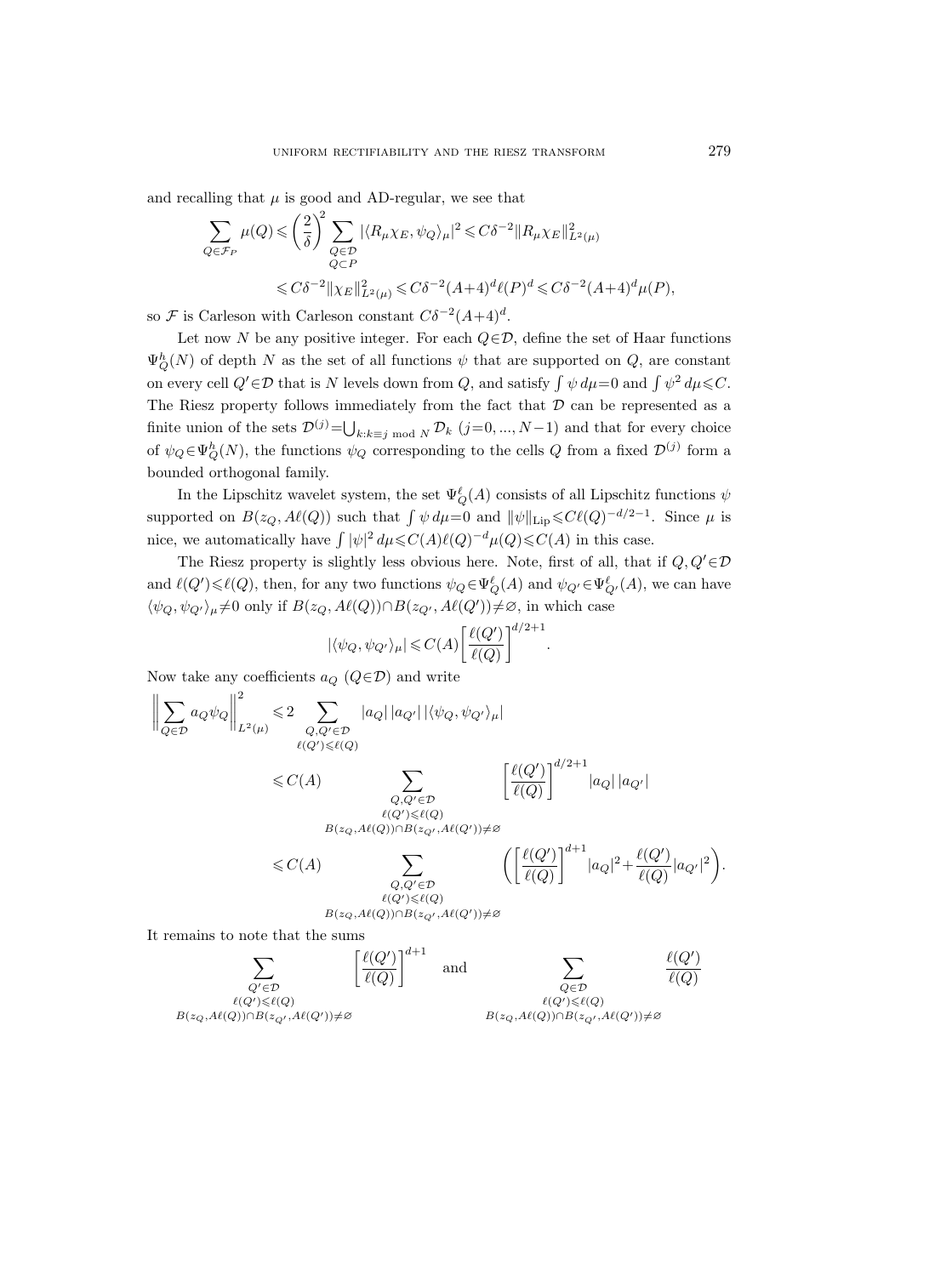are bounded by some constants independent of  $Q$  and  $Q'$ , respectively.

## 15. Abundance of flat cells

<span id="page-43-0"></span>Fix  $A, \alpha > 0$ . We shall say that a cell  $Q \in \mathcal{D}$  is (*geometrically*)  $(H, A, \alpha)$ -flat if the measure  $\mu$  is (geometrically)  $(H, A, \alpha)$ -flat at  $z_Q$  on the scale  $\ell(Q)$ .

The goal of this section is to show that there exists an integer  $N$ , a finite set  $\mathcal H$  of linear hyperplanes in  $\mathbb{R}^{d+1}$ , and a Carleson family  $\mathcal{F} \subset \mathcal{D}$  (depending on A and  $\alpha$ ) such that, for every cell  $P \in \mathcal{D} \setminus \mathcal{F}$ , there exist  $H \in \mathcal{H}$  and an  $(H, A, \alpha)$ -flat cell  $Q \subset P$  that is at most N levels down from P.

We remind the reader that the measure  $\mu$  has been fixed since §[13](#page-38-0) and all constants and constructions may depend on its parameters in addition to any explicitly mentioned quantities.

Fix  $A' > 1$ ,  $\alpha' \in (0, 1)$ , and  $\beta > 0$  to be chosen later. We want to show first that if  $N > N_0(A', \alpha', \beta)$ , then there exists a Carleson family  $\mathcal{F}_1 \subset \mathcal{D}$  and a finite set H of linear hyperplanes such that every cell  $P \in \mathcal{D} \backslash \mathcal{F}_1$  contains a geometrically  $(H, 5A', \alpha')$ -flat cell  $Q\subset P$  at most N levels down from P for some linear hyperplane  $H\in H$  that may depend on P.

Let  $R = \frac{1}{16} \ell(P)$ . According to Lemma [5,](#page-24-0) we can choose  $\rho > 0$  so that either there is a scale  $\ell > \rho R$  and a point  $z \in B(z_P, R-16[(5A'+5)+\frac{1}{3}\alpha']\ell) \subset P$  such that  $\mu$  is geometrically  $(H', 16(5A'+5), \frac{1}{3}\alpha')$ -flat at z on the scale  $\ell$  for some linear hyperplane  $H'$ , or there exist  $\Delta \in (0, \frac{1}{2})$ ,  $\delta \in (\varrho, \Delta)$ , and a point  $z \in B(z_P, (1-2\Delta)R)$  with  $dist(z, \text{supp }\mu) < \frac{1}{4}\delta R$ such that  $\frac{|R(\psi_{z,\delta R,\Delta R}\mu)|(z)|>\beta$ , where  $\psi_{z,\delta R,\Delta R}$  is the function introduced in the beginning of §[10.](#page-24-1)

In the first case, take any point  $z' \in \text{supp }\mu$  such that  $|z-z'| < \frac{1}{3}\alpha'\ell$  and choose the cell Q with  $\ell(Q) \in [\ell, 16\ell)$  that contains z'. Since  $z' \subset B(z_P, R) \subset P$  and  $\ell(Q) \lt \ell(P)$ , we must have  $Q \subset P$ . Also, since  $|z_Q - z'| \leq \frac{4\ell(Q)}{Q}$ , we have  $|z - z_Q| < \frac{4\ell(Q) + \frac{1}{3}\alpha'\ell}{\leq}$ .

Note now that, if  $\mu$  is geometrically  $(H, 16A, \alpha)$ -flat at z on the scale  $\ell$ , then it is geometrically  $(H, A, \alpha)$ -flat at z on every scale  $\ell' \in [\ell, 16\ell)$ .

Note also that the geometric flatness is a reasonably stable condition with respect to shifts of the point and rotations of the plane. More precisely, if  $\mu$  is geometrically  $(H', A+5, \alpha)$ -flat at z on the scale  $\ell$ , then it is geometrically  $(H, A, 2\alpha+A\varepsilon)$ -flat at z' on the scale  $\ell$  for every  $z' \in B(z, 5\ell) \cap \text{supp }\mu$  and every linear hyperplane H with unit normal vector n such that the angle between n and the unit normal vector  $n'$  to  $H'$  is less than  $\varepsilon$ . To see this, it is important to observe first that, although the distance from  $z$  to  $z'$  may be quite large, the distance from  $z'$  to the affine hyperplane  $L'$  containing z and parallel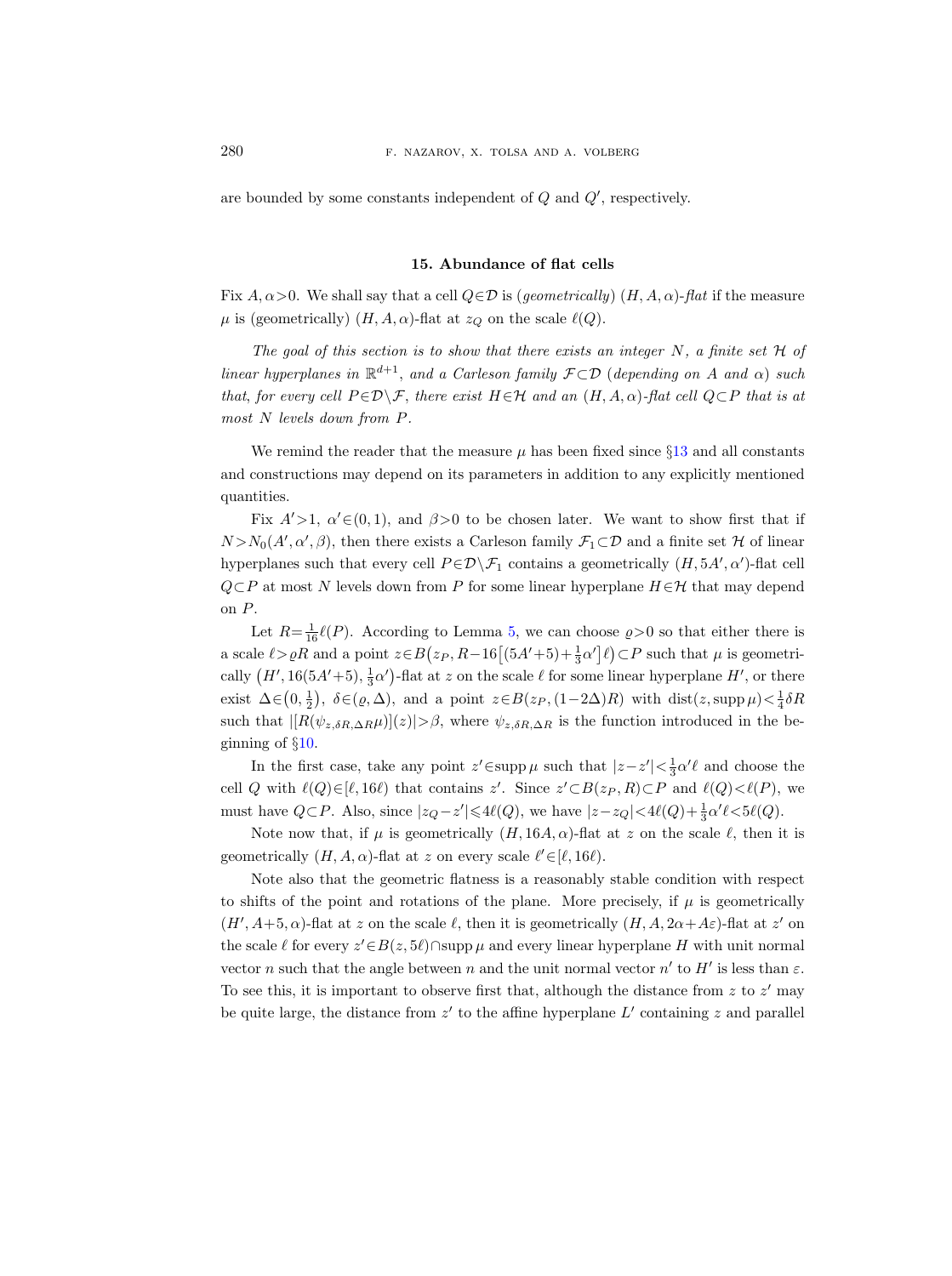to  $H'$  can be only  $\alpha\ell$ , so we do not need to shift L' by more than this amount to make it pass through z'. Combined with the inclusion  $B(z', A\ell) \subset B(z, (A+5)\ell)$ , this allows us to conclude that  $\mu$  is  $(H', A, 2\alpha)$ -flat at z' on the scale  $\ell$ . After this shift, we can rotate the plane  $L'$  around the  $(d-1)$ -dimensional affine plane containing z' and orthogonal to both n and n' by an angle less than  $\varepsilon$  to make it parallel to H. Again, no point of  $L' \cap B(z, A\ell)$  will move by more than  $A \in \ell$  and the desired conclusion follows.

Applying these observations with  $\ell' = \ell(Q), z' = z_Q, \epsilon = \alpha'/3A$ , and choosing any finite  $\varepsilon$ -net Y on the unit sphere, we see that  $\mu$  is geometrically  $(H, 5A', \alpha')$ -flat at  $z_Q$  on the scale  $\ell(Q)$  with some H whose unit normal belongs to Y. Note also that the number of levels between P and Q in this case is  $\log_{16}(\ell(P)/\ell(Q)) \leq \log_{16} \varrho^{-1} + C$ .

In the second case, let z' be a point of supp  $\mu$  such that  $|z-z'|<\frac{1}{4}\delta R$ . Note that  $z'\in$  $B(z_P, 2R) \subset P$ . Let now Q and Q' be the largest cells containing z' under the restrictions that  $\ell(Q) < \frac{1}{32}\Delta R$  and  $\ell(Q') < \frac{1}{32}\delta R$ . Since both bounds are less than  $\ell(P)$  and the first one is greater than the second one, we have  $Q' \subset Q \subset P$ .

Now take any set  $E\supset B(z, 2R)$  with  $\mu(E)<\infty$  and consider the difference of the averages of  $R_u \chi_E$  over Q and Q' with respect to the measure  $\mu$ .

We can write  $\chi_E = \psi_{z,\delta R,\Delta R} + f_1 + f_2$ , where  $|f_1|, |f_2| \leq 1$ , supp  $f_1 \subset \overline{B}(z, 2\delta R)$ , and  $\text{supp } f_2 \cap B(z, \Delta R) = \varnothing.$ 

Note that

$$
\int |f_1|^2 d\mu \leq \mu(\overline{B}(z, 2\delta R)) \leq C(\delta R)^d \leq C\ell(Q')^d \leq C\mu(Q') \leq C\mu(Q),
$$

so we have the same bound for  $\int |R_{\mu}f_1|^2 d\mu$ , whence the averages of  $R_{\mu}f_1$  over Q and  $Q'$  are bounded by some constant.

Note also that  $Q \subset B(z', 8\ell(Q)) \subset B(z', \frac{1}{4}\Delta R) \subset B(z, \frac{1}{2}\Delta R)$ , so the distance from Q to supp  $f_2$  is at least  $\frac{1}{2}\Delta R > \ell(Q)$ . Thus,

$$
||R(f_2\mu)||_{\text{Lip}(Q)} \leqslant C\ell(Q)^{-1},
$$

so the difference of any two values of  $R(f_2\mu)$  on Q is bounded by a constant and, thereby, so is the difference of the averages of  $R_{\mu}f_2$  over Q and Q'.

To estimate the difference of averages of  $R_{\mu}\psi_{z,\delta R,\Delta R}$ , note first that

$$
\|R_\mu\psi_{z,\delta R,\Delta R}\|_{L^2(\mu)}^2\leqslant C\|\psi_{z,\delta R,\Delta R}\|_{L^2(\mu)}^2\leqslant C(\Delta R)^d\leqslant C\ell(Q)^d\leqslant C\mu(Q),
$$

so the average over  $Q$  is bounded by a constant. On the other hand,

$$
Q' \subset B(z', 8\ell(Q')) \subset B(z', \frac{1}{4}\delta R) \subset B(z, \frac{1}{2}\delta R).
$$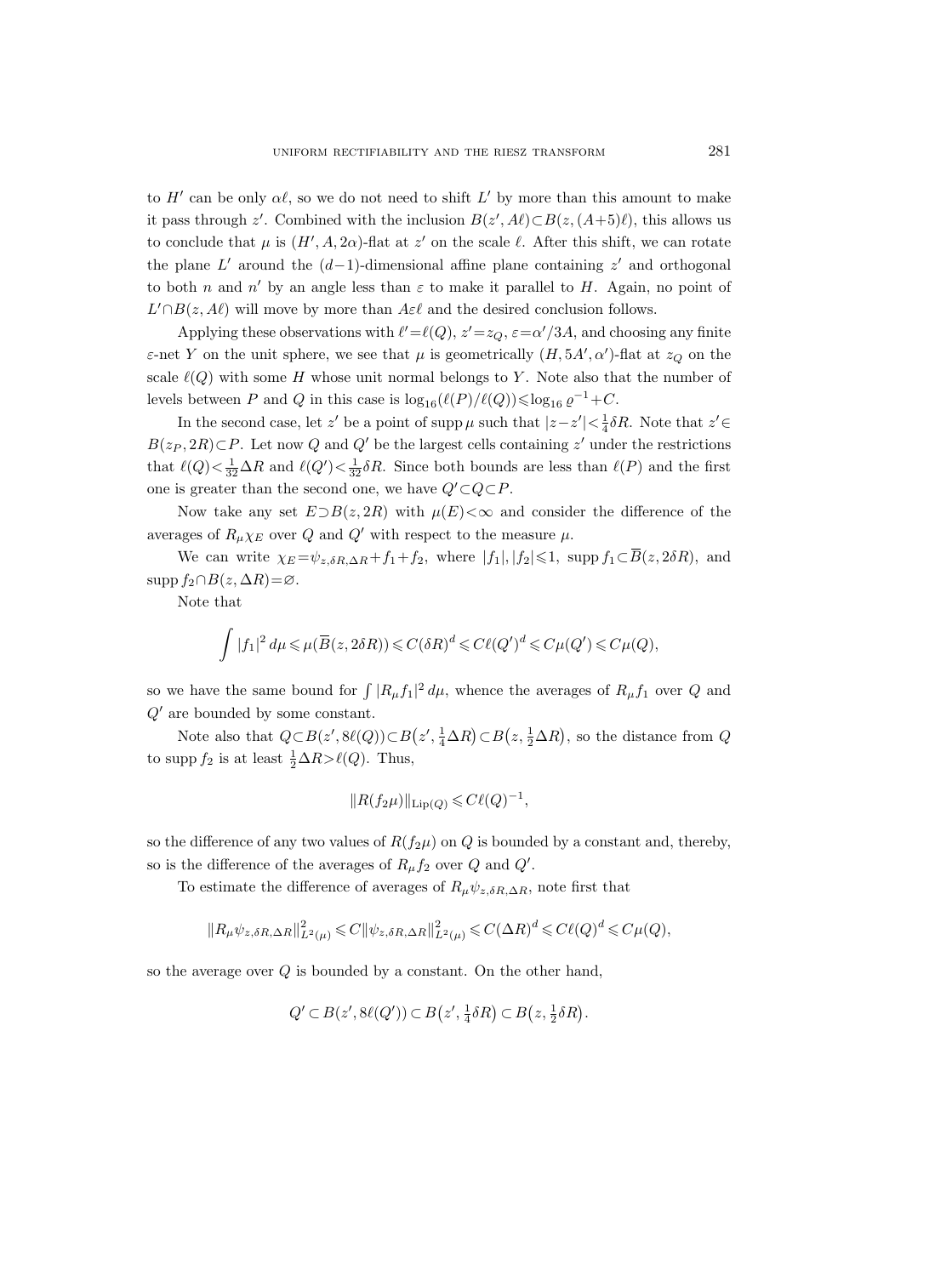Since the distance from  $B(z, \frac{1}{2}\delta R)$  to supp  $\psi_{z, \delta R, \Delta R}$  is at least  $\frac{1}{2}\delta R$ , we have

$$
||R(\psi_{z,\delta R,\Delta R}\mu)||_{\text{Lip}(B(z,\delta R/2))} \leqslant C(\delta R)^{-1}.
$$

Thus, all values of  $R_\mu\psi_{z,\delta R,\Delta R}$  on  $Q'\subset B(z,\frac{1}{2}\delta R)$  can differ from  $[R(\psi_{z,\delta R,\Delta R}\mu)](z)$  only by a constant and the average over  $Q'$  is at least  $\beta - C$  in absolute value.

Bringing all these estimates together, we conclude that the difference of averages of  $R_{\mu}\chi_E$  over Q and Q' is at least  $\beta-C$  in absolute value for every set  $E\supset B(z, 2R)$ and, thereby, for every set  $E\supset B(z_P, 5\ell(P))$ . Observe now that this conclusion can be rewritten as

$$
\mu(P)^{-1/2} |\langle R_{\mu} \chi_E, \psi_P \rangle_{\mu}| \geqslant c \varrho^{d/2} (\beta - C),
$$

where

$$
\psi_P = [\varrho \ell(P)]^{d/2} \left( \frac{1}{\mu(Q)} \chi_Q - \frac{1}{\mu(Q')} \chi'_Q \right)
$$

and that  $\psi_P \in \Psi_Q^{\ell}(N)$ , where, as before,  $\Psi_P^{\ell}(N)$  is the Haar system of depth N, with

$$
N = \log_{16} \frac{\ell(P)}{\ell(Q')} \leq \log_{16} \varrho^{-1} + C
$$

(the normalizing factor  $\varrho^{d/2}$  in the definition of  $\psi_P$  is just enough to make the norm  $\|\psi_P\|_{L^2(\mu)}$  bounded by a constant and all the other properties of a Haar function are obvious).

Thus, we conclude that for such P, the quantity  $\xi(P)$  defined by [\(4\)](#page-41-0) using the Haar system of depth  $N$  and the extension factor 5 is bounded from below by a fixed positive constant, provided that  $\beta$  has been chosen not too small. Consequently, the family  $\mathcal{F}_1$ of such cells P is Carleson.

As we have seen, for  $P \notin \mathcal{F}_1$ , we can find a geometrically  $(H, 5A', \alpha')$ -flat cell  $Q \subset P$ at most  $\log_{16} \varrho^{-1}$ +C levels down from P with H from some finite family H of linear hyperplanes (depending on the choice of  $A'$  and  $\alpha'$ , of course). If we use the parameters A' and  $\alpha'$  determined by the flattening lemma (Proposition [6\)](#page-28-0), then the only case in which we cannot conclude that this cell is  $(H, A, \alpha)$ -flat is the case when for every set  $E \supset B(z_Q, (A+\alpha+5A'+\alpha')\ell(Q))$  with  $\mu(E)<\infty$ , we can find a mean-zero (with respect to  $\mu$ ) Lipschitz function g supported on  $B(z_Q, 5A'\ell(Q))$  with  $||g||_{\text{Lip}} \leq \ell(Q)^{-1}$  such that  $|\langle R_\mu \chi_E, g \rangle_\mu| = |\langle R_{\chi_E\mu}1, g \rangle_{\chi_E\mu}| > \alpha' \ell(Q)^d$  (otherwise the flattening lemma is applicable to the measure  $\chi_E \mu$  whose  $(H, A, \alpha)$ -flatness at  $z_Q$  on the scale  $\ell(Q)$  is equivalent to the  $(H, A, \alpha)$ -flatness of  $\mu$  itself).

However the last inequality can be rewritten as

$$
\mu(P)^{-1/2} |\langle R_{\mu}\chi_E, \psi_P \rangle_{\mu}| > c \varrho^{d+1} \alpha',
$$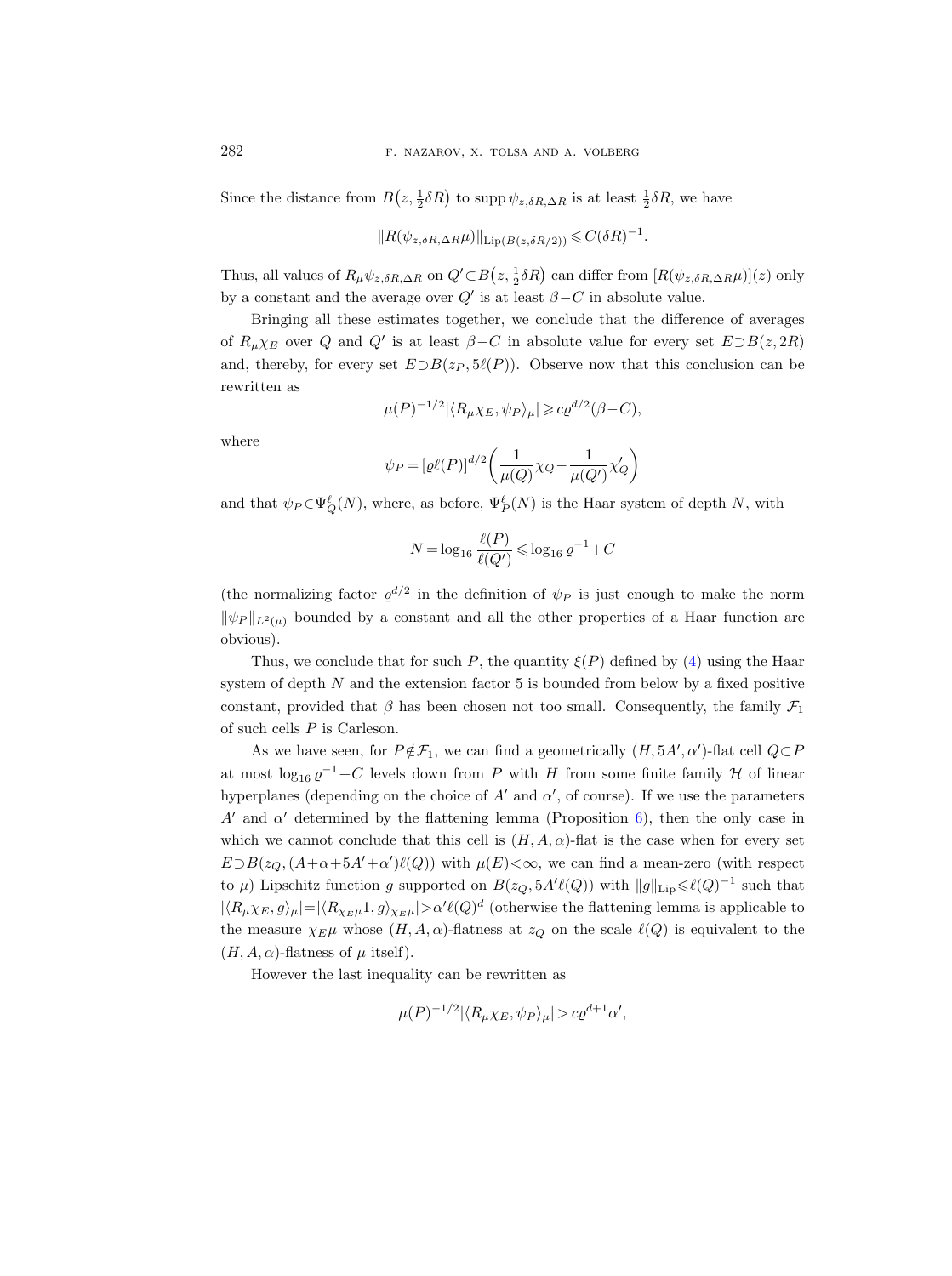where

$$
\psi_P = \varrho \ell(P)^{-d/2} g.
$$

Note that  $\|\psi_P\|_{\text{Lip}} \leqslant C\ell(P)^{-d/2-1}$  and

$$
\operatorname{supp} \psi_P \subset B(z_Q, 5A'\ell(Q)) \subset B(z_Q, R) \subset B(z_P, 5\ell(P)),
$$

so we see that in this case we again have  $\xi(P)$  bounded from below by a fixed constant, but now with respect to the Lipschitz wavelet system  $\Psi_Q^{\ell}(5)$  and the extension factor  $A+\alpha+5A'+\alpha'+5$ , say. Thus the family  $\mathcal{F}_2$  of such exceptional cells is Carleson as well, and it remains to put  $\mathcal{F}=\mathcal{F}_1\cup\mathcal{F}_2$  to finish the proof of the main statement of this section.

### 16. Alternating non-BAUP and flat layers

<span id="page-46-0"></span>Recall that our goal is to prove that the family of all non-BAUP cells  $P \in \mathcal{D}$  is Carleson. In view of the result of the previous section, it will suffice to show that we can choose  $A, \alpha > 0$ such that for every fixed linear hyperplane  $H$  and for every integer  $N$ , the corresponding family  $\mathcal{F} = \mathcal{F}(A, \alpha, H, N)$  of all non-BAUP cells  $P \in \mathcal{D}$  containing an  $(H, A, \alpha)$ -flat cell Q at most N levels down from P is Carleson. The result of this section can be stated as follows.

LEMMA 8. If F is not Carleson, then for every positive integer K and every  $\eta > 0$ , there exist a cell  $P \in \mathcal{F}$  and  $K+1$  alternating pairs of finite layers  $\mathfrak{P}_k, \mathfrak{Q}_k \subset \mathcal{D}$  (k=  $0, ..., K$ ) such that

$$
\bullet \mathfrak{P}_0 = \{P\}.
$$

- $\mathfrak{P}_k \subset \mathcal{F}_P$  for all  $k=0, ..., K$ .
- All layers  $\mathfrak{Q}_k$  consist of  $(H, A, \alpha)$ -flat cells only.
- Each individual layer (either  $\mathfrak{P}_k$  or  $\mathfrak{Q}_k$ ) consists of pairwise disjoint cells.
- If  $Q \in \mathfrak{Q}_k$ , then there exists  $P' \in \mathfrak{P}_k$  such that  $Q \subset P'$   $(k=0, ..., K)$ .
- If  $P' \in \mathfrak{P}_{k+1}$ , then there exists  $Q \in \mathfrak{Q}_k$  such that  $P' \subset Q$  (k=0, ..., K-1).
- $\sum_{Q \in \mathfrak{Q}_K} \mu(Q) \geqslant (1-\eta)\mu(P).$

In other words, each layer tiles  $P$  up to a set of negligible measure and they have the usual Cantor-type hierarchy (due to this hierarchy, it suffices to look only at the very bottom layer to evaluate the efficiency of the tiling for all of them). The construction in this section is rather universal and does not depend on the meaning of the words "non-BAUP" in any way. All that we need to know here is that some cells are BAUP and some are not. Note that we do not exclude here the possibility that the same cell is used in several different layers. This will never really happen because the non-BAUPness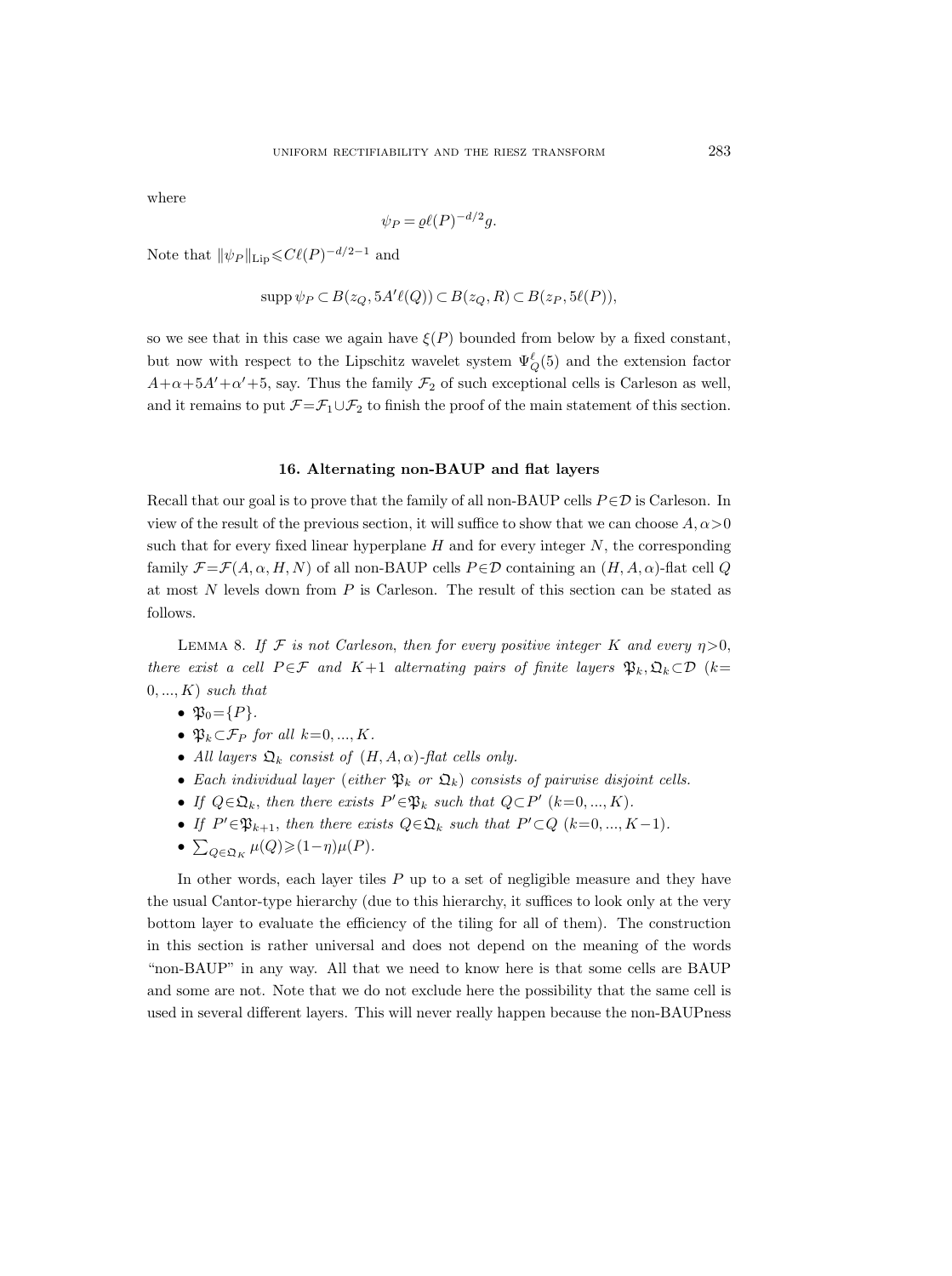condition is, in fact, just a particular quantitative negation of the flatness condition, so, when finally choosing our parameters, we will ensure that no non-BAUP cell can be an  $(H, A, \alpha)$ -flat cell as well, thus guaranteeing that we always go down when moving from each layer to the next. Also our construction will be done in such a way that no two different  $\mathfrak P$  layers can contain the same cell. However, the disjointness of layers is not a part of the formal statement we have just made and the results of this and the next sections remain perfectly valid even if all layers we construct here consist of the single starting cell P, which, in that case, must be simultaneously non-BAUP and  $(H, A, \alpha)$ -flat.

*Proof.* Suppose  $\mathcal F$  is not Carleson. By Lemma [7,](#page-38-1) for every  $\eta' > 0$  and every positive integer M, we can find a cell  $P \in \mathcal{F}$  and  $M+1$  non-Carleson layers  $\mathcal{L}_0, ..., \mathcal{L}_M \subset \mathcal{F}_P$  that have the desired Cantor-type hierarchy and satisfy  $\sum_{P' \in \mathcal{L}_M} \mu(P') \geq (1 - \eta') \mu(P)$  (see §[13](#page-38-0) for details).

We shall start with describing the main step of the construction, which will allow us to go from each layer  $\mathfrak{P}_k$  to the next layer  $\mathfrak{P}_{k+1}$  creating the intermediate layer  $\mathfrak{Q}_k$  on the way. Let  $m$  be much smaller than  $M$ , so that there are as many available non-Carleson layers down from m as we may possibly need. Fix a large integer  $S > 0$ .

Let  $\mathcal{L}'_m \subset \mathcal{L}_m$ . We shall call a cell  $P'' \in \mathcal{L}_{m+sN}$   $(s=1,...,S)$  exceptional if it is contained in some cell  $P' \in \mathcal{L}'_m$  but there is no  $(H, A, \alpha)$ -flat cell  $Q \in \mathcal{D}$  such that  $P'' \subset Q \subset P'$ . We claim that for each  $s=1, ..., S$ , the sum of  $\mu$ -measures of all exceptional cells in  $\mathcal{L}_{m+sN}$ does not exceed  $(1-c16^{-Nd})^s \mu(P)$ .

The proof goes by induction on s. To prove the base  $s=1$ , just recall that every cell  $P' \in \mathcal{L}'_m \subset \mathcal{L}_m$  contains some  $(H, A, \alpha)$ -flat cell  $Q(P') \in \mathcal{D}$  at most N levels down from P'. Since every cell  $P'' \in \mathcal{L}_{m+N}$  that is contained in  $P' \in \mathcal{L}'_m$  must be at least N levels down from  $P'$  (the non-Carleson layers constructed in §[13](#page-38-0) cannot have repeating cells), we conclude that every cell  $P'' \in \mathcal{L}_{m+N}$  contained in  $P'$  is either contained in  $Q(P')$  or disjoint to  $Q(P')$ . In the first case  $P''$  is, certainly, not exceptional, so the sum of the measures of all exceptional cells in  $\mathcal{L}_{m+N}$  that are contained in  $P'$  is at most

$$
\mu(P') - \mu(Q(P')) \leq (1 - c16^{-Nd})\mu(P'),
$$

whence the total sum of measures of all exceptional cells in  $\mathcal{L}_{m+N}$  is at most

$$
(1 - c16^{-Nd}) \sum_{P' \in \mathcal{L}'_m} \mu(P') \leqslant (1 - c16^{-Nd})\mu(P).
$$

To make the induction step, assume that we already know that the claim holds for some s. Note that every exceptional cell  $P'' \in \mathcal{L}_{m+(s+1)N}$  is contained in some cell  $\widetilde{P}'' \in \mathcal{L}_{m+sN}$ . We claim that  $\widetilde{P}''$  must be exceptional as well. Indeed, let P' be the cell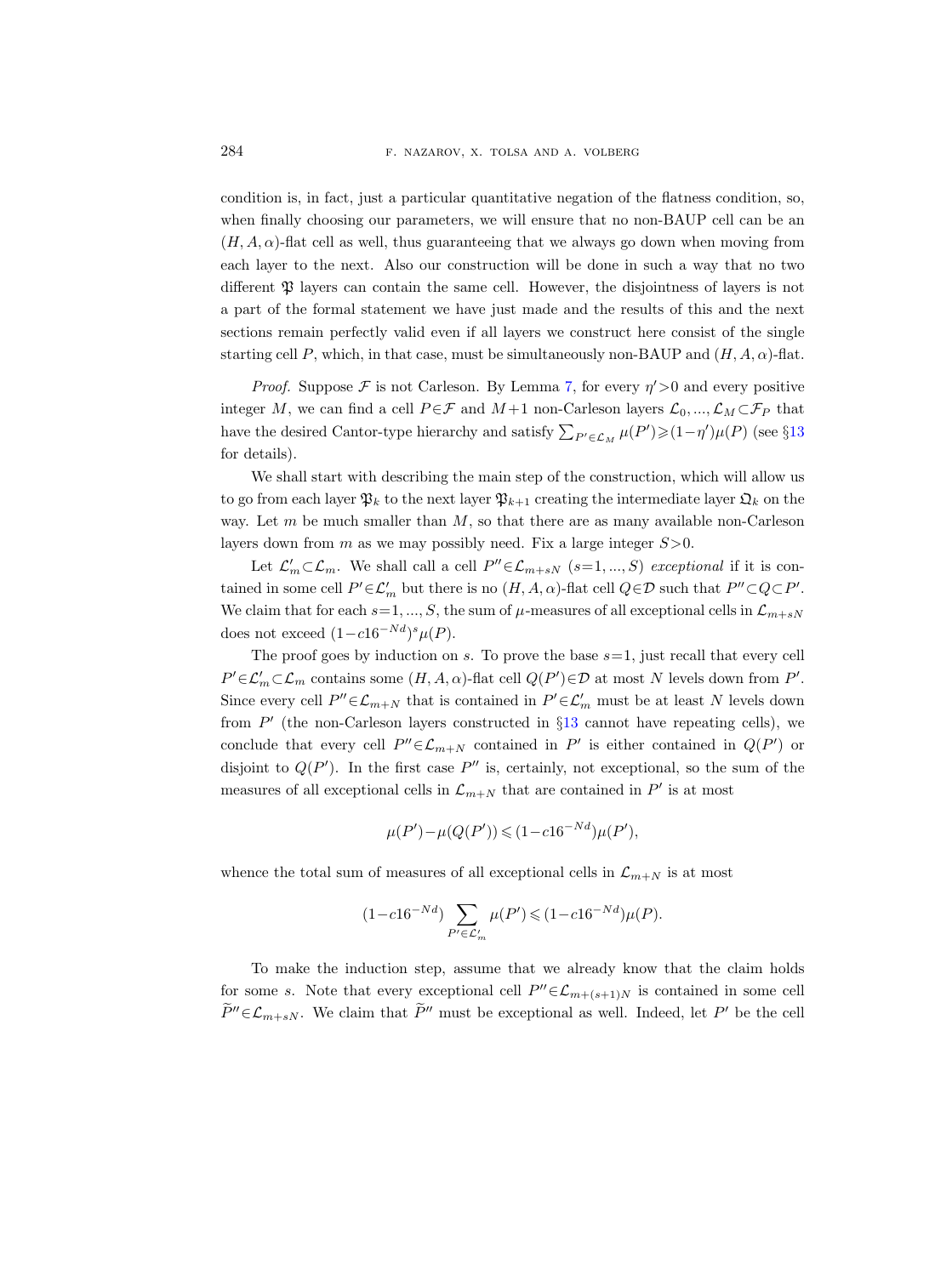in  $\mathcal{L}'_m$  containing P''. Then  $\widetilde{P}'' \cap P' \neq \emptyset$ , which, due to the hierarchy of the non-Carleson layers, is possible only if  $P'' \subset P'$ . If there had been any  $(H, A, \alpha)$ -flat cell Q satisfying  $P'' \subset Q \subset P'$ , we would also have  $P'' \subset Q \subset P'$ , so the cell  $P''$  would not be exceptional. Now it remains to note that  $P''$  must also be disjoint to  $Q(P'')$  and to repeat the argument above to conclude that the sum of measures of all exceptional cells in  $\mathcal{L}_{m+(s+1)N}$  is at most  $(1-c16^{-Nd})$  times the sum of measures of all exceptional cells in  $\mathcal{L}_{m+sN}$ . It remains to apply the induction assumption and to combine two factors into one.

Now let  $\mathcal{L}'_{m+SN} \subset \mathcal{L}_{m+SN}$  be the set of all cells in  $\mathcal{L}_{m+SN}$  that are contained in some cell from  $\mathcal{L}'_m$  but are not exceptional. Then, for every cell  $P''\in\mathcal{L}'_{m+SN}$  and the corresponding cell  $P' \in \mathcal{L}'_m$  containing P'', there exists an  $(H, A, \alpha)$ -flat cell  $Q \in \mathcal{D}$  such that  $P'' \subset Q \subset P'$ . Let  $\mathfrak D$  be the set of all cells Q that can arise in this way and let  $\mathfrak D^*$  be the set of all maximal cells in  $\mathcal{Q}$  (i.e., cells that are not contained in any larger cell from  $\Omega$ ). Then the cells  $Q \in \Omega^*$  are pairwise disjoint and form an intermediate layer between  $\mathcal{L}'_m$  and  $\mathcal{L}'_{m+SN}$  in the sense that every  $Q \in \mathfrak{Q}^*$  is contained in some cell  $P' \in \mathcal{L}'_m$  and every  $P'' \in \mathcal{L}'_{m+SN}$  is contained in some cell  $Q \in \mathfrak{Q}^*$ .

Moreover,

$$
\sum_{P'' \in \mathcal{L}'_{m+SN}} \mu(P'') \geqslant \sum_{P'' \in \mathcal{L}_{m+SN}} - \sum_{P'' \in \mathcal{L}_{m+SN}} - \sum_{P'' \in \mathcal{L}_{m+SN}} - \sum_{P'' \in \mathcal{L}_{m+SN}} - \sum_{P'' \in \mathcal{L}_{m+SN}} - \sum_{P'' \in \mathcal{L}'_{m+SN}} - \sum_{P'' \in \mathcal{L}'_{m+SN}} - \sum_{P'' \in \mathcal{L}'_{m+SN}} - \sum_{P'' \in \mathcal{L}'_{m+SN}} - \sum_{P'' \in \mathcal{L}'_{m+SN}} - \sum_{P'' \in \mathcal{L}'_{m+SN}} - \sum_{P'' \in \mathcal{L}'_{m+SN}} - \sum_{P'' \in \mathcal{L}'_{m+SN}} - \sum_{P'' \in \mathcal{L}'_{m+SN}} - \sum_{P'' \in \mathcal{L}'_{m+SN}} - \sum_{P'' \in \mathcal{L}'_{m+SN}} - \sum_{P'' \in \mathcal{L}'_{m+SN}} - \sum_{P'' \in \mathcal{L}'_{m+SN}} - \sum_{P'' \in \mathcal{L}'_{m+SN}} - \sum_{P'' \in \mathcal{L}'_{m+SN}} - \sum_{P'' \in \mathcal{L}'_{m+SN}} - \sum_{P'' \in \mathcal{L}'_{m+SN}} - \sum_{P'' \in \mathcal{L}'_{m+SN}} - \sum_{P'' \in \mathcal{L}'_{m+SN}} - \sum_{P'' \in \mathcal{L}'_{m+SN}} - \sum_{P'' \in \mathcal{L}'_{m+SN}} - \sum_{P'' \in \mathcal{L}'_{m+SN}} - \sum_{P'' \in \mathcal{L}'_{m+SN}} - \sum_{P'' \in \mathcal{L}'_{m+SN}} - \sum_{P'' \in \mathcal{L}'_{m+SN}} - \sum_{P'' \in \mathcal{L}'_{m+SN}} - \sum_{P'' \in \mathcal{L}'_{m+SN}} - \sum_{P'' \in \mathcal{L}'_{m+SN}} - \sum_{P'' \in \mathcal{L}'_{m+SN}} - \sum_{P'' \in \mathcal{L}'_{m+SN}} - \sum_{P'' \in \mathcal{L}'_{m+SN}} - \sum_{P'' \in \mathcal{L}'_{m+SN}} - \sum_{P'' \in \mathcal{L}'_{m+SN}} - \sum_{P'' \in \mathcal{L}'_{m
$$

Now assume that  $M > (K+1)SN$ . Then we can start with  $\mathcal{L}'_0 = \mathcal{L}_0 = \{P\}$  and apply this construction inductively with  $m=0, SN, 2SN, ..., KSN$ . The resulting layers  $\mathcal{L}'_{kSN}$  $(k=0, ..., K)$  will satisfy all properties of  $\mathfrak{P}_k$  and the intermediate layers  $\mathfrak{Q}^*$  (one of those will arise during each step) will satisfy all properties of  $\Omega_k$  except, perhaps, the measure estimate.

However, since  $\mathcal{L}'_0$  covers P completely and during each step the total measure loss is bounded by  $[\eta' + (1 - c16^{-Nd})^S]\mu(P)$ , we have

$$
\sum_{Q \in \mathfrak{Q}_K} \mu(Q) \geq \sum_{P' \in \mathcal{L}'_{(K+1)SN}} \mu(P') \geq \mu(P) - (K+1)[\eta' + (1 - c16^{-Nd})^S]\mu(P)
$$

and it remains to note that for any fixed  $K$ , we can always make

$$
(K+1)[\eta' + (1-c16^{-Nd})^S]
$$

less than  $\eta$  if we choose  $\eta'$  small enough and S large enough.

 $\Box$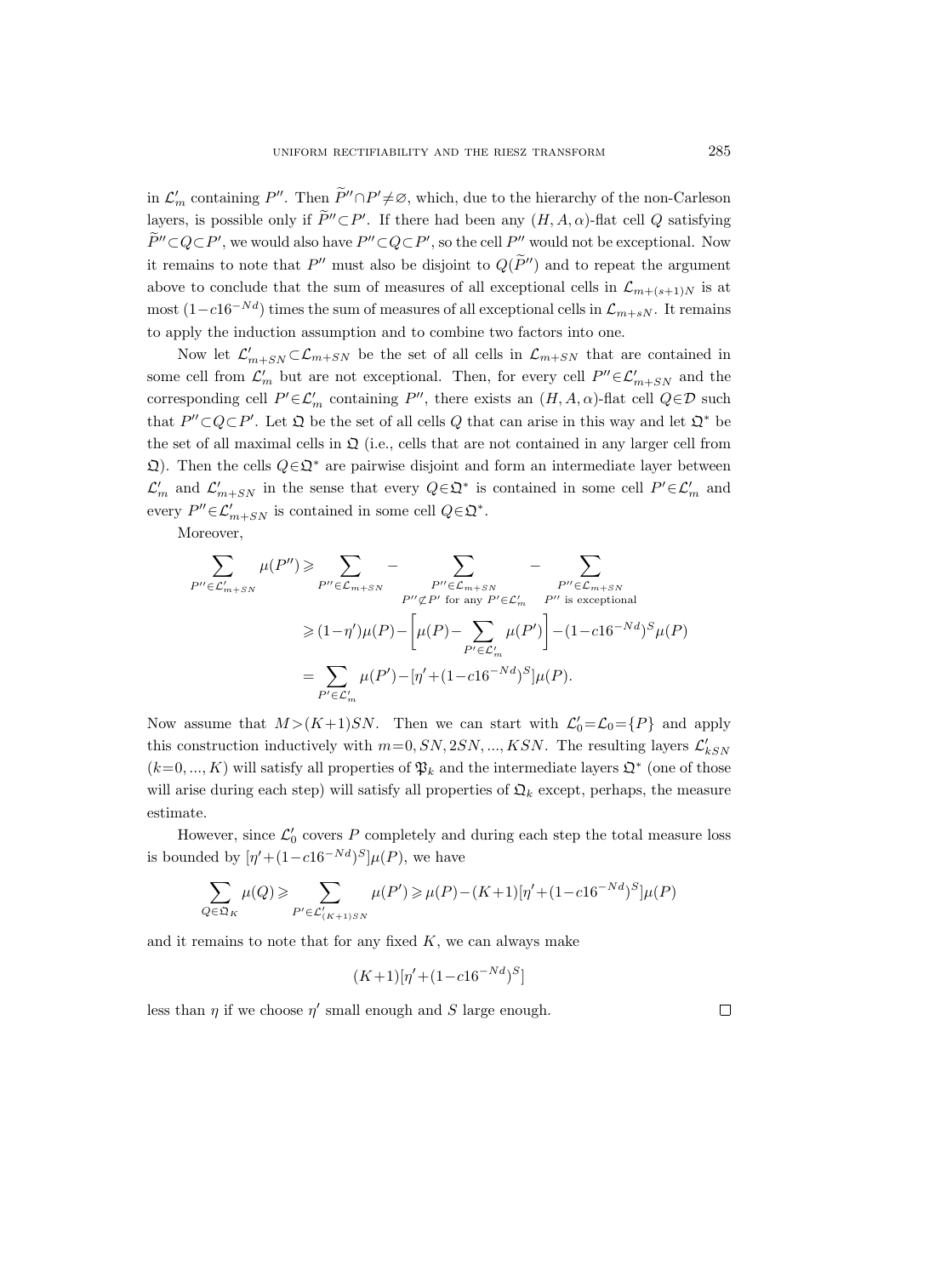286 F. NAZAROV, X. TOLSA AND A. VOLBERG

#### 17. Almost orthogonality

From now on we will assume that the family  $\mathcal F$  defined in the previous section is not Carleson, and so we have a cell  $P \in \mathcal{D}$  and alternating layers  $\mathfrak{B}_k, \mathfrak{Q}_k \subset \mathcal{D}$  as in the previous lemma. We will eventually show that this leads to a contradiction.

Fix K. Choose  $\varepsilon > 0$ ,  $A, \alpha > 0$  and  $\eta > 0$  in this order and run the construction of the previous section. In this section we will be primarily interested in the flat layers  $\mathfrak{Q}_k$ ignoring the non-BAUP layers  $\mathfrak{P}_k$  almost entirely.

For a cell  $Q \in \mathcal{D}$  and  $t > 0$ , define

$$
Q_t = \{x \in Q : \text{dist}(x, \mathbb{R}^{d+1} \setminus Q) \geq t\ell(Q)\}.
$$

Note that  $\mu(Q\backslash Q_t) \leq Ct^{\gamma}\mu(Q)$  for some fixed  $\gamma>0$  (see §[12\)](#page-33-0). Let  $\varphi_0$  be any  $C^{\infty}$  function supported on  $B(0,1)$  and such that  $\int \varphi_0 dm=1$ , where m is the Lebesgue measure in  $\mathbb{R}^{d+1}$ . Put

$$
\varphi_Q = \chi_{Q_{2\varepsilon}} * \frac{1}{(\varepsilon \ell(Q))^d} \varphi_0\left(\frac{\cdot}{\varepsilon \ell(Q)}\right).
$$

Then  $\varphi_Q = 1$  on  $Q_{3\varepsilon}$  and supp  $\varphi_Q \subset Q_{\varepsilon}$ . In particular, the diameter of supp  $\varphi_Q$  is at most  $8\ell(Q)$ . In addition,

$$
\|\varphi_Q\|_{L^\infty}\leqslant 1,\quad \|\nabla\varphi_Q\|_{L^\infty}\leqslant \frac{C}{\varepsilon\ell(Q)},\quad \text{and}\quad \|\nabla^2\varphi_Q\|_{L^\infty}\leqslant \frac{C}{\varepsilon^2\ell(Q)^2}.
$$

From now on, we will be interested only in the cells Q from the flat layers  $\mathfrak{Q}_k$ . With each such cell Q we will associate the corresponding approximating plane  $L(Q)$  containing  $z_Q$ and parallel to H and the approximating measure  $\nu_Q = a_Q \varphi_Q m_{L(Q)}$ , where  $a_Q$  is chosen so that

$$
\nu_Q(\mathbb{R}^{d+1}) = \int \varphi_Q \, d\mu.
$$

Note that, since  $B(z_Q, (\frac{1}{8} - 3\varepsilon)\ell(Q)) \subset Q_{3\varepsilon}$  and  $Q \subset B(z_Q, 4\ell(Q))$ , both integrals

$$
\int \varphi_Q dm_{L(Q)} \quad \text{and} \quad \int \varphi_Q d\mu
$$

are comparable to  $\ell(Q)^d$ , provided that  $\varepsilon < \frac{1}{48}$ , say. In particular, in this case, the normalizing factors  $a_Q$  are bounded by some constant.

Define

$$
G_k = \sum_{Q \in \mathfrak{Q}_k} \varphi_Q R^H [\varphi_Q \mu - \nu_Q], \quad k = 0, ..., K.
$$

We remind the reader of our convention to understand  $R^H(\varphi_Q\mu)$  as  $R^H_\mu\varphi_Q$  on supp  $\mu$ (see §[8\)](#page-15-0) and of Lemma [1](#page-10-0) that shows that  $R^H \nu_Q$  can be viewed as a Lipschitz function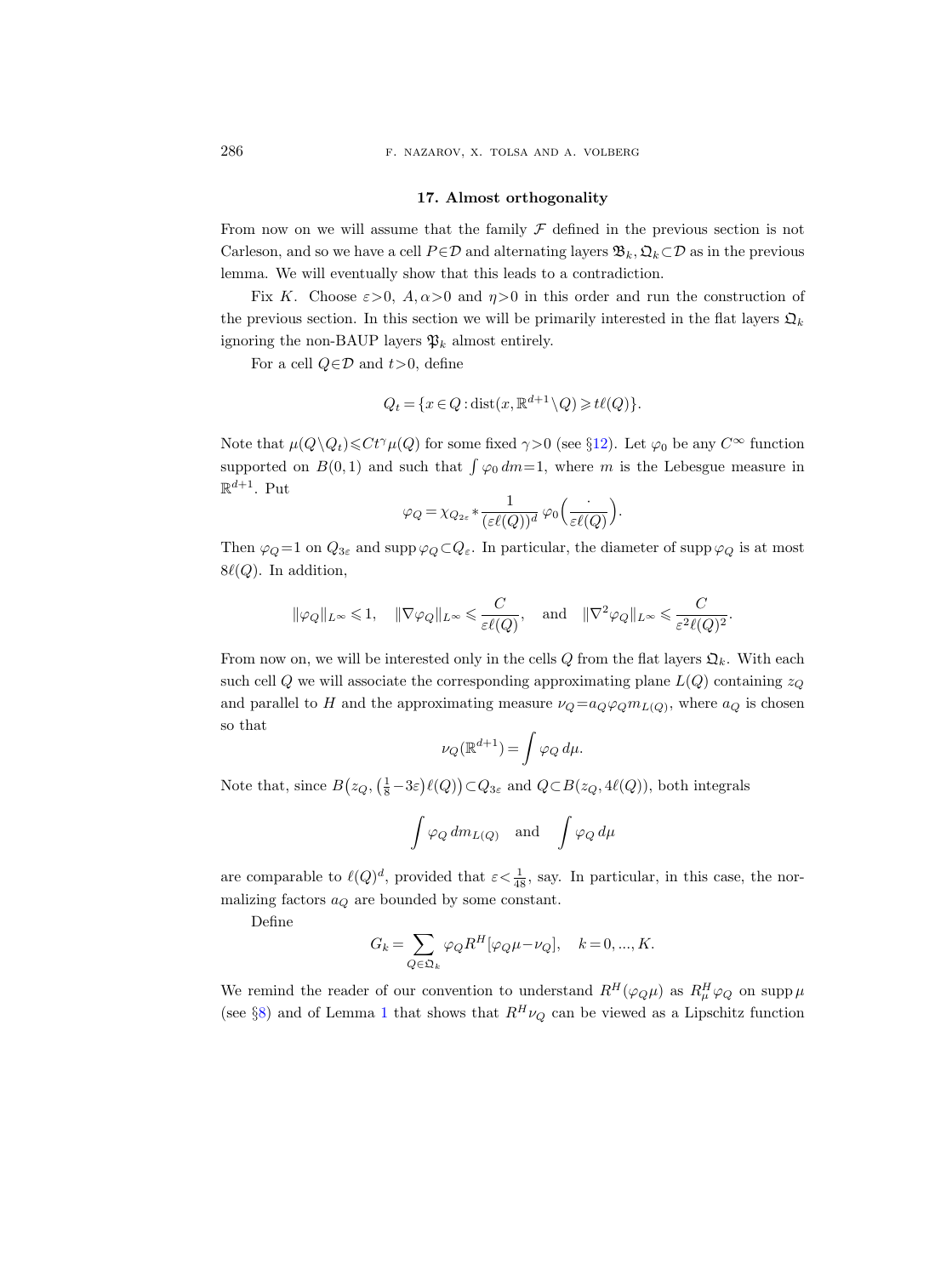in the entire space  $\mathbb{R}^{d+1}$ . In what follows, we will freely integrate various expressions including both  $R^H(\varphi_Q\mu)$  and  $R^H\nu_Q$  with respect to  $\mu$ , which makes sense in view of what we just said. However, we will be very careful with the integration of expressions involving  $R^H(\varphi_Q\mu)$  with respect to  $\nu_Q$  and always make sure that for each point x in the integration domain, x is not contained in the support of any function  $\varphi_Q$  for which  $R^H(\varphi_{\mathcal{O}}\mu)$  in the integrand is not multiplied by some cutoff factor vanishing in some neighborhood of x.

Now put

$$
F_k = G_k - G_{k+1}
$$
 for  $k = 0, ..., K-1$  and  $F_K = G_K$ .

Note that

$$
\sum_{m=k}^{K} F_m = G_k.
$$

<span id="page-50-0"></span>The objective of this section is to prove the following result.

PROPOSITION 9. Assuming that  $\epsilon < \frac{1}{48}$ ,  $A > 5$ , and  $\alpha < \epsilon^8$ , we have

$$
|\langle F_k, G_{k+1}\rangle| \leq \sigma(\varepsilon,\alpha)\mu(P)
$$

for all  $k=0, ..., K-1$ , where  $\sigma(\varepsilon, \alpha)$  is some positive function such that

$$
\lim_{\varepsilon \to 0+} \lim_{\alpha \to 0+} \sigma(\varepsilon, \alpha) = 0.
$$

In plain English, the double limit condition on  $\sigma(\varepsilon, \alpha)$  means that we can make  $\sigma(\varepsilon, \alpha)$  as small as we want by first choosing  $\varepsilon > 0$  small enough and then choosing  $\alpha > 0$ small enough. The exact formula for  $\sigma(\varepsilon, \alpha)$  will be of no importance for the rest of the argument, so we do not even mention it here despite it being explicitly written in the end of the proof.

The assumptions  $\varepsilon < \frac{1}{48}$  and  $A > 5$  are there to ensure that all the results of §[9](#page-20-0) can be freely applied with  $\varphi_Q$  in the role of  $\varphi$  and  $\nu_Q$  in the role of  $\nu$ . The assumption  $\alpha < \varepsilon^8$  is just used to absorb some expressions involving  $\alpha$  and  $\varepsilon$  into constants instead of carrying them around all the time.

Several tricks introduced in this section will be used again and again in what follows so we suggest that the reader goes over all details of the proof because here they are presented in a relatively simple setting unobscured by any other technical considerations or logical twists. Also, there is a technical lemma in the body of the proof (Lemma [10\)](#page-51-0) that will be used several times later, despite the fact that it is not formally proclaimed as one of the main results of this section.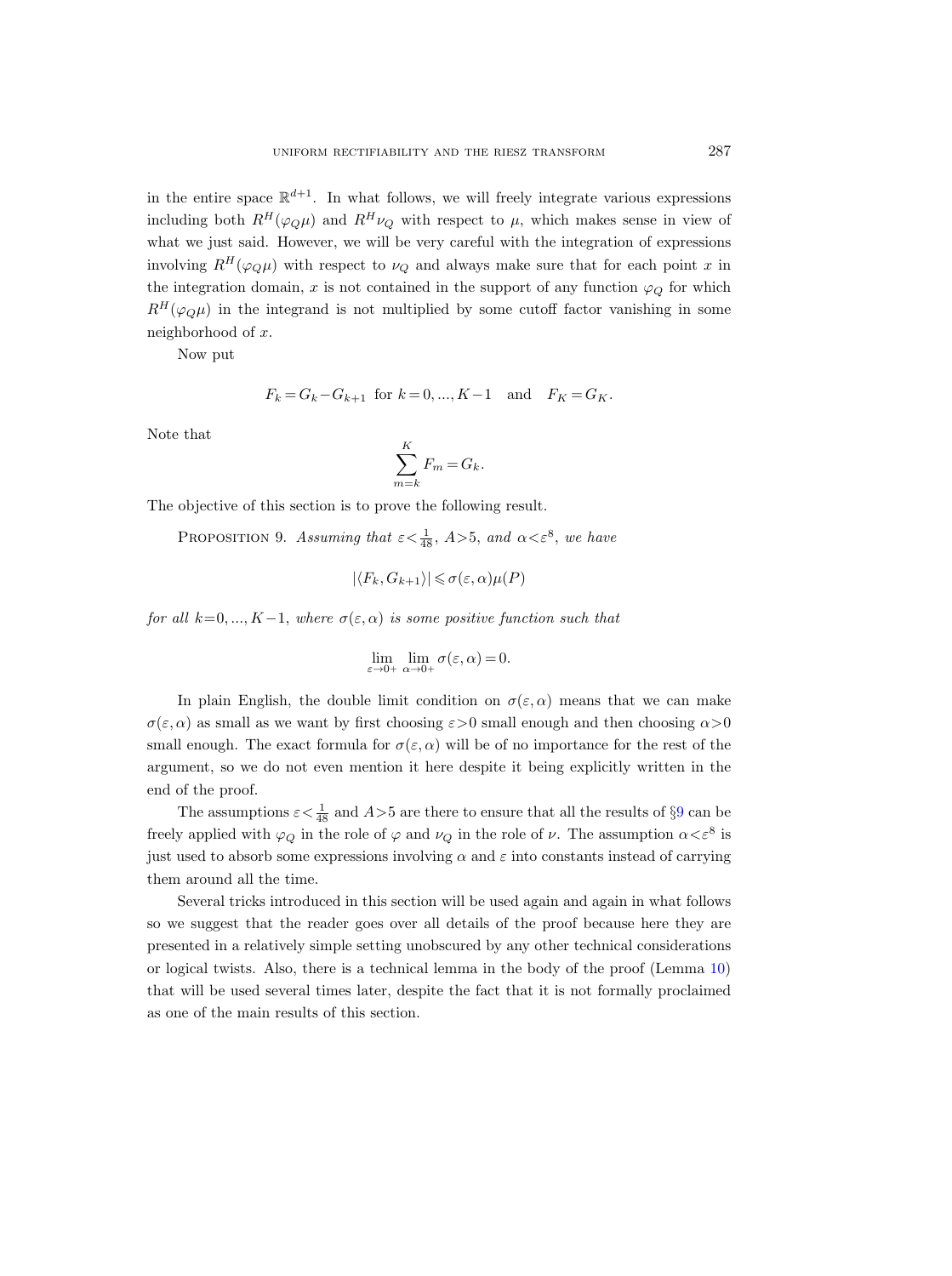*Proof.* We start with showing that, under our assumptions,  $||G_k||_{L^p(\mu)}^p \leq C\mu(P)$  for  $p=2, 4$  and all  $k=0, ..., K$ . Since

$$
G_k=\sum_{Q\in\mathfrak{Q}_k}\varphi_Q R^H[\varphi_Q\mu-\nu_Q]
$$

and the summands have pairwise disjoint supports, it will suffice to prove the inequality

$$
\|\varphi_Q R^H(\varphi_Q \mu - \nu_Q)\|_{L^p(\mu)}^p \leqslant C \mu(Q)
$$

for each individual  $Q \in \mathfrak{Q}_k$  and then observe that  $\sum_{Q \in \mathfrak{Q}_k} \mu(Q) \leq \mu(P)$ .

Since we shall need pretty much the same estimate in  $\S20$ , we will state it as a separate lemma here.

<span id="page-51-0"></span>LEMMA 10. Let  $p=2$  or  $p=4$ . For each  $k=0, ..., K$  and for each cell  $Q \in \mathfrak{Q}_k$ , we have

$$
\|\varphi_Q R^H \nu_Q\|_{L^p(\mu)}^p \leq \|\chi_Q R^H \nu_Q\|_{L^p(\mu)}^p \leqslant C\mu(Q).
$$

As a corollary, we have

$$
\|\varphi_Q R^H(\varphi_Q \mu - \nu_Q)\|_{L^p(\mu)}^p \leq \|\chi_Q R^H(\varphi_Q \mu - \nu_Q)\|_{L^p(\mu)}^p \leqslant C \mu(Q).
$$

*Proof.* As we have already mentioned in §[5,](#page-5-0)  $R_{\mu}^{H}$  is bounded in both  $L^{2}(\mu)$  and  $L^{4}(\mu)$ , so we even have

$$
\|R^H_\mu \varphi_Q\|_{L^p(\mu)}^p \leqslant C \|\varphi_Q\|_{L^p(\mu)}^p \leqslant C \mu(Q)
$$

for both values of p we are interested in and the cutoffs  $\varphi_Q$  and  $\chi_Q$  can only diminish the left-hand side. Thus, we only need to prove the first chain of inequalities in the lemma.

The left inequality is trivial because  $\varphi_Q \leq \chi_Q$  pointwise. To prove the right inequality, fix any Lipschitz function  $\tilde{\varphi}_0: \mathbb{R}^{d+1} \to [0, 1]$  such that  $\varphi_0 = 1$  on  $B(0, 4)$  and  $\varphi_0 = 0$  outside  $B(0, 5)$ , put

$$
\widetilde{\varphi}_Q(x) = \widetilde{\varphi}_0\bigg(\frac{x - z_Q}{\ell(Q)}\bigg),\,
$$

and write

$$
\|\chi_Q R^H \nu_Q\|_{L^p(\mu)}^p = \int_Q |R^H \nu_Q|^p \, d\mu \leqslant \int \widetilde{\varphi}_Q |R^H \nu_Q|^p \, d\mu.
$$

Let

$$
\tilde{a}_Q = \left( \int \widetilde{\varphi}_Q \, dm_{L(Q)} \right)^{-1} \int \widetilde{\varphi}_Q \, d\mu.
$$

Note that both integrals in the definition of  $\tilde{a}_Q$  are comparable to  $\ell(Q)^d$ , so  $\tilde{a}_Q \leq C$ . Put

$$
\tilde{\nu}_Q = \tilde{a}_Q m_{L(Q)}.
$$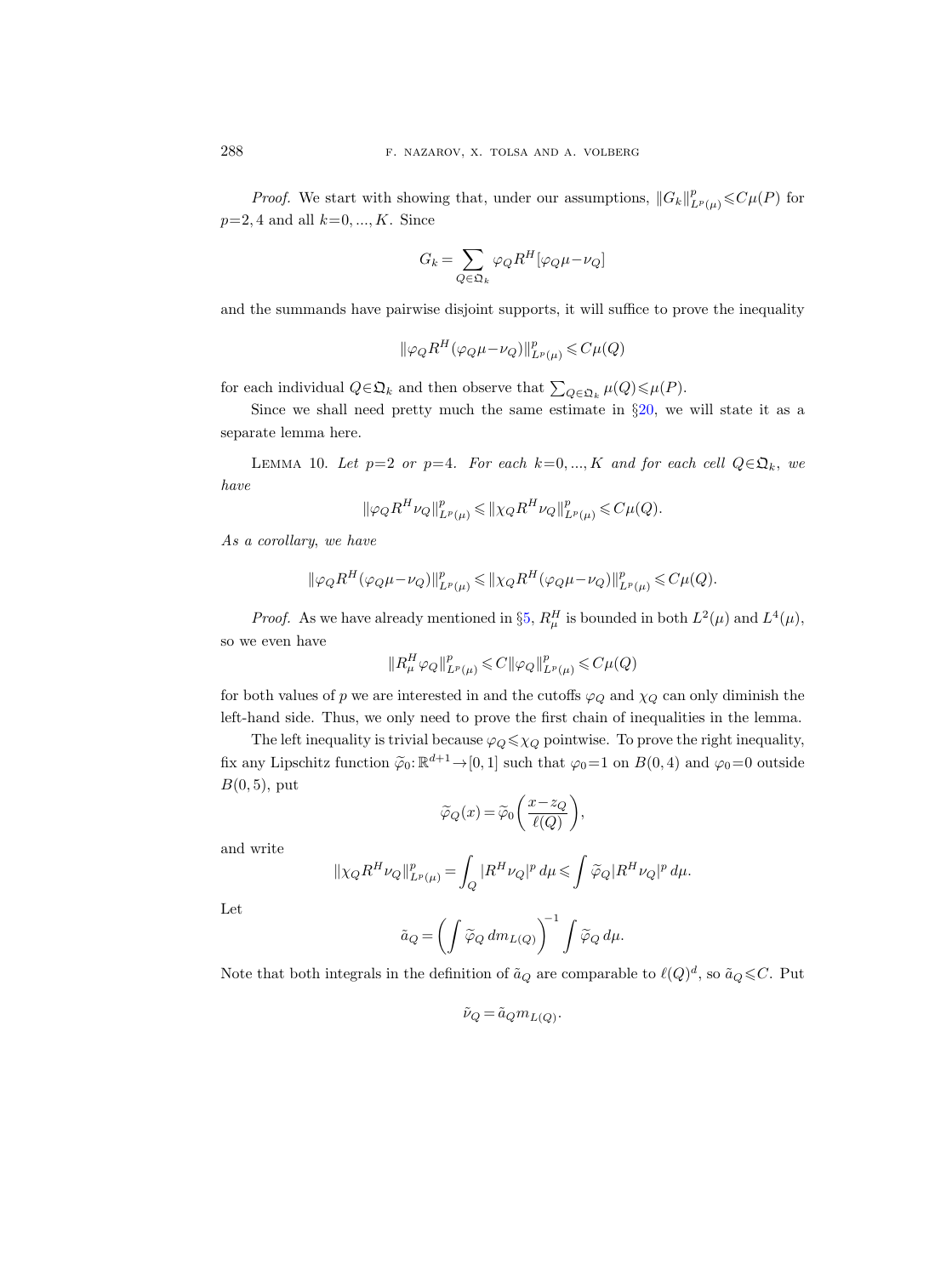Since  $R_{m_{L(Q)}}^H$  is bounded in  $L^p(m_{L(Q)})$ , we have

$$
\int |R^H \nu_Q|^p \, d\tilde \nu_Q \leqslant C \int |R^H \nu_Q|^p \, dm_{L(Q)} \leqslant C\|\varphi_Q\|_{L^p(m_{L(Q)})}^p \leqslant C\ell(Q)^d \leqslant C\mu(Q).
$$

On the other hand, the  $C^2$ -estimates for  $\varphi_Q$  in the beginning of this section combined with Lemma [1](#page-10-0) imply that

$$
||R^H \nu_Q||_{L^{\infty}} \leq \frac{C}{\varepsilon^2}
$$
 and  $||R^H \nu_Q||_{\text{Lip}} \leq \frac{C}{\varepsilon^2 \ell(Q)}$ .

In addition, we clearly have  $\|\widetilde{\varphi}_Q\|_{\operatorname{Lip}}\leqslant C/\ell(Q)$ . Thus, when  $\alpha<\varepsilon^8<1$ , Lemma [3](#page-21-0) immediately yields

$$
\int |R^H \nu_Q|^p \, d(\widetilde{\varphi}_Q \mu - \widetilde{\nu}_Q) \leqslant C \alpha \ell(Q)^{d+2} \frac{1}{\varepsilon^{2(p-1)}} \frac{1}{\varepsilon^2 \ell(Q)} \frac{1}{\ell(Q)} = C \alpha \varepsilon^{-2p} \ell(Q)^d \leqslant C \mu(Q)
$$

for  $p=2, 4$ , so

$$
\begin{split} \int \widetilde{\varphi}_Q |R^H \nu_Q|^p \, d\mu &= \int |R^H \nu_Q|^p \, d(\widetilde{\varphi}_Q \mu) \\ &= \int |R^H \nu_Q|^p \, d\widetilde{\nu}_Q + \int |R^H \nu_Q|^p \, d(\widetilde{\varphi}_Q \mu - \widetilde{\nu}_Q) \leqslant C \mu(Q), \end{split}
$$

as required.

Now represent  $F_k$  as

$$
F_k = \left(\sum_{Q \in \mathfrak{Q}_k} \varphi_Q R_\mu^H \varphi_Q - \sum_{Q \in \mathfrak{Q}_{k+1}} \varphi_Q R_\mu^H \varphi_Q\right) - \sum_{Q \in \mathfrak{Q}_k} \varphi_Q R^H \nu_Q + \sum_{Q \in \mathfrak{Q}_{k+1}} \varphi_Q R^H \nu_Q
$$
  
=  $F_k^{(1)} - F_k^{(2)} + F_k^{(3)}$ .

Note that

$$
||R^H_\mu(\varphi_Q-\chi_Q)||^p_{L^p(\mu)} \leqslant C ||\varphi_Q-\chi_Q||^p_{L^p(\mu)} \leqslant C \mu(Q\setminus Q_{3\varepsilon}) \leqslant C \varepsilon^{\gamma} \mu(Q)
$$

for  $p=2, 4$ . Also

$$
\begin{split} \|(\varphi_Q - \chi_Q)R^H_\mu \chi_Q\|^2_{L^2(\mu)} &\leqslant \|\varphi_Q - \chi_Q\|^2_{L^4(\mu)} \|R^H_\mu \chi_Q\|^2_{L^4(\mu)} \\ &\leqslant C \|\varphi_Q - \chi_Q\|^2_{L^4(\mu)} \|\chi_Q\|^2_{L^4(\mu)} \\ &\leqslant C \mu (Q \setminus Q_{3\varepsilon})^{1/2} \mu (Q)^{1/2} \\ &\leqslant C \varepsilon^{\gamma/2} \mu(Q). \end{split}
$$

 $\Box$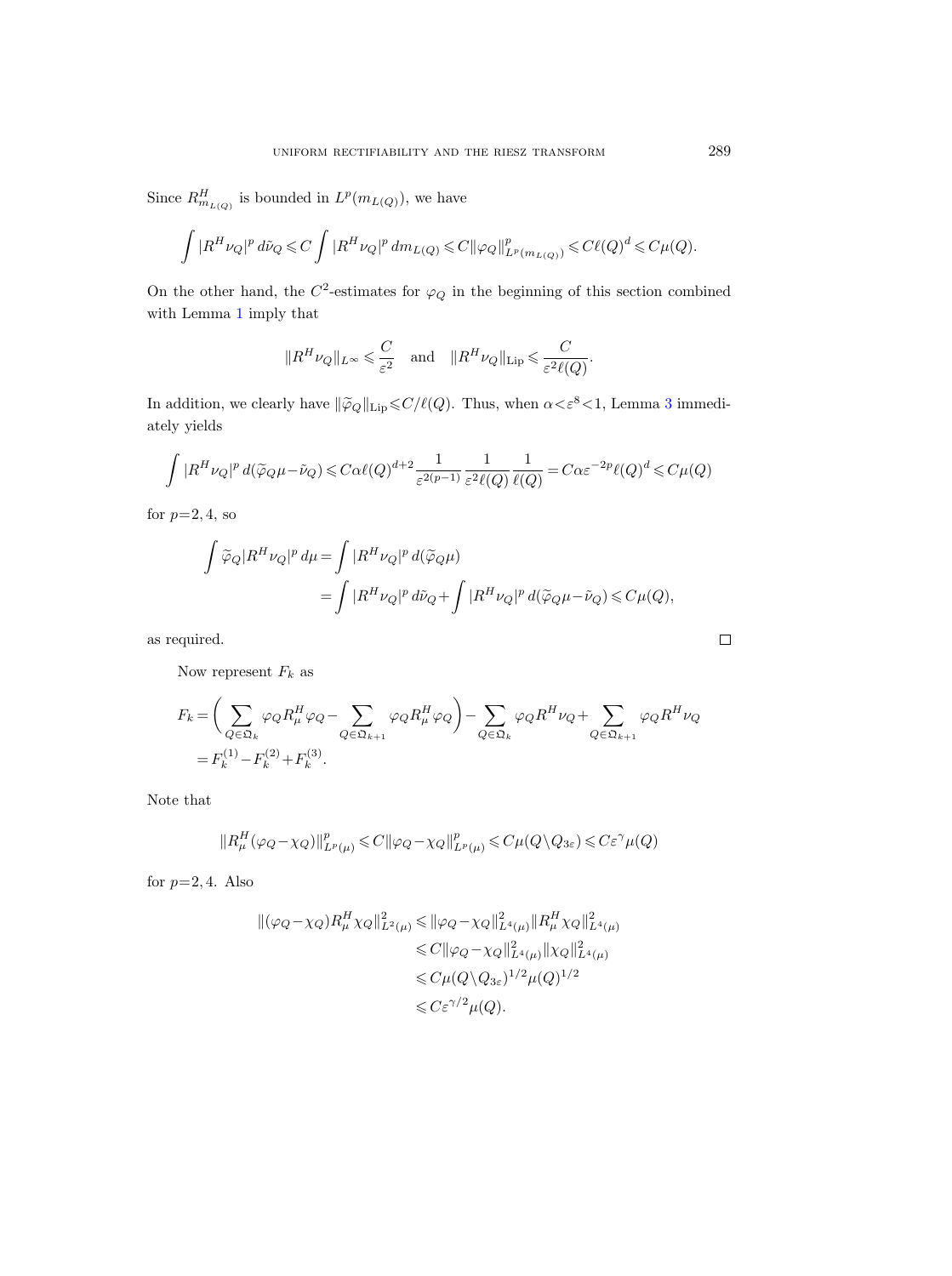Thus,

$$
\begin{aligned} \|\varphi_Q R_\mu^H\varphi_Q-\chi_Q R_\mu^H\chi_Q\|_{L^2(\mu)}^2\leqslant& 2[\|\varphi_Q R_\mu^H(\varphi_Q-\chi_Q)\|_{L^2(\mu)}^2+\|(\varphi_Q-\chi_Q)R_\mu^H\chi_Q\|_{L^2(\mu)}^2]\\ \leqslant& C[\varepsilon^\gamma+\varepsilon^{\gamma/2}]\mu(Q)\leqslant C\varepsilon^{\gamma/2}\mu(Q). \end{aligned}
$$

If we now set

$$
\widetilde{F}_k^{(1)} = \bigg(\sum_{Q \in \mathfrak{Q}_k} \chi_Q R_\mu^H \chi_Q - \sum_{Q \in \mathfrak{Q}_{k+1}} \chi_Q R_\mu^H \chi_Q\bigg),
$$

we immediately see that

$$
\|\widetilde{F}_k^{(1)}\!-\!F_k^{(1)}\|_{L^2(\mu)}^2\!\leqslant\! C\varepsilon^{\gamma/2}\mu(P).
$$

Combined with the estimate  $||G_{k+1}||_{L^2(\mu)}^2 \leq C\mu(P)$ , this yields

$$
|\langle \widetilde{F}_{k}^{(1)} - F_{k}^{(1)}, G_{k+1} \rangle_{\mu}| \leqslant ||\widetilde{F}_{k}^{(1)} - F_{k}^{(1)}||_{L^{2}(\mu)} ||G_{k+1}||_{L^{2}(\mu)} \leqslant C \varepsilon^{\gamma/4} \mu(P).
$$

Now we can write

$$
\langle \widetilde{F}_{k}^{(1)},G_{k+1}\rangle_{\mu} = \sum_{\substack{Q \in \mathfrak{Q}_{k} \\ Q' \subset \mathfrak{Q}_{k+1} \\ Q' \subset Q}} \langle \chi_{Q} R_{\mu}^{H} \chi_{Q} - \chi_{Q'} R_{\mu}^{H} \chi_{Q'}, \varphi_{Q'} R^{H} (\varphi_{Q'} \mu - \nu_{Q'}) \rangle_{\mu}
$$

because all other scalar products correspond to pairs of functions with disjoint supports, and, thereby, evaluate to 0.

Fix  $Q \in \mathfrak{Q}_k$ . For each  $Q' \in \mathfrak{Q}_{k+1}$  contained in  $Q$ , we have  $\chi_Q = \chi_{Q'} = 1$  on supp  $\varphi_{Q'}$ , so, when writing the scalar product as an integral, we can leave only the factor  $\varphi_{Q'}$  in front of the product of Riesz transforms, which allows us to combine two of them into one and represent the scalar product as

$$
\langle R^H(\chi_{Q\setminus Q'}\mu),\varphi_{Q'}R^H(\varphi_{Q'}\mu-\nu_{Q'})\rangle_{\mu}.
$$

The next estimate is worth stating as a separate lemma.

LEMMA 11. Suppose that F is any bounded function and  $Q \in \mathfrak{Q}_k$ . Then

$$
\sum_{\substack{Q' \in \mathfrak{Q}_{k+1} \\ Q' \subset Q}} |\langle R^H(\chi_{Q \setminus Q'} F \mu), \varphi_{Q'} R^H(\varphi_{Q'} \mu - \nu_{Q'}) \rangle_{\mu}| \leq C \alpha^{1/(d+2)} \varepsilon^{-3} ||F||_{L^{\infty}(Q)} \mu(Q).
$$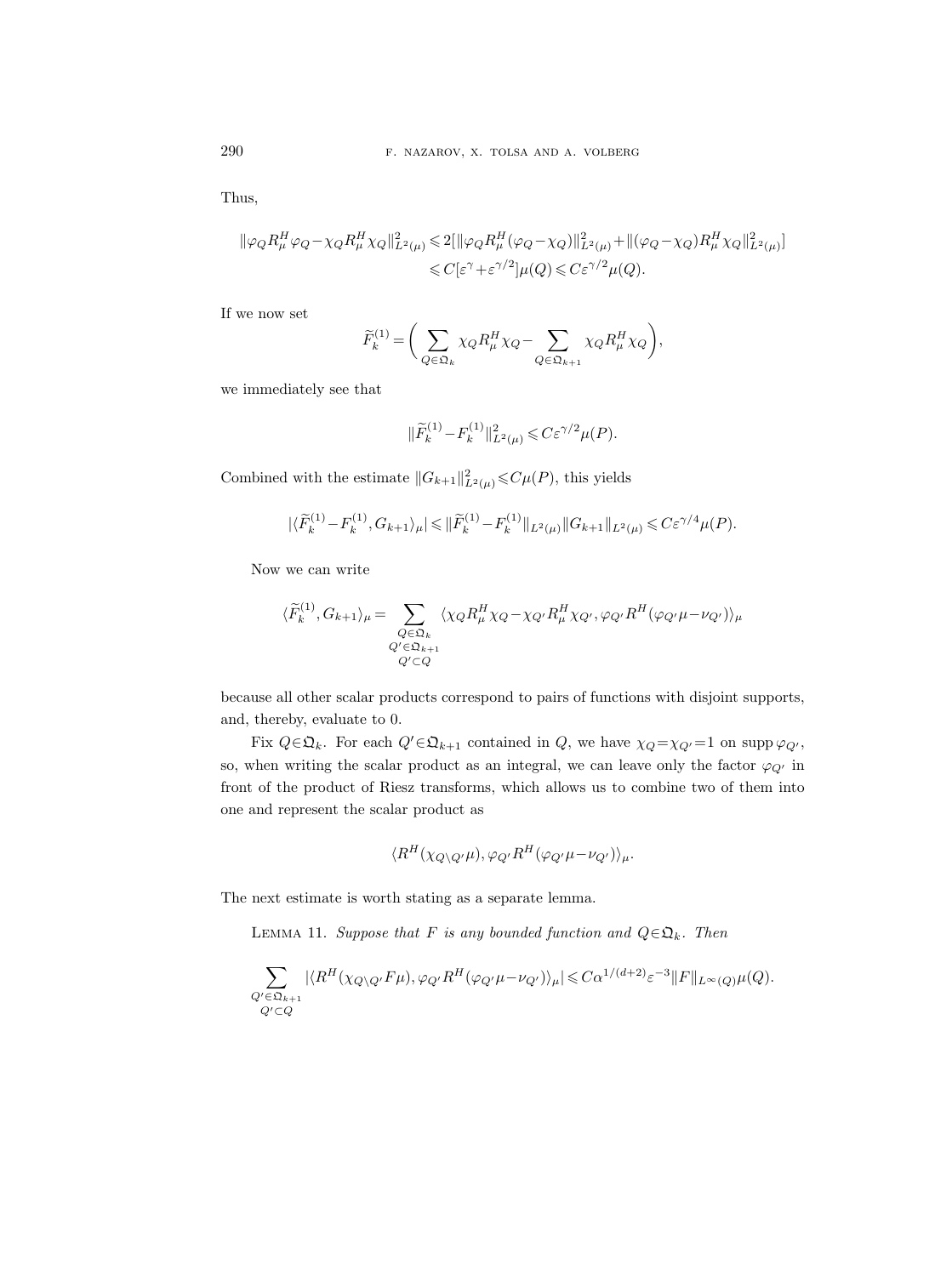*Proof.* Let  $\Psi_{Q'} = R^H(\chi_{Q\backslash Q'}F\mu)$ . By Lemma [4,](#page-21-1) we have

$$
\begin{aligned} |\langle \Psi_{Q'}\varphi_{Q'}, R^H(\varphi_{Q'}\mu - \nu_{Q'})\rangle_{\mu}| \\ \leqslant & C\alpha^{1/(d+2)}\ell(Q')^{d+2}[\|\Psi_{Q'}\|_{L^{\infty}(\text{supp}\,\varphi_{Q'})} + \ell(Q')\|\Psi_{Q'}\|_{\text{Lip}(\text{supp}\,\varphi_{Q'})}]\|\varphi_{Q'}\|_{\text{Lip}}^2. \end{aligned}
$$

Note now that, by  $(2)$ ,

$$
\|\Psi_{Q'}\|_{\text{Lip(supp}\, \varphi_{Q'})}\leqslant \frac{C\|F\|_{L^\infty(Q)}}{\text{dist(supp}\, \varphi_{Q'},Q\backslash Q')}\leqslant \frac{C\|F\|_{L^\infty(Q)}}{\varepsilon \ell(Q')}
$$

and

$$
\|\varphi_{Q'}\|_{\mathrm{Lip}} \leqslant \frac{C}{\varepsilon \ell(Q')}.
$$

Thus, in our case, the bound guaranteed by Lemma [4](#page-21-1) does not exceed

$$
C\alpha^{1/(d+2)}\ell(Q')^d\varepsilon^{-2}[\|\Psi_{Q'}\|_{L^\infty(\mathrm{supp}\,\varphi_{Q'})}+\varepsilon^{-1}\|F\|_{L^\infty(Q)}],
$$

so, taking into account that  $\ell(Q')^d \leq C\mu(Q')$ , we get

$$
\sum_{\substack{Q' \in \mathfrak{Q}_{k+1} \\ Q' \subset Q}} |\langle R^H(\chi_{Q \setminus Q'} F \mu), \varphi_{Q'} R^H(\varphi_{Q'} \mu - \nu_{Q'}) \rangle_{\mu}|
$$
\n
$$
\leq C \alpha^{1/(d+2)} \varepsilon^{-2} \sum_{\substack{Q' \in \mathfrak{Q}_{k+1} \\ Q' \subset Q}} [\|\Psi_{Q'}\|_{L^{\infty}(\text{supp }\varphi_{Q'})} + \varepsilon^{-1} \|F\|_{L^{\infty}(Q)}]\mu(Q')
$$
\n
$$
\leq C \alpha^{1/(d+2)} \varepsilon^{-2} \Bigg[ \varepsilon^{-1} \|F\|_{L^{\infty}(Q)}\mu(Q) + \sum_{\substack{Q' \in \mathfrak{Q}_{k+1} \\ Q' \subset Q}} \|\Psi_{Q'}\|_{L^{\infty}(\text{supp }\varphi_{Q'})}\mu(Q') \Bigg].
$$

Since the  $L^{\infty}$  norm of a Lipschitz function on a set does not exceed the average of the absolute value of the function over the set plus the product of the Lipschitz norm of the function on the set and the diameter of the set, we have

$$
\|\Psi_{Q'}\|_{L^{\infty}(\text{supp}\,\varphi_{Q'})} \leq C\varepsilon^{-1} \|F\|_{L^{\infty}(Q)} + \left[ \left( \int \varphi_{Q'} d\mu \right)^{-1} \int |\Psi_{Q'}|^2 \varphi_{Q'} d\mu \right]^{1/2}
$$
  
=  $C\varepsilon^{-1} \|F\|_{L^{\infty}(Q)} + J(Q').$ 

However,

$$
\int \varphi_{Q'} d\mu \geq c \ell(Q')^d \geq c \mu(Q')
$$

and

$$
\int |\Psi_{Q'}|^2 \varphi_{Q'} \, d\mu \leqslant 2 \biggl[ \int_{Q'} |R^H_\mu(F\chi_Q)|^2 \, d\mu + \int_{Q'} |R^H_\mu(F\chi_{Q'})|^2 \, d\mu \biggr]
$$

.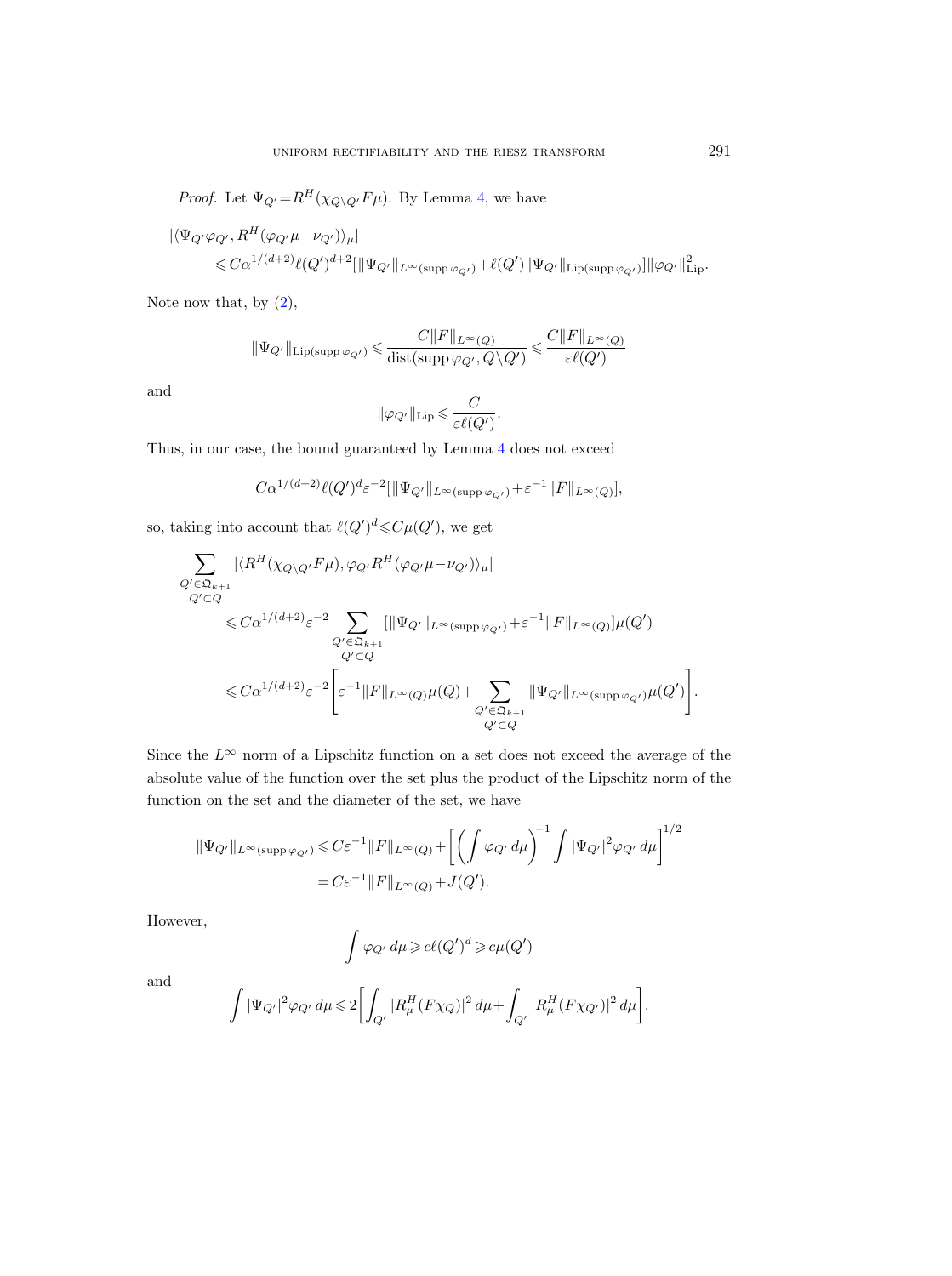Since  $R^H_\mu$  is bounded in  $L^2(\mu)$ , we have

$$
\int_{Q'} |R^H_{\mu}(F\chi_{Q'})|^2 d\mu \leq C \|F\chi_{Q'}\|_{L^2(\mu)}^2 \leq C \|F\|_{L^{\infty}(Q)}^2 \mu(Q')
$$

for each  $Q'{\,\subset\,} Q,$  and

$$
\sum_{\substack{Q' \in \mathfrak{Q}_{k+1} \\ Q' \subset Q}} \int_{Q'} |R^H_{\mu}(F\chi_Q)|^2 \, d\mu \leqslant \int_Q |R^H_{\mu}(F\chi_Q)|^2 \, d\mu \leqslant C \|F\chi_Q\|^2_{L^2(\mu)} \leqslant C \|F\|^2_{L^\infty(Q)} \mu(Q).
$$

So we get

$$
\sum_{\substack{Q'\in\mathfrak{Q}_{k+1}\\ Q'\subset Q}}J(Q')^2\mu(Q')\leqslant C\|F\|^2_{L^\infty(Q)}\mu(Q).
$$

Now it remains to apply Cauchy–Schwarz inequality to conclude that

$$
\sum_{\substack{Q' \in \mathfrak{Q}_{k+1} \\ Q' \subset Q}} J(Q')\mu(Q') \leqslant C \|F\|_{L^{\infty}(Q)}\mu(Q),
$$

thus completing the proof of the lemma.

Applying this lemma with  $F = 1$ , we immediately get

$$
\sum_{\substack{Q'\in \mathfrak{Q}_{k+1}\\ Q'\subset Q}}|\langle R^H(\chi_{Q\backslash Q'}\mu),\varphi_{Q'}R^H(\varphi_{Q'}\mu-\nu_{Q'})\rangle_{\mu}|\leqslant C\alpha^{1/(d+2)}\varepsilon^{-3}\mu(Q).
$$

It remains to sum these bounds over  $Q \in \mathfrak{Q}_k$  and to combine the result with the previously obtained estimate for  $\langle \widetilde{F}_k^{(1)} - F_k^{(1)} \rangle$  $\langle k^{(1)}, G_{k+1} \rangle_{\mu}$  to conclude that

$$
|\langle F_k^{(1)}, G_{k+1} \rangle_{\mu}| \leqslant C(\varepsilon^{\gamma/4} + \alpha^{1/(d+2)} \varepsilon^{-3}) \mu(P).
$$

To estimate  $\langle F_k^{(2)} \rangle$  $\int_k^{(2)} G_{k+1} \rangle_{\mu}$ , note once more that by Lemma [1,](#page-10-0)  $R^H \nu_Q$  is a Lipschitz function in  $\mathbb{R}^{d+1}$  with  $||R^H\nu_Q||_{L^{\infty}} \leq C/\varepsilon^2$  and  $||R^H\nu_Q||_{\text{Lip}} \leq C/\varepsilon^2 \ell(Q)$ . Since for any two Lipschitz functions  $f$  and  $g$  one has

$$
\|fg\|_{L^\infty}\leqslant \|f\|_{L^\infty}\|g\|_{L^\infty}\quad\text{and}\quad \|fg\|_{\text{Lip}}\leqslant \|f\|_{\text{Lip}}\|g\|_{L^\infty}+\|f\|_{L^\infty}\|g\|_{\text{Lip}},
$$

we get

$$
\|\varphi_Q R^H \nu_Q\|_{L^\infty} \leqslant \frac{C}{\varepsilon^2} \quad \text{and} \quad \|\varphi_Q R^H \nu_Q\|_{\text{Lip}} \leqslant \frac{C}{\varepsilon^3 \ell(Q)}.
$$

 $\Box$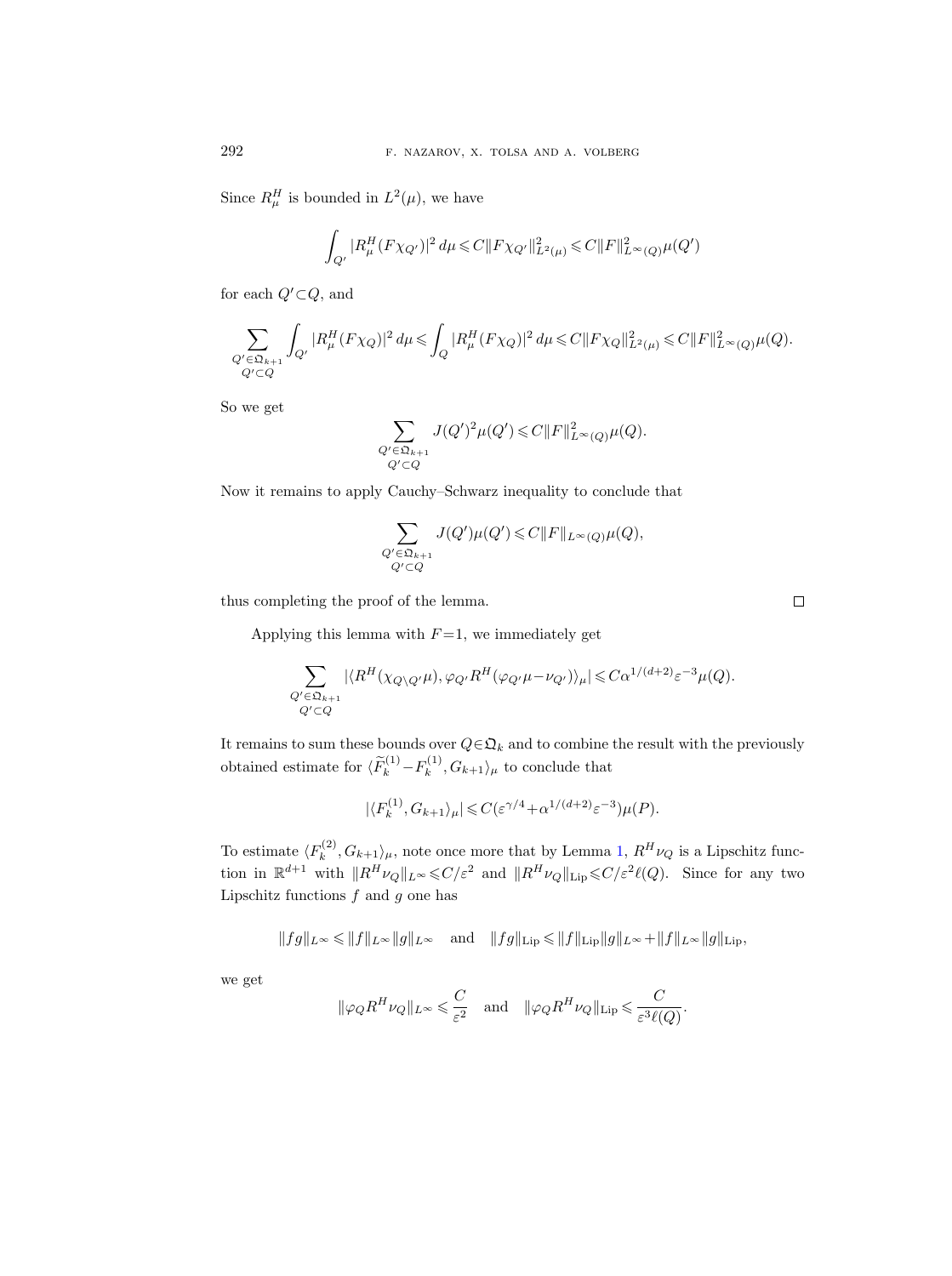Using Lemma [4](#page-21-1) again and taking into account that  $\ell(Q') \leq \ell(Q)$  for  $Q' \subset Q$ , we get

$$
\begin{aligned} |\langle \varphi_Q R^H \nu_Q, \varphi_{Q'} R^H (\varphi_{Q'} \mu - \nu_{Q'}) \rangle_{\mu}| \leqslant & C \alpha^{1/(d+2)} \ell(Q')^{d+2} \bigg[ \frac{1}{\varepsilon^2} + \ell(Q') \frac{1}{\varepsilon^3 \ell(Q)} \bigg] \bigg( \frac{1}{\varepsilon \ell(Q')}\bigg)^2 \\ \leqslant & C \alpha^{1/(d+2)} \varepsilon^{-5} \ell(Q')^d \leqslant & C \alpha^{1/(d+2)} \varepsilon^{-5} \mu(Q'). \end{aligned}
$$

Writing  $\langle F_k^{(2)} \rangle$  $\langle k^{(2)}, G_{k+1}\rangle_{\mu}$  as

$$
\sum_{\substack{Q \in \mathfrak{Q}_K \\ Q' \in \mathfrak{Q}_{k+1} \\ Q' \subset Q}} \langle \varphi_Q R^H \nu_Q, \varphi_{Q'} R^H (\varphi_{Q'} \mu - \nu_{Q'}) \rangle_{\mu}
$$

(all other scalar products correspond to functions with disjoint supports) and summing the corresponding upper bounds for the absolute values of summands, we get

$$
|\langle F_k^{(2)}, G_{k+1} \rangle_{\mu}| \leq C \alpha^{1/(d+2)} \varepsilon^{-5} \mu(P).
$$

Finally, we can write  $\langle F_k^{(3)} \rangle$  $\langle k^{(3)}, G_{k+1}\rangle_{\mu}$  as

$$
\sum_{Q' \in \mathfrak{Q}_{k+1}} \langle \varphi_{Q'} R^H \nu_{Q'}, \varphi_{Q'} R^H (\varphi_{Q'} \mu - \nu_{Q'}) \rangle_{\mu}.
$$

The argument we used to estimate  $\langle F_k^{(2)} \rangle$  $\langle k^{(2)}, G_{k+1} \rangle_{\mu}$  can be applied here as well. The only essential difference is that we will now have  $\ell(Q')$  instead of  $\ell(Q)$  in the denominator of the bound for  $\|\varphi_{Q'}R^H\nu_{Q'}\|_{\text{Lip}}$ , so instead of the lax cancellation  $\ell(Q')/\ell(Q)\leq 1$  in the main bound for individual summands, we will have to use the tight cancellation  $\ell(Q')/\ell(Q') = 1$ . The final inequality

$$
|\langle F_k^{(3)}, G_{k+1} \rangle_{\mu}| \leq C \alpha^{1/(d+2)} \varepsilon^{-5} \mu(P)
$$

has exactly the same form and it remains to bring all three inequalities together to finish the proof of the desired almost orthogonality property with

$$
\sigma(\varepsilon,\alpha) = C[\varepsilon^{\gamma/4} + \alpha^{1/(d+2)}\varepsilon^{-5}].
$$

# 18. Reduction to the lower bound for  $||F_k||^2_{L^2(\mu)}$

At this point, we need to know that the non-BAUPness condition depends on a positive parameter  $\delta$ . We will fix that  $\delta$  from now on in addition to fixing the measure  $\mu$ . Note that despite the fact that we need to prove that the family of non-BAUP cells is Carleson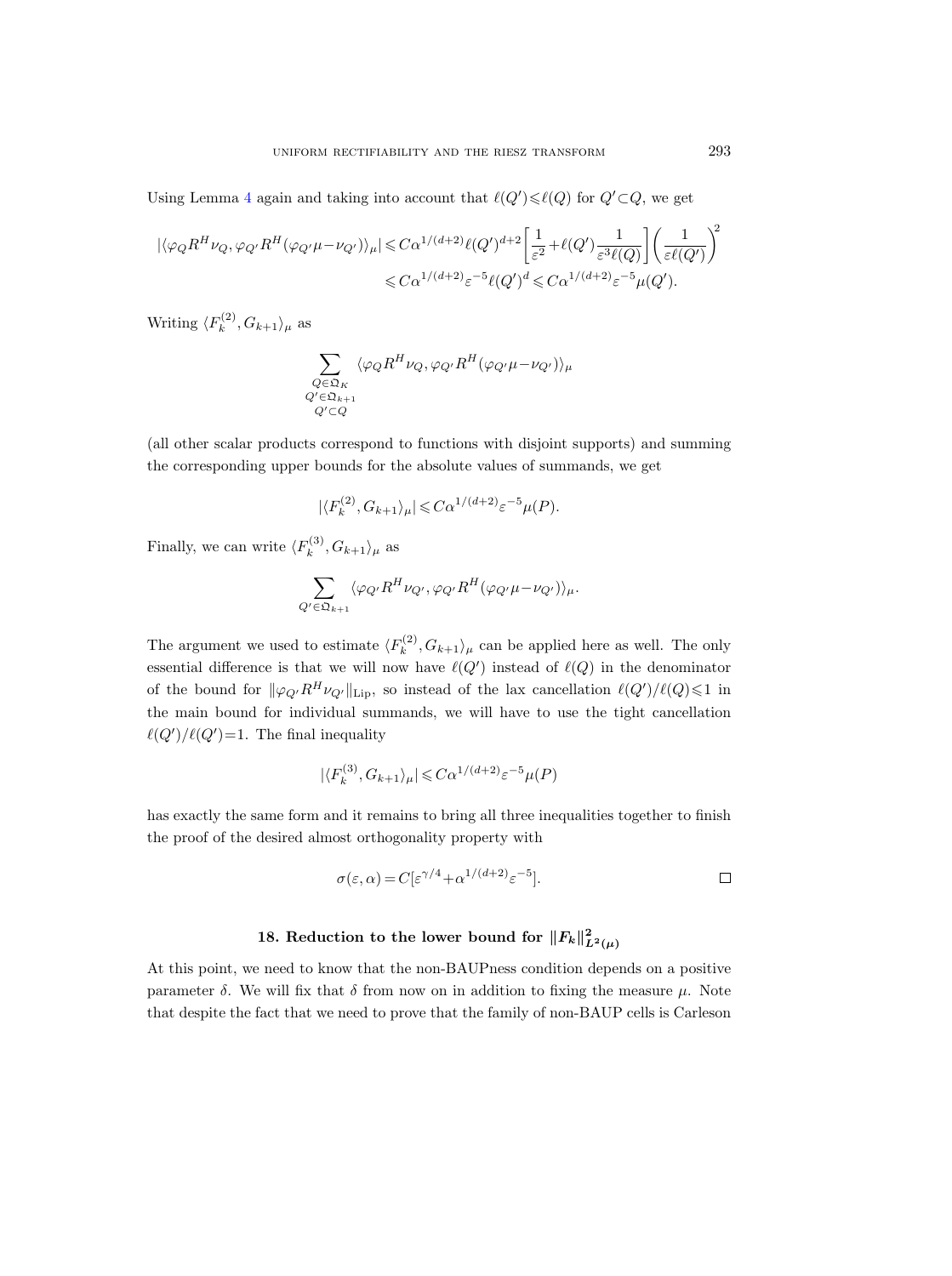for every  $\delta$  >0, the David–Semmes uniform rectifiability criterion does not require any particular rate of growth of the corresponding Carleson constant as a function of  $\delta$ .

We have the identity

$$
||G_0||_{L^2(\mu)}^2 = \left\|\sum_{k=0}^K F_k\right\|_{L^2(\mu)}^2 = \sum_{k=0}^K ||F_k||_{L^2(\mu)}^2 + 2\sum_{k=0}^{K-1} \langle F_k, G_{k+1}\rangle_{\mu}.
$$

As we have seen,  $||G_0||^2_{L^2(\mu)} \leqslant C\mu(P)$  under the conditions of Proposition [9](#page-50-0) and the scalar products can be made arbitrarily small by first choosing  $\varepsilon > 0$  small enough and then taking a sufficiently small  $\alpha > 0$  depending on  $\varepsilon$ . So we will get a contradiction if we are able to bound  $||F_k||^2_{L^2(\mu)}$  for  $k=0, ..., K-1$  from below by  $\tau^2\mu(P)$ , with some  $\tau=$  $\tau(\delta)$ >0 (as usual, the dependence on the dimension d and the regularity constants of  $\mu$ is suppressed) under the assumptions that  $A > A_0(\delta)$ ,  $\varepsilon < \varepsilon_0(\delta)$ ,  $\eta < \eta_0(\varepsilon)$ , and  $\alpha < \alpha_0(\varepsilon, \delta)$ . We will call any set of such bounds "restrictions of admissible type". Note that we may impose any finite number of such restrictions and we will still be able to choose some positive values of parameters to satisfy all of them.

Assuming that we have this lower bound, we will start with choosing  $K$  so that  $K\tau^2$  is very large. Then we will fix  $A > A_0(\delta)$  and choose  $\varepsilon < \varepsilon_0(\delta)$  and  $\alpha < \alpha_0(\varepsilon, \delta)$  in this order to make sure that the sum of the scalar products is significantly less than  $K\tau^2$ , for which it would suffice to make each individual scalar product much less than  $\tau^2$ . If we are allowed to choose  $\varepsilon$  first and  $\alpha$  afterwards, the restrictions  $\varepsilon < \varepsilon_0(\delta)$  and  $\alpha < \alpha_0(\varepsilon, \delta)$ can never cause us any trouble. Finally, we can choose  $\eta < \eta_0(\varepsilon)$ , thus completing the formal choice of parameters.

Since the constructions of  $\S15$  $\S15$  and  $\S16$  $\S16$  can be carried out with any choices of K, A,  $\alpha$ , and  $\eta$  under the only assumption that the family of non-BAUP cells is not Carleson, we will end up with a clear contradiction.

The proof of the uniform lower bound for  $||F_k||^2_{L^2(\mu)}$  is rather long and technical and will be done in several steps. We shall start with an elementary reduction that will allow us to restrict our attention to a single cell  $Q \in \mathfrak{Q}_k$  that is tiled with its subcells  $Q' \in \mathfrak{Q}_{k+1}$ almost completely.

### 19. Densely and loosely packed cells

Fix  $k \in \{0, 1, ..., K-1\}$ . We can write the function  $F_k$  as

$$
F_k = \sum_{Q \in \mathfrak{Q}_k} F^Q,
$$

where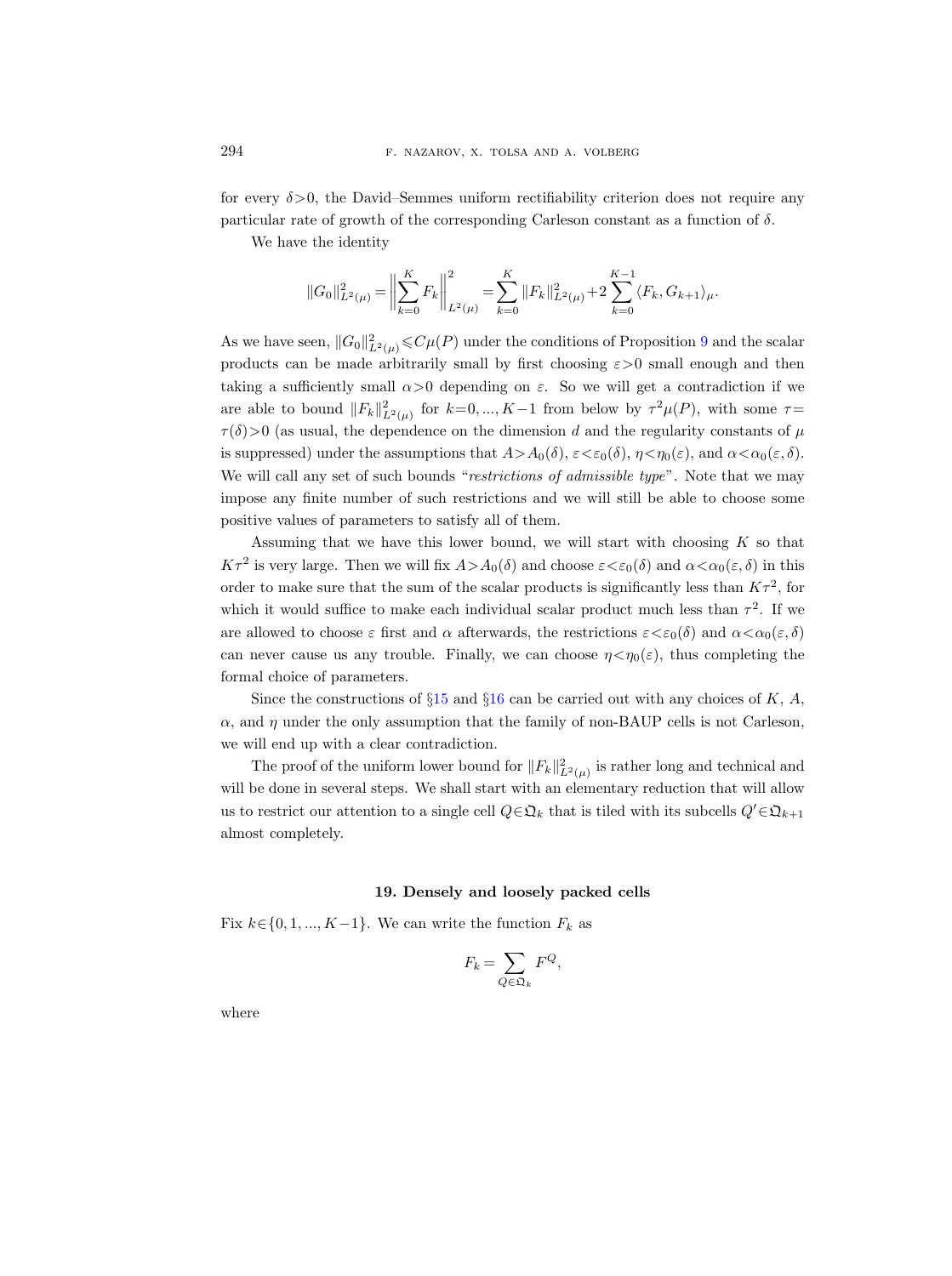uniform rectifiability and the riesz transform 295

$$
F^Q = \varphi_Q R^H (\varphi_Q \mu - \nu_Q) - \sum_{\substack{Q' \in \mathfrak{Q}_{k+1} \\ Q' \subset Q}} \varphi_{Q'} R^H (\varphi_{Q'} \mu - \nu_{Q'}).
$$

We shall call a cell  $Q \in \mathfrak{Q}_k$  densely packed if  $\sum_{Q' \in \mathfrak{Q}_{k+1}} \sum_{Q' \subset Q} \mu(Q') \geq (1-\varepsilon)\mu(Q)$ . Otherwise we shall call the cell Q loosely packed. The main claim of this section is that the loosely packed cells constitute a tiny minority of all cells in  $\mathfrak{Q}_k$  if  $\eta \leq \varepsilon^2$ . Indeed, we have

$$
\sum_{\substack{Q \in \mathfrak{Q}_k \\ Q \text{ is packed loosely}}} \mu(Q) \leq \varepsilon^{-1} \sum_{Q \in \mathfrak{Q}_k} \mu\left(Q \setminus \bigcup_{\substack{Q' \in \mathfrak{Q}_{k+1} \\ Q' \subset Q}} Q'\right) = \varepsilon^{-1} \Bigg[\sum_{Q \in \mathfrak{Q}_k} \mu(Q) - \sum_{Q' \in \mathfrak{Q}_{k+1}} \mu(Q')\Bigg]
$$
\n
$$
\leq \varepsilon^{-1} \Bigg[\mu(P) - \sum_{Q' \in \mathfrak{Q}_{k+1}} \mu(Q')\Bigg] \leq \frac{\eta}{\varepsilon} \mu(P) \leq \varepsilon \mu(P).
$$

We can immediately conclude from here that

$$
\sum_{Q \in \mathfrak{Q}_k} \mu(Q) = \sum_{Q \in \mathfrak{Q}_k} \mu(Q) - \sum_{Q \in \mathfrak{Q}_k} \mu(Q)
$$
\n*Q* is densely packed\n*Q* is loosely packed\n
$$
\geqslant (1-\eta)\mu(P) - \varepsilon\mu(P) \geqslant (1-2\varepsilon)\mu(P).
$$

From now on, we will fix the choice  $\eta = \varepsilon^2$ . We claim now that to estimate  $||F_k||^2_{L^2(\mu)}$ from below by  $\tau^2 \mu(P)$ , it suffices to show that for every densely packed cell  $Q \in \mathfrak{Q}_k$ , we have  $||F^Q||^2_{L^2(\mu)} \geq 2\tau^2 \mu(Q)$ . To see this, just write

$$
\begin{aligned} \|F_k\|^2_{L^2(\mu)}=&\sum_{Q\in\mathfrak{Q}_k}\|F^Q\|^2_{L^2(\mu)}\geqslant&\sum_{Q\in\mathfrak{Q}_k}\|F^Q\|^2_{L^2(\mu)}\\ &\geqslant&\sum_{Q\in\mathfrak{Q}_k}\ 2\tau^2\mu(Q)\geqslant 2(1-2\varepsilon)\tau^2\mu(P)\geqslant\tau^2\mu(P),\\ &\geqslant&\sum_{Q\text{ is densely packed}}2\tau^2\mu(Q)\geqslant 2(1-2\varepsilon)\tau^2\mu(P)\geqslant\tau^2\mu(P), \end{aligned}
$$

provided that  $\varepsilon < \frac{1}{4}$ .

## 20. Approximating measure

<span id="page-58-0"></span>From now on, we will fix  $k \in \{0, ..., K-1\}$  and a densely packed cell  $Q \in \mathfrak{Q}_k$ . We denote by  $\mathfrak Q$  the set of all cells  $Q'\in\mathfrak Q_{k+1}$  that are contained in the cell  $Q$ . We will also always assume that the assumptions of Proposition [9](#page-50-0) are satisfied.

The goal of this section is to show that there exists a subset  $\mathfrak{Q}'$  of  $\mathfrak Q$  such that

$$
\sum_{Q'\in \mathfrak{Q}'}\mu(Q')\geqslant (1\!-\!C\varepsilon)\mu(Q)
$$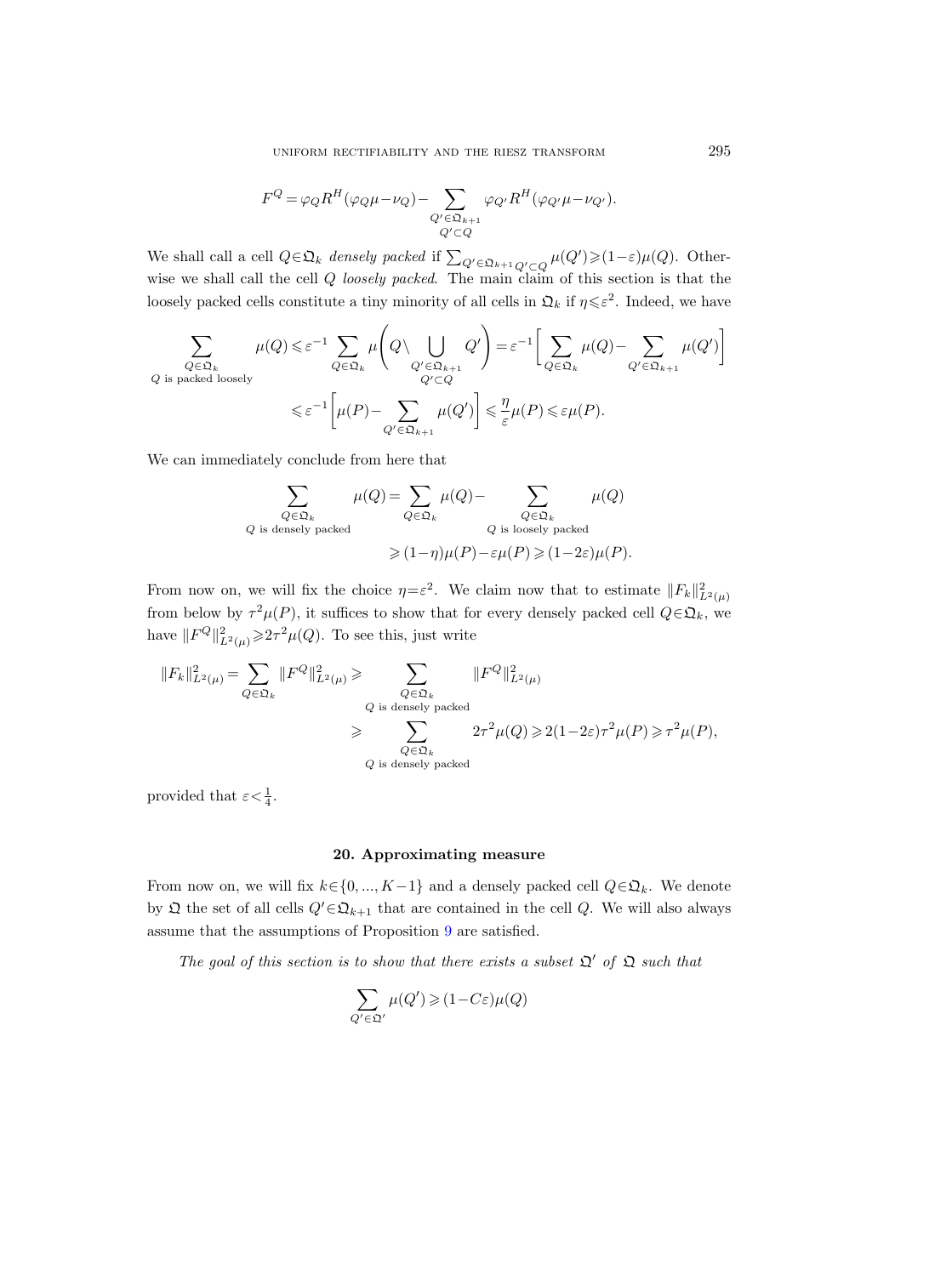and

$$
||F^{Q}||_{L^{2}(\mu)} \geq \frac{1}{2}||R^{H}(\nu-\nu_{Q})||_{L^{2}(\nu)} - \sigma(\varepsilon,\alpha)\sqrt{\mu(Q)},
$$

where  $\nu = \sum_{Q' \in \mathfrak{Q'}} \nu_{Q'}$  and  $\sigma(\varepsilon, \alpha)$  is some positive function such that

$$
\lim_{\varepsilon \to 0+} \lim_{\alpha \to 0+} \sigma(\varepsilon, \alpha) = 0.
$$

Proof. The proof is fairly long and technical, so we will split it into several steps.

Step 1. The choice of  $\mathfrak{Q}'$ .

For  $Q' \in \mathfrak{Q}$ , define

$$
g(Q') = \sum_{Q'' \in \mathfrak{Q}} \left[ \frac{\ell(Q'')}{D(Q', Q'')} \right]^{d+1},
$$

where

$$
D(Q',Q'')\,{=}\,\ell(Q')\,{+}\,\ell(Q'')\,{+}\,\text{dist}(Q',Q'')
$$

is the "long distance" between  $Q'$  and  $Q''$ .

We have

$$
\sum_{Q' \in \mathfrak{Q}} g(Q')\mu(Q') = \sum_{Q',Q'' \in \mathfrak{Q}} \ell(Q'')^{d+1} \frac{\mu(Q')}{D(Q',Q'')^{d+1}}
$$
  
\n
$$
\leq C \sum_{Q',Q'' \in \mathfrak{Q}} \ell(Q'')^{d+1} \int_{Q'} \frac{d\mu(x)}{[\ell(Q'') + \text{dist}(x,Q'')]^{d+1}}
$$
  
\n
$$
\leq C \sum_{Q'' \in \mathfrak{Q}} \ell(Q'')^{d+1} \int \frac{d\mu(x)}{[\ell(Q'') + \text{dist}(x,Q'')]^{d+1}}
$$
  
\n
$$
\leq C \sum_{Q'' \in \mathfrak{Q}} \ell(Q'')^{d}
$$
  
\n
$$
\leq C \sum_{Q'' \in \mathfrak{Q}} \mu(Q'')
$$
  
\n
$$
\leq C\mu(Q).
$$

Let  $\mathfrak{Q}_* = \{Q' \in \mathfrak{Q} : g(Q') > \varepsilon^{-1}\}\$ and  $\mathfrak{Q}' = \mathfrak{Q} \setminus \mathfrak{Q}_*$ . Then, by Chebyshev's inequality,

$$
\sum_{Q' \in \mathfrak{Q}_*} \mu(Q') \leqslant C \varepsilon \mu(Q),
$$

so

$$
\sum_{Q' \in \mathfrak{Q'}} \mu(Q') \geqslant (1 - C\varepsilon)\mu(Q),
$$

as required.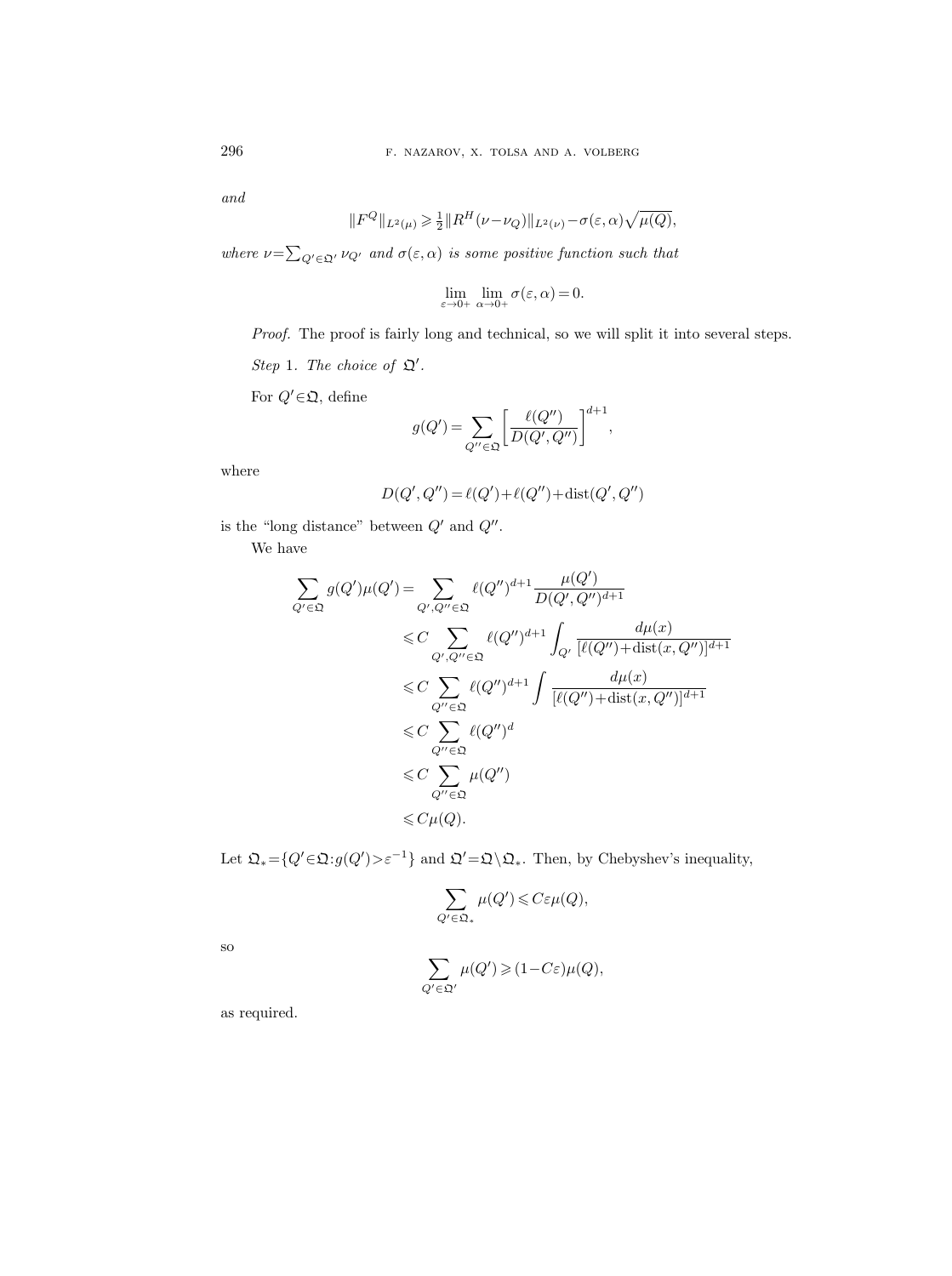Put

$$
\Phi = \sum_{Q' \in \mathfrak{Q'}} \varphi_{Q'} \quad \text{and} \quad \tilde{\Phi} = \sum_{Q' \in \mathfrak{Q'}} \chi_{Q'_{\varepsilon}}.
$$

Step 2. The first modification of  $F^Q$ : from  $\varphi$  to  $\chi$ .

Our next aim will be to show that

$$
||F^{Q}||_{L^{2}(\mu)} \geq ||\widetilde{F}^{Q}||_{L^{2}(\mu)} - C\varepsilon^{\gamma/4}\sqrt{\mu(Q)},
$$

where

$$
\widetilde{F}^{Q} = \widetilde{\Phi} R_{\mu}^{H} \Phi - \sum_{Q' \in \mathfrak{Q'}} \chi_{Q'_{\varepsilon}} R_{\mu}^{H} \varphi_{Q'} + \sum_{Q' \in \mathfrak{Q'}} \chi_{Q'_{\varepsilon}} R^{H} \nu_{Q'} - \chi_{Q} R^{H} \nu_{Q}.
$$

Recall first that, by Lemma [10,](#page-51-0) we have

$$
\|\varphi_{Q'}R^H(\varphi_{Q'}\mu-\nu_{Q'})\|_{L^2(\mu)}^2 \leq \|R^H(\varphi_{Q'}\mu-\nu_{Q'})\|_{L^2(\varphi_{Q'}\mu)}^2 \leq C\mu(Q')
$$

for all  $Q' \in \mathfrak{Q}$ . Thus,

$$
\left\| \sum_{Q' \in \Omega_*} \varphi_{Q'} R^H (\varphi_{Q'} \mu - \nu_{Q'}) \right\|_{L^2(\mu)}^2 = \sum_{Q' \in \Omega_*} \|\varphi_{Q'} R^H (\varphi_{Q'} \mu - \nu_{Q'})\|_{L^2(\mu)}^2
$$
  

$$
\leq C \sum_{Q' \in \Omega_*} \mu(Q') \leq C \varepsilon \mu(Q).
$$

This allows us to drop the terms  $\varphi_{Q'}R^H(\varphi_{Q'}\mu-\nu_{Q'})$  corresponding to  $Q'\in\mathfrak{Q}_*$  in the definition of  $F^Q$  at the cost of decreasing the  $L^2(\mu)$  norm by at most  $C\varepsilon^{1/2}\sqrt{\mu(Q)}$ .

Next we bound the norm  $\|\varphi_Q R_\mu^H \varphi_Q - \tilde{\Phi} R_\mu^H \Phi\|_{L^2(\mu)}$ . First, note that, for  $p \geq 1$ , we have

$$
\|\varphi_Q - \Phi\|_{L^p(\mu)}^p \le \mu(Q \setminus Q_{3\varepsilon}) + \mu\left(Q \setminus \bigcup_{Q' \in \mathfrak{Q}'} Q'\right) + \mu\left(\bigcup_{Q' \in \mathfrak{Q}'} (Q' \setminus Q'_{3\varepsilon})\right)
$$
  

$$
\le C\varepsilon^{\gamma}\mu(Q) + C\varepsilon\mu(Q) + C\varepsilon^{\gamma} \sum_{Q' \in \mathfrak{Q}'} \mu(Q') \le C\varepsilon^{\gamma}\mu(Q),
$$
 (5)

<span id="page-60-0"></span>and the same estimate holds for  $\|\varphi_Q - \tilde{\Phi}\|_{L^p(\mu)}^p$ . Using the boundedness of  $R_\mu^H$  in  $L^p(\mu)$ for  $p=2, 4$ , we get

$$
\|\varphi_Q R^H_\mu(\varphi_Q - \Phi)\|_{L^2(\mu)}^2 \leq C \|\varphi_Q - \Phi\|_{L^2(\mu)}^2 \leq C\varepsilon^\gamma \mu(Q)
$$

and

$$
\label{eq:4.1} \begin{split} \|(\varphi_Q-\tilde{\Phi})R_\mu^H\Phi\|_{L^2(\mu)}^2 &\leqslant \|\varphi_Q-\tilde{\Phi}\|_{L^4(\mu)}^2 \|R_\mu^H\Phi\|_{L^4(\mu)}^2\\ &\leqslant C\|\varphi_Q-\tilde{\Phi}\|_{L^4(\mu)}^2 \|\Phi\|_{L^4(\mu)}^2 \leqslant C\varepsilon^{\gamma/2}\mu(Q). \end{split}
$$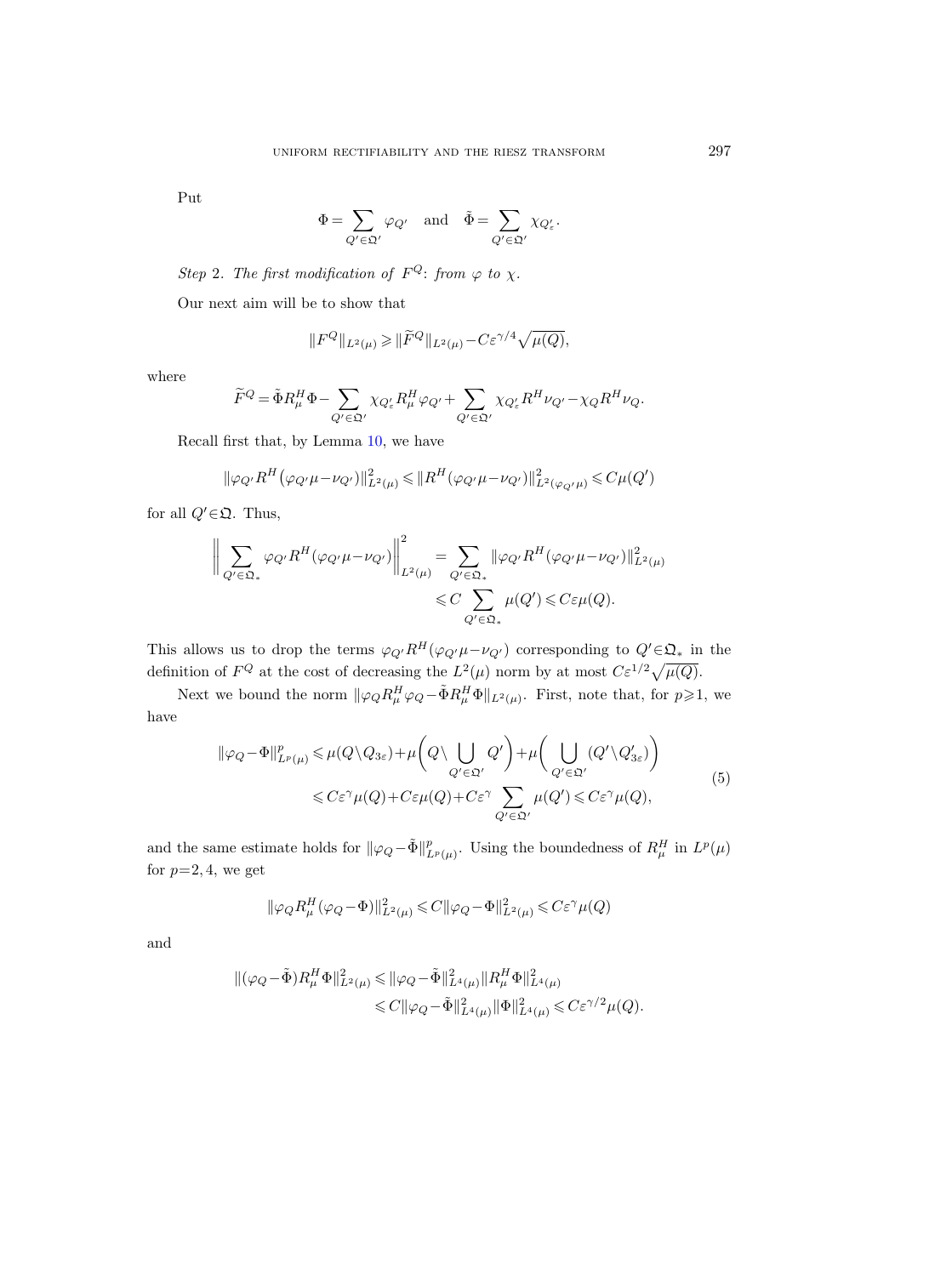Bringing these two estimates together and using the triangle inequality, we get

$$
\|\varphi_Q R_\mu^H \varphi_Q - \tilde \Phi R_\mu^H \Phi\|_{L^2(\mu)} \leqslant C \varepsilon^{\gamma/4} \sqrt{\mu(Q)}.
$$

This allows us to replace the term  $\varphi_Q R^H(\varphi_Q \mu)$  in the definition of  $F^Q$  by the term  $\tilde{\Phi}R_{\mu}^{H}\Phi$  appearing in the definition of  $\tilde{F}^{Q}$  at the cost of decreasing the  $L^{2}(\mu)$  norm by at most  $C\varepsilon^{\gamma/4}\sqrt{\mu(Q)}$ .

Next note that for every  $Q' \in \mathfrak{Q}'$ , we have

$$
\|\chi_{Q'}R^H(\varphi_{Q'}\mu-\nu_{Q'})\|_{L^4(\mu)}^4\leqslant C\mu(Q')
$$

by Lemma [10,](#page-51-0) so

$$
\begin{split} \|(\varphi_{Q'} - \chi_{Q'_{\varepsilon}})R^H(\varphi_{Q'}\mu - \nu_{Q'})\|_{L^2(\mu)}^2 &\leq \| \varphi_{Q'} - \chi_{Q'_{\varepsilon}}\|_{L^4(\mu)}^2 \| \chi_{Q'}R^H(\varphi_{Q'}\mu - \nu_{Q'})\|_{L^4(\mu)}^2 \\ &\leqslant C\mu(Q'\setminus Q'_{3\varepsilon})^{1/2}\mu(Q')^{1/2} \leqslant C\varepsilon^{\gamma/2}\mu(Q'). \end{split}
$$

Thus,

$$
\left\| \sum_{Q' \in \mathfrak{Q}'} (\varphi_{Q'} - \chi_{Q'_{\varepsilon}}) R^H (\varphi_{Q'} \mu - \nu_{Q'}) \right\|_{L^2(\mu)}^2 = \sum_{Q' \in \mathfrak{Q}'} \| (\varphi_{Q'} - \chi_{Q'_{\varepsilon}}) R^H (\varphi_{Q'} \mu - \nu_{Q'}) \|_{L^2(\mu)}^2
$$
  

$$
\leq C \varepsilon^{\gamma/2} \sum_{Q' \in \mathfrak{Q}'} \mu(Q') \leq C \varepsilon^{\gamma/2} \mu(Q).
$$

This allows us to replace all the remaining terms  $\varphi_{Q'}R^H(\varphi_{Q'}\mu-\nu_{Q'})$   $(Q'\in\mathfrak{Q'})$  in the definition of  $F^Q$  by the terms  $\chi_{Q'_\varepsilon} R^H(\varphi_{Q'}\mu - \nu_{Q'})$  appearing in the definition of  $\tilde{F}^Q$  at the cost of decreasing the  $L^2(\mu)$  norm by at most  $C\varepsilon^{\gamma/4}\sqrt{\mu(Q)}$  again.

At last, using the bound  $\|\chi_Q R^H \nu_Q\|_{L^4(\mu)}^4 \leqslant C\mu(Q)$  (the same Lemma [10\)](#page-51-0), we get

$$
\begin{aligned} \|(\varphi_Q - \chi_Q)R^H \nu_Q\|_{L^2(\mu)}^2 &\leq \| \varphi_Q - \chi_Q \|_{L^4(\mu)}^2 \| \chi_Q R^H \nu_Q) \|_{L^4(\mu)}^2 \\ &\leq C \mu(Q \setminus Q_{3\varepsilon})^{1/2} \mu(Q)^{1/2} \leq C \varepsilon^{\gamma/2} \mu(Q). \end{aligned}
$$

So, we can make the final replacement of  $\varphi_Q R^H \nu_Q$  with  $\chi_Q R^H \nu_Q$  at the cost of decreasing the  $L^2(\mu)$  norm by at most  $C\varepsilon^{\gamma/4}\sqrt{\mu(Q)}$ .

Step 3. The second modification of  $F^Q$ : from  $R^H(\varphi\mu)$  to  $R^H\nu$ .

Recall that we finally want to switch from  $\mu$  to the measure

$$
\nu = \sum_{Q' \in \mathfrak{Q'}} \nu_{Q'}.
$$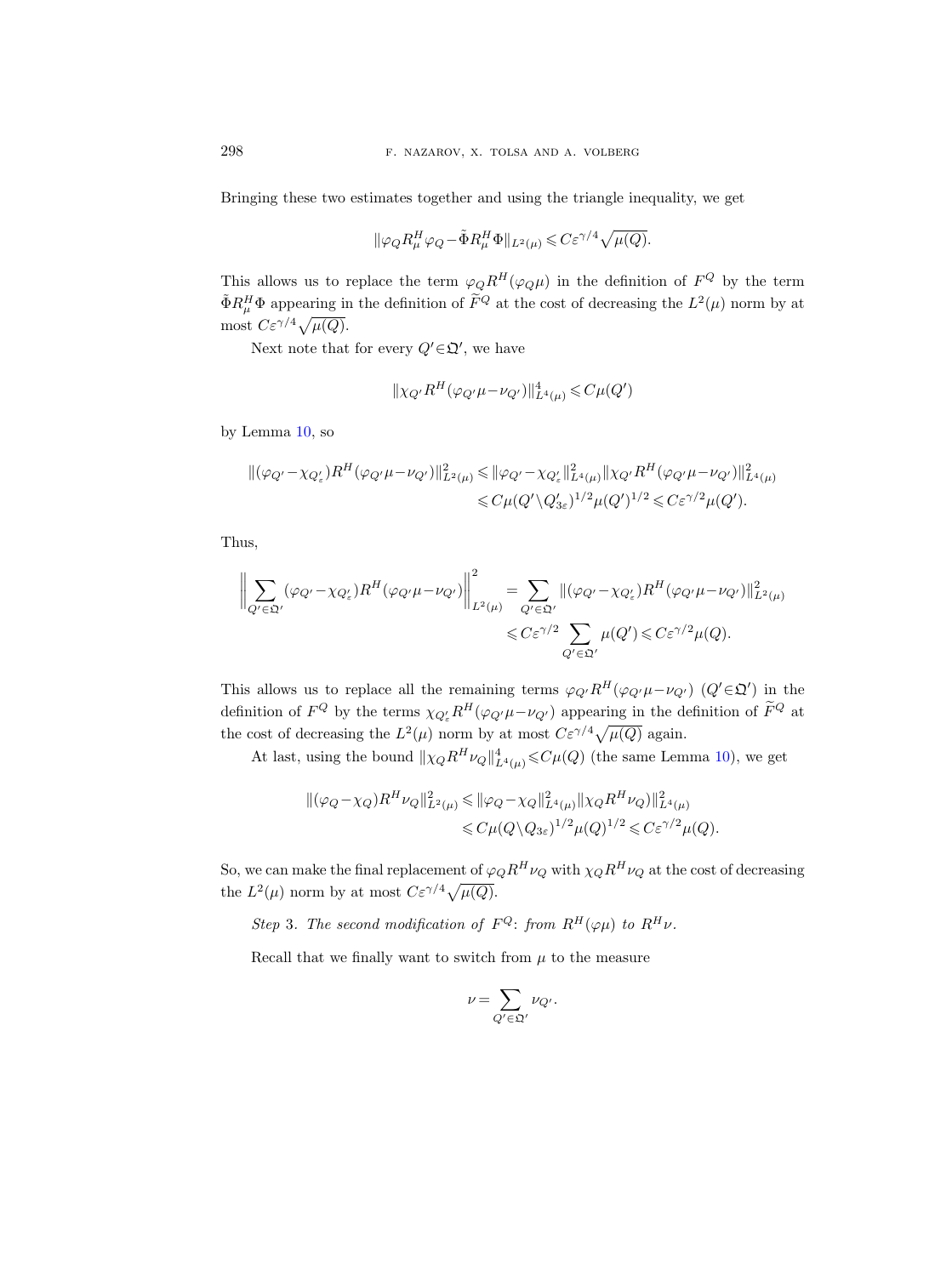Our next goal will be to show that

$$
\|\widetilde{F}^{Q} - (\tilde{\Phi}R^{H}\nu - \chi_{Q}R^{H}\nu_{Q})\|_{L^{2}(\mu)} \leqslant C\alpha\varepsilon^{-d-3}\sqrt{\mu(Q)}.
$$

Note first of all that

$$
\tilde{\Phi}R^H_{\mu}\Phi - \sum_{Q' \in \mathfrak{Q}'} \chi_{Q'_{\varepsilon}}R^H_{\mu}\varphi_{Q'} = \sum_{Q' \in \mathfrak{Q}'} \chi_{Q'_{\varepsilon}}R^H(\Phi_{Q'}\mu),
$$

where

$$
\Phi_{Q'} = \sum_{\substack{Q'' \in \mathfrak{Q}' \\ Q'' \neq Q'}} \varphi_{Q''}.
$$

Fix some  $Q' \in \mathfrak{Q}'$ . Let  $x \in Q'_{\varepsilon}$ . Then, for every  $Q'' \in \mathfrak{Q}' \setminus \{Q'\}$ , we have

$$
[R^H(\varphi_{Q''}\mu - \nu_{Q''})](x) = \int \Psi_x d(\varphi_{Q''}\mu - \nu_{Q''}),
$$

where

$$
\Psi_x(y) = K^H(x - y) = \frac{\pi_H(x - y)}{|x - y|^{d+1}}.
$$

Since  $|x-y| \geq \varepsilon D(Q', Q'')$  for all  $y \in \text{supp }\varphi_{Q''} \subset Q''_{\varepsilon}$ , we have

$$
\|\Psi_x\|_{\text{Lip(supp}\, \varphi_{Q''})} \leqslant \frac{C}{\varepsilon^{d+1}D(Q',Q'')^{d+1}},
$$

whence, by Lemma [3,](#page-21-0)

$$
\left| \int \Psi_x d(\varphi_{Q''}\mu - \nu_{Q''}) \right| \leq C\alpha \ell(Q'')^{d+2} \|\Psi_x\|_{\text{Lip(supp}\,\varphi_{Q''})} \|\varphi_{Q''}\|_{\text{Lip}}
$$
  

$$
\leq C\alpha \varepsilon^{-d-2} \left[ \frac{\ell(Q'')}{D(Q',Q'')} \right]^{d+1}.
$$

Therefore, for every  $Q' \in \mathfrak{Q}'$ , we have

÷.

$$
\left| R^H(\Phi_{Q'} \mu) - \sum_{\substack{Q'' \in \mathfrak{Q}' \\ Q'' \neq Q'}} R^H \nu_{Q''} \right| \leqslant C \alpha \varepsilon^{-d-2} g(Q') \leqslant C \alpha \varepsilon^{-d-3}
$$

on  $Q'_e$ . Thus, making a uniform error of at most  $C\alpha \varepsilon^{-d-3}$ , we can replace

$$
\tilde{\Phi} R_\mu^H \Phi - \sum_{Q' \in \mathfrak{Q}'} \chi_{Q'_\varepsilon} R_\mu^H \varphi_{Q'} = \sum_{Q' \in \mathfrak{Q}'} \chi_{Q'_\varepsilon} R^H (\Phi_{Q'} \mu)
$$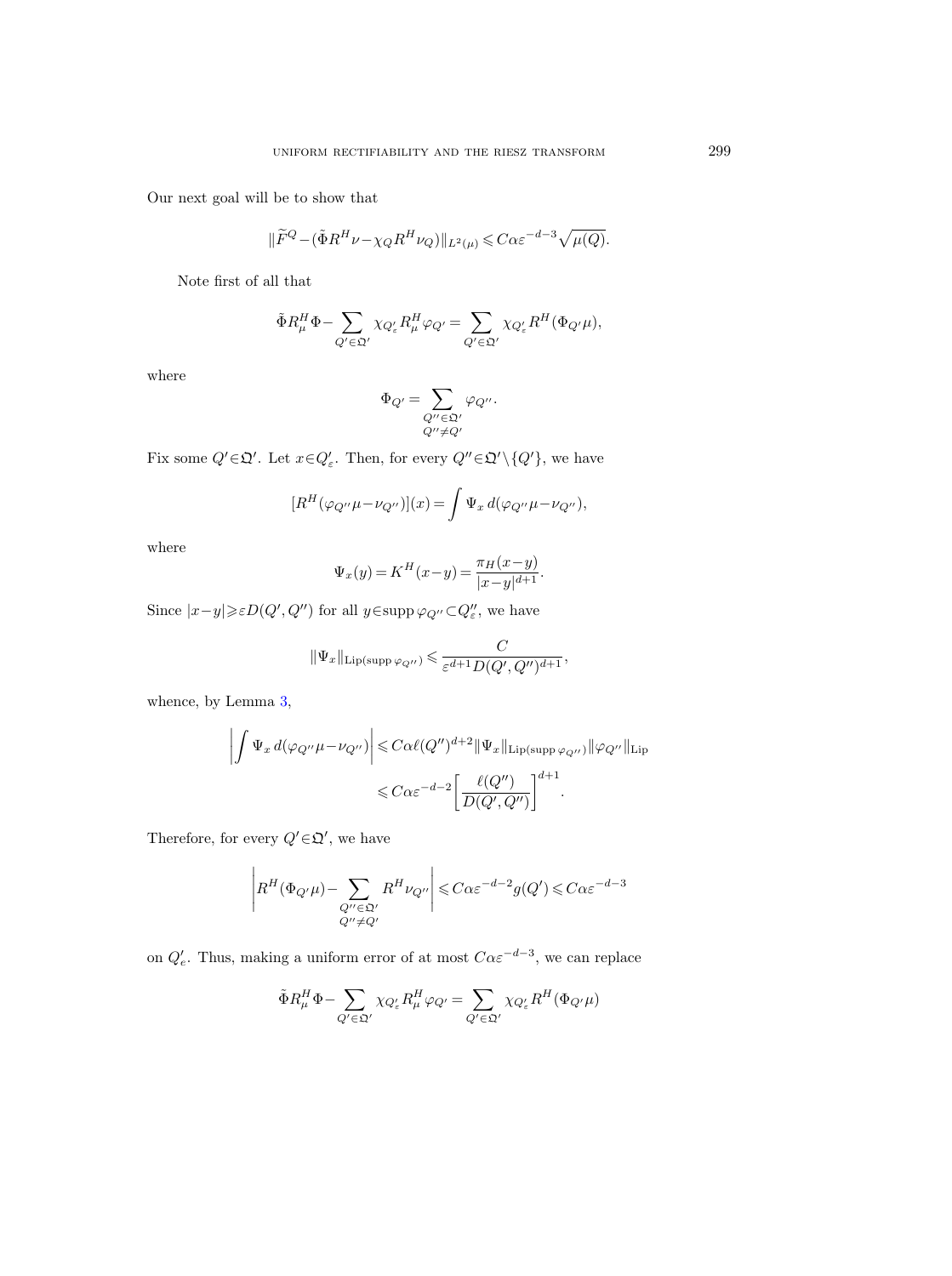by

$$
\sum_{Q' \in \mathfrak{Q'}} \chi_{Q'_{\epsilon}} \left( \sum_{\substack{Q'' \in \mathfrak{Q'} \\ Q'' \neq Q'}} R^H \nu_{Q''} \right) = \sum_{Q' \in \mathfrak{Q'}} \chi_{Q'_{\epsilon}} R^H (\nu - \nu_{Q'}).
$$

Combining each term in this sum with the corresponding term  $\chi_{Q'_{\varepsilon}} R^H \nu_{Q'}$ , we get the sum

$$
\sum_{Q' \in \mathfrak{Q}'} \chi_{Q'_{\varepsilon}} R^H \nu = \tilde{\Phi} R^H \nu.
$$

It remains to note that the uniform bound we got is stronger than the  $L^2(\mu)$  bound we need.

Step 4. The final effort: from  $L^2(\mu)$  to  $L^2(\nu)$ .

It remains to compare

$$
\|\tilde{\Phi}R^{H}\nu - \chi_{Q}R^{H}\nu_{Q}\|_{L^{2}(\mu)}
$$
 with  $\|R^{H}(\nu - \nu_{Q})\|_{L^{2}(\nu)}$ .

Since  $0 \le \Phi \le 1$  and both  $\tilde{\Phi}$  and  $\chi_Q$  are identically equal to 1 on supp  $\Phi$ , we trivially have

$$
\|\tilde{\Phi}R^{H}\nu - \chi_{Q}R^{H}\nu_{Q}\|_{L^{2}(\mu)} \geq \|\tilde{\Phi}R^{H}\nu - \chi_{Q}R^{H}\nu_{Q}\|_{L^{2}(\Phi\mu)} = \|R^{H}(\nu - \nu_{Q})\|_{L^{2}(\Phi\mu)}.
$$

To make the transition from  $L^2(\Phi\mu)$  to  $L^2(\nu)$ , we will use the following comparison lemma.

<span id="page-63-0"></span>LEMMA 12. Let F be any Lipschitz function and let  $p \geqslant 1$ . Then

$$
\left|\int |F|^p \, d(\Phi \mu - \nu) \right| \leqslant C(p) \alpha \varepsilon^{-1} \Big[ \|F\|_{L^p(\Phi \mu)}^p + \Big[ \max_{Q' \in \mathfrak{Q}'} \ell(Q') \|F\|_{\text{Lip(supp}\, \varphi_{Q'})} \Big]^p \mu(Q) \Big].
$$

*Proof.* Set  $M = \max_{Q' \in \mathfrak{Q}'} \ell(Q') ||F||_{\text{Lip}(\text{supp }\varphi_{Q'})}, S(Q') = ||F||_{L^{\infty}(\text{supp }\varphi_{Q'})}.$  We have

$$
\int |F|^p d(\Phi \mu - \nu) = \sum_{Q' \in \mathfrak{Q}'} \int |F|^p d(\varphi_{Q'} \mu - \nu_{Q'}).
$$

By Lemma [3,](#page-21-0)

$$
\left| \int |F|^p d(\varphi_{Q'} \mu - \nu_{Q'}) \right| \leq C(p) \alpha \ell(Q')^{d+2} S(Q')^{p-1} \frac{M}{\ell(Q')} \|\varphi_{Q'}\|_{\text{Lip}}
$$
  

$$
\leq C(p) \alpha \varepsilon^{-1} S(Q')^{p-1} M \ell(Q')^d
$$
  

$$
\leq C(p) \alpha \varepsilon^{-1} S(Q')^{p-1} M \mu(Q')
$$
  

$$
\leq C(p) \alpha \varepsilon^{-1} [S(Q')^p + M^p] \mu(Q')
$$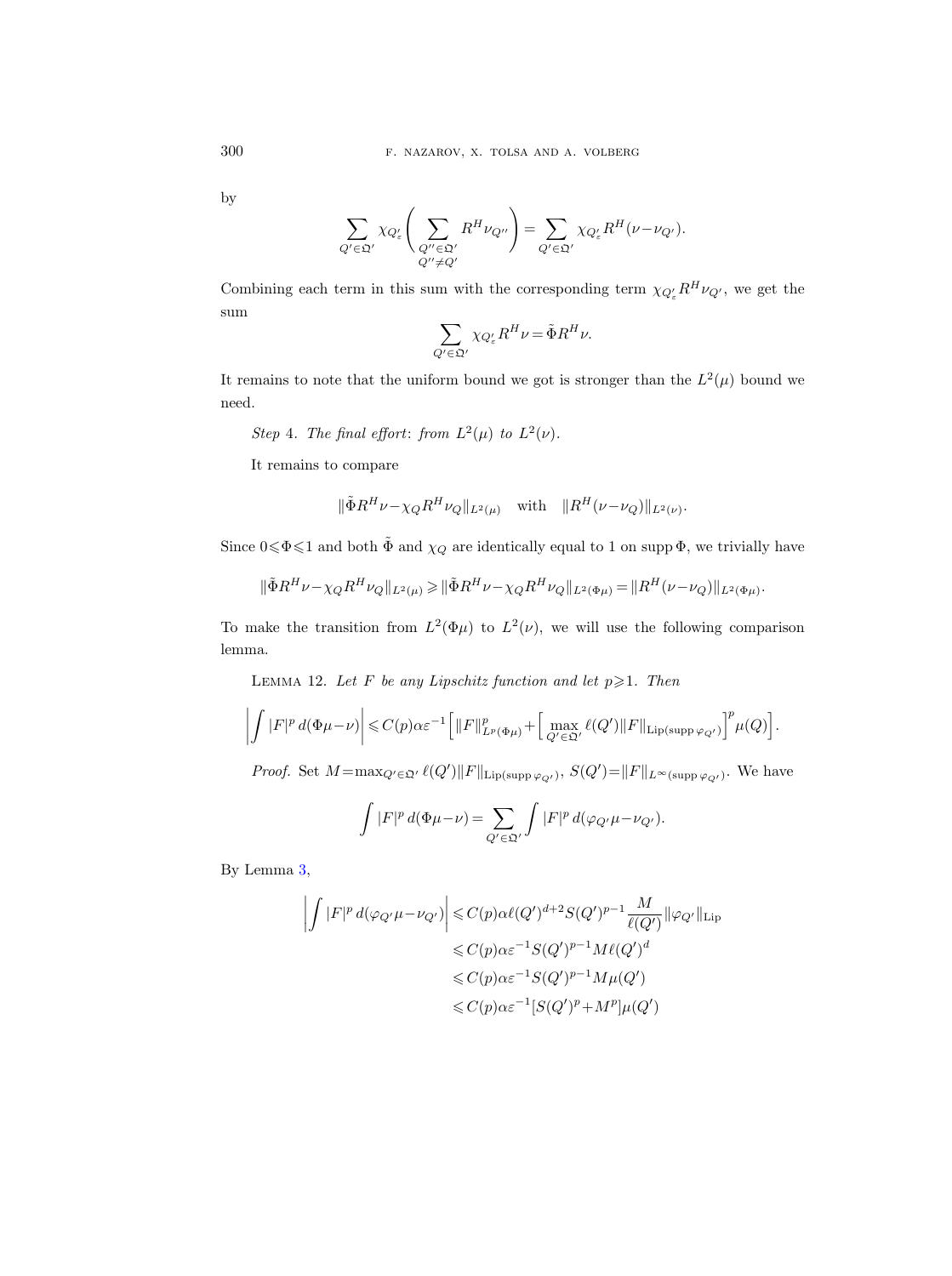for each  $Q' \in \mathfrak{Q}'$ . Thus,

$$
\left| \int |F|^p d(\Phi \mu - \nu) \right| \leq C(p) \alpha \varepsilon^{-1} \sum_{Q' \in \mathfrak{Q}'} [S(Q')^p + M^p] \mu(Q')
$$
  

$$
\leq C(p) \alpha \varepsilon^{-1} \left[ M^p \mu(Q) + \sum_{Q' \in \mathfrak{Q}'} S(Q')^p \mu(Q') \right].
$$

It remains to note that, for each  $Q' \in \mathfrak{Q}'$ , we have  $\int \varphi_{Q'} d\mu \geqslant c\ell(Q')^d \geqslant c\mu(Q')$  and

$$
S(Q')^p\leqslant \Big[\min_{\text{supp}\, \varphi_{Q'}}|F|+8\ell(Q')\|F\|_{\text{Lip}(\text{supp}\, \varphi_{Q'})}\Big]^p\leqslant C(p)\Big[\Big(\min_{\text{supp}\, \varphi_{Q'}}|F|\Big)^p+M^p\Big],
$$

so

$$
\sum_{Q' \in \mathfrak{Q}'} S(Q')^p \mu(Q') \leq C(p) \sum_{Q' \in \mathfrak{Q}'} \left( \min_{\text{supp }\varphi_{Q'}} |F| \right)^p \mu(Q') + C(p)M^p \sum_{Q' \in \mathfrak{Q}'} \mu(Q')
$$
  

$$
\leq C(p) \sum_{Q' \in \mathfrak{Q}'} \left( \min_{\text{supp }\varphi_{Q'}} |F| \right)^p \int \varphi_{Q'} d\mu + C(p)M^p \mu(Q)
$$
  

$$
\leq C(p) \int |F|^p d(\Phi \mu) + C(p)M^p \mu(Q). \qquad \Box
$$

Thus, we need to get a decent bound for the Lipschitz norm of  $R^H(\nu-\nu_Q)$  on supp  $\varphi_{Q'}$ . We already know (Lemma [1\)](#page-10-0) that

$$
\|R^H \nu_Q\|_{\mathrm{Lip}} \leqslant \frac{C}{\varepsilon^2 \ell(Q)} \leqslant \frac{C}{\varepsilon^2 \ell(Q')} \quad \text{and} \quad \|R^H \nu_{Q'}\|_{\mathrm{Lip}} \leqslant \frac{C}{\varepsilon^2 \ell(Q')}.
$$

Now note that

$$
R^{H}(\nu - \nu_{Q'}) = \sum_{\substack{Q'' \in \mathfrak{Q}' \\ Q'' \neq Q'}} \int \Psi_y \, d\nu_{Q''}(y),
$$

where  $\Psi_y(x) = K^H(x-y)$ . As  $|x-y| \ge \varepsilon D(Q',Q'')$  for all  $x \in \text{supp }\varphi_{Q'}$  and all  $y \in \text{supp }\varphi_{Q''},$ we have

$$
\|\Psi_y\|_{\operatorname{Lip}(\operatorname{supp}\varphi_{Q'})}\leqslant \frac{C}{\varepsilon^{d+1}D(Q',Q'')^{d+1}}
$$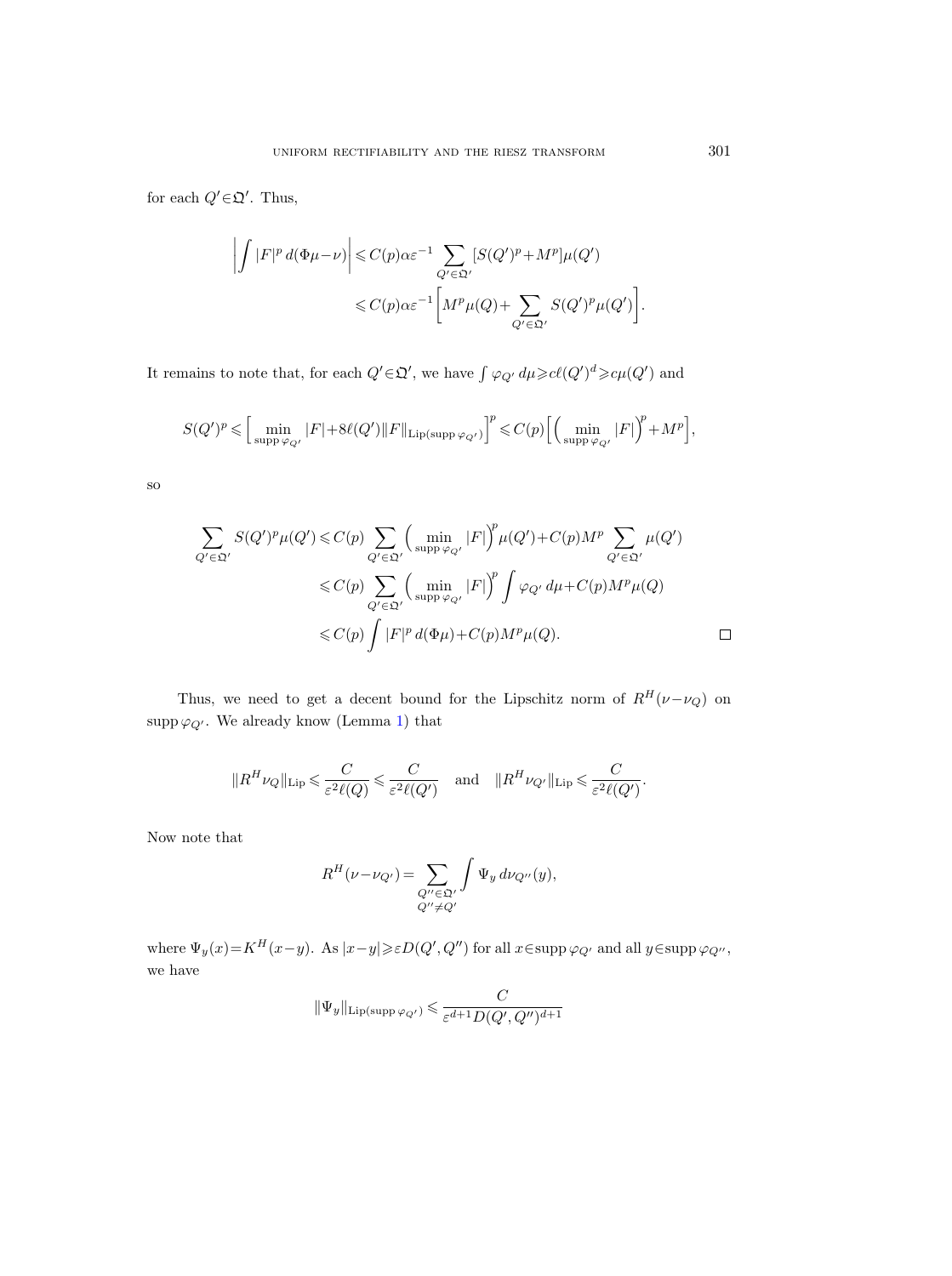for all  $y \in \text{supp } \nu_{Q''}$ . Thus

$$
||R^{H}(\nu-\nu_{Q'})||_{\text{Lip(supp}\,\varphi_{Q'})} \leqslant \sum_{Q''\in\mathfrak{Q}'} \int ||\Psi_{y}||_{\text{Lip(supp}\,\varphi_{Q'})}\,d\nu_{Q''}(y)
$$
  

$$
\leqslant C \sum_{Q''\in\mathfrak{Q}'} \frac{\nu_{Q''}(Q'')}{\varepsilon^{d+1}D(Q',Q'')^{d+1}}
$$
  

$$
= C \sum_{Q''\in\mathfrak{Q}'} \frac{\mu(Q'')}{\varepsilon^{d+1}D(Q',Q'')^{d+1}}
$$
  

$$
\leqslant C \varepsilon^{-d-1} \int \frac{d\mu(y)}{[\ell(Q')+ \text{dist}(y,Q')]^{d+1}}
$$
  

$$
\leqslant C \varepsilon^{-d-1} \ell(Q')^{-1}.
$$

Bringing these three estimates together, we conclude that

$$
\ell(Q')\|R^H(\nu-\nu_Q)\|_{\text{Lip(supp}\,\varphi_{Q'})}
$$
  
\$\leqslant \ell(Q')[\|R^H(\nu-\nu\_{Q'})\|\_{\text{Lip(supp}\,\varphi\_{Q'})} + \|R^H\nu\_{Q'}\|\_{\text{Lip(supp}\,\varphi\_{Q'})} + \|R^H\nu\_Q\|\_{\text{Lip(supp}\,\varphi\_{Q'})}]\$  
\$\leqslant C\varepsilon^{-d-1}\$

for all  $Q' \in \mathfrak{Q}'$ . Lemma [12](#page-63-0) applied with  $p=2$  and  $F = R^H(\nu - \nu_Q)$  now yields

$$
\left| \int |R^{H}(\nu - \nu_{Q})|^{2} d(\Phi \mu - \nu) \right| \leq C \alpha \varepsilon^{-1} [\|R^{H}(\nu - \nu_{Q})\|_{L^{2}(\Phi \mu)}^{2} + [C \varepsilon^{-d-1}]^{2} \mu(Q)]
$$
  

$$
\leq C \alpha \varepsilon^{-1} \|R^{H}(\nu - \nu_{Q})\|_{L^{2}(\Phi \mu)}^{2} + C \alpha \varepsilon^{-2d-3} \mu(Q),
$$

whence

$$
||R^{H}(\nu-\nu_{Q})||^{2}_{L^{2}(\nu)} \leq (1+C\alpha\varepsilon^{-1})||R^{H}(\nu-\nu_{Q})||^{2}_{L^{2}(\Phi\mu)} + C\alpha\varepsilon^{-2d-3}\mu(Q)
$$
  

$$
\leq (1+C\alpha\varepsilon^{-1})\left[||R^{H}(\nu-\nu_{Q})||_{L^{2}(\Phi\mu)} + C\alpha^{1/2}\varepsilon^{-(2d+3)/2}\sqrt{\mu(Q)}\right]^{2}.
$$

Assuming that  $C\alpha \varepsilon^{-1}$  <3, which is a restriction of the type  $\alpha < \alpha_0(\varepsilon)$ , and taking the square root, we finally get

$$
||R^H(\nu-\nu_Q)||_{L^2(\Phi\mu)} \geq \frac{1}{2}||R^H(\nu-\nu_Q)||_{L^2(\nu)} - C\alpha^{1/2}\varepsilon^{-(2d+3)/2}\sqrt{\mu(Q)}.
$$

Combined with the bounds from steps 2 and 3, this yields the result stated as the objective of this section with

$$
\sigma(\varepsilon,\alpha) = C[\varepsilon^{\gamma/4} + \alpha^{1/2}\varepsilon^{-(2d+3)/2} + \alpha \varepsilon^{-d-3}].
$$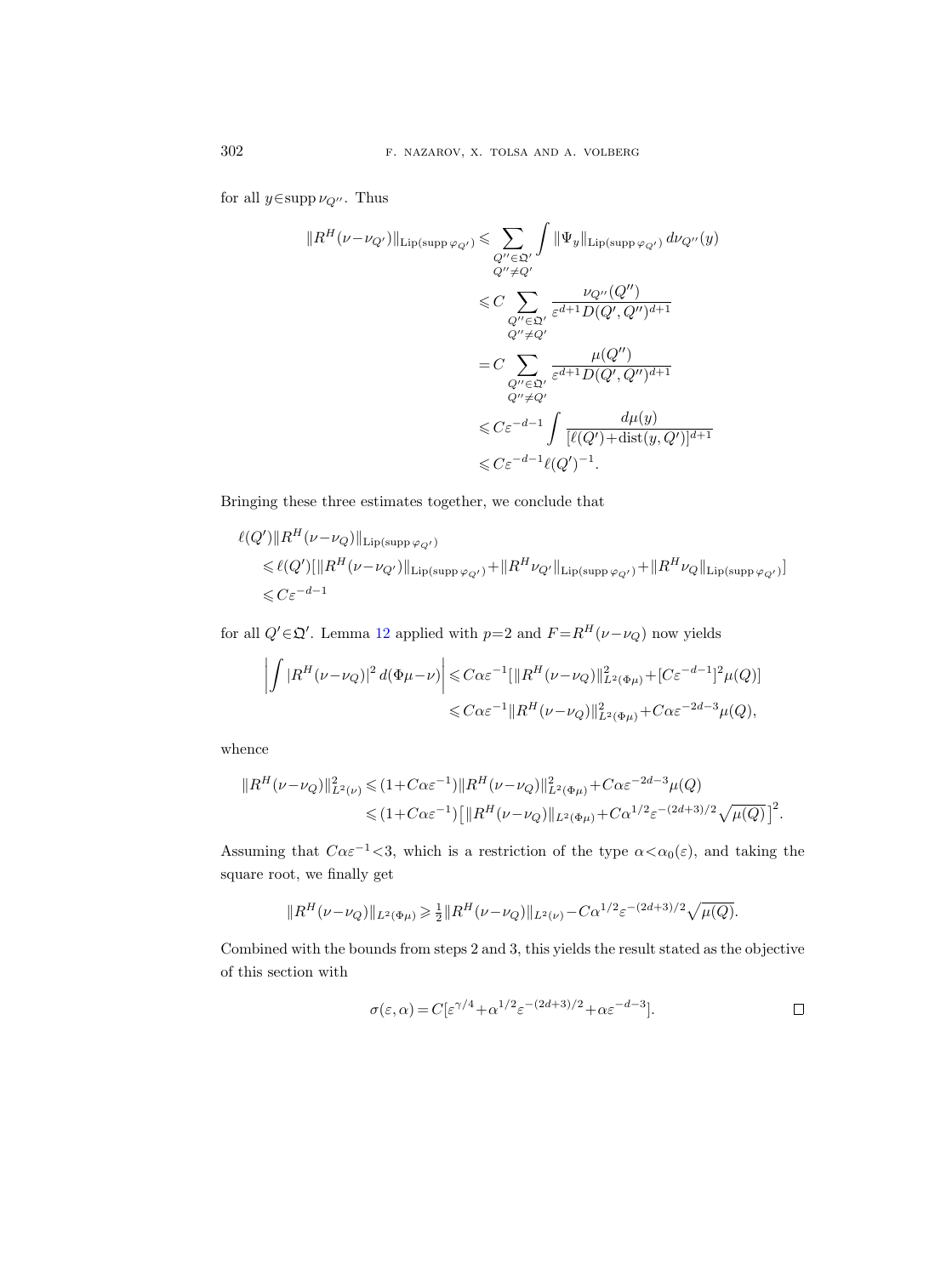### 21. The reflection trick

For  $\Delta$ >0 to be chosen below, fix a hyperplane L parallel to H at the distance  $2\Delta\ell(Q)$ from supp  $\mu \cap Q$ . The reader should think of  $\Delta$  as small compared to  $\varepsilon$  and large compared to  $\alpha$ . Let S be the (closed) half-space bounded by L that contains supp  $\mu \cap Q$ . For  $x \in S$ , denote by  $x^*$  the reflection of  $x$  about  $L$ . Define the kernels

$$
\widetilde{K}^H(x,y) = K^H(x-y) - K^H(x^*-y), \quad x, y \in S,
$$

and denote by  $\widetilde{R}^H$  the corresponding operator. We will assume that  $\alpha < \Delta$ , so the approximating hyperplanes  $L(Q')$   $(Q' \in \mathfrak{Q}')$  and  $L(Q)$ , which lie within the distance  $\alpha \ell(Q)$ from supp  $\mu \cap Q$  are contained in S and lie at the distance  $\Delta \ell(Q)$  or greater from the boundary hyperplane L.

The goal of this section is to show that, for some appropriately chosen  $\Delta = \Delta(\alpha, \varepsilon) > 0$ , and under our usual assumptions about  $\varepsilon$ , A, and  $\alpha$ , we have

$$
||R^H(\nu-\nu_Q)||_{L^2(\nu)} \geq ||\widetilde{R}^H\nu||_{L^2(\nu)} - \sigma(\varepsilon,\alpha)\sqrt{\mu(Q)},
$$

where, again,  $\sigma(\varepsilon,\alpha)$  is some positive function such that

$$
\lim_{\varepsilon \to 0+} \lim_{\alpha \to 0+} \sigma(\varepsilon, \alpha) = 0.
$$

Thus, if  $||R^H(\nu-\nu_Q)||_{L^2(\nu)}$  is much smaller than  $\sqrt{\mu(Q)}$  and  $\varepsilon$  and  $\alpha$  are chosen so that  $\sigma(\varepsilon,\alpha)$  is small, then  $\|\widetilde{R}^H\nu\|_{L^2(\nu)}$  must also be small. Again, the exact formula for  $\sigma(\varepsilon,\alpha)$  is not important for the rest of the argument.

Note that the correction kernel  $K^H(x^* - y)$  is uniformly bounded as long as x or y stay in  $S$  away from the boundary hyperplane  $L$ , so it defines a nice bounded operator in  $L^2(\mu_Q)$ , where  $\mu_Q = \chi_Q \mu$ , and we can define the operator  $\tilde{R}^H_{\mu_Q}$  with the kernel  $\tilde{K}^H(x, y)$  as the difference of the operator  $R_{\mu_Q}^H$  and the integral operator T with the kernel  $K^H(x^* - y)$ .

Our first observation is that the norm of the operator  $\tilde{R}^H_{\mu_Q}$  in  $L^2(\mu_Q)$  is bounded by some constant depending only on the dimension and the goodness parameters of  $\mu$ . Indeed, all we need is to bound the norm of the integral operator  $T$ . Note however that

$$
K^H(x^* - y) = K^H_{\Delta \ell(Q)}(x - y) + [K^H(x^* - y) - K^H_{\Delta \ell(Q)}(x - y)].
$$

The first term on the right corresponds to the operator  $R_{\mu_Q,\Delta\ell(Q)}^H$ , whose norm is bounded by some constant independent of ∆ according to our definition of a good measure. On the other hand, we have

$$
|K^H(x^*-y) - K^H_{\Delta \ell(Q)}(x-y)| \leq \frac{C\Delta \ell(Q)}{[\Delta \ell(Q) + |x-y|]^{d+1}}
$$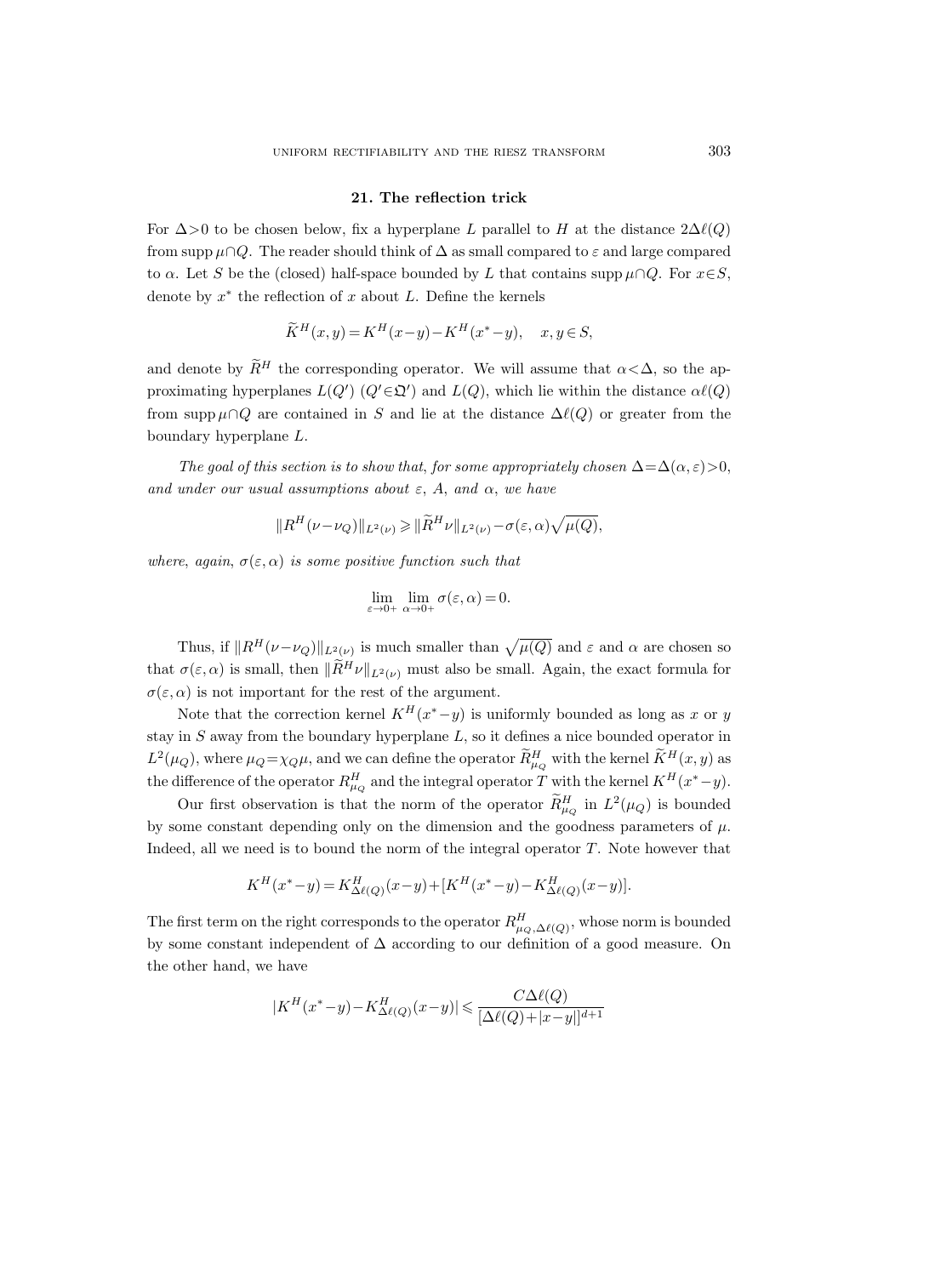for all  $x, y \in S$  with  $dist(x, L)$ ,  $dist(y, L) \in (\Delta \ell(Q), 4\Delta \ell(Q))$ , and all points  $x, y \in supp \mu_Q$ satisfy this restriction, provided that  $\alpha < \Delta$ . Since this bound is symmetric in x and y and since

$$
\int \frac{\Delta \ell(Q)}{[\Delta \ell(Q) + |x-y|]^{d+1}} \, d\mu(y) \leqslant C
$$

independently of the choice of  $\Delta$ , we conclude that the norm of the operator corresponding to the second term in the decomposition of  $K^H(x^* - y)$  in  $L^2(\mu_Q)$  is bounded by some fixed constant as well.

Note now that  $\widetilde{K}^H(x, y)=0$  whenever  $x\in L$  or  $y\in L$ . We also have the antisymmetry property

$$
\widetilde{K}^H(y,x) = -\widetilde{K}^H(x,y).
$$

At last  $\widetilde{K}^H(x, y)$  is harmonic in each variable as long as  $x, y \in S$ ,  $x \neq y$ .

The next important thing to note is that the correction term  $K^H(x^* - y)$  is uniformly bounded and Lipschitz in  $x \in S$  as long as  $y \in S$  and dist $(y, L) \geq \Delta \ell(Q)$ . More precisely, for all such  $y$ ,

$$
||K^H(\cdot^*-y)||_{L^\infty(S)} \leq \frac{1}{\Delta^d \ell(Q)^d} \quad \text{and} \quad ||K^H(\cdot^*-y)||_{\text{Lip}(S)} \leq \frac{C}{\Delta^{d+1} \ell(Q)^{d+1}}.
$$

To pass from the smallness of  $||R^H(\nu-\nu_Q)||_{L^2(\nu)}$  to that of  $||R^H\nu||_{L^2(\nu)}$ , it suffices to estimate the norm  $||R^H\nu_Q - T\nu||_{L^2(\nu)}$ .

We start with showing that  $R^H \nu_Q - T \nu_Q$  is uniformly bounded by  $C \Delta \varepsilon^{-2}$  on S. Indeed, using the identities  $K^H(x^* - y) = K^H(x - y^*)$   $(x, y \in S)$  and  $y^* = y - z$   $(y \in L(Q))$ , where z is the inner normal vector to the boundary of S of length  $2 \text{ dist}(L(Q), L) \le$  $6\Delta\ell(Q)$ , we get

$$
[T\nu_Q](x) = \int K^H(x - y^*) d\nu_Q(y) = \int K^H(x + z - y) d\nu_Q(y) = [R^H \nu_Q](x + z),
$$

whence, by Lemma [1,](#page-10-0)

$$
|[R^H\nu_Q](x) - [T\nu_Q](x)| = |[R^H\nu_Q](x) - [R^H\nu_Q](x+z)| \leq ||R^H\nu_Q||_{\text{Lip}}|z| \leq \frac{C\Delta}{\varepsilon^2}.
$$

Now we will estimate  $||T\nu_Q - T\nu||_{L^2(\nu)}$ . Note that

$$
||T(\nu_Q - \nu)||_{\text{Lip}(S)} \leqslant \sup_{y \in \text{supp }\nu \cup \text{supp }\nu_Q} ||K^H(\cdot^* - y)||_{\text{Lip}(S)}(\nu(\mathbb{R}^{d+1}) + \nu_Q(\mathbb{R}^{d+1}))
$$
  

$$
\leqslant \frac{C}{\Delta^{d+1}\ell(Q)^{d+1}} \mu(Q) \leqslant \frac{C}{\Delta^{d+1}\ell(Q)}.
$$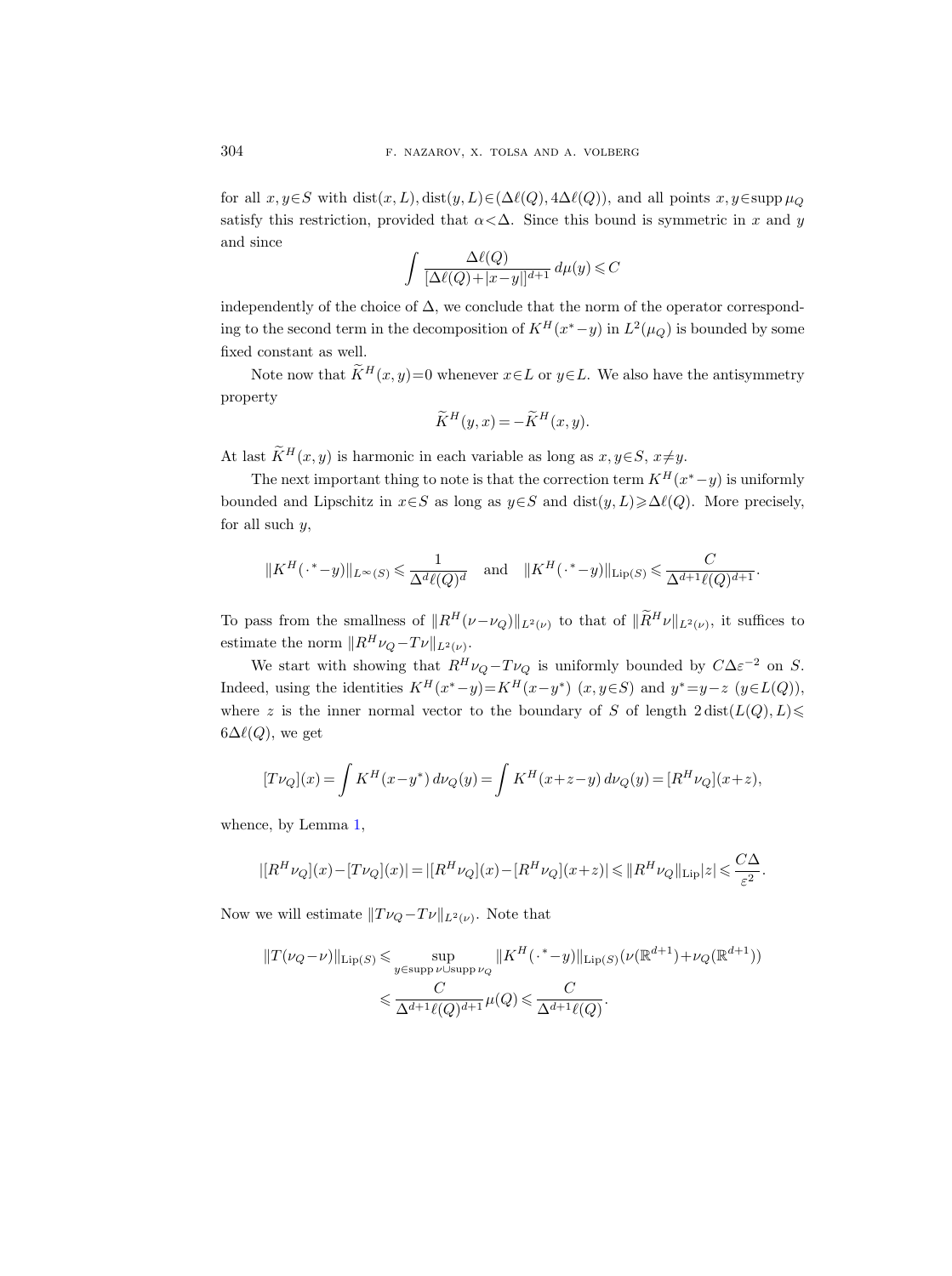Similarly,

$$
||T(\nu_Q - \nu)||_{L^{\infty}(S)} \leq \sup_{y \in (\text{supp }\nu \cup \text{supp }\nu_Q)} ||K^H(\cdot^* - y)||_{L^{\infty}(S)}(\nu(\mathbb{R}^{d+1}) + \nu_Q(\mathbb{R}^{d+1}))
$$
  

$$
\leq \frac{C}{\Delta^d \ell(Q)^d} \mu(Q) \leq \frac{C}{\Delta^d}.
$$

Thus, by Lemma [3,](#page-21-0)

$$
\begin{aligned} \left|\int |T(\nu_Q-\nu)|^2\,d(\varphi_{Q'}\mu-\nu_{Q'})\right| \leqslant & C\alpha \ell(Q')^{d+2}\frac{1}{\Delta^d}\frac{1}{\Delta^{d+1}\ell(Q)}\frac{1}{\varepsilon \ell(Q')}\notag\\ \leqslant & C\alpha \Delta^{-2d-1}\varepsilon^{-1}\ell(Q')^d \leqslant C\alpha \Delta^{-2d-1}\varepsilon^{-1}\mu(Q'). \end{aligned}
$$

Summing over  $Q' \in \mathfrak{Q}'$ , we get

$$
\int |T(\nu_Q - \nu)|^2 d\nu \leq \int |T(\nu_Q - \nu)|^2 d(\Phi \mu) + C\alpha \Delta^{-2d-1} \varepsilon^{-1} \mu(Q),
$$

so

$$
||T(\nu_Q - \nu)||_{L^2(\nu)} \le ||T(\nu_Q - \nu)||_{L^2(\Phi\mu)} + C\alpha^{1/2}\Delta^{-(2d+1)/2}\varepsilon^{-1/2}\sqrt{\mu(Q)}.
$$

On the other hand, applying Lemma [3](#page-21-0) again, we see that, for every  $x \in \text{supp }\mu_Q$ ,

$$
\begin{aligned} | [T(\varphi_Q \mu - \nu_Q)](x)| &= \left| \int K^H(x^* - \cdot) d(\varphi_Q \mu - \nu_Q) \right| \\ &\leqslant C \alpha \ell(Q)^{d+2} \| K^H(x^* - \cdot) \|_{\text{Lip}(S)} \| \varphi_Q \|_{\text{Lip}} \\ &\leqslant C \alpha \ell(Q)^{d+2} \frac{1}{\Delta^{d+1} \ell(Q)^{d+1}} \frac{1}{\varepsilon \ell(Q)} \\ &\leqslant C \alpha \Delta^{-d-1} \varepsilon^{-1}, \end{aligned}
$$

because

$$
||K^H(x^*-\cdot)||_{\text{Lip}(S)} \leqslant \frac{C}{\Delta^{d+1}\ell(Q)^{d+1}}
$$

as long as  $x \in S$  and  $dist(x, L) \ge \Delta \ell(Q)$  (this is the same inequality as we used before only with the roles of  $x$  and  $y$  exchanged).

Similarly, for every  $Q' \in \mathfrak{Q}'$ , we have

$$
\begin{split} |[T(\varphi_{Q'}\mu - \nu_{Q'})](x)| &= \left| \int K^H(x^* - \cdot) d(\varphi_{Q'}\mu - \nu_{Q'}) \right| \\ &\leqslant C \alpha \ell(Q')^{d+2} \| K^H(x^* - \cdot) \|_{\text{Lip}(S)} \| \varphi_{Q'} \|_{\text{Lip}} \\ &\leqslant C \alpha \ell(Q')^{d+2} \frac{1}{\Delta^{d+1} \ell(Q)^{d+1}} \frac{1}{\varepsilon \ell(Q')} \\ &\leqslant C \alpha \Delta^{-d-1} \varepsilon^{-1} \frac{\ell(Q')^d}{\ell(Q)^d} \\ &\leqslant C \alpha \Delta^{-d-1} \varepsilon^{-1} \frac{\mu(Q')}{\mu(Q)}. \end{split}
$$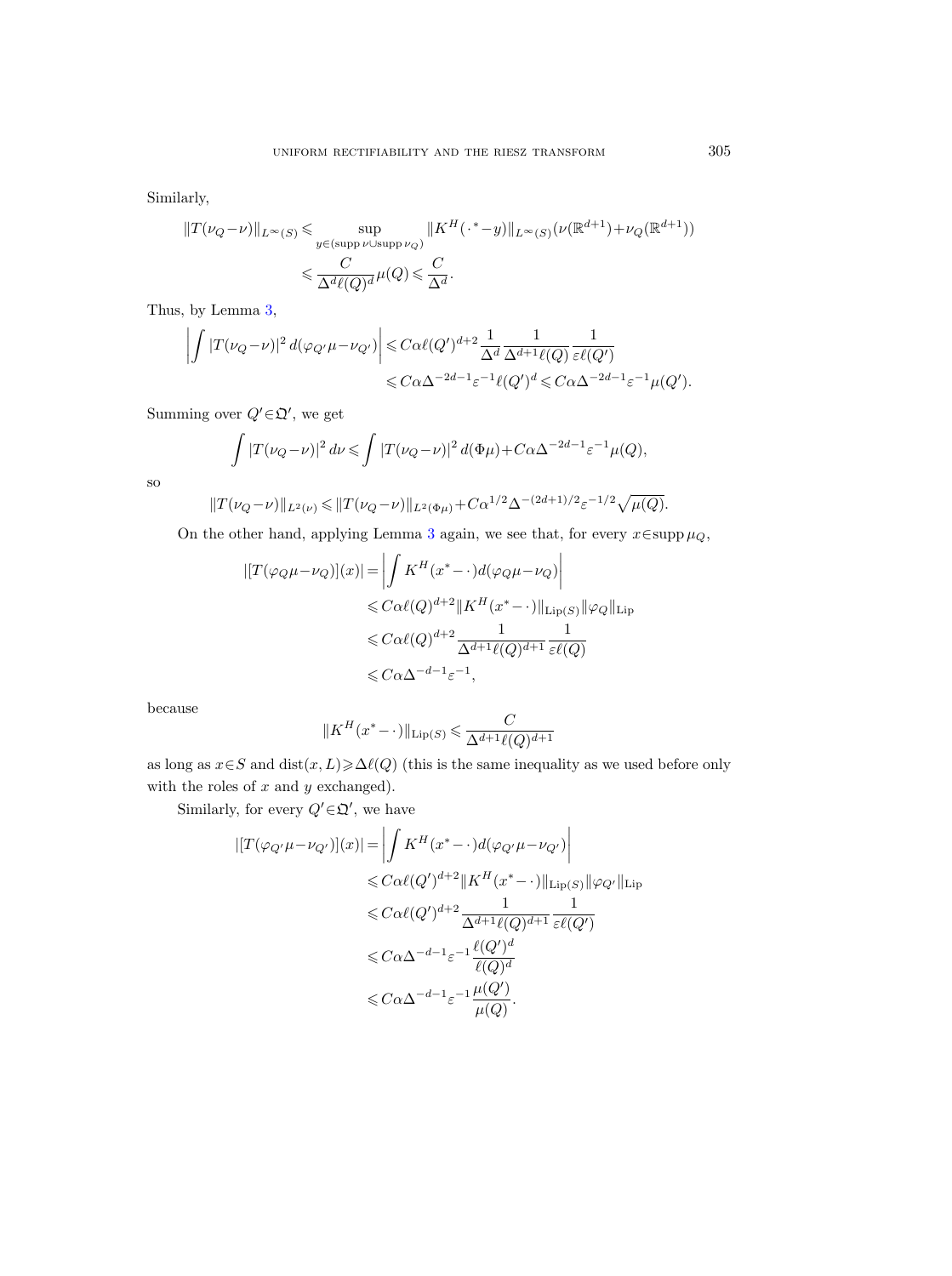Summing these inequalities over  $Q' \in \mathfrak{Q}'$ , we get

$$
|[T(\Phi\mu-\nu)](x)| \leqslant C\alpha \Delta^{-d-1} \varepsilon^{-1}
$$

for all  $x \in \text{supp }\mu_Q$ .

Relaxing the  $L^{\infty}$  bounds to the  $L^2$  ones, we conclude that

$$
||T(\nu_Q - \nu)||_{L^2(\Phi\mu)} \le ||T((\varphi_Q - \Phi)\mu)||_{L^2(\mu_Q)} + ||T(\varphi_Q\mu - \nu_Q)||_{L^2(\mu_Q)} + ||T(\Phi\mu - \nu)||_{L^2(\mu_Q)}
$$
  

$$
\le ||T((\varphi_Q - \Phi)\mu)||_{L^2(\mu_Q)} + C\alpha\Delta^{-d-1}\varepsilon^{-1}\sqrt{\mu(Q)}.
$$

However, since the operator norm of T in  $L^2(\mu_Q)$  is bounded by a constant, we have

$$
||T((\varphi_Q - \Phi)\mu)||_{L^2(\mu_Q)} \leqslant C ||\varphi_Q - \Phi||_{L^2(\mu)} \leqslant C\varepsilon^{\gamma/2}\sqrt{\mu(Q)}
$$

by [\(5\)](#page-60-0). Thus, we finally get

$$
||R^H(\nu-\nu_Q)||_{L^2(\nu)}
$$
  
\n
$$
\geq ||\widetilde{R}^H \nu||_{L^2(\nu)} - C[\varepsilon^{\gamma/2} + \Delta \varepsilon^{-2} + \alpha^{1/2} \Delta^{-(2d+1)/2} \varepsilon^{-1/2} + \alpha \Delta^{-d-1} \varepsilon^{-1}] \sqrt{\mu(Q)}.
$$

Putting  $\Delta = \varepsilon^3$ , say, we obtain the desired bound with

$$
\sigma(\varepsilon,\alpha) = C[\varepsilon^{\gamma/2} + \varepsilon + \alpha^{1/2}\varepsilon^{-3d-2} + \alpha \varepsilon^{-3d-4}].
$$

## 22. The intermediate non-BAUP layer

Until now, we worked only with a flat cell  $Q \in \mathfrak{Q}_k$  and the family  $\mathfrak{Q}'$  of flat cells  $Q' \in \mathfrak{Q}_{k+1}$ contained in Q, completely ignoring the non-BAUP layer  $\mathfrak{P}_{k+1}$ . At this point, we finally bring it into the play. We will start with the definition of a  $\delta$ -non-BAUP cell.

Definition. Let  $\delta > 0$ . We say that a cell  $P \in \mathcal{D}$  is  $\delta$ -non-BAUP if there exists a point  $x \in P \cap \text{supp }\mu$  such that for every hyperplane L passing through x, there exists a point  $y\in B(x,\ell(P))\cap L$  for which  $B(y,\delta\ell(P))\cap \text{supp }\mu=\varnothing.$ <sup>(4)</sup>

Note that in this definition the plane  $L$  can go in any direction. In what follows, we will only need planes parallel to  $H$  but, since  $H$  is determined by the flatness direction of some unknown subcube of  $P$ , we cannot fix the direction of the plane  $L$  in the definition of non-BAUPness from the very beginning. For every non-BAUP cell  $P' \in \mathfrak{P}_{k+1}$ , we will denote by  $x_{P'}$  the point x from the definition of the non-BAUPness for  $P'$  and by  $y_{P'}$ the point y corresponding to  $x=x_{P'}$  and L parallel to H.

<span id="page-69-0"></span> $(4)$  The reader should compare this definition with Definition 3.14 in §3.2 (p. 139) of [\[DS\]](#page-84-0) where the BAUP (Bilateral Approximation by Unions of Planes) condition is introduced.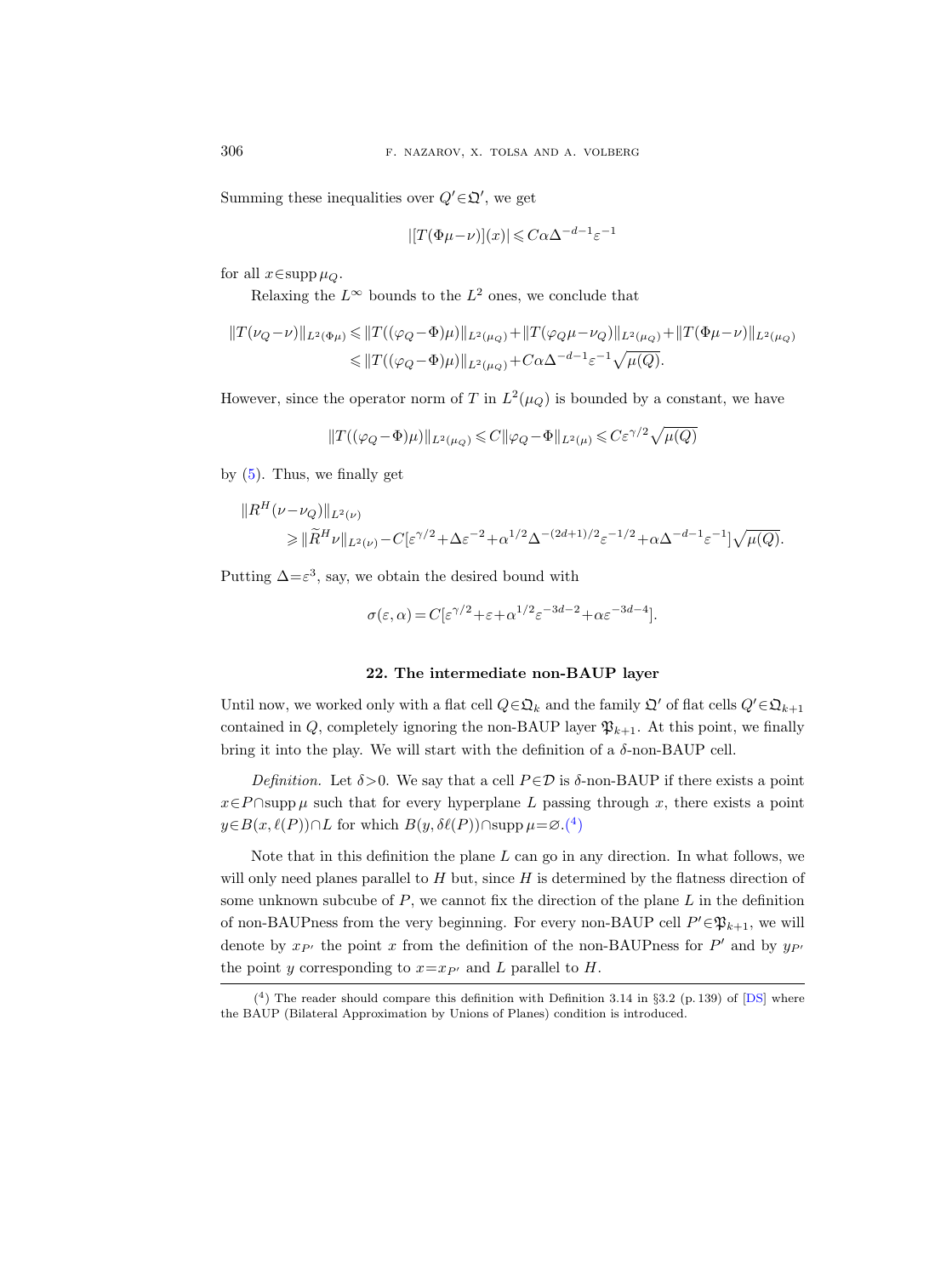The goal of this section is to show that under our usual assumptions ( $\varepsilon$  is sufficiently small in terms of  $\delta$ , A is sufficiently large in terms of  $\delta$ ,  $\alpha$  is sufficiently small in terms of  $\varepsilon$  and  $\delta$ ), there exists a family  $\mathfrak{P}' \subset \mathfrak{P}_{k+1}$  such that

- every cell  $P' \subset \mathfrak{P}'$  is contained in  $Q_{\varepsilon}$  and satisfies  $\ell(P') \leq 2\alpha \delta^{-1}\ell(Q)$ ;
- $\sum_{P' \in \mathfrak{P}'} \mu(P') \geq c\mu(Q);$
- the balls  $B(z_{P'}, 10\ell(P'))$ ,  $P' \in \mathfrak{P}'$ , are pairwise disjoint;
- the function

$$
h(x) = \sum_{P' \in \mathfrak{P}'} \left[ \frac{\ell(P')}{\ell(P') + \text{dist}(x, P')} \right]^{d+1}
$$

satisfies  $||h||_{L^{\infty}} \leq C$ .

Proof. We start with showing that every  $\delta$ -non-BAUP cell P' contained in Q has much smaller size than Q. Indeed, we know that supp  $\mu \cap B(z_Q, A\ell(Q))$  is contained in the  $\alpha \ell(Q)$ -neighborhood of  $L(Q)$  and that

$$
B(y, \alpha \ell(Q)) \cap \operatorname{supp} \mu \neq \varnothing
$$

for every  $y \in B(z_Q, A\ell(Q)) \cap L(Q)$ . Suppose that  $P' \subset Q$  is  $\delta$ -non-BAUP. If  $A > 5$ , then

$$
B(x_{P'}, \ell(P')) \subset B(z_Q, 5\ell(Q)) \subset B(z_Q, A\ell(Q)).
$$

Moreover, since  $y_{P'} - x_{P'} \in H$ , we have

$$
dist(y_{P'}, L(Q)) = dist(x_{P'}, L(Q)) \leq \alpha \ell(Q).
$$

Let  $y_{P'}^*$  be the projection of  $y_{P'}$  to  $L(Q)$ . Then

$$
|y^*_{P'}-y_{P'}|\leqslant \alpha \ell(Q)\quad \text{and}\quad |y^*_{P'}-z_Q|\leqslant |y_{P'}-z_Q|< A\ell(Q).
$$

Thus, the ball  $B(y_{P'}, 2\alpha\ell(Q)) \supset B(y_{P'}^*, \alpha\ell(Q))$  intersects supp  $\mu$ , so  $\delta\ell(P') < 2\alpha\ell(Q)$ , i.e.,  $\ell(P') \leqslant 2\alpha \delta^{-1} \ell(Q).$ 

Let now  $\mathfrak{P} = \{ P' \in \mathfrak{P}_{k+1} : P' \subset Q \}$ . Consider the function

$$
g(P') = \sum_{P'' \in \mathfrak{P}} \left[ \frac{\ell(P'')}{D(P',P'')} \right]^{d+1}
$$

(the same function as the one we used in §[20,](#page-58-0) only corresponding to the family  $\mathfrak P$  instead of  $\mathfrak{Q}$ ). The same argument as in §[20](#page-58-0) shows that

$$
\sum_{P' \in \mathfrak{P}} g(P')\mu(P') \leqslant C_1 \mu(Q)
$$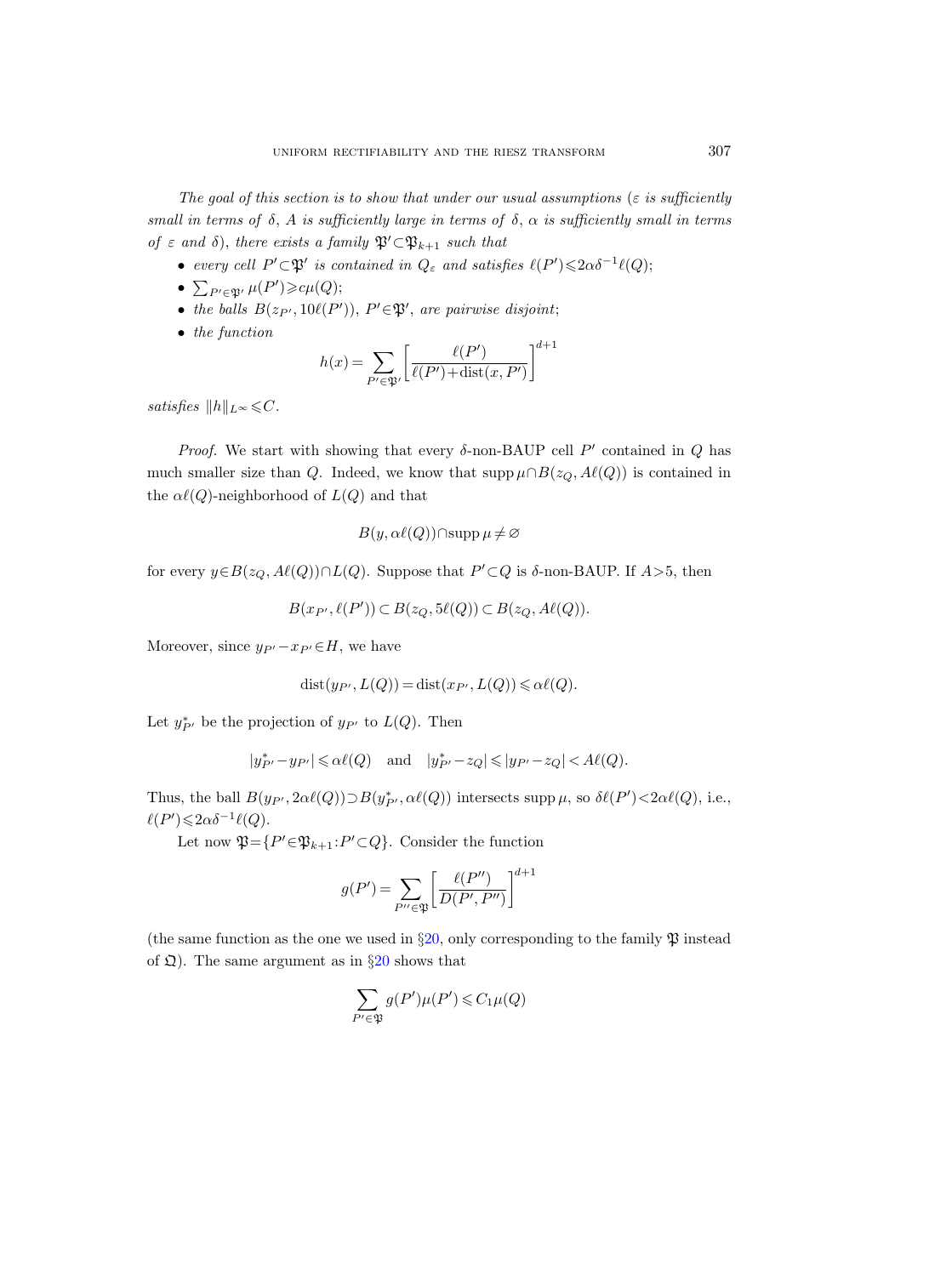for some  $C_1>0$  depending on the dimension d and the goodness parameters of  $\mu$  only. Define

$$
\mathfrak{P}^* = \{ P' \in \mathfrak{P} : P' \subset Q_\varepsilon \text{ and } g(P') \leqslant 3C_1 \}.
$$

Note that

$$
\sum_{P'\in\mathfrak{P}^*}\mu(P')\geqslant \sum_{P'\in\mathfrak{P}}\mu(P')-\sum_{\substack{P'\in\mathfrak{P}\\P'\not\subset Q_\varepsilon}}\mu(P')-\sum_{\substack{P'\in\mathfrak{P}\\g(P')>3C_1}}\mu(P').
$$

However,

$$
\sum_{P' \in \mathfrak{P}} \mu(P') \geqslant \sum_{Q' \in \mathfrak{Q}} \mu(Q') \geqslant (1 - \varepsilon)\mu(Q).
$$

Further, since the diameter of each  $P' \in \mathfrak{P}$  is at most  $8\ell(P') \leq 8\alpha \delta^{-1}\ell(Q)$ , every cell  $P' \in \mathfrak{P}$ that is not contained in  $Q_{\varepsilon}$  is contained in  $Q \setminus Q_{2\varepsilon}$ , provided that  $\alpha < \frac{1}{8}\varepsilon\delta$ . Thus, under this restriction,

$$
\sum_{\substack{P' \in \mathfrak{P} \\ P' \nsubseteq Q_{\varepsilon}}} \mu(P') \leqslant \mu(Q \setminus Q_{2\varepsilon}) \leqslant C \varepsilon^{\gamma} \mu(Q).
$$

Finally, by Chebyshev's inequality,

$$
\sum_{\substack{P' \in \mathfrak{P} \\ g(P') > 3C_1}} \mu(P') \leqslant \frac{\mu(Q)}{3}.
$$

Bringing these three estimates together, we get the inequality  $\sum_{P' \in \mathfrak{P}^*} \mu(P') \geq \frac{1}{2} \mu(Q)$ , provided that  $A, \varepsilon$  and  $\alpha$  satisfy some restrictions of the admissible type.

Now we will rarefy the family  $\mathfrak{P}^*$  a little bit more. Consider the balls  $B(z_{P'}, 10\ell(P'))$ ,  $P' \in \mathfrak{P}^*$ . By the classical Vitali covering lemma, we can choose some subfamily  $\mathfrak{P}' \subset \mathfrak{P}^*$ such that the balls  $B(z_{P'}, 10\ell(P'))$ ,  $P' \in \mathfrak{P}'$ , are pairwise disjoint but

$$
\bigcup_{P' \in \mathfrak{P}'} B(z_{P'}, 30\ell(P')) \supset \bigcup_{P' \in \mathfrak{P}^*} B(z_{P'}, 10\ell(P')) \supset \bigcup_{P' \in \mathfrak{P}^*} P'.
$$

Then we will still have

$$
\sum_{P'\in\mathfrak{P}'}\mu(P')\geqslant c\sum_{P'\in\mathfrak{P}'}\ell(P')^d\geqslant c\sum_{P'\in\mathfrak{P}'}\mu(B(z_{P'},30\ell(P')))\geqslant c\sum_{P'\in\mathfrak{P}^*}\mu(P')\geqslant c\mu(Q).
$$

It only remains to prove the bound for the function h. Take any  $x \in \mathbb{R}^{d+1}$ . Let P' be a nearest-to-x cell in  $\mathfrak{P}'$ . We claim that for every cell  $P'' \in \mathfrak{P}'$ , we have

$$
dist(x, P'') + \ell(P'') \geq \frac{1}{4}D(P', P'').
$$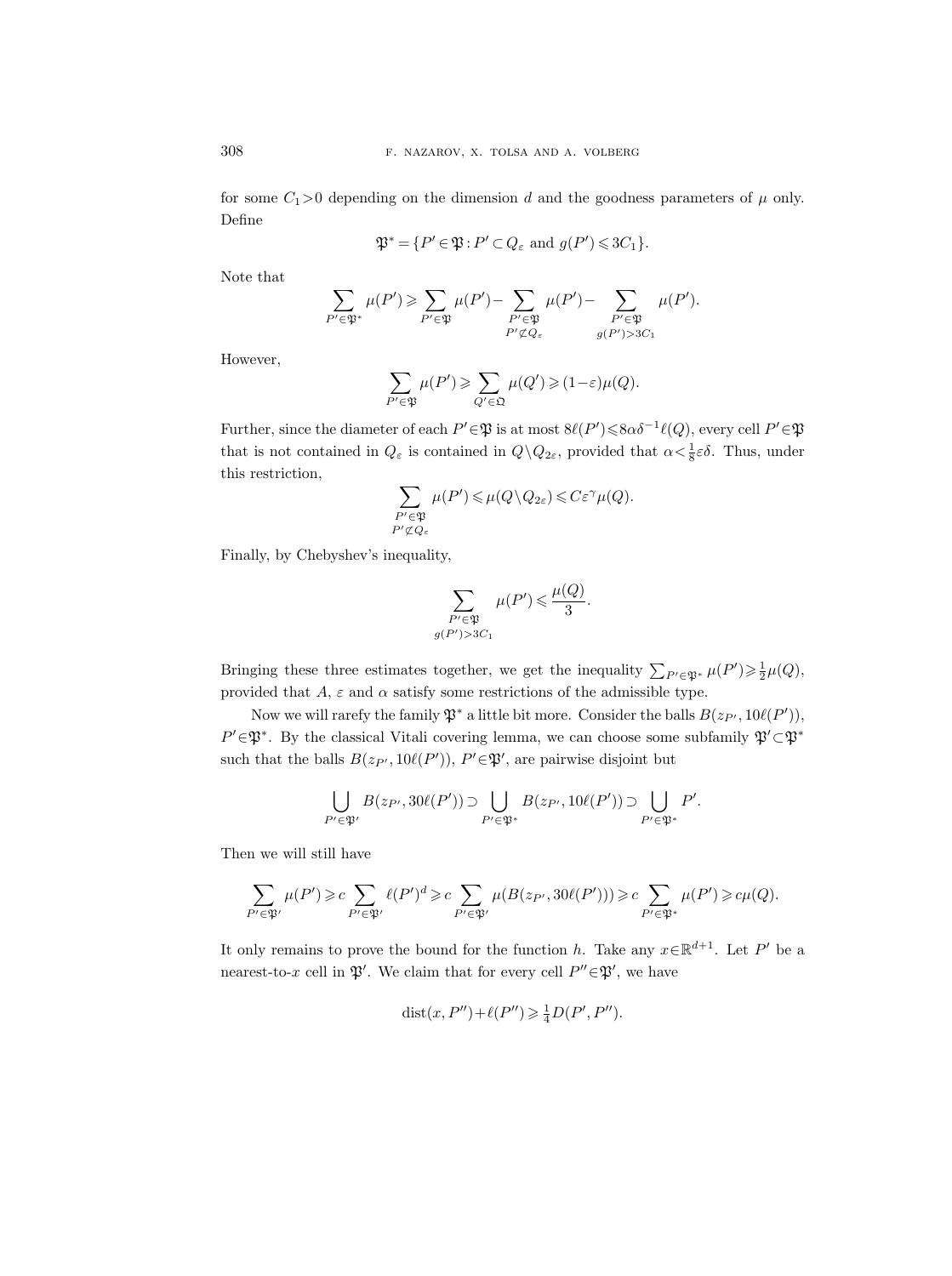Indeed, if  $P' = P''$ , the inequality trivially holds even with  $\frac{1}{2}$  in place of  $\frac{1}{4}$ . Otherwise, the disjointness of the balls  $B(z_{P'}, 10\ell(P'))$  and  $B(z_{P''}, 10\ell(P''))$  implies that

$$
dist(P', P'') \geq |z_{P'} - z_{P''}| - 4(\ell(P') + \ell(P''))
$$
  
\n
$$
\geq 10(\ell(P') + \ell(P'')) - 4(\ell(P') + \ell(P'')) = 6(\ell(P') + \ell(P'')),
$$

so

$$
D(P', P'') = \text{dist}(P', P'') + \ell(P') + \ell(P'') \leq 2 \text{dist}(P', P'').
$$

On the other hand,

$$
dist(P',P'') \leq dist(x,P') + dist(x,P'') \leq 2 dist(x,P'').
$$

Thus

$$
dist(x, P'') + \ell(P'') \geq 3 \text{dist}(x, P'') \geq \frac{1}{4} D(P', P'').
$$

Now it remains to note that

$$
h(x) = \sum_{P'' \in \mathfrak{P}'} \left[ \frac{\ell(P'')}{\ell(P'') + \text{dist}(x, P'')} \right]^{d+1} \leq \sum_{P'' \in \mathfrak{P}'} \left[ \frac{4\ell(P'')}{D(P', P'')} \right]^{d+1} \leq Cg(P') \leq C. \qquad \Box
$$

# 23. The function  $\eta$

Fix the non-BAUPness parameter  $\delta \in (0, 1)$ . Fix any  $C^{\infty}$  radial function  $\eta_0$  supported in  $B(0, 1)$  such that  $0 \le \eta_0 \le 1$  and  $\eta_0 = 1$  on  $B(0, \frac{1}{2})$ . For every  $P' \in \mathfrak{P}'$ , define

$$
\eta_{P'}(x)=\eta_0\bigg(\frac{1}{\delta\ell(P')}(x-x_{P'})\bigg)-\eta_0\bigg(\frac{1}{\delta\ell(P')}(x-y_{P'})\bigg).
$$

Note that  $\eta_{P'}$  is supported in the ball  $B(z_{P'}, \theta(\ell P'))$ . This ball is contained in Q, provided that  $12\alpha\delta^{-1} < \varepsilon$  (recall that  $\ell(P') \leq 2\alpha\delta^{-1}\ell(Q)$  and  $P' \subset Q_{\varepsilon}$ ). Also  $\eta_{P'} \geq 1$  on  $B(x_{P'}, \frac{1}{2}\delta\ell(P'))$  and the support of the negative part of  $\eta_{P'}$  is disjoint with supp  $\mu$ . Put

$$
\eta = \sum_{P' \in \mathfrak{P}'} \eta_{P'}.
$$

Since even the balls  $B(z_{P'}, 10\ell(P'))$  corresponding to different  $P' \in \mathfrak{P}'$  are disjoint, we have  $-1 \leq \eta \leq 1$ .

The goal of this section is to show that, under our usual assumptions, we have  $\text{supp }\eta\subset S, \text{ dist}(\text{supp }\eta,L)\geq \Delta \ell(Q)=\varepsilon^3\ell(Q), \text{ and}$ 

$$
\int \eta \, d\nu \geqslant c(\delta) \mu(Q)
$$

with some  $c(\delta) > 0$  (we remind the reader that we suppress the dependence of constants on the dimension  $d$  and the goodness parameters of the measure  $\mu$  in our notation).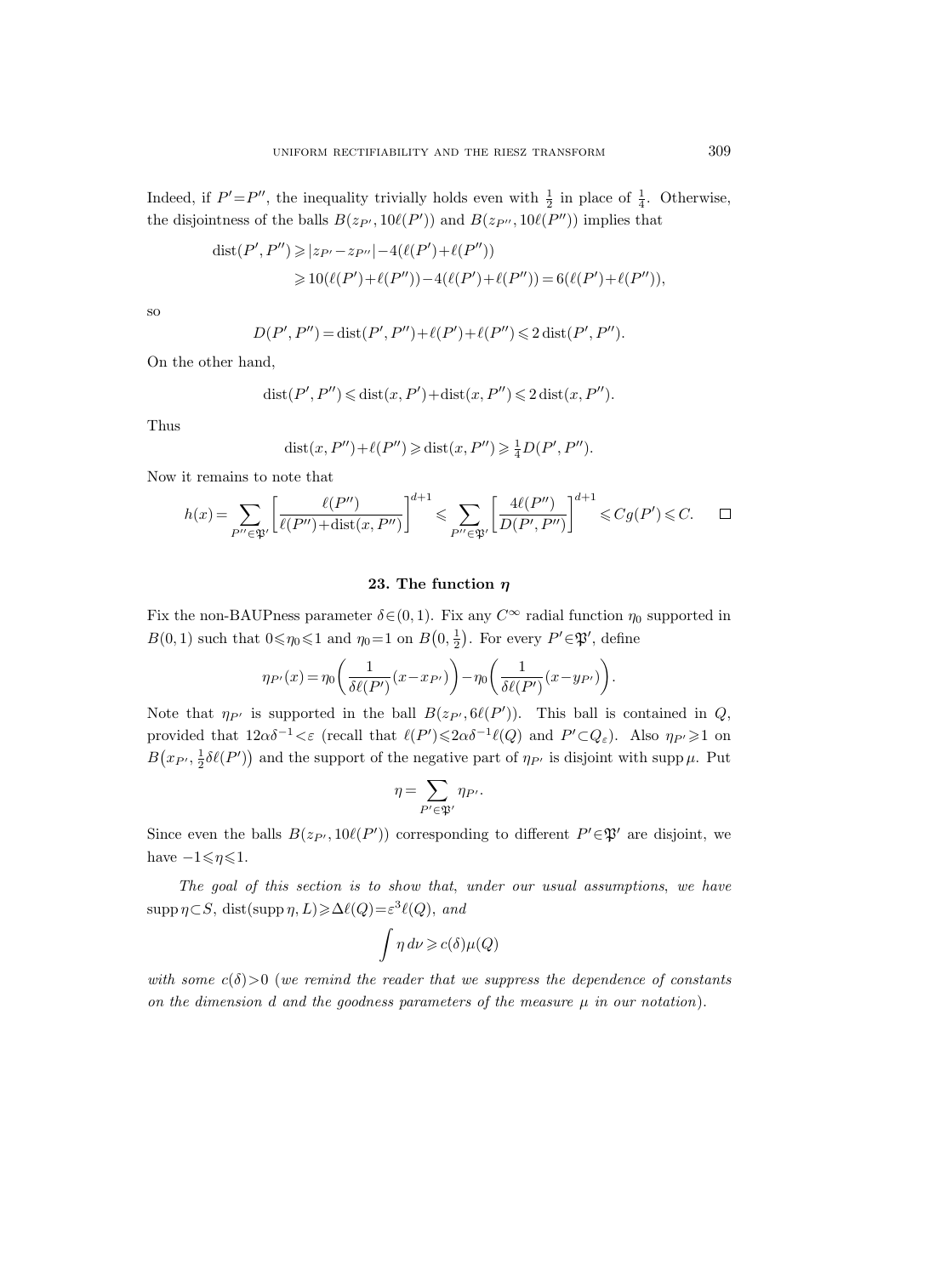*Proof.* The first part of our claim is easy because, for every  $P' \in \mathfrak{P}'$ , we have

$$
\operatorname{supp} \eta_{P'} \subset B(z_{P'}, 6\ell(P'))
$$

and

$$
dist(z_{P'}, L) - 6\ell(P') \geq 2\Delta \ell(Q) - 12\alpha \delta^{-1} \ell(Q) \geq \Delta \ell(Q),
$$

as long as  $12\alpha < \delta \Delta = \delta \varepsilon^3$ .

To get the second part, recall that, by Lemma [3,](#page-21-0) for every  $Q' \in \mathfrak{Q}'$ , we have

$$
\left| \int \eta \, d(\varphi_{Q'}\mu - \nu_{Q'}) \right| \leq C \alpha \ell(Q')^{d+2} \|\eta\|_{\text{Lip}(\text{supp }\varphi_{Q'})} \|\varphi_{Q'}\|_{\text{Lip}} \leq C \alpha \varepsilon^{-1} \mu(Q') \ell(Q') \|\eta\|_{\text{Lip}(\text{supp }\varphi_{Q'})}.
$$

So our first step will be to show that, for every  $Q' \in \mathfrak{Q}'$ , we have

$$
\|\eta\|_{\mathrm{Lip}(\mathrm{supp}\,\varphi_{Q'})}\leqslant \frac{C}{\delta\varepsilon\ell(Q')}.
$$

Since the building blocks  $\eta_{P'}(P' \in \mathfrak{P}')$  of the function  $\eta$  have disjoint supports, it suffices to check this inequality for each  $\eta_{P'}$  separately.

Since  $\|\eta_{P'}\|_{\text{Lip}} \leq C/\delta\ell(P')$ , the inequality is trivial if  $2\ell(P') \geq \varepsilon\ell(Q')$ . Otherwise, we cannot have  $Q' \subset P'$ , so we must have  $Q' \cap P' = \emptyset$ . However, supp  $\eta_{P'}$  is contained in the  $2\ell(P')$ -neighborhood of  $P'$ , so it cannot reach supp  $\varphi_{Q'} \subset Q'_\varepsilon$  and, thereby,  $\eta_{P'} = 0$  on supp  $\varphi_{Q'}$  in this case.

Now, we get

$$
\int \eta \, d\nu = \sum_{Q' \in \mathfrak{Q'}} \int \eta \, d\nu_{Q'}
$$
\n
$$
\geqslant \sum_{Q' \in \mathfrak{Q'}} \left[ \int \eta \, d(\varphi_{Q'}\mu) - C\alpha \delta^{-1} \varepsilon^{-2} \mu(Q') \right] \geqslant \int \eta \, d(\Phi \mu) - C\alpha \delta^{-1} \varepsilon^{-2} \mu(Q).
$$

On the other hand, since supp  $\eta \subset Q$  and supp  $\eta$ -∩supp  $\mu = \varnothing$ , we have

$$
\int \eta \, d(\Phi \mu) = \int \eta_+ \, d(\Phi \mu) \geqslant \int \eta_+ \, d\mu - \int (\chi_Q - \Phi) \, d\mu.
$$

However,

$$
\int \eta_+ d\mu \geqslant c \sum_{P' \in \mathfrak{P}'} (\delta \ell(P'))^d \geqslant c\delta^d \sum_{P' \in \mathfrak{P}'} \mu(P') \geqslant c\delta^d \mu(Q),
$$

while, as we have seen in the beginning of step 2 in  $\S20$ ,

$$
\int (\chi_Q - \Phi) d\mu = \|\chi_Q - \Phi\|_{L^1(\mu)} \leqslant C\varepsilon^\gamma \mu(Q).
$$

So, we end up with

$$
\int \eta \, d\nu \geqslant [c\delta^d-C(\varepsilon^\gamma+\alpha\delta^{-1}\varepsilon^{-2})]\mu(Q) \geqslant c\delta^d\mu(Q),
$$

provided that we demand that  $\varepsilon > 0$  is small in terms of  $\delta$ , and  $\alpha > 0$  is small in terms of  $\delta$  and  $\varepsilon$ , as usual.  $\Box$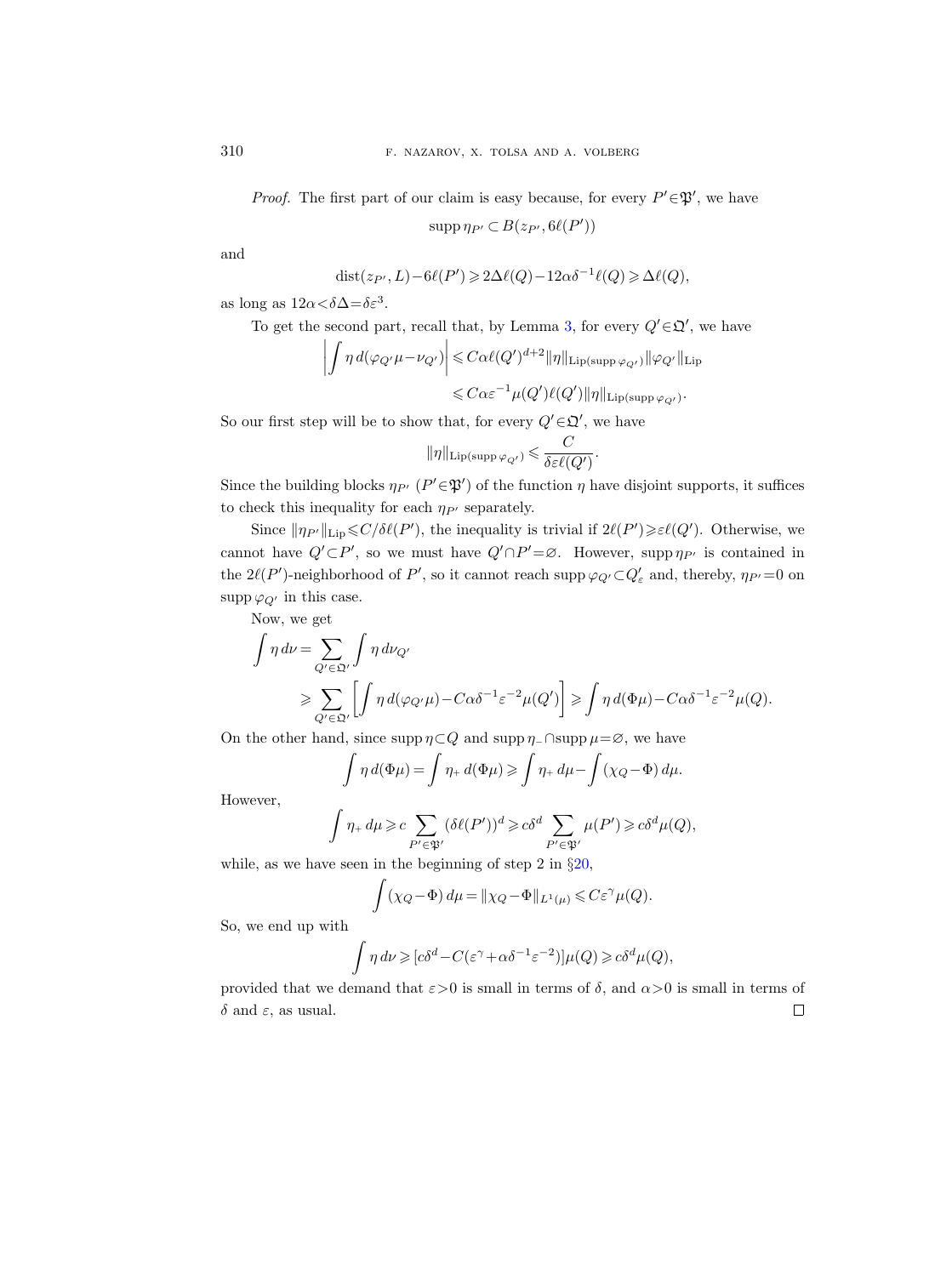#### 24. The vector field  $\psi$

<span id="page-74-0"></span>Let m denote the Lebesgue measure in  $\mathbb{R}^{d+1}$ .

The goal of this section is to construct a Lipschitz compactly supported vector field  $\psi$  such that

- $\psi = \sum_{P' \in \mathfrak{P}'} \psi_{P'}$ , supp  $\psi \subset S$  and dist(supp  $\psi, L$ ) $\geq \Delta \ell(Q) = \varepsilon^3 \ell(Q);$
- $\psi_{P'}$  is supported in the  $2\ell(P')$ -neighborhood of  $P'$  and satisfies

$$
\int \psi_{P'}=0, \quad \|\psi_{P'}\|_{L^\infty} \leq \frac{C}{\delta \ell(P')} \quad \text{and} \quad \|\psi_{P'}\|_{\text{Lip}} \leq \frac{C}{\delta^2 \ell(P')^2};
$$

- $\int |\psi| dm \leqslant C\delta^{-1} \mu(Q);$
- $(R^H)^*(\psi m) = \eta;$
- $||T^*(\psi m)||_{L^{\infty}(\text{supp }\nu)} \leqslant C\alpha \delta^{-2} \varepsilon^{-3d-3};$
- $\|\widetilde{R}^H(|\psi|m)\|_{L^2(\nu)} \leqslant C\delta^{-1}\sqrt{\mu(Q)}$ .

*Proof.* Fix  $P' \in \mathfrak{P}'$ . Let  $e_{P'}$  be the unit vector in the direction  $y_{P'}-x_{P'}$ . Note that  $K^H = -c_d \nabla_H U$ , where U is the fundamental solution of the Laplace operator in  $\mathbb{R}^{d+1}$ , so for every  $C_0^{\infty}$  function u in  $\mathbb{R}^{d+1}$ , we have

$$
K^H * (\Delta u) = -c_d \nabla_H [U * (\Delta u)] = -c_d \nabla_H u.
$$

In particular,

$$
\langle R^H[(\Delta u)m], e_P \rangle = -c_d \nabla_{e_P} u.
$$

Note that for every reasonable finite vector-valued measure  $\sigma$ , we have

$$
(\boldsymbol{R}^{H})^{*}\sigma=-\sum_{j=1}^{d}\langle\boldsymbol{R}^{H}\langle\sigma,\boldsymbol{e}_{j}\rangle,\boldsymbol{e}_{j}\rangle,
$$

where  $e_1, ..., e_d$  is any orthonormal basis in H. If we apply this identity to

$$
\sigma = -c_d^{-1}(\Delta u)e_{P'}m,
$$

and choose the basis  $e_1, ..., e_d$  so that  $e_1=e_{P'}$ , we will get

$$
(R^H)^*[-c_d^{-1}(\Delta u)e_{P'}m] = -c_d^{-1}\langle R^H[(\Delta u)m], e_{P'}\rangle = \nabla_{e_{P'}}u.
$$

We will now define a function  $u_{P'} \in C_0^{\infty}$  for which  $\nabla_{e_{P'}} u = \eta_{P'}$ . To this end, we just put

$$
u_{P'}(x) = \int_{-\infty}^{0} \eta_{P'}(x + t e_{P'}) dt.
$$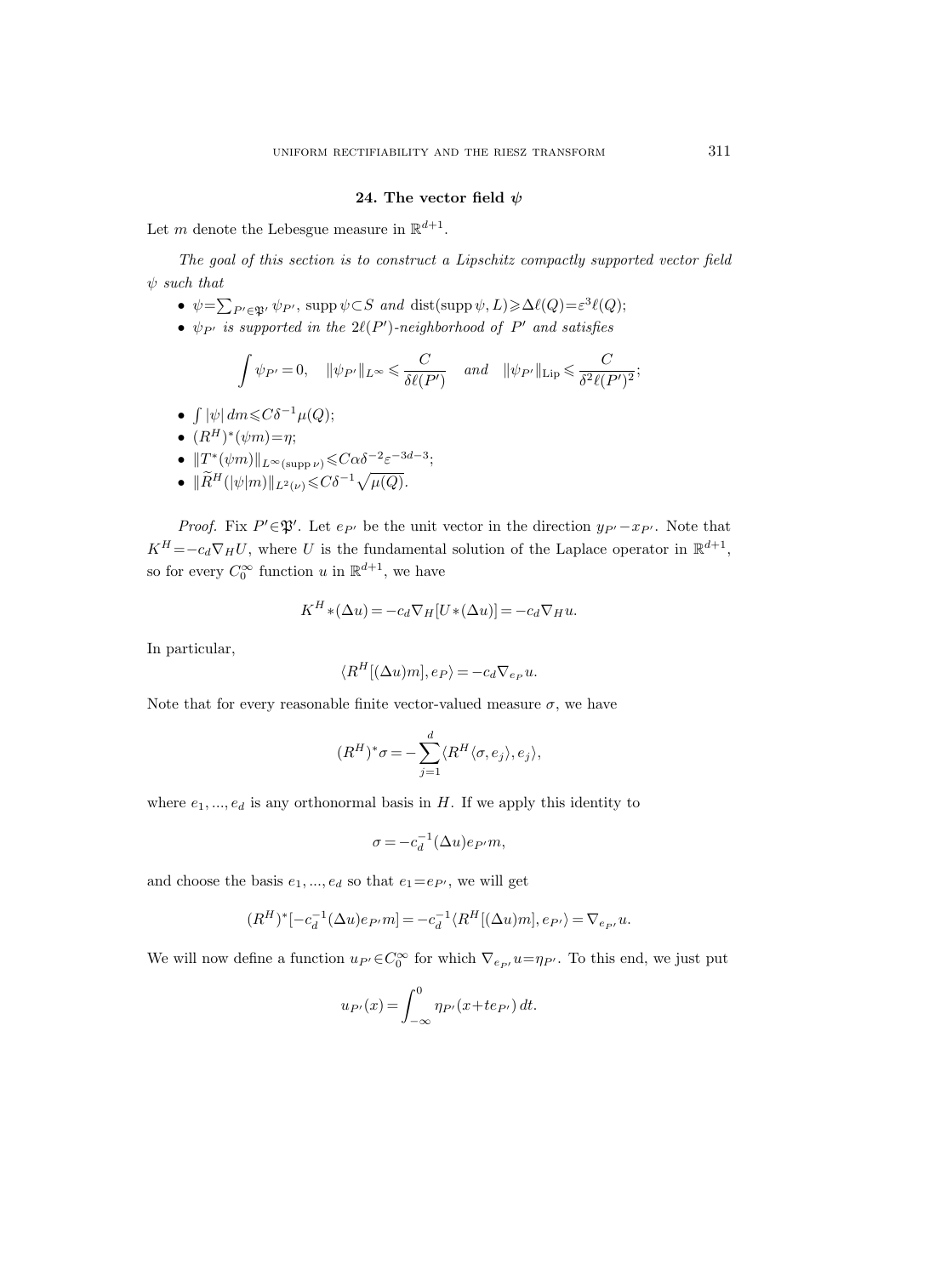Since the restriction of  $\eta_{P'}$  to any line parallel to  $e_{P'}$  consists of two opposite bumps, the support of  $u_{P'}$  is contained in the convex hull of  $B(x_{P'}, \delta\ell(P'))$  and  $B(y_{P'}, \delta\ell(P'))$ . Also, since  $\|\nabla^j \eta_{P'}\|_{L^\infty} \leq C(j)[\delta\ell(P')]^{-j}$  and since supp  $\eta_{P'}$  intersects any line parallel to  $e_{P'}$  over two intervals of total length  $4\delta\ell(P')$  or less, we have

$$
|\nabla^j u_{P'}(x)| \leqslant \int_{-\infty}^0 |(\nabla^j \eta_{P'})(x + t e_{P'})| dt \leqslant \frac{C(j)}{[\delta \ell(P')]^{j-1}}
$$

for all  $j\geqslant 0$ . Define the vector fields

$$
\psi_{P'} = -c_d^{-1} (\Delta u_{P'}) e_{P'} \quad \text{and} \quad \psi = \sum_{P' \in \mathfrak{P}'} \psi_{P'}.
$$

Then, clearly,  $(R^H)^*(\psi m) = \eta$  and we have all other properties of the individual vector fields  $\psi_{P'}$  we need (the mean-zero property holds because the integral of any Laplacian of a compactly supported  $C^{\infty}$  function over the entire space is 0 and the support property holds because even the balls  $B(z_{P'}, \theta(\overline{P'}))$  lie deep inside S). We also have

$$
\int |\psi| dm = \sum_{P' \in \mathfrak{P}'} \int |\psi_{P'}| dm \leq C \sum_{P' \in \mathfrak{P}'} [\delta \ell(P')]^{-1} m(B(z_{P'}, \delta \ell(P')))
$$
  

$$
\leq C \delta^{-1} \sum_{P' \in \mathfrak{P}'} \ell(P')^d \leq C \delta^{-1} \sum_{P' \in \mathfrak{P}'} \mu(P') \leq C \delta^{-1} \mu(Q).
$$

To get the uniform estimate for  $T^*(\psi m)$ , note that for every vector-valued Lipschitz function F in S and every  $P' \in \mathfrak{P}'$ , we have

$$
\left| \int \langle F, \psi_{P'} \rangle \, dm \right| = \left| \int \langle F - F(z_{P'}), \psi_{P'} \rangle \, dm \right|
$$
  

$$
\leq 6 \|F\|_{\text{Lip}(S)} \ell(P') \int |\psi_{P'}| \, dm \leq C \delta^{-1} \|F\|_{\text{Lip}(S)} \ell(P')^{d+1}.
$$

Since the kernel of  $T$  is still antisymmetric, we have

$$
\left| \left[ T^*(\psi_{P'} m) \right](x) \right| = \left| \int \langle K^H(x^* - \cdot), \psi_{P'} \rangle dm \right| \leq C \delta^{-1} \| K^H(x^* - \cdot) \|_{\text{Lip}(S)} \ell(P')^{d+1}
$$
  

$$
\leq C \delta^{-1} \Delta^{-d-1} \frac{\ell(P')^{d+1}}{\ell(Q)^{d+1}} \leq C \alpha \delta^{-2} \Delta^{-d-1} \frac{\mu(P')}{\mu(Q)}
$$

for every  $x \in \text{supp }\nu$  (we remind the reader that  $\ell(P') \leq 2\alpha \delta^{-1}\ell(Q)$ ). Adding these estimates up and recalling our choice  $\Delta = \varepsilon^3$ , we get

$$
\|T^*\psi\|_{L^\infty(\mathrm{supp}\,\nu)}\leqslant C\alpha\delta^{-2}\varepsilon^{-3d-3}\sum_{P'\in\mathfrak{P}'}\frac{\mu(P')}{\mu(Q)}\leqslant C\alpha\delta^{-2}\varepsilon^{-3d-3}.
$$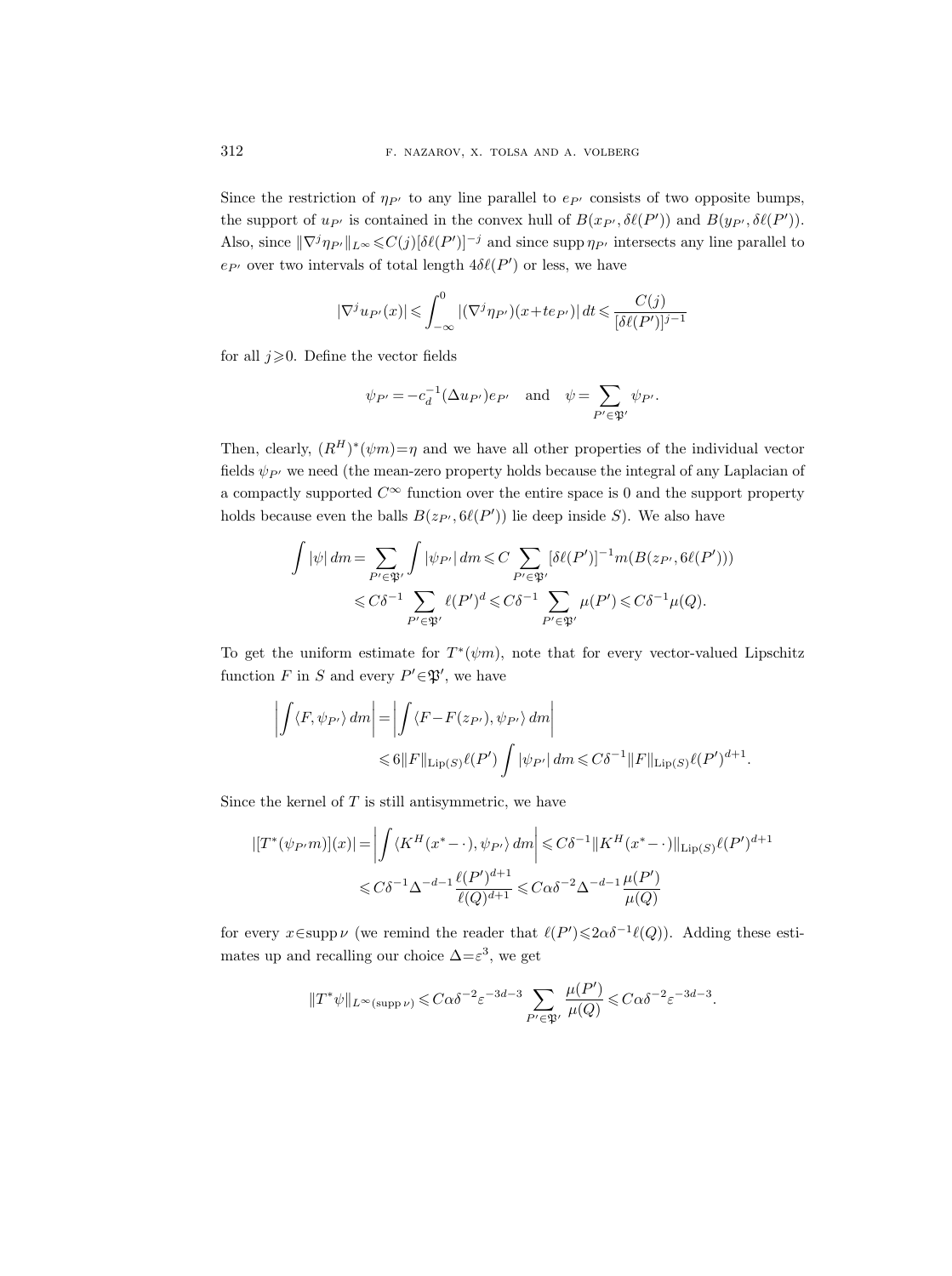It remains to bound  $R^H(|\psi|m)$  in  $L^2(\nu)$ . As usual, we will prove the  $L^2(\mu)$  bound first and then use the appropriate Lipschitz properties to switch to the  $L^2(\nu)$  bound.

Recall that for every  $P' \in \mathfrak{P}'$ , we have  $\int |\psi_{P'}| dm \leqslant C \delta^{-1} \ell(P')^d$ . Hence, we can choose constants  $b_{P'} \in (0, C\delta^{-1})$  so that  $|\psi_{P'}| m - b_{P'} \chi_{P'} \mu$  is a balanced signed measure, i.e.,

$$
\int |\psi_{P'}| dm = b_{P'} \int \chi_{P'} d\mu.
$$

Let

$$
f = \sum_{P' \in \mathfrak{P}'} b_{P'} \chi_{P'}.
$$

Note that  $||f||_{L^2(\mu)}^2 \leq C\delta^{-2}\mu(Q)$ . For each  $P' \in \mathfrak{P}'$ , denote by  $V(P')$  the set of all points  $x \in \mathbb{R}^{d+1}$  such that  $dist(x, P') \leq dist(x, P'')$  for all  $P'' \in \mathfrak{P}'$ . Note that the sets  $V(P')$  are closed and cover the entire space  $\mathbb{R}^{d+1}$ , possibly, with some overlaps. Introduce some linear order  $\prec$  on the finite set  ${\mathfrak P}'$  and put

$$
V'(P') = V(P') \setminus \bigcup_{\substack{P'' \in \mathfrak{P}' \\ P'' \prec P'}} V(P'').
$$

Then the Borel sets  $V'(P') \subset V(P')$  form a tiling of  $\mathbb{R}^{d+1}$ .

Let  $x \in V'(P')$ . We have

$$
\begin{aligned} [\widetilde{R}^H(|\psi|m - f\mu)](x) \\ &= [\widetilde{R}^H(|\psi_{P'}|m)](x) - [\widetilde{R}^H(b_{P'}\chi_{P'}\mu)](x) + \sum_{\substack{P'' \in \mathfrak{P}' \\ P'' \neq P'}} [\widetilde{R}^H(|\psi_{P''}|m - b_{P''}\chi_{P''}\mu)](x). \end{aligned}
$$

We have seen in §[22](#page-69-0) that for every  $P'' \in \mathfrak{P}' \setminus \{P'\}$ , we have

$$
dist(x, P'') \geq \frac{1}{4}D(P', P'') \geq \frac{1}{4}\ell(P'').
$$

Thus,

$$
\left| [R^H(|\psi_{P''}|m - b_{P''}\chi_{P''}\mu)](x) \right| = \left| \int K^H(x - \cdot) d(|\psi_{P''}|m - b_{P''}\chi_{P''}\mu) \right|
$$
  
\n
$$
= \left| \int [K^H(x - \cdot) - K^H(x - z_{P''})] d(|\psi_{P''}|m - b_{P''}\chi_{P''}\mu) \right|
$$
  
\n
$$
\leq 2 \| K^H(x - \cdot) - K^H(x - z_{P''}) \|_{L^{\infty}(P'')} \int |\psi_{P''}| dm
$$
  
\n
$$
\leq \frac{C\ell(P'')}{\text{dist}(x, P'')^{d+1}} \delta^{-1}\ell(P'')^d
$$
  
\n
$$
\leq C\delta^{-1} \left[ \frac{\ell(P'')}{\ell(P'') + \text{dist}(x, P'')} \right]^{d+1},
$$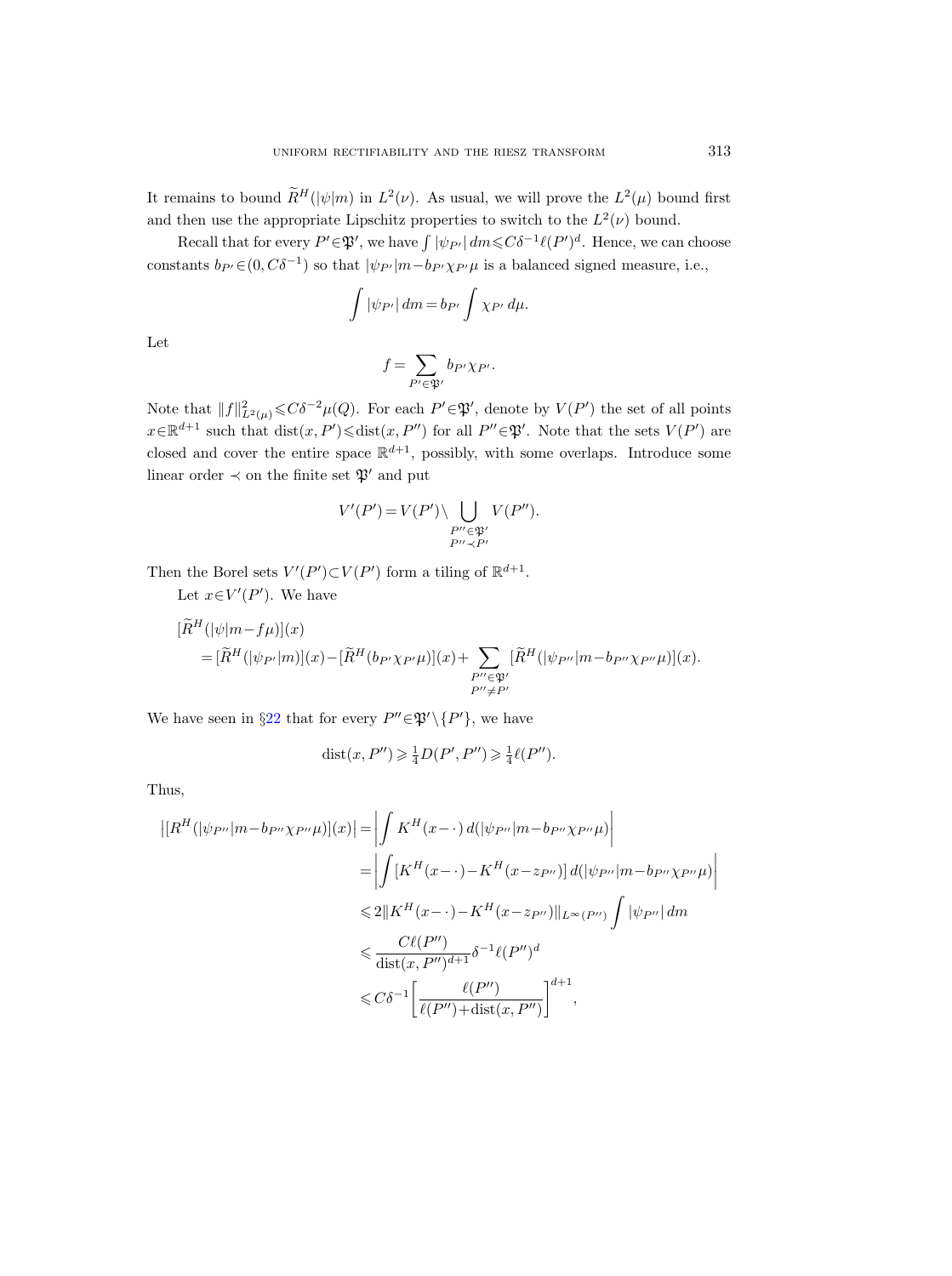and the same estimate (with the same proof) holds for  $[T(|\psi_{P''}|m-b_{P''}\chi_{P''}\mu)](x)$ . Hence,

$$
\sum_{\substack{P''\in \mathfrak{P}'\\P''\neq P'}}\!\!\!\big|\big[\widetilde{R}^H\big(|\psi_{P''}|m-b_{P''}\chi_{P''}\mu\big)\big](x)\big|\leqslant C\delta^{-1}h(x)\leqslant C\delta^{-1}
$$

for all  $x \in V'(P')$  (here h is the function introduced in §[22\)](#page-69-0).

Note also that

$$
\|\widetilde{R}^H(|\psi_{P'}|m)\|_{L^\infty} \leqslant C\delta^{-1}
$$

(this is just the trivial bound  $C\ell(P')$  for the integral of the absolute value of the kernel over a set of diameter  $12\ell(P')$  multiplied by the bound  $C/\delta\ell(P')$  for the maximum of  $|\psi_{P'}|$ ).

Thus, we have the pointwise (or, more precisely,  $\mu$ -almost everywhere) estimate

$$
\big|\widetilde{R}^H(|\psi|m)\big|\!\leqslant\! C\delta^{-1}\!+\!|\widetilde{R}^H(f\mu)|\!+\!\sum_{P'\in\mathfrak{P}'}\chi_{V'(P')}|\widetilde{R}^H(b_{P'}\chi_{P'}\mu)|,
$$

which converts into

$$
\|\widetilde{R}^H(|\psi|m)\|_{L^2(\mu)}^2 \leq C\bigg[\delta^{-2}\mu(Q) + \|f\|_{L^2(\mu)}^2 + \sum_{P' \in \mathfrak{P}'} \|b_{P'}\chi_{P'}\|_{L^2(\mu)}^2\bigg] \leq C\delta^{-2}\mu(Q).
$$

Due to Lemma [12,](#page-63-0) it only remains to bound the quantities

$$
\ell(Q') \|\widetilde{R}^H(|\psi|m)\|_{\text{Lip}(\text{supp }\varphi_{Q'})}, \quad Q' \in \mathfrak{Q}',
$$

by some expression depending on  $\delta$  and  $\varepsilon$  only (plus, of course, the dimension and the goodness constants of  $\mu$ , which go without mentioning).

Note first of all that for every  $P' \in \mathfrak{P}'$ , we have

$$
\|\widetilde{R}^H(|\psi_{P'}|m)\|_{\text{Lip}} \leqslant C\delta^{-2}\ell(P')^{-1},
$$

because  $|\nabla |\psi_{P'}| \leq |\nabla \psi_{P'}| \leq C\delta^{-2}\ell(P')^{-2}$  and supp  $\psi_{P'} \subset B(z_{P'}, \theta \ell(P'))$ . We also have another estimate

$$
\|\widetilde{R}^{H}(|\psi_{P'}|m)\|_{\text{Lip}(Q'_{\varepsilon})} \leq \frac{C\delta^{-1}\ell(P')^d}{\text{dist}(Q'_{\varepsilon}, \text{supp}\,\psi_{P'})^{d+1}},
$$

because  $\int |\psi_{P'}| dm \leqslant C\delta^{-1} \ell(P')^d$ .

To estimate  $\|\tilde{R}^H(|\psi|m)\|_{\text{Lip}(Q'_{\varepsilon})}$ , we fix  $Q' \in \mathfrak{Q}'$  and split

$$
\widetilde{R}^H(|\psi|m) = \sum_{P': Q'_\varepsilon \cap B(z_{P'}, 8\ell(P')) \neq \varnothing} \widetilde{R}^H(|\psi_{P'}|m) + \sum_{P': Q'_\varepsilon \cap B(z_{P'}, 8\ell(P')) = \varnothing} \widetilde{R}^H(|\psi_{P'}|m).
$$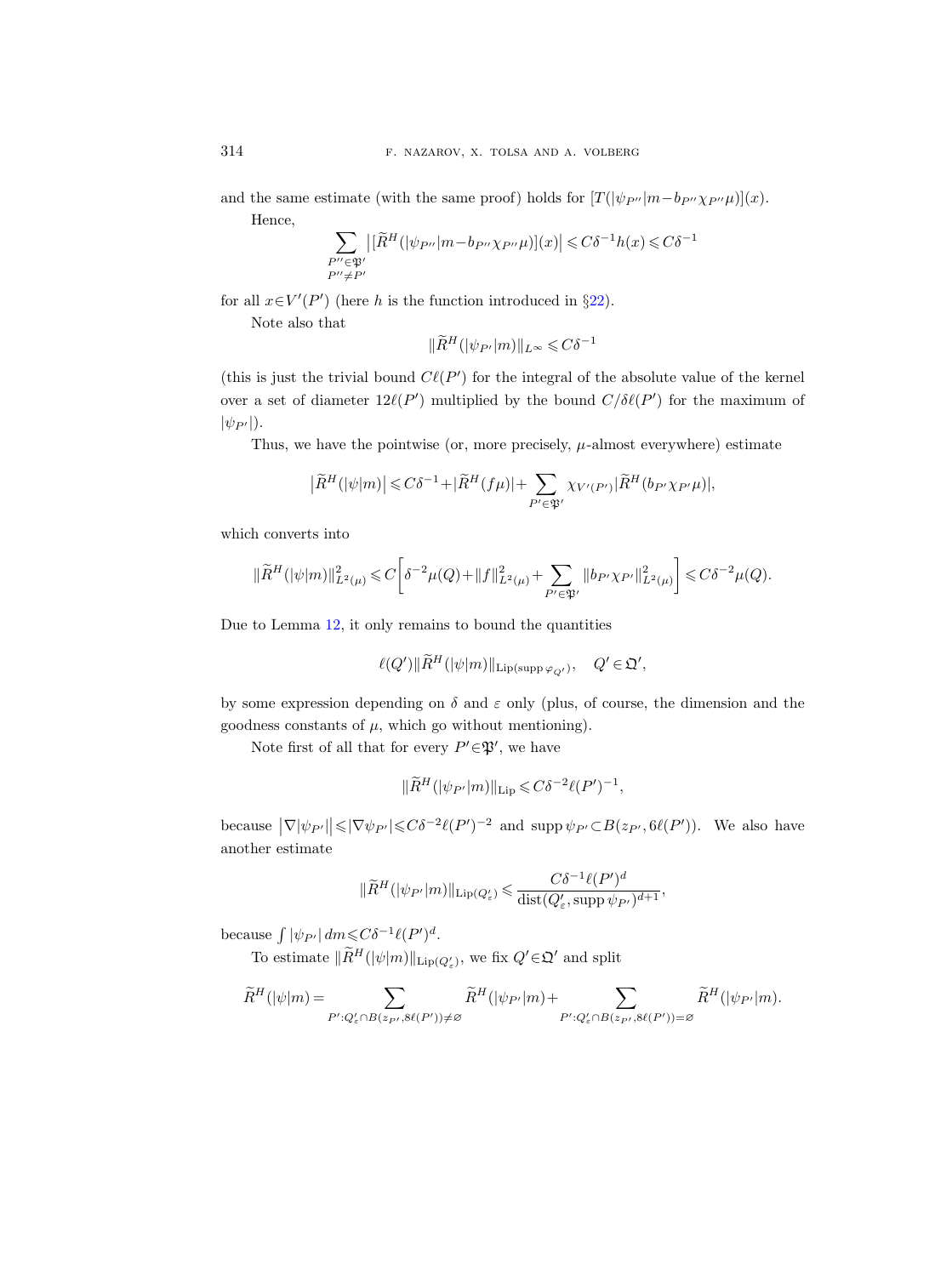Notice that each P' in the first sum satisfies  $\ell(P') \geq \frac{1}{8} \varepsilon \ell(Q')$ . Indeed, if  $\ell(P') < \ell(Q')$ , then we must have  $P' \cap Q' = \emptyset$  and  $z_{P'} \notin Q'$  whence  $\mathcal{E}(P') > \text{dist}(z_{P'}, Q'_{\varepsilon}) \geq \varepsilon \ell(Q')$ . On the other hand, if the cell P' in the first sum satisfies  $\ell(P') \geq \ell(Q')$  then  $z_{Q'} \in B(z_{P'}, 10\ell(P'))$ . However, the balls  $B(z_{P'}, 10\ell(P'))$  are pairwise disjoint, so there may only be one cell  $P'$  in the first family with this property. Thus, the total number of cells  $P'$  in the first sum is bounded by  $C\varepsilon^{-d}$ . Since each corresponding function  $\tilde{R}^H(|\psi_{P'}|m)$  has Lipschitz norm at most  $C\delta^{-2}\ell(P')^{-1} \leq C\delta^{-2}\varepsilon^{-1}\ell(Q')^{-1}$ , we conclude that the Lipschitz constant of the first sum on  $Q'_\varepsilon$  is bounded by  $C\varepsilon^{-d-1}\delta^{-2}\ell(Q')^{-1}$ .

For each  $P'$  in the second sum, we have

$$
\|\widetilde{R}^H(|\psi_{P'}|m)\|_{\text{Lip}(Q'_{\varepsilon})} \leqslant \frac{C \delta^{-1}\mu(P')}{\text{dist}(Q'_{\varepsilon}, \operatorname{supp} \psi_{P'})^{d+1}} \leqslant \frac{C \delta^{-1}\mu(P')}{[\varepsilon D(Q', P')]^{d+1}}.
$$

Thus, the Lipschitz constant of the first sum on  $Q'_\varepsilon$  is bounded by

$$
C\delta^{-1}\varepsilon^{-(d+1)}\int \frac{d\mu(x)}{[\ell(Q')+\text{dist}(x,Q')]^{d+1}} \leq C\delta^{-1}\varepsilon^{-(d+1)}\ell(Q')^{-1}.
$$

#### 25. Smearing of the measure  $\nu$

The goal of this section is to replace the measure  $\nu$  by a compactly supported measure  $\tilde{\nu}$ that has a bounded density with respect to the  $(d+1)$ -dimensional Lebesgue measure m in  $\mathbb{R}^{d+1}$ . More precisely, for every  $\varkappa > 0$ , we will construct a measure  $\tilde{\nu}$  with the following properties:

- $\tilde{\nu}$  is absolutely continuous and has bounded density with respect to m;
- supp  $\tilde{\nu} \subset S$  and dist(supp  $\tilde{\nu}, L$ ) $\geq \Delta \ell(Q);$
- $\tilde{\nu}(S) = \nu(S) \leq \mu(Q);$
- $\int \eta d\tilde{\nu} \geqslant \int \eta d\nu \varkappa;$
- $\bullet$   $\iint \frac{R^H(|\psi|m)}{2\pi}$  $\int_{0}^{2} d\tilde{\nu} \leqslant \int \left|\widetilde{R}^{H}(|\psi|m)\right|$  $^{2}$  dv +  $\varkappa$ ;
- $\int |\widetilde{R}^H \tilde{\nu}|^2 d\tilde{\nu} \leqslant \int |\widetilde{R}^H \nu|^2 d\nu + \varkappa.$

It is important to note that this step is purely qualitative. The boundedness of the density  $d\tilde{\nu}/dm$  will be used to show the existence of a minimizer in a certain extremal problem and the continuity of the corresponding Riesz potential but the bound itself will not enter any final estimates.

Fix some radial non-negative  $C^{\infty}$  function  $\varphi_1$  with supp  $\varphi_1 \subset B(0,1)$  and  $\int \varphi_1 dm = 1$ . For  $0 < s \leq 1$ , define

$$
\varphi_s(x) = s^{-d-1}\varphi_1(s^{-1}x)
$$

and

$$
\nu_s = \nu \ast \varphi_s.
$$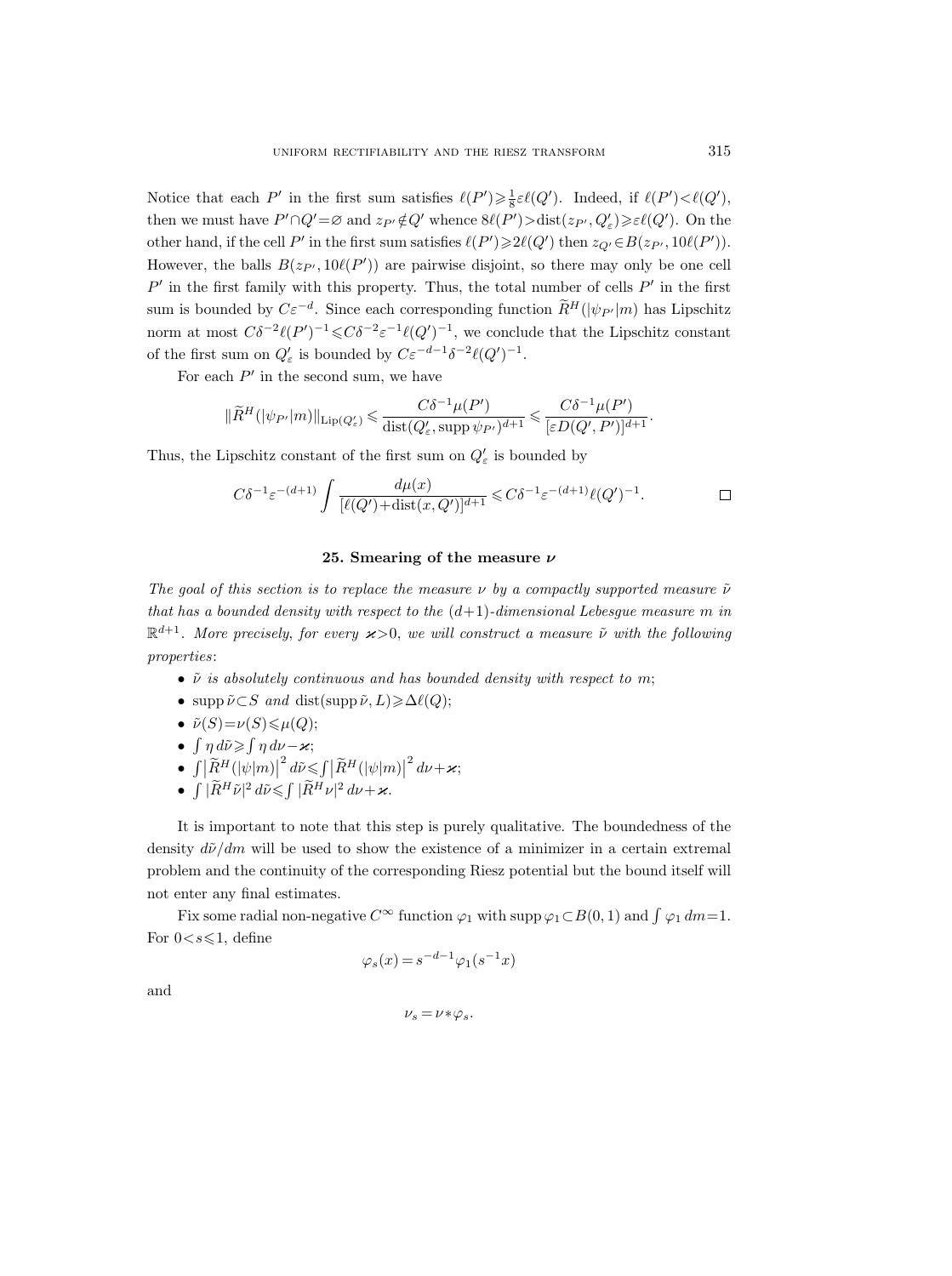Clearly, all the supports of the measures  $\nu_s$  are contained in some compact set and  $\nu_s$ converge to  $\nu$  weakly as  $s \rightarrow 0+$ . If s is much less than  $\Delta \ell(Q)$ , we have supp  $\nu_s \subset S$  and dist(supp  $\nu_s, L$ )> $\Delta \ell(Q)$ . Also, the total mass of  $\nu_s$  is the same as the total mass of  $\nu$  for all s.

Note that both  $\eta$  and  $|R^H(|\psi|m)|$  $2^{2}$  are continuous functions in S, so the weak convergence is enough to establish the convergence of the corresponding integrals. What is less obvious is that the integrals  $\int |R^H \nu_s|^2 d\nu_s$  also converge to the integral  $\int |R^H \nu|^2 d\nu_s$ because formally it is a trilinear form in the measure argument with a singular kernel.

Note, however, that for every finite measure  $\sigma$ , we have  $\overline{R}^H \sigma = R^H(\sigma - \sigma^*)$ , where  $\sigma^*$  is the reflection of the measure  $\sigma$  about the boundary hyperplane L of S, that is,  $\sigma^*(E) = \sigma(E^*)$ , with  $E^* = \{x^* : x \in E\}$ . Moreover,  $R^H$  commutes with shifts and, since  $\varphi_s$ is radial (all we really need is the symmetry about H), we have  $(\nu * \varphi_s)^* = \nu^* * \varphi_s$ .

Hence,

$$
\widetilde{R}^H \nu_s = R^H [\nu * \varphi_s - \nu^* * \varphi_s] = R^H [(\nu - \nu^*) * \varphi_s] = [R^H (\nu - \nu^*) * \varphi_s.
$$

However, by Lemma [1,](#page-10-0)  $R^H(\nu-\nu^*)$  is a bounded Lipschitz function, so the convergence  $[R^H(\nu-\nu^*)]*\varphi_s \rightarrow R^H(\nu-\nu^*)$  as  $s\rightarrow 0+$  is uniform on compact sets and so is the convergence  $|[R^H(\nu-\nu^*)]*\varphi_s|^2 \rightarrow |R^H(\nu-\nu^*)|^2$ . Thus, despite all the singularities in the kernel,  $|R^H \nu_s|^2$  converges to  $|R^H \nu|^2$  uniformly, which is enough to ensure that

$$
\int |\tilde{R}^H \nu_s|^2 \, d\nu_s \rightarrow \int |\tilde{R}^H \nu|^2 \, d\nu
$$

as  $s \rightarrow 0^+$ . So, we can take  $\tilde{\nu} = \nu_s$  with sufficiently small  $s > 0$ .

#### 26. The extremal problem

Fix  $\lambda = \lambda(\delta) \in (0, 1)$  to be chosen later (as usual, the dependence on the dimension and the goodness parameters of  $\mu$  is suppressed) and assume that

$$
\int |\widetilde{R}^H \nu|^2 \, d\nu < \lambda \mu(Q).
$$

Then, choosing a sufficiently small  $\varkappa > 0$ , we can ensure that the measure  $\tilde{\nu}$  constructed in the previous section, satisfies

$$
\int |\widetilde{R}^H \tilde{\nu}|^2 d\tilde{\nu} < \lambda \mu(Q), \quad \int \eta d\tilde{\nu} \ge \theta \mu(Q) \quad \text{and} \quad \int |\widetilde{R}^H(|\psi|m)|^2 d\tilde{\nu} \le \Theta \mu(Q),
$$

where  $\theta$ ,  $\Theta$  > 0 are two quantities depending only on  $\delta$  (plus, of course, the dimension d and the goodness and AD-regularity constants of  $\mu$ ).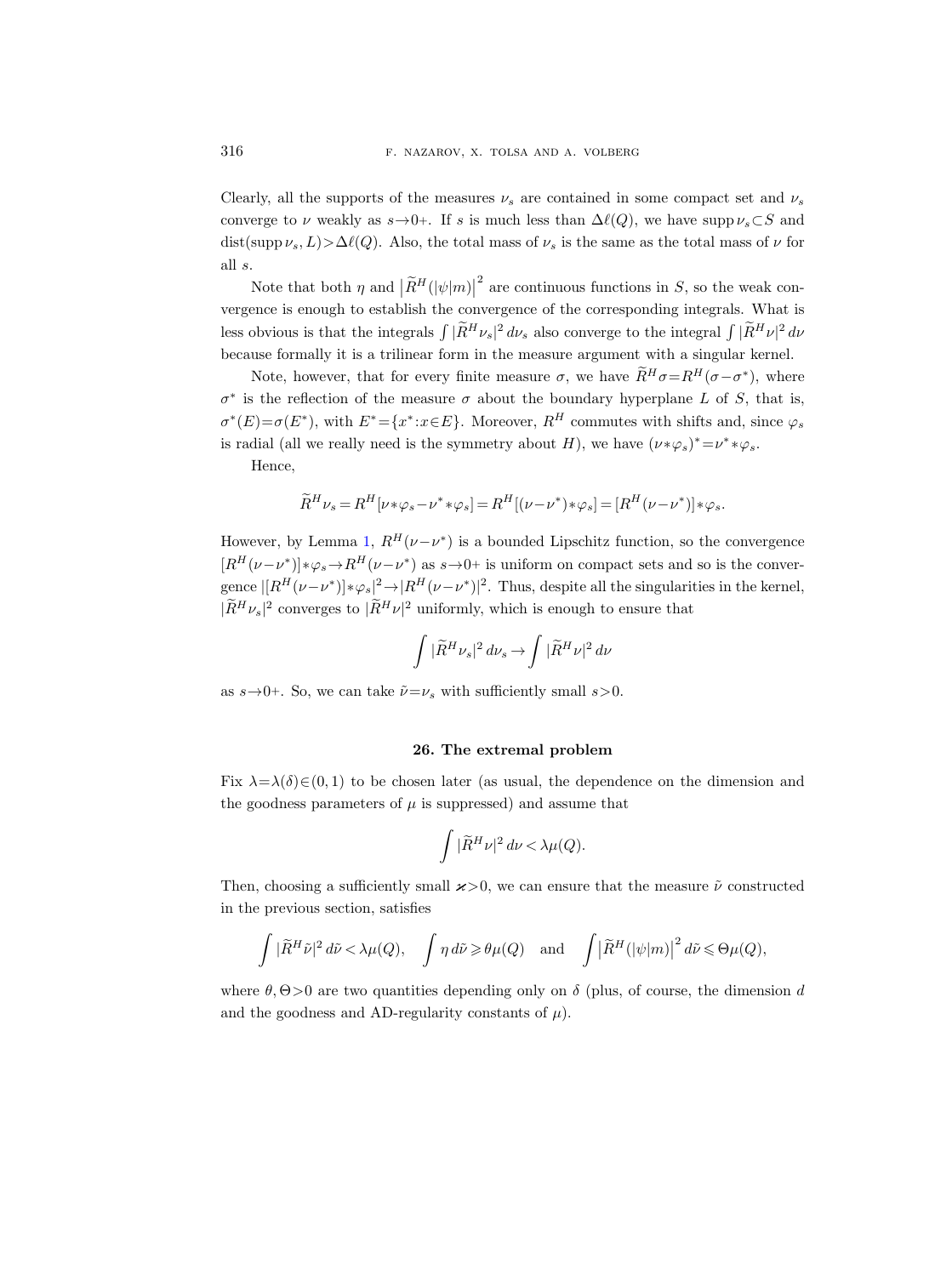Our aim is to show that if  $\lambda = \lambda(\delta) > 0$  is chosen small enough, then these three conditions are incompatible. Then, since the last two inequalities hold, the first one should fail, that is, we must have

$$
\int |\tilde{R}^H \nu|^2\,d\nu\geqslant \lambda\,\mu(Q).
$$

We can next deduce from the estimates in  $\S 21$  $\S 21$  that

$$
||R^H(\nu-\nu_Q)||^2_{L^2(\nu)} \geqslant [\lambda-\sigma(\varepsilon,\alpha)]\mu(Q).
$$

Combining this inequality with the results from  $\S20$ , we obtain the estimate

$$
\|F^Q\|_{L^2(\mu)}^2\geqslant\big[\tfrac{1}{2}\lambda-\sigma(\varepsilon,\alpha)\big]\mu(Q)=2\tau^2\mu(Q)
$$

for every densely packed cell  $Q \in \mathfrak{Q}_k$ , where the last identity is the definition of the constant  $\tau$ . As explained in §[18](#page-56-0) and §[19,](#page-57-0) this finishes the proof of our theorem. So, the rest of the paper will be devoted just to the proof of the incompatibility in question.

For non-negative  $a \in L^{\infty}(m)$ , define  $\tilde{\nu}_a = a\tilde{\nu}$  and consider the extremal problem

$$
\Xi(a) = \lambda \mu(Q) ||a||_{L^{\infty}(m)} + \int |\tilde{R}^{H} \tilde{\nu}_{a}|^{2} d\tilde{\nu}_{a} \to \min
$$

under the restriction  $\int \eta d\tilde{\nu}_a \geq \theta \mu(Q)$ . Note that since  $\tilde{\nu}$  is absolutely continuous and has bounded density with respect to m, the measure  $\tilde{\nu}_a$  is well defined and has the same properties.

The goal of this section is to show that the minimum is attained and for every minimizer a, we have  $||a||_{L^{\infty}(m)} \leq 2$  and

$$
|\widetilde{R}^H \widetilde{\nu}_a|^2 + 2(\widetilde{R}^H)^* [(\widetilde{R}^H \widetilde{\nu}_a) \widetilde{\nu}_a] \leqslant 6 \lambda \theta^{-1}
$$

everywhere in S.

Take any minimizing sequence  $a_k \in L^{\infty}(m)$ . Note that we can assume without loss of generality that  $||a_k||_{L^{\infty}(m)} \leq 2$  because otherwise  $\Xi(a_k) > 2\lambda\mu(Q) > \Xi(1)$ . Passing to a subsequence, if necessary, we can also assume that  $a_k \to a$  weakly in  $L^{\infty}(m)$  (considered as  $L^1(m)^*$ ).

Then  $\widetilde{R}^H \widetilde{\nu}_{a_k} \to \widetilde{R}^H \widetilde{\nu}_a$  uniformly on supp  $\widetilde{\nu}$ , because the set of functions

$$
\widetilde{K}^H(x-\cdot)\frac{d\widetilde{\nu}}{dm}
$$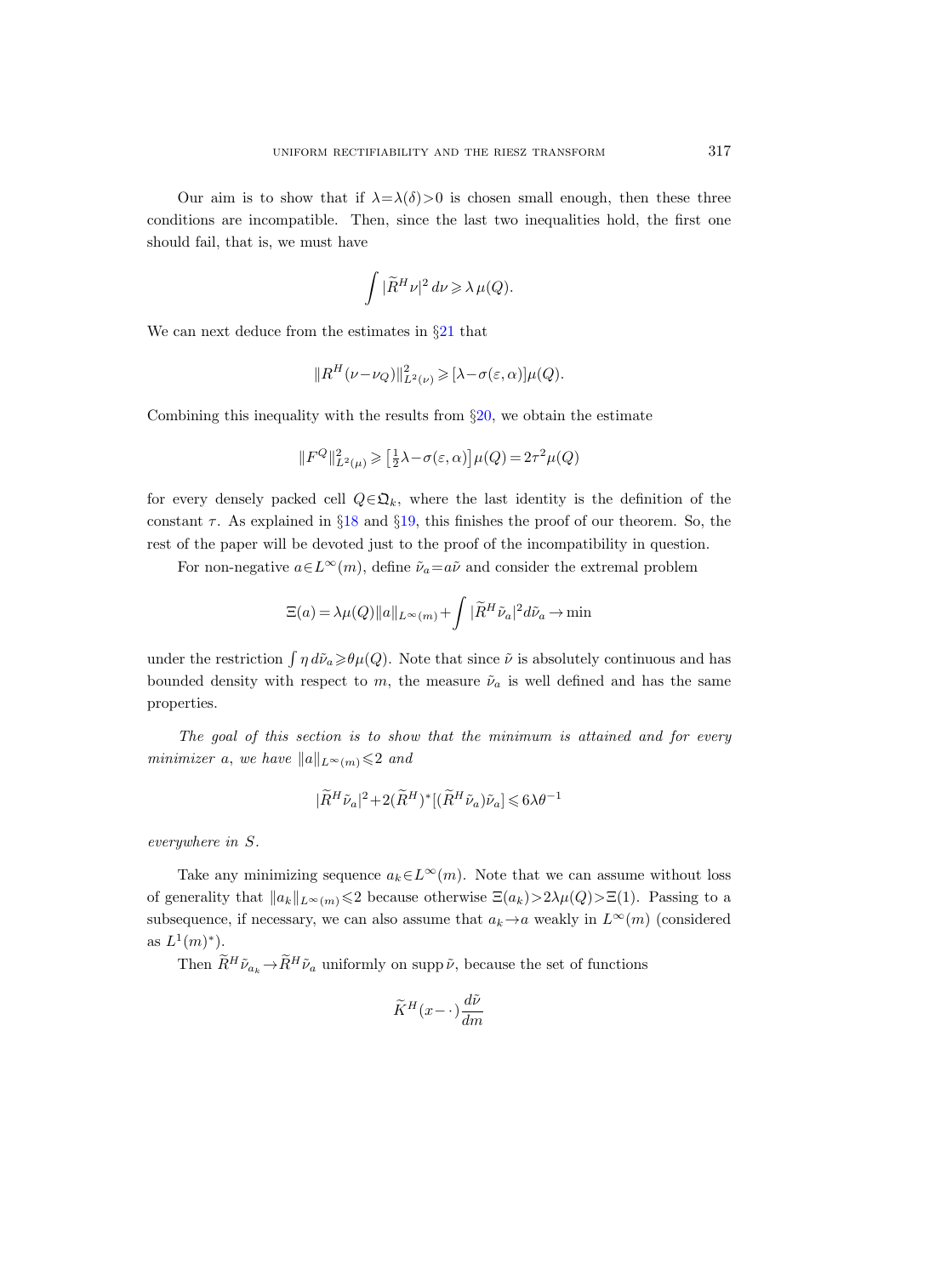$(x \in \text{supp }\tilde{\nu})$  is compact in  $L^1(m)$  as it is the image of the compact set supp  $\tilde{\nu}$  under the continuous map

$$
S \ni x \longmapsto \widetilde{K}^{H}(x - \cdot) \frac{d\widetilde{\nu}}{dm} \in L^{1}(m).
$$

Thus

$$
\int |\tilde{R}^H \tilde{\nu}_{a_k}|^2 \, d\tilde{\nu}_{a_k} \rightarrow \int |\tilde{R}^H \tilde{\nu}_{a}|^2 \, d\tilde{\nu}_{a}.
$$

Also  $a \ge 0$ ,  $||a||_{L^{\infty}(m)} \le \liminf_{k \to \infty} ||a_k||_{L^{\infty}(m)}$ , and  $\int \eta d\tilde{\nu}_{a_k} \to \int \eta d\tilde{\nu}_a$ .

Combining these observations, we see that  $a$  satisfies all restrictions of the extremal problem and

$$
\Xi(a) \leqslant \liminf_{k \to \infty} \Xi(a_k).
$$

As  $a_k$  was a minimizing sequence, we conclude that a is a minimizer of the functional  $\Xi$ .

Note that for every (admissible) a in the domain of minimization, the function  $\widetilde{R}^H\widetilde{\nu}_a$ is continuous in  $S$ . Moreover, its maximum and modulus of continuity are controlled by  $||a||_{L^{\infty}(m)}$  (although the exact constant in this control can be very large).

Let  $U \subset \mathbb{R}^{d+1}$  be any Borel set with  $\tilde{\nu}_a(U) > 0$ . For  $t \in (0,1)$ , consider the function  $a_t=(1-t\chi_U)a$ . In general, it is *not* admissible, but it is still non-negative and satisfies  $||a_t||_{L^{\infty}(m)} \leq ||a||_{L^{\infty}(m)}.$ 

Note that

$$
\begin{split} \int |\tilde{R}^H \tilde{\nu}_{a_t}|^2 d\tilde{\nu}_{a_t} \\ = & \int |\tilde{R}^H \tilde{\nu}_{a}|^2 d\tilde{\nu}_{a} - t \biggl[ \int_U |\tilde{R}^H \tilde{\nu}_{a}|^2 d\tilde{\nu}_{a} + 2 \int \langle \tilde{R}^H \tilde{\nu}_{a}, \tilde{R}^H(\chi_U \tilde{\nu}_{a}) \rangle \, d\tilde{\nu}_{a} \biggr] + O(t^2) \\ = & \int |\tilde{R}^H \tilde{\nu}_{a}|^2 d\tilde{\nu}_{a} - t \int_U [|\tilde{R}^H \tilde{\nu}_{a}|^2 + 2 (\tilde{R}^H)^* [(\tilde{R}^H \tilde{\nu}_{a}) \tilde{\nu}_{a}]] \, d\tilde{\nu}_{a} + O(t^2) \end{split}
$$

as  $t\rightarrow 0+$ . For small  $t>0$ , consider

$$
\tilde{a}_t = \left(1 - t \frac{\tilde{\nu}_a(U)}{\theta \mu(Q)}\right)^{-1} a_t.
$$

Since a is admissible and  $\eta \leq 1$ , we have

$$
\int \eta \tilde{a}_t d\tilde{\nu} = \frac{\theta \mu(Q)}{\theta \mu(Q) - t \tilde{\nu}_a(U)} \left( \int \eta d\tilde{\nu}_a - t \int_U \eta d\tilde{\nu}_a \right)
$$
  

$$
\geq \frac{\theta \mu(Q)}{\theta \mu(Q) - t \tilde{\nu}_a(U)} \left[ \theta \mu(Q) - t \tilde{\nu}_a(U) \right] = \theta \mu(Q).
$$

Hence,  $\tilde{a}_t$  is admissible. On the other hand,

$$
\|\tilde{a}_t\|_{L^\infty(m)}\leqslant \left(1-t\frac{\tilde{\nu}_a(U)}{\theta\mu(Q)}\right)^{\!-1}\!\|a\|_{L^\infty(m)}
$$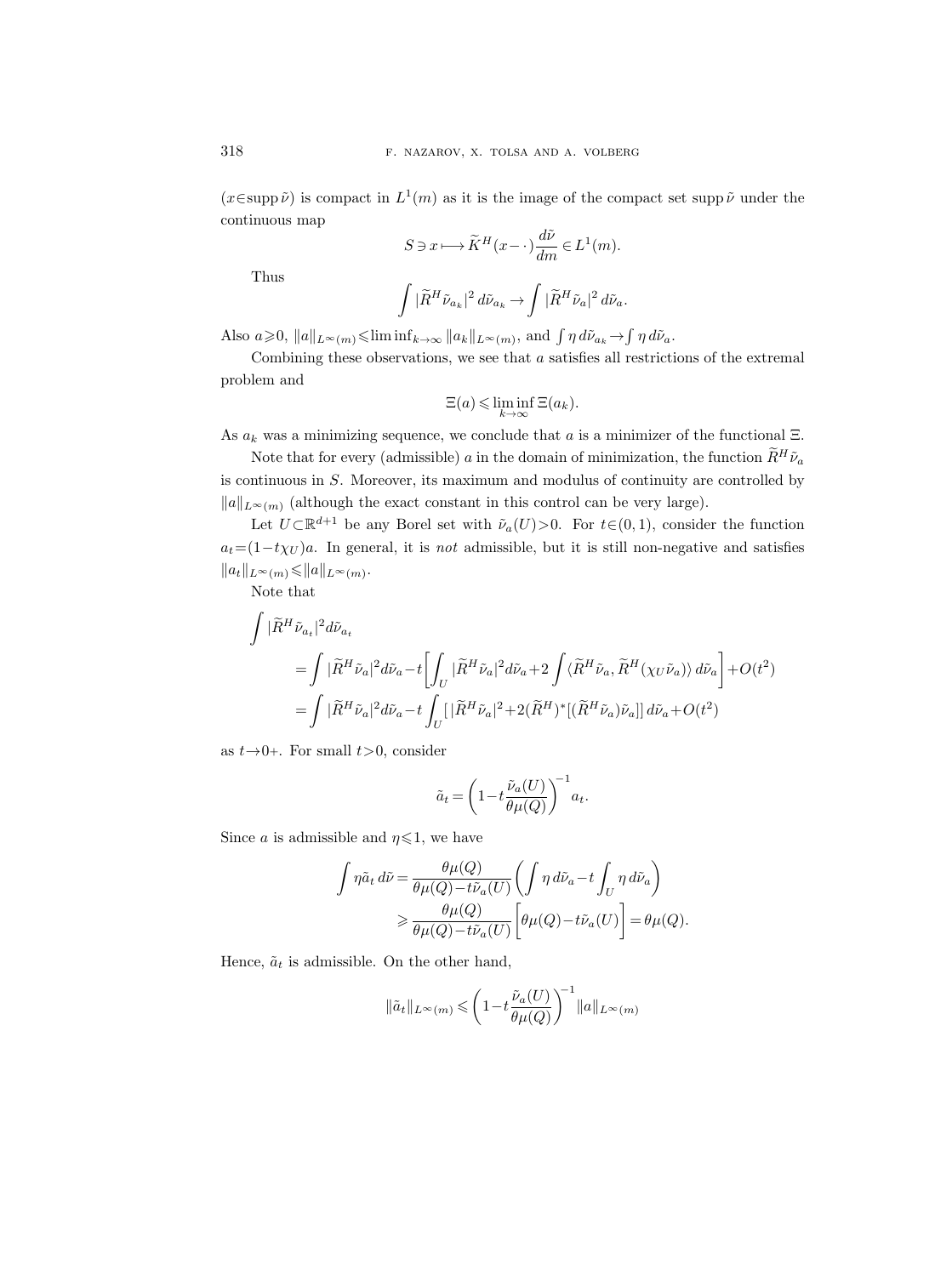and

$$
\int |\widetilde{R}^H \tilde{\nu}_{\tilde{a}_t}|^2 \, d\tilde{\nu}_{\tilde{a}_t} = \left(1 - t \frac{\tilde{\nu}_a(U)}{\theta \mu(Q)}\right)^{-3} \int |\widetilde{R}^H \tilde{\nu}_{a_t}|^2 \, d\tilde{\nu}_{a_t}.
$$

Thus,

$$
\begin{split} \Xi(\tilde{a}_{t}) &\leqslant \left[1-t\frac{\tilde{\nu}_{a}(U)}{\theta\mu(Q)}\right]^{-3}\Xi(a_{t})\\ &\leqslant \Xi(a)+t\bigg[3\Xi(a)\frac{\tilde{\nu}_{a}(U)}{\theta\mu(Q)}-\int_{U}[\,|\widetilde{R}^{H}\tilde{\nu}_{a}|^{2}+2(\widetilde{R}^{H})^{*}[(\widetilde{R}^{H}\tilde{\nu}_{a})\tilde{\nu}_{a}]]\,d\tilde{\nu}_{a}\bigg]+O(t^{2}) \end{split}
$$

as  $t\rightarrow 0+$ .

Since  $a$  is a minimizer, the coefficient at  $t$  must be non-negative:

$$
\int_U [ \,|\widetilde{R}^H \tilde{\nu}_a|^2 + 2(\widetilde{R}^H)^* [(\widetilde{R}^H \tilde{\nu}_a) \tilde{\nu}_a]] \, d\tilde{\nu}_a \leqslant \frac{3\Xi(a)}{\theta \mu(Q)} \tilde{\nu}_a(U) \leqslant \frac{6 \lambda \mu(Q)}{\theta \mu(Q)} \tilde{\nu}_a(U) \leqslant 6 \lambda \theta^{-1} \tilde{\nu}_a(U).
$$

As this inequality holds for every set U of positive  $\tilde{\nu}_a$  measure, we conclude that

$$
|\widetilde{R}^H\widetilde{\nu}_a|^2+2(\widetilde{R}^H)^*[(\widetilde{R}^H\widetilde{\nu}_a)\widetilde{\nu}_a]\leqslant 6\lambda\theta^{-1}
$$

almost everywhere with respect to the measure  $\tilde{\nu}_a$ . However, the left-hand side is a continuous function (another use of the fact that the density of  $\tilde{\nu}$  with respect to m is bounded), and, thereby, the last estimate extends to supp  $\tilde{\nu}_a$  by continuity. Since the left-hand side is subharmonic in  $S\$ supp  $\tilde{\nu}_a$ , vanishes on the hyperplane L, and tends to zero at infinity, the classical maximum principle for subharmonic functions allows us to conclude that the last inequality holds everywhere in the half-space S.

### 27. The contradiction

Integrate the last inequality against  $|\psi| dm$ , where  $\psi$  is the vector field constructed in §[24.](#page-74-0) We get

$$
\int |\tilde{R}^H \tilde{\nu}_a|^2 \, |\psi| \, dm + 2 \int (\tilde{R}^H)^* [(\tilde{R}^H \tilde{\nu}_a) \tilde{\nu}_a] \, |\psi| \, dm \leqslant 6 \lambda \theta^{-1} \int |\psi| \, dm \leqslant C \lambda \theta^{-1} \delta^{-1} \mu(Q).
$$

Rewrite the second integral on the left as

$$
\int \langle \widetilde{R}^H \widetilde{\nu}_a, \widetilde{R}^H(|\psi|m)\rangle \, d\widetilde{\nu}_a.
$$

Then, by the Cauchy–Schwarz inequality,

$$
\begin{split} \int (\widetilde{R}^H)^* [(\widetilde{R}^H \widetilde{\nu}_a) \widetilde{\nu}_a] \, |\psi| \, dm \leqslant \biggl[ \int |\widetilde{R}^H \widetilde{\nu}_a|^2 \, d\widetilde{\nu}_a \biggr]^{1/2} \biggl[ \int \bigl| \widetilde{R}^H (|\psi|m) \bigr|^2 \, d\widetilde{\nu}_a \biggr]^{1/2} \\ \leqslant \Xi(a)^{1/2} \biggl[ \int \bigl| \widetilde{R}^H (|\psi|m) \bigr|^2 \, d\widetilde{\nu}_a \biggr]^{1/2} \, . \end{split}
$$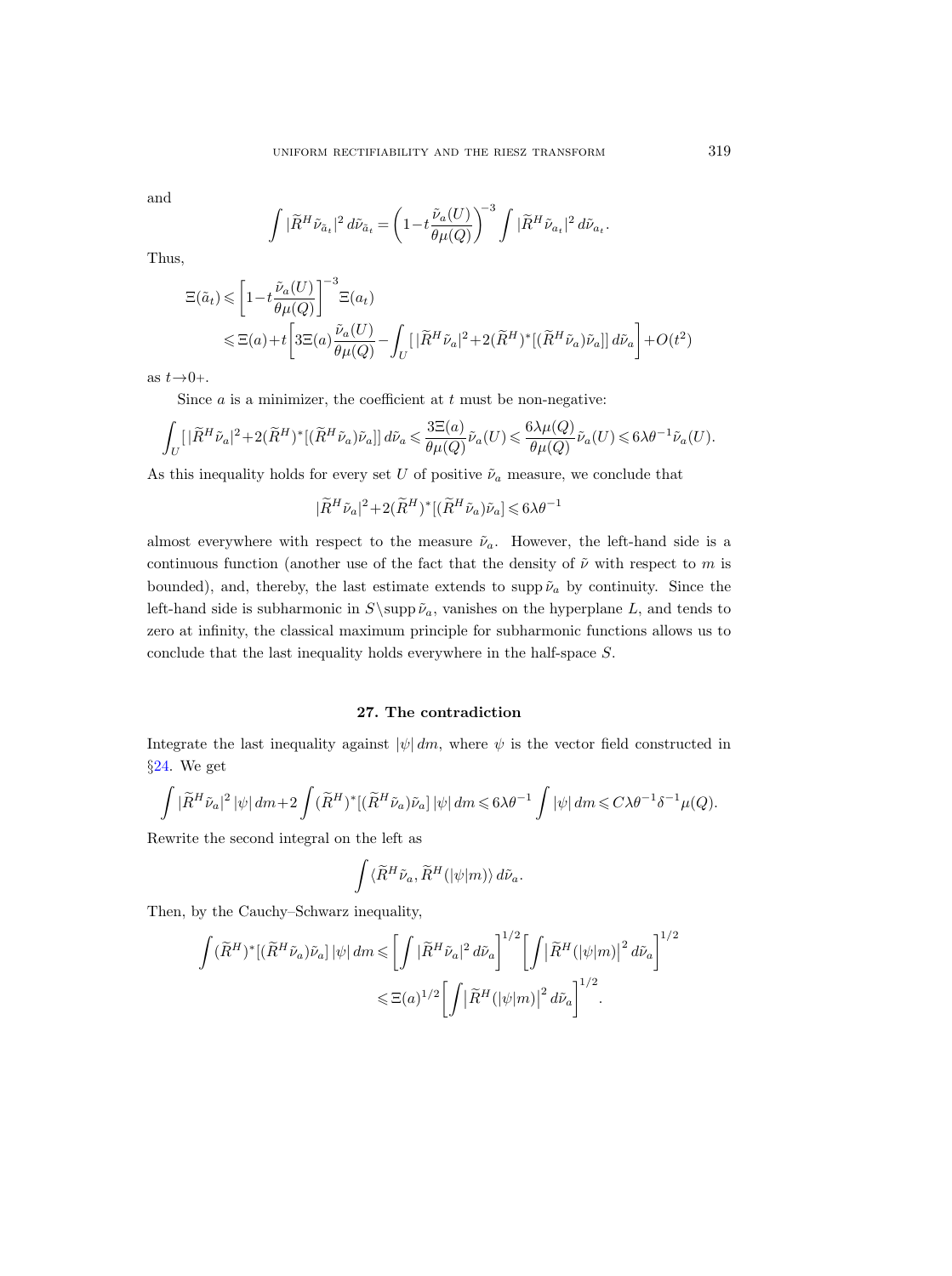Recall that  $||a||_{L^{\infty}(m)} \leq 2$ , so we can replace  $\tilde{\nu}_a$  by  $\tilde{\nu}$  in the last integral losing at most a factor of 2. Taking into account that

$$
\int \left|\widetilde{R}^{H}(|\psi|m)\right|^{2} d\widetilde{\nu} \leq \Theta_{\mu}(Q),
$$

we get

$$
\left| \int (\widetilde{R}^H)^* [(\widetilde{R}^H \widetilde{\nu}_a) \widetilde{\nu}_a] |\psi| dm \right| \leq C [\lambda \Theta]^{1/2} \mu(Q).
$$

Thus,

$$
\int |\tilde{R}^H \tilde{\nu}_a|^2 \, |\psi| \, dm \leqslant C(\delta) \lambda^{1/2} \mu(Q).
$$

Using the Cauchy–Schwarz inequality again, we obtain

$$
\int \langle \widetilde{R}^H \tilde{\nu}_a, \psi \rangle dm \leqslant \left[ \int |\widetilde{R}^H \tilde{\nu}_a|^2 |\psi| dm \right]^{1/2} \left[ \int |\psi| dm \right]^{1/2} \leqslant C(\delta) \lambda^{1/4} \mu(Q).
$$

However, the integral on the left equals

$$
\int (\widetilde{R}^H)^*(\psi m) d\widetilde{\nu}_a = \int (R^H)^*(\psi m) d\widetilde{\nu}_a - \int T^*(\psi m) d\widetilde{\nu}_a \ge \int \eta d\widetilde{\nu}_a - \sigma(\varepsilon, \alpha) \widetilde{\nu}_a(S)
$$

(see  $\S 24$ ). This yields

$$
\int (\widetilde{R}^{H})^{*}(\psi m) d\widetilde{\nu}_{a} \geq \theta \mu(Q) - \sigma(\varepsilon, \alpha) \widetilde{\nu}_{a}(S) \geq [\theta - 2\sigma(\varepsilon, \alpha)] \mu(Q) \geq \frac{\theta}{2} \mu(Q),
$$

if  $\varepsilon$  and  $\alpha$  are chosen small enough (in this order). Thus, if  $\lambda$  has been chosen smaller than a certain constant depending on  $\delta$  only (so that  $C(\delta)\lambda^{1/4} < \frac{1}{2}\theta$ , i.e., the upper bound for  $\int \langle R^H \tilde{\nu}_a, \psi \rangle dm$  is less than the lower bound for the same quantity), we get a contradiction. This completes the proof of the main theorem of this paper.

There, still, may be some other results one can obtain using these and some additional (yet unknown) ideas, more wonderful than any you can find in this paper; but now, when we try to get a clear view of those, they are gone before we can catch hold of them. Even though we part with even the most patient and the most faithful readers at this point, it is not really Good-bye, because, as it was once said at the end of another much better known tale, the Forest will always be there ... and anybody who is Friendly with Bears can find it.

## References

[C] CHRIST, M., A  $T(b)$  theorem with remarks on analytic capacity and the Cauchy integral. Colloq. Math., 60/61 (1990), 601–628.